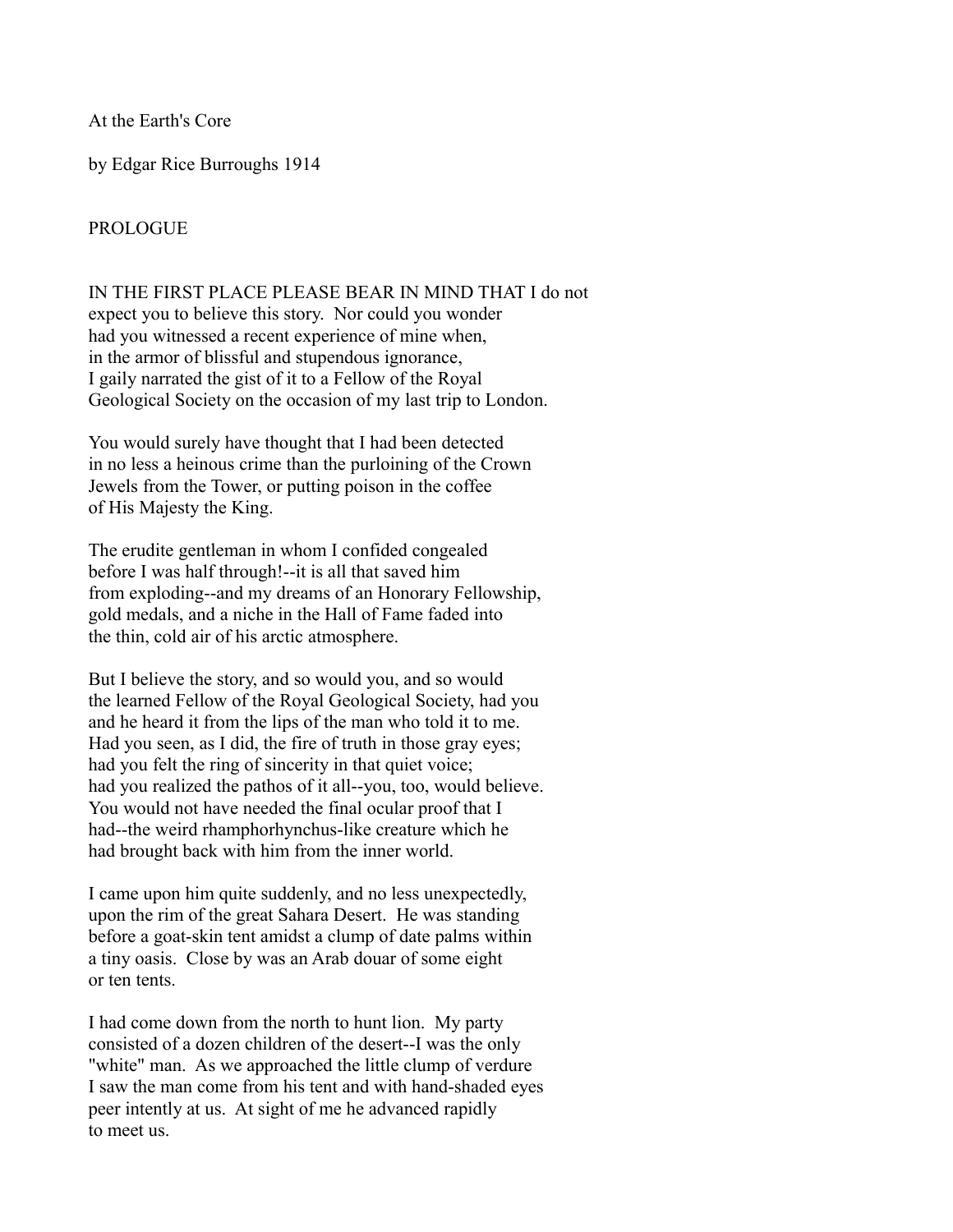"A white man!" he cried. "May the good Lord be praised! I have been watching you for hours, hoping against hope that THIS time there would be a white man. Tell me the date. What year is it?"

And when I had told him he staggered as though he had been struck full in the face, so that he was compelled to grasp my stirrup leather for support.

"It cannot be!" he cried after a moment. "It cannot be! Tell me that you are mistaken, or that you are but joking."

"I am telling you the truth, my friend," I replied. "Why should I deceive a stranger, or attempt to, in so simple a matter as the date?"

For some time he stood in silence, with bowed head.

"Ten years!" he murmured, at last. "Ten years, and I thought that at the most it could be scarce more than one!" That night he told me his story--the story that I give you here as nearly in his own words as I can recall them.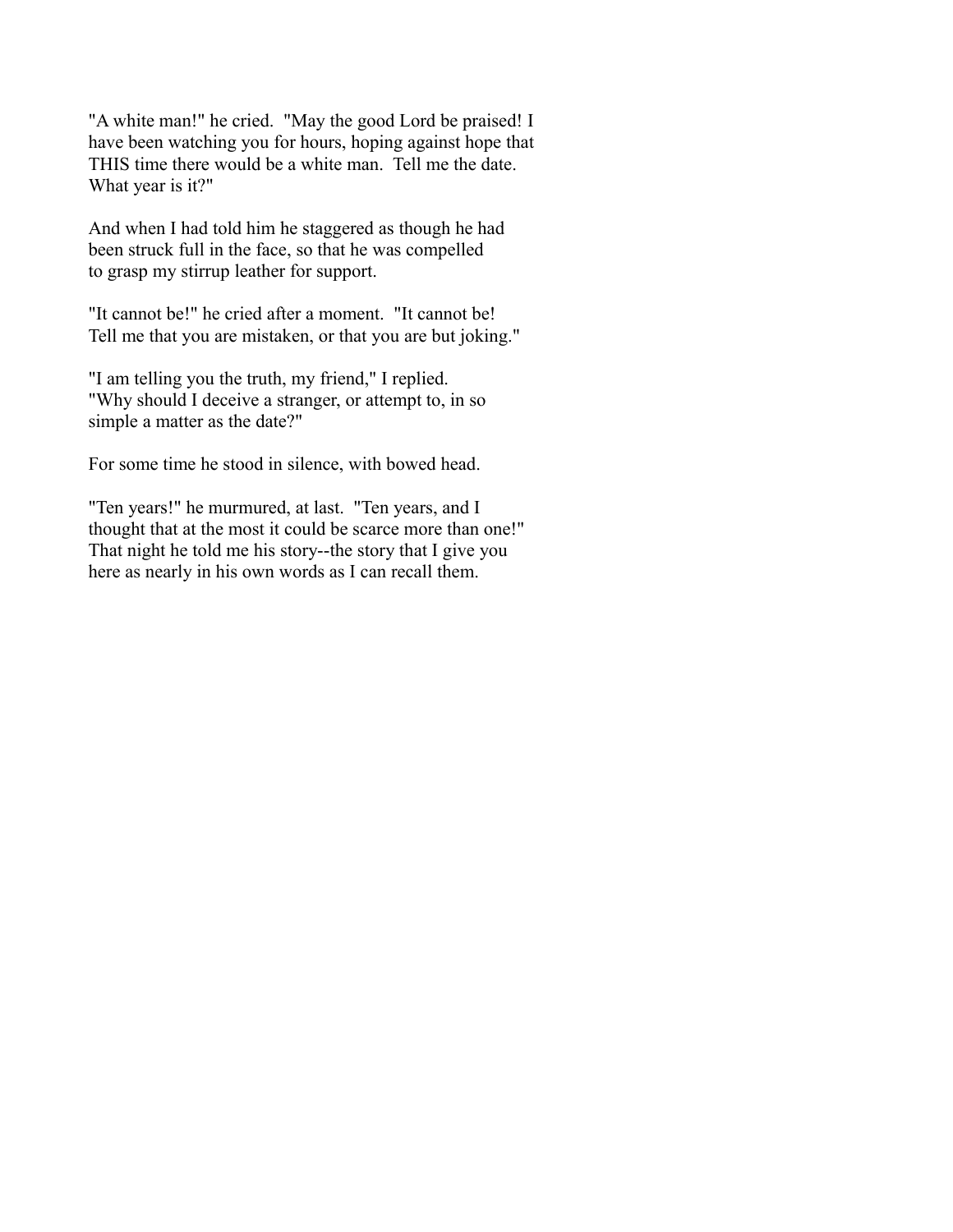#### TOWARD THE ETERNAL FIRES

I WAS BORN IN CONNECTICUT ABOUT THIRTY YEARS ago. My name is David Innes. My father was a wealthy mine owner. When I was nineteen he died. All his property was to be mine when I had attained my majority--provided that I had devoted the two years intervening in close application to the great business I was to inherit.

I did my best to fulfil the last wishes of my parent- not because of the inheritance, but because I loved and honored my father. For six months I toiled in the mines and in the counting-rooms, for I wished to know every minute detail of the business.

Then Perry interested me in his invention. He was an old fellow who had devoted the better part of a long life to the perfection of a mechanical subterranean prospector. As relaxation he studied paleontology. I looked over his plans, listened to his arguments, inspected his working model--and then, convinced, I advanced the funds necessary to construct a full-sized, practical prospector.

I shall not go into the details of its construction--it lies out there in the desert now--about two miles from here. Tomorrow you may care to ride out and see it. Roughly, it is a steel cylinder a hundred feet long, and jointed so that it may turn and twist through solid rock if need be. At one end is a mighty revolving drill operated by an engine which Perry said generated more power to the cubic inch than any other engine did to the cubic foot. I remember that he used to claim that that invention alone would make us fabulously wealthy--we were going to make the whole thing public after the successful issue of our first secret trial--but Perry never returned from that trial trip, and I only after ten years.

I recall as it were but yesterday the night of that momentous occasion upon which we were to test the practicality of that wondrous invention. It was near midnight when we repaired to the lofty tower in which Perry had constructed his "iron mole" as he was wont to call the thing. The great nose rested upon the bare earth of the floor. We passed through the doors into the outer jacket, secured them, and then passing on into the cabin,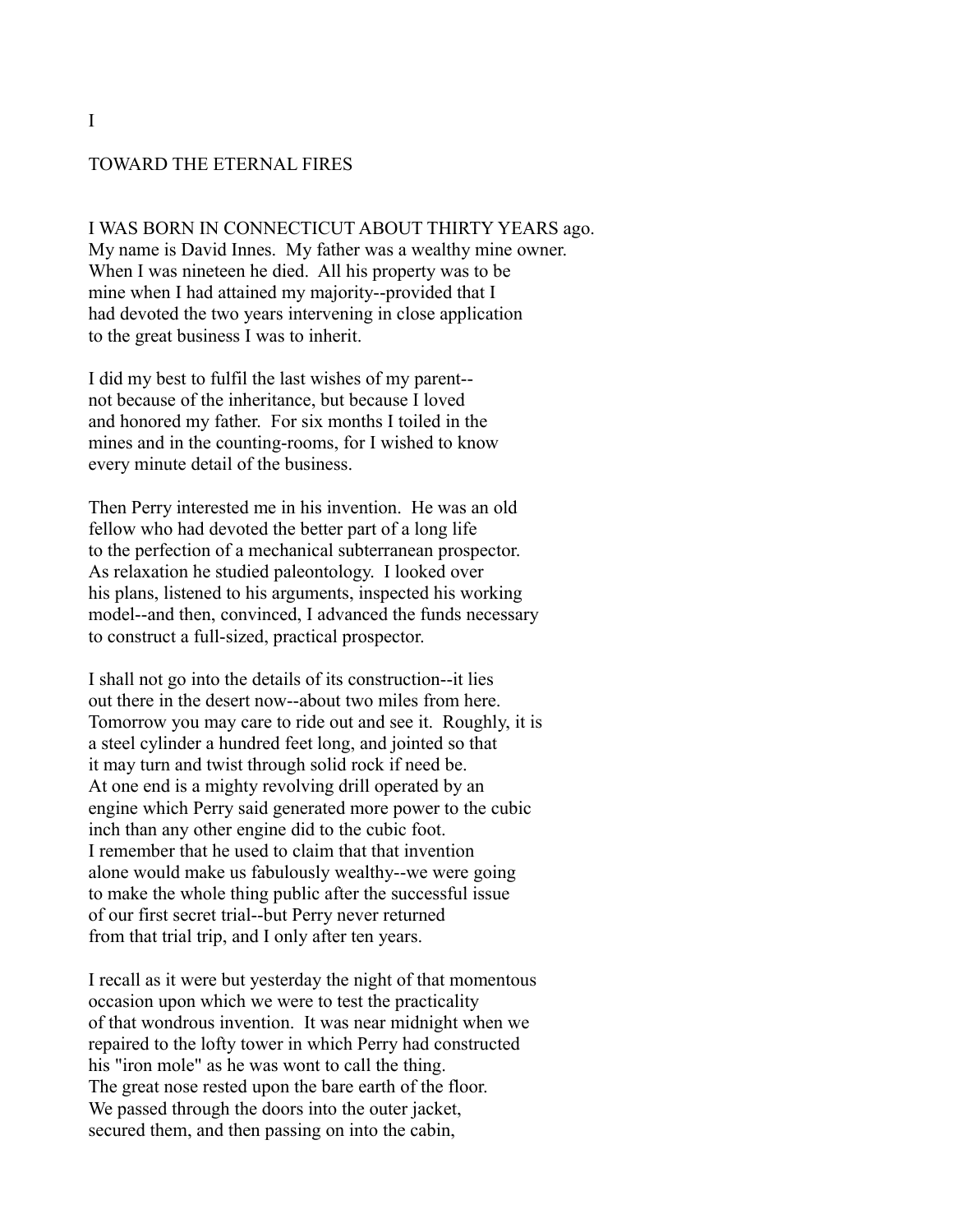which contained the controlling mechanism within the inner tube, switched on the electric lights.

Perry looked to his generator; to the great tanks that held the life-giving chemicals with which he was to manufacture fresh air to replace that which we consumed in breathing; to his instruments for recording temperatures, speed, distance, and for examining the materials through which we were to pass.

He tested the steering device, and overlooked the mighty cogs which transmitted its marvelous velocity to the giant drill at the nose of his strange craft.

Our seats, into which we strapped ourselves, were so arranged upon transverse bars that we would be upright whether the craft were ploughing her way downward into the bowels of the earth, or running horizontally along some great seam of coal, or rising vertically toward the surface again.

At length all was ready. Perry bowed his head in prayer. For a moment we were silent, and then the old man's hand grasped the starting lever. There was a frightful roaring beneath us--the giant frame trembled and vibrated--there was a rush of sound as the loose earth passed up through the hollow space between the inner and outer jackets to be deposited in our wake. We were off!

The noise was deafening. The sensation was frightful. For a full minute neither of us could do aught but cling with the proverbial desperation of the drowning man to the handrails of our swinging seats. Then Perry glanced at the thermometer.

"Gad!" he cried, "it cannot be possible--quick! What does the distance meter read?"

That and the speedometer were both on my side of the cabin, and as I turned to take a reading from the former I could see Perry muttering.

"Ten degrees rise--it cannot be possible!" and then I saw him tug frantically upon the steering wheel.

As I finally found the tiny needle in the dim light I translated Perry's evident excitement, and my heart sank within me. But when I spoke I hid the fear which haunted me. "It will be seven hundred feet, Perry," I said, "by the time you can turn her into the horizontal."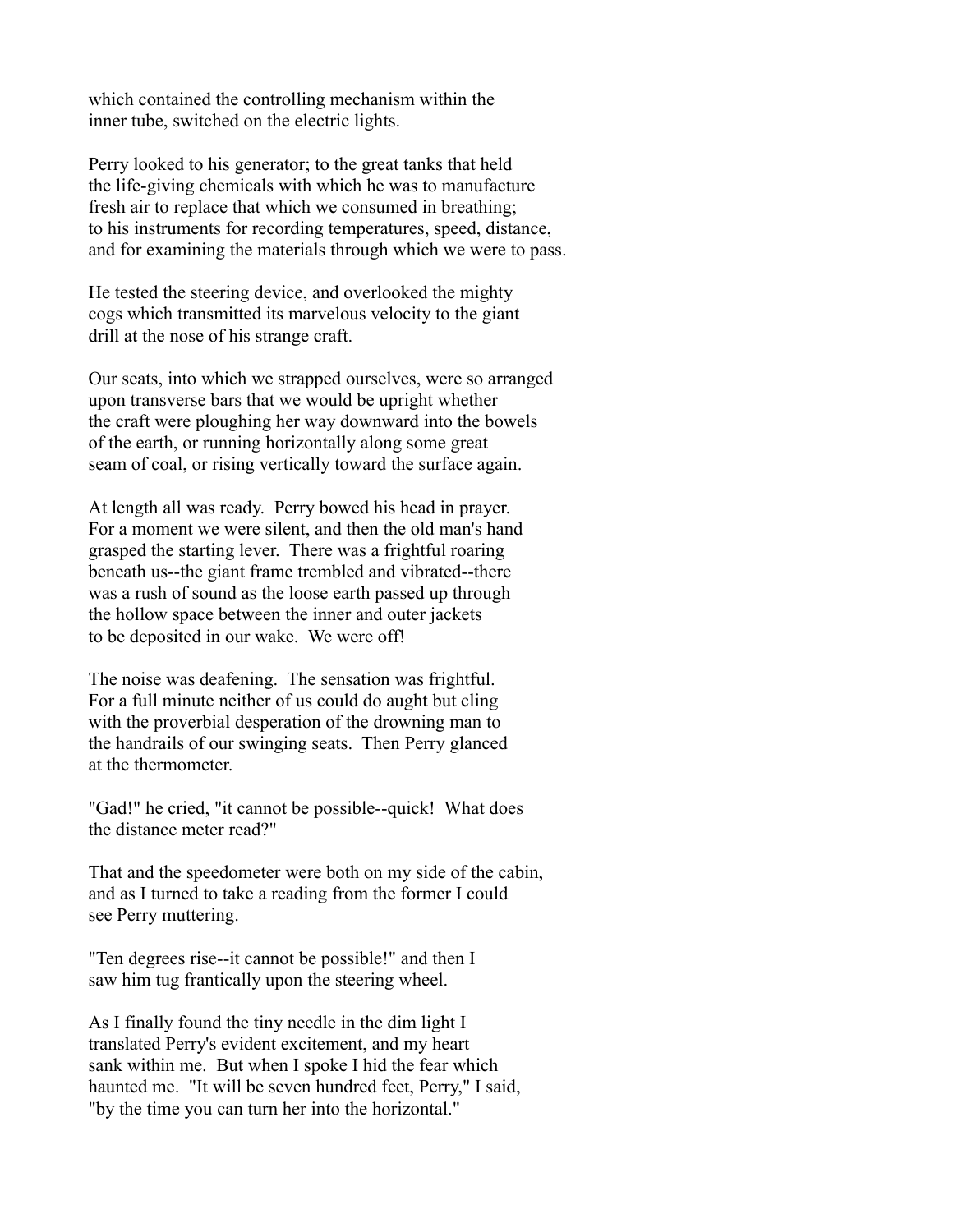"You'd better lend me a hand then, my boy," he replied, "for I cannot budge her out of the vertical alone. God give that our combined strength may be equal to the task, for else we are lost."

I wormed my way to the old man's side with never a doubt but that the great wheel would yield on the instant to the power of my young and vigorous muscles. Nor was my belief mere vanity, for always had my physique been the envy and despair of my fellows. And for that very reason it had waxed even greater than nature had intended, since my natural pride in my great strength had led me to care for and develop my body and my muscles by every means within my power. What with boxing, football, and baseball, I had been in training since childhood.

And so it was with the utmost confidence that I laid hold of the huge iron rim; but though I threw every ounce of my strength into it, my best effort was as unavailing as Perry's had been--the thing would not budge--the grim, insensate, horrible thing that was holding us upon the straight road to death!

At length I gave up the useless struggle, and without a word returned to my seat. There was no need for words--at least none that I could imagine, unless Perry desired to pray. And I was quite sure that he would, for he never left an opportunity neglected where he might sandwich in a prayer. He prayed when he arose in the morning, he prayed before he ate, he prayed when he had finished eating, and before he went to bed at night he prayed again. In between he often found excuses to pray even when the provocation seemed far-fetched to my worldly eyes--now that he was about to die I felt positive that I should witness a perfect orgy of prayer--if one may allude with such a simile to so solemn an act.

But to my astonishment I discovered that with death staring him in the face Abner Perry was transformed into a new being. From his lips there flowed--not prayer--but a clear and limpid stream of undiluted profanity, and it was all directed at that quietly stubborn piece of unyielding mechanism.

"I should think, Perry," I chided, "that a man of your professed religiousness would rather be at his prayers than cursing in the presence of imminent death."

"Death!" he cried. "Death is it that appalls you? That is nothing by comparison with the loss the world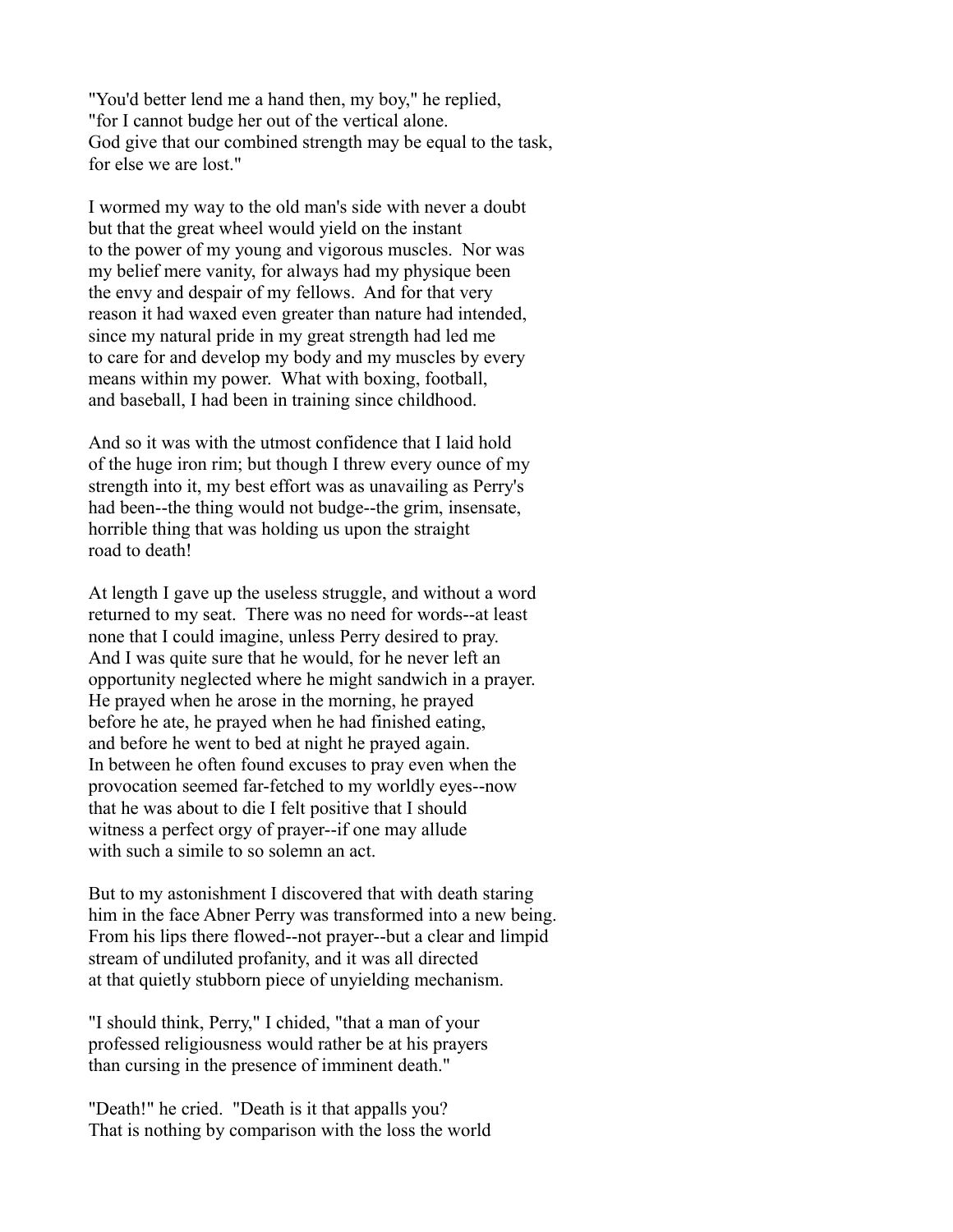must suffer. Why, David within this iron cylinder we have demonstrated possibilities that science has scarce dreamed. We have harnessed a new principle, and with it animated a piece of steel with the power of ten thousand men. That two lives will be snuffed out is nothing to the world calamity that entombs in the bowels of the earth the discoveries that I have made and proved in the successful construction of the thing that is now carrying us farther and farther toward the eternal central fires."

I am frank to admit that for myself I was much more concerned with our own immediate future than with any problematic loss which the world might be about to suffer. The world was at least ignorant of its bereavement, while to me it was a real and terrible actuality.

"What can we do?" I asked, hiding my perturbation beneath the mask of a low and level voice.

"We may stop here, and die of asphyxiation when our atmosphere tanks are empty," replied Perry, "or we may continue on with the slight hope that we may later sufficiently deflect the prospector from the vertical to carry us along the arc of a great circle which must eventually return us to the surface. If we succeed in so doing before we reach the higher internal temperature we may even yet survive. There would seem to me to be about one chance in several million that we shall succeed--otherwise we shall die more quickly but no more surely than as though we sat supinely waiting for the torture of a slow and horrible death."

I glanced at the thermometer. It registered 110 degrees. While we were talking the mighty iron mole had bored its way over a mile into the rock of the earth's crust.

"Let us continue on, then," I replied. "It should soon be over at this rate. You never intimated that the speed of this thing would be so high, Perry. Didn't you know it?"

"No," he answered. "I could not figure the speed exactly, for I had no instrument for measuring the mighty power of my generator. I reasoned, however, that we should make about five hundred yards an hour."

"And we are making seven miles an hour," I concluded for him, as I sat with my eyes upon the distance meter. "How thick is the Earth's crust, Perry?" I asked.

"There are almost as many conjectures as to that as there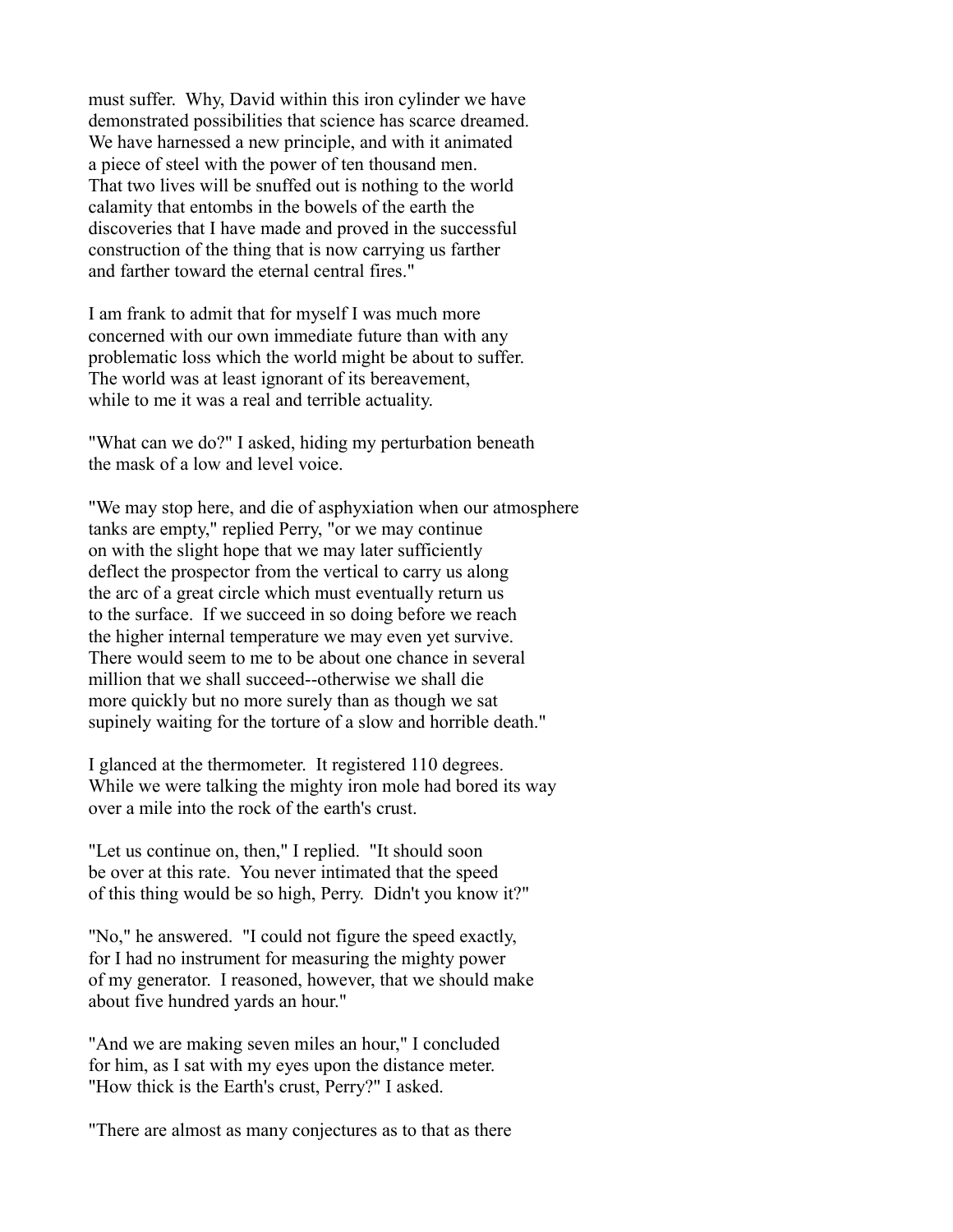are geologists," was his answer. "One estimates it thirty miles, because the internal heat, increasing at the rate of about one degree to each sixty to seventy feet depth, would be sufficient to fuse the most refractory substances at that distance beneath the surface. Another finds that the phenomena of precession and nutation require that the earth, if not entirely solid, must at least have a shell not less than eight hundred to a thousand miles in thickness. So there you are. You may take your choice."

"And if it should prove solid?" I asked.

"It will be all the same to us in the end, David," replied Perry. "At the best our fuel will suffice to carry us but three or four days, while our atmosphere cannot last to exceed three. Neither, then, is sufficient to bear us in the safety through eight thousand miles of rock to the antipodes."

"If the crust is of sufficient thickness we shall come to a final stop between six and seven hundred miles beneath the earth's surface; but during the last hundred and fifty miles of our journey we shall be corpses. Am I correct?" I asked.

"Quite correct, David. Are you frightened?"

"I do not know. It all has come so suddenly that I scarce believe that either of us realizes the real terrors of our position. I feel that I should be reduced to panic; but yet I am not. I imagine that the shock has been so great as to partially stun our sensibilities."

Again I turned to the thermometer. The mercury was rising with less rapidity. It was now but 140 degrees, although we had penetrated to a depth of nearly four miles. I told Perry, and he smiled.

"We have shattered one theory at least," was his only comment, and then he returned to his self-assumed occupation of fluently cursing the steering wheel. I once heard a pirate swear, but his best efforts would have seemed like those of a tyro alongside of Perry's masterful and scientific imprecations.

Once more I tried my hand at the wheel, but I might as well have essayed to swing the earth itself. At my suggestion Perry stopped the generator, and as we came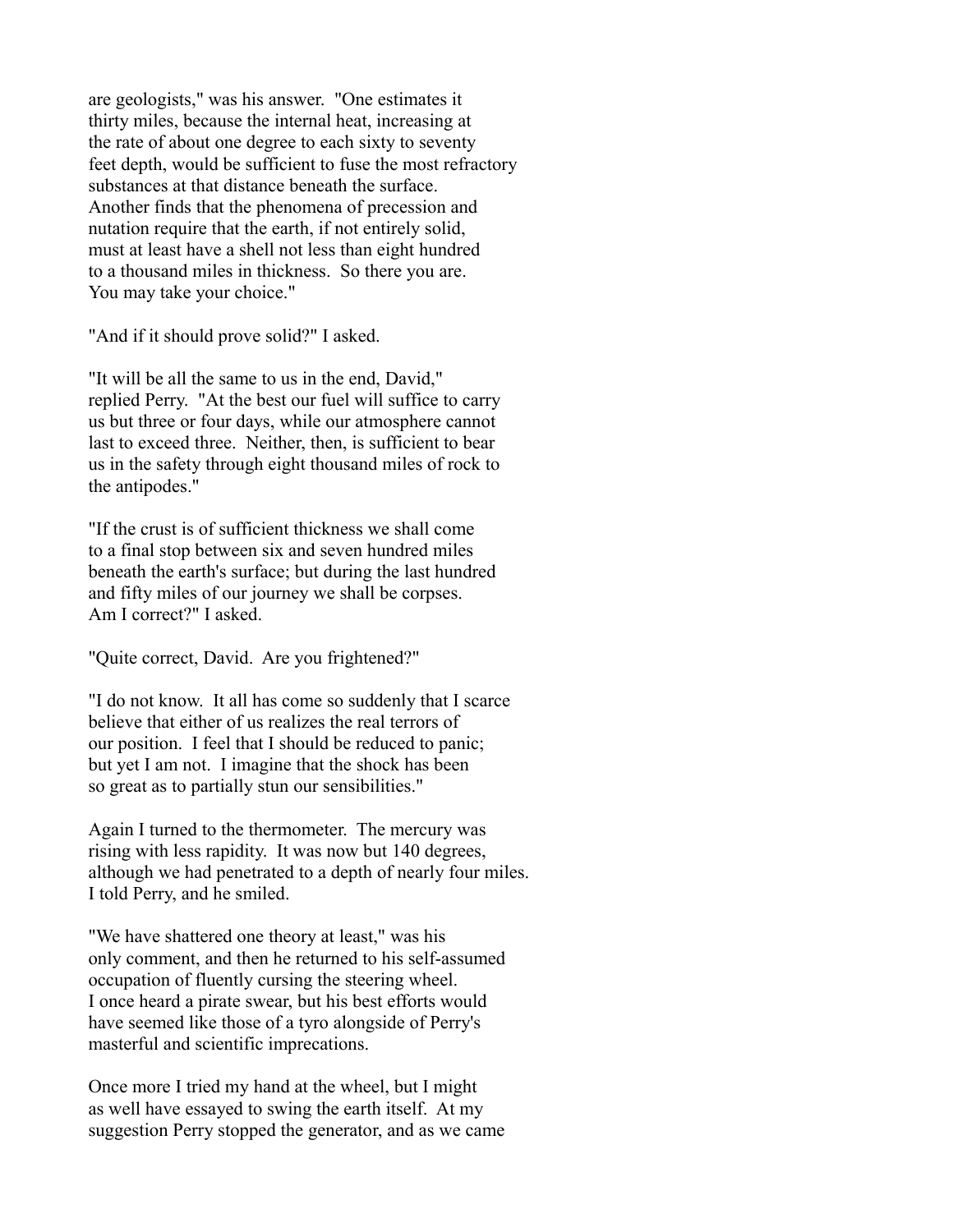to rest I again threw all my strength into a supreme effort to move the thing even a hair's breadth--but the results were as barren as when we had been traveling at top speed.

I shook my head sadly, and motioned to the starting lever. Perry pulled it toward him, and once again we were plunging downward toward eternity at the rate of seven miles an hour. I sat with my eyes glued to the thermometer and the distance meter. The mercury was rising very slowly now, though even at 145 degrees it was almost unbearable within the narrow confines of our metal prison.

About noon, or twelve hours after our start upon this unfortunate journey, we had bored to a depth of eighty-four miles, at which point the mercury registered 153 degrees F.

Perry was becoming more hopeful, although upon what meager food he sustained his optimism I could not conjecture. From cursing he had turned to singing--I felt that the strain had at last affected his mind. For several hours we had not spoken except as he asked me for the readings of the instruments from time to time, and I announced them. My thoughts were filled with vain regrets. I recalled numerous acts of my past life which I should have been glad to have had a few more years to live down. There was the affair in the Latin Commons at Andover when Calhoun and I had put gunpowder in the stove--and nearly killed one of the masters. And then--but what was the use, I was about to die and atone for all these things and several more. Already the heat was sufficient to give me a foretaste of the hereafter. A few more degrees and I felt that I should lose consciousness.

"What are the readings now, David?" Perry's voice broke in upon my somber reflections.

"Ninety miles and 153 degrees," I replied.

"Gad, but we've knocked that thirty-mile-crust theory into a cocked hat!" he cried gleefully.

"Precious lot of good it will do us," I growled back.

"But my boy," he continued, "doesn't that temperature reading mean anything to you? Why it hasn't gone up in six miles. Think of it, son!"

"Yes, I'm thinking of it," I answered; "but what difference will it make when our air supply is exhausted whether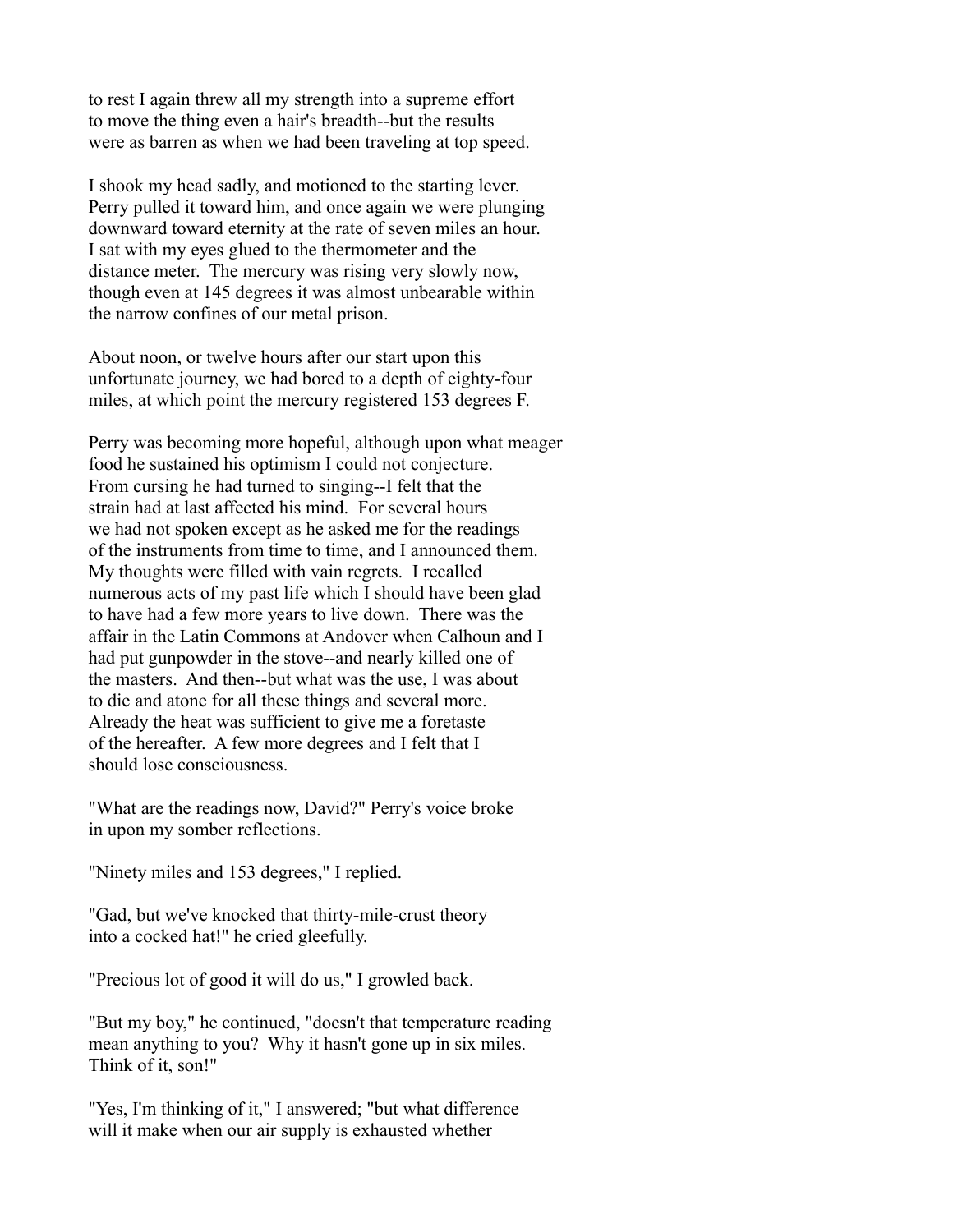the temperature is 153 degrees or 153,000? We'll be just as dead, and no one will know the difference, anyhow." But I must admit that for some unaccountable reason the stationary temperature did renew my waning hope. What I hoped for I could not have explained, nor did I try. The very fact, as Perry took pains to explain, of the blasting of several very exact and learned scientific hypotheses made it apparent that we could not know what lay before us within the bowels of the earth, and so we might continue to hope for the best, at least until we were dead--when hope would no longer be essential to our happiness. It was very good, and logical reasoning, and so I embraced it.

At one hundred miles the temperature had DROPPED TO 152 1/2 DEGREES! When I announced it Perry reached over and hugged me.

From then on until noon of the second day, it continued to drop until it became as uncomfortably cold as it had been unbearably hot before. At the depth of two hundred and forty miles our nostrils were assailed by almost overpowering ammonia fumes, and the temperature had dropped to TEN BELOW ZERO! We suffered nearly two hours of this intense and bitter cold, until at about two hundred and forty-five miles from the surface of the earth we entered a stratum of solid ice, when the mercury quickly rose to 32 degrees. During the next three hours we passed through ten miles of ice, eventually emerging into another series of ammonia-impregnated strata, where the mercury again fell to ten degrees below zero.

Slowly it rose once more until we were convinced that at last we were nearing the molten interior of the earth. At four hundred miles the temperature had reached 153 degrees. Feverishly I watched the thermometer. Slowly it rose. Perry had ceased singing and was at last praying.

Our hopes had received such a deathblow that the gradually increasing heat seemed to our distorted imaginations much greater than it really was. For another hour I saw that pitiless column of mercury rise and rise until at four hundred and ten miles it stood at 153 degrees. Now it was that we began to hang upon those readings in almost breathless anxiety.

One hundred and fifty-three degrees had been the maximum temperature above the ice stratum. Would it stop at this point again, or would it continue its merciless climb? We knew that there was no hope, and yet with the persistence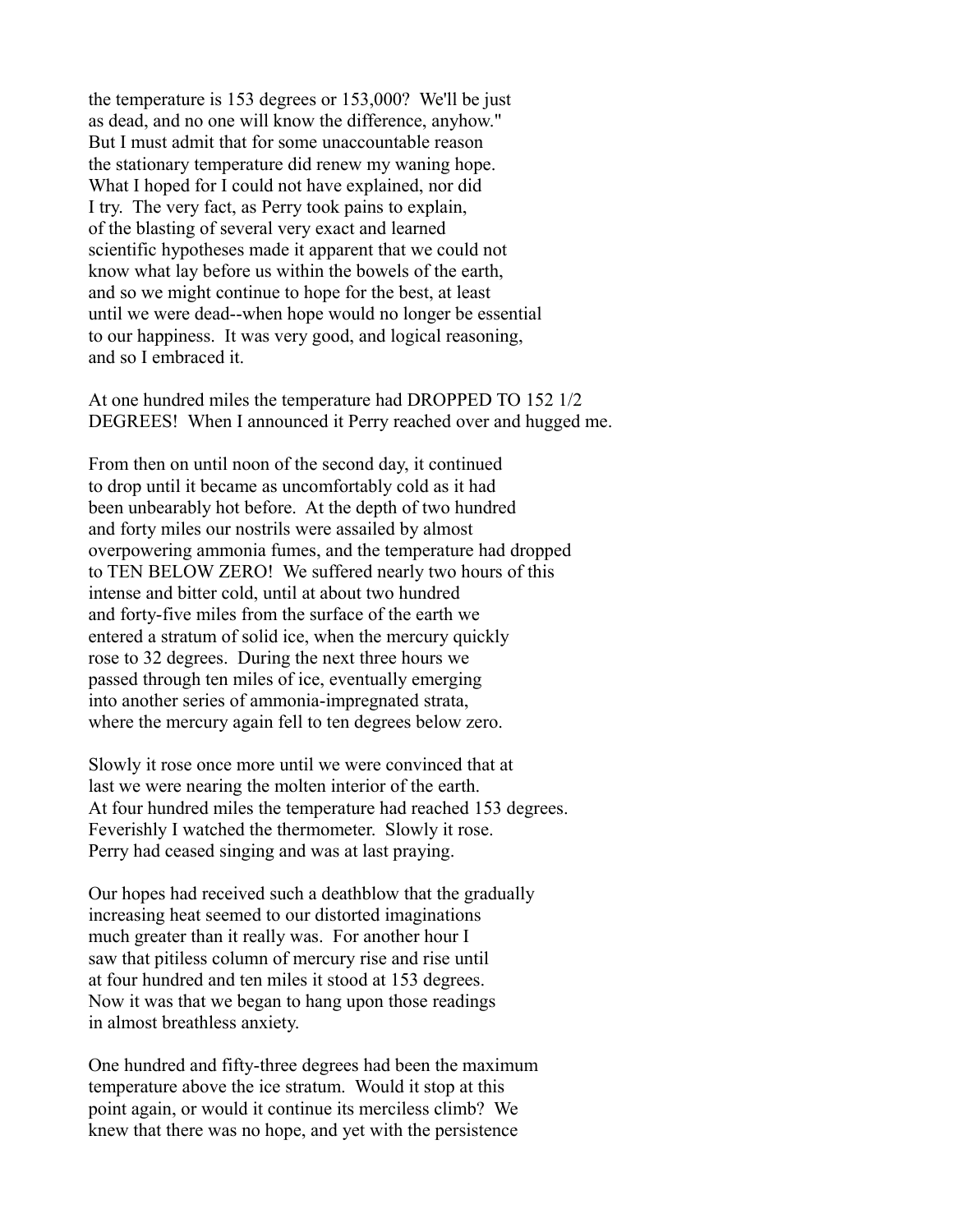of life itself we continued to hope against practical certainty.

Already the air tanks were at low ebb--there was barely enough of the precious gases to sustain us for another twelve hours. But would we be alive to know or care? It seemed incredible.

At four hundred and twenty miles I took another reading.

"Perry!" I shouted. "Perry, man! She's going down! She's going down! She's 152 degrees again."

"Gad!" he cried. "What can it mean? Can the earth be cold at the center?"

"I do not know, Perry," I answered; "but thank God, if I am to die it shall not be by fire--that is all that I have feared. I can face the thought of any death but that."

Down, down went the mercury until it stood as low as it had seven miles from the surface of the earth, and then of a sudden the realization broke upon us that death was very near. Perry was the first to discover it. I saw him fussing with the valves that regulate the air supply. And at the same time I experienced difficulty in breathing. My head felt dizzy--my limbs heavy.

I saw Perry crumple in his seat. He gave himself a shake and sat erect again. Then he turned toward me.

"Good-bye, David," he said. "I guess this is the end," and then he smiled and closed his eyes.

"Good-bye, Perry, and good luck to you," I answered, smiling back at him. But I fought off that awful lethargy. I was very young--I did not want to die.

For an hour I battled against the cruelly enveloping death that surrounded me upon all sides. At first I found that by climbing high into the framework above me I could find more of the precious life-giving elements, and for a while these sustained me. It must have been an hour after Perry had succumbed that I at last came to the realization that I could no longer carry on this unequal struggle against the inevitable.

With my last flickering ray of consciousness I turned mechanically toward the distance meter. It stood at exactly five hundred miles from the earth's surface--and then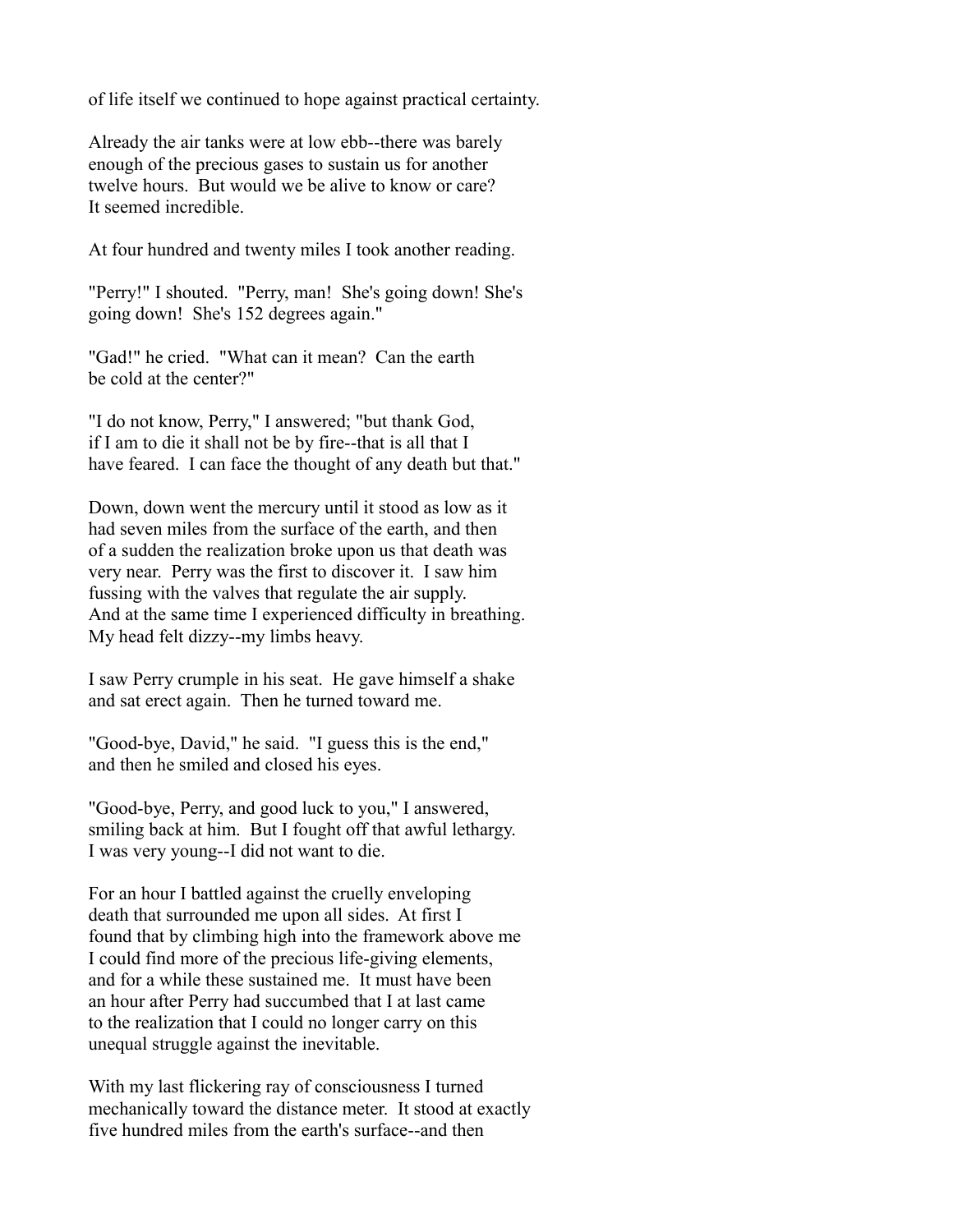of a sudden the huge thing that bore us came to a stop. The rattle of hurtling rock through the hollow jacket ceased. The wild racing of the giant drill betokened that it was running loose in AIR--and then another truth flashed upon me. The point of the prospector was ABOVE us. Slowly it dawned on me that since passing through the ice strata it had been above. We had turned in the ice and sped upward toward the earth's crust. Thank God! We were safe!

I put my nose to the intake pipe through which samples were to have been taken during the passage of the prospector through the earth, and my fondest hopes were realized--a flood of fresh air was pouring into the iron cabin. The reaction left me in a state of collapse, and I lost consciousness.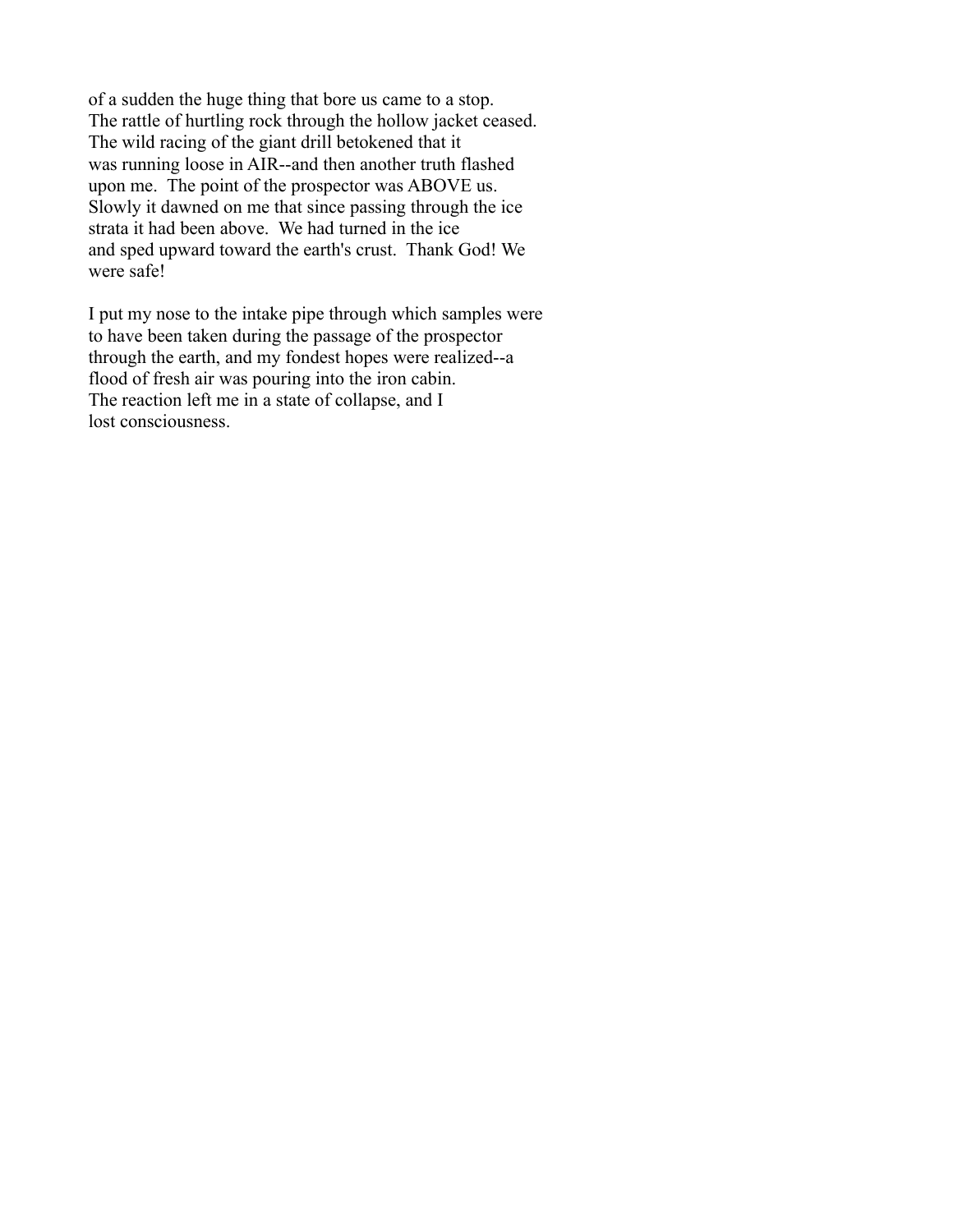### A STRANGE WORLD

I WAS UNCONSCIOUS LITTLE MORE THAN AN INSTANT, for as I lunged forward from the crossbeam to which I had been clinging, and fell with a crash to the floor of the cabin, the shock brought me to myself.

My first concern was with Perry. I was horrified at the thought that upon the very threshold of salvation he might be dead. Tearing open his shirt I placed my ear to his breast. I could have cried with relief--his heart was beating quite regularly.

At the water tank I wetted my handkerchief, slapping it smartly across his forehead and face several times. In a moment I was rewarded by the raising of his lids. For a time he lay wide-eyed and quite uncomprehending. Then his scattered wits slowly foregathered, and he sat up sniffing the air with an expression of wonderment upon his face.

"Why, David," he cried at last, "it's air, as sure as I live. Why--why what does it mean? Where in the world are we? What has happened?"

"It means that we're back at the surface all right, Perry," I cried;

"but where, I don't know. I haven't opened her up yet. Been too busy reviving you. Lord, man, but you had a close squeak!"

"You say we're back at the surface, David? How can that be? How long have I been unconscious?"

"Not long. We turned in the ice stratum. Don't you recall the sudden whirling of our seats? After that the drill was above you instead of below. We didn't notice it at the time; but I recall it now."

"You mean to say that we turned back in the ice stratum, David? That is not possible. The prospector cannot turn unless its nose is deflected from the outside--by some external force or resistance--the steering wheel within would have moved in response. The steering wheel has not budged, David, since we started. You know that."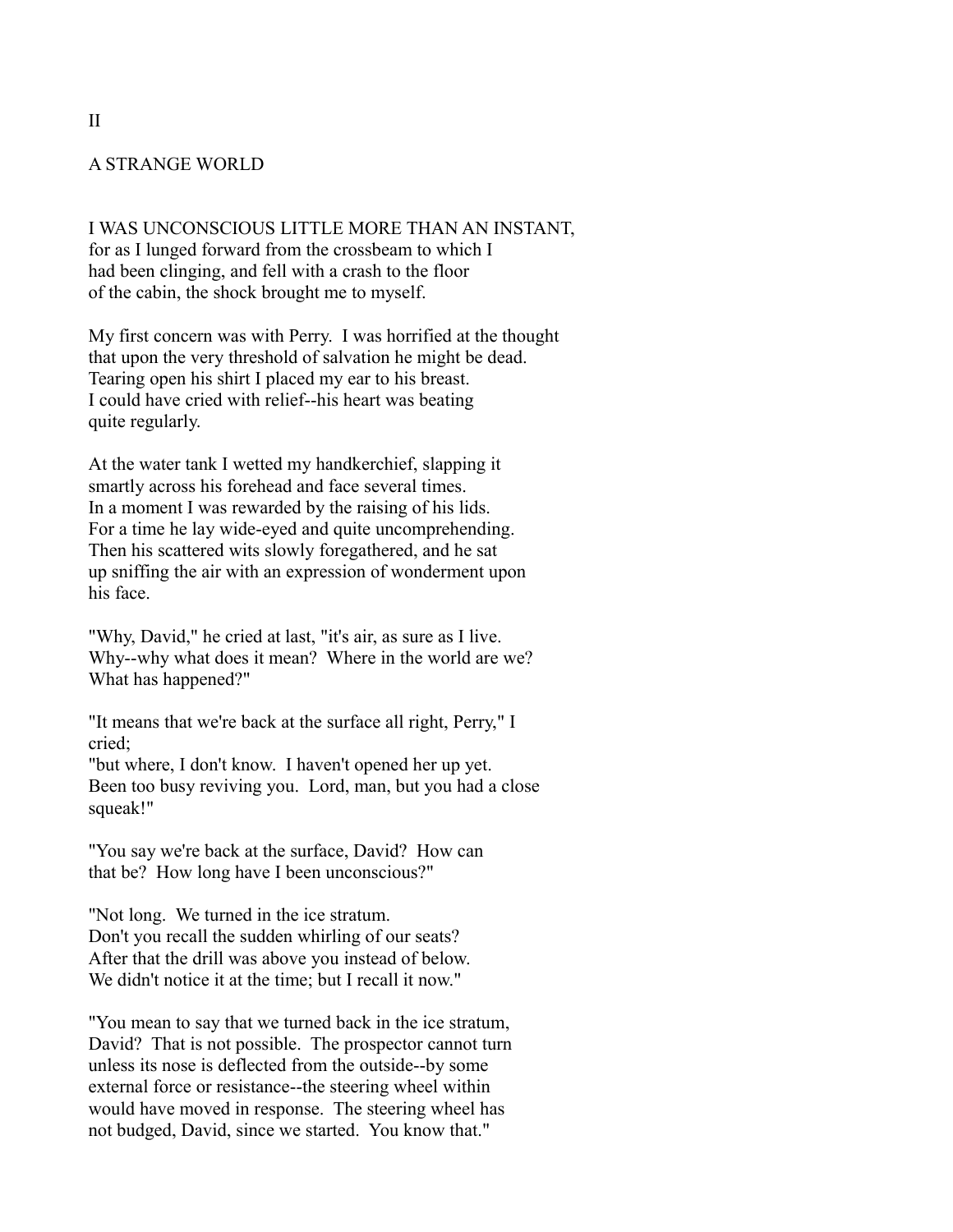I did know it; but here we were with our drill racing in pure air, and copious volumes of it pouring into the cabin.

"We couldn't have turned in the ice stratum, Perry, I know as well as you," I replied; "but the fact remains that we did, for here we are this minute at the surface of the earth again, and I am going out to see just where."

"Better wait till morning, David--it must be midnight now."

I glanced at the chronometer.

"Half after twelve. We have been out seventy-two hours, so it must be midnight. Nevertheless I am going to have a look at the blessed sky that I had given up all hope of ever seeing again," and so saying I lifted the bars from the inner door, and swung it open. There was quite a quantity of loose material in the jacket, and this I had to remove with a shovel to get at the opposite door in the outer shell.

In a short time I had removed enough of the earth and rock to the floor of the cabin to expose the door beyond. Perry was directly behind me as I threw it open. The upper half was above the surface of the ground. With an expression of surprise I turned and looked at Perry--it was broad daylight without!

"Something seems to have gone wrong either with our calculations or the chronometer," I said. Perry shook his head--there was a strange expression in his eyes.

"Let's have a look beyond that door, David," he cried.

Together we stepped out to stand in silent contemplation of a landscape at once weird and beautiful. Before us a low and level shore stretched down to a silent sea. As far as the eye could reach the surface of the water was dotted with countless tiny isles--some of towering, barren, granitic rock--others resplendent in gorgeous trappings of tropical vegetation, myriad starred with the magnificent splendor of vivid blooms.

Behind us rose a dark and forbidding wood of giant arborescent ferns intermingled with the commoner types of a primeval tropical forest. Huge creepers depended in great loops from tree to tree, dense under-brush overgrew a tangled mass of fallen trunks and branches.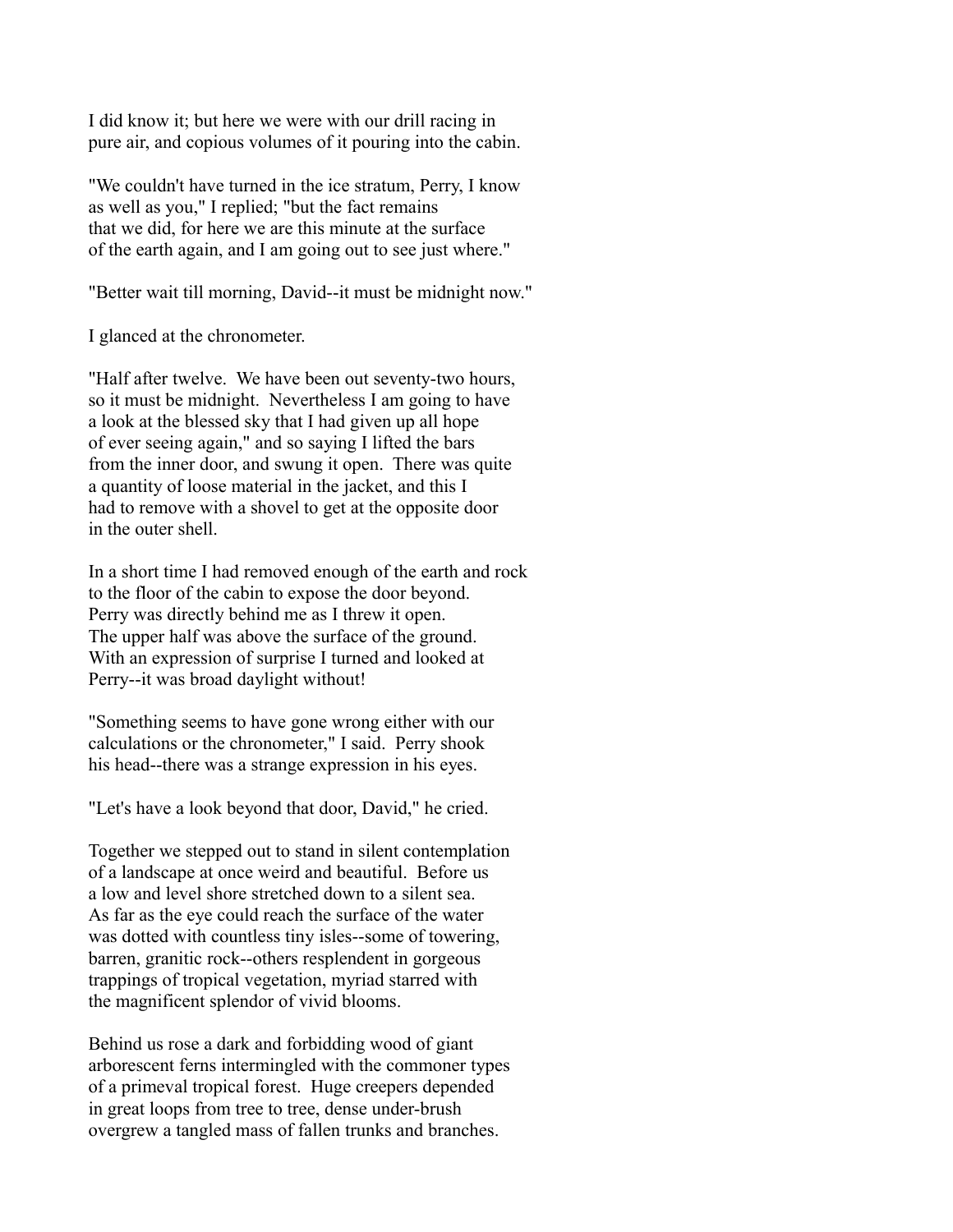Upon the outer verge we could see the same splendid coloring of countless blossoms that glorified the islands, but within the dense shadows all seemed dark and gloomy as the grave.

And upon all the noonday sun poured its torrid rays out of a cloudless sky.

"Where on earth can we be?" I asked, turning to Perry.

For some moments the old man did not reply. He stood with bowed head, buried in deep thought. But at last he spoke.

"David," he said, "I am not so sure that we are ON earth."

"What do you mean Perry?" I cried. "Do you think that we are dead, and this is heaven?" He smiled, and turning, pointing to the nose of the prospector protruding from the ground at our backs.

"But for that, David, I might believe that we were indeed come to the country beyond the Styx. The prospector renders that theory untenable--it, certainly, could never have gone to heaven. However I am willing to concede that we actually may be in another world from that which we have always known. If we are not ON earth, there is every reason to believe that we may be IN it."

"We may have quartered through the earth's crust and come out upon some tropical island of the West Indies," I suggested. Again Perry shook his head.

"Let us wait and see, David," he replied, "and in the meantime suppose we do a bit of exploring up and down the coast--we may find a native who can enlighten us."

As we walked along the beach Perry gazed long and earnestly across the water. Evidently he was wrestling with a mighty problem.

"David," he said abruptly, "do you perceive anything unusual about the horizon?"

As I looked I began to appreciate the reason for the strangeness of the landscape that had haunted me from the first with an illusive suggestion of the bizarre and unnatural--THERE WAS NO HORIZON! As far as the eye could reach out the sea continued and upon its bosom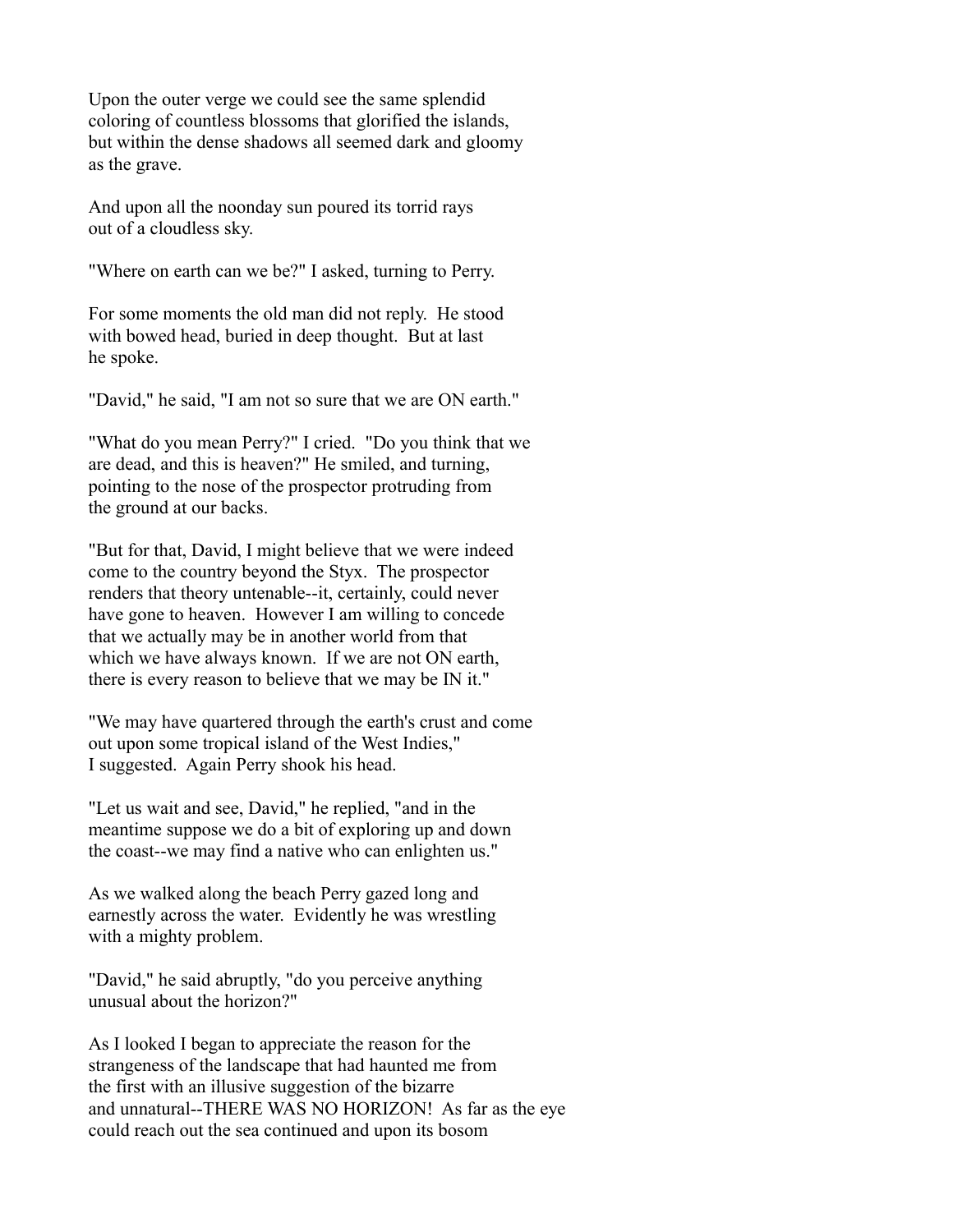floated tiny islands, those in the distance reduced to mere specks; but ever beyond them was the sea, until the impression became quite real that one was LOOKING UP at the most distant point that the eyes could fathom--the distance was lost in the distance. That was all--there was no clear-cut horizontal line marking the dip of the globe below the line of vision.

"A great light is commencing to break on me," continued Perry, taking out his watch. "I believe that I have partially solved the riddle. It is now two o'clock. When we emerged from the prospector the sun was directly above us. Where is it now?"

I glanced up to find the great orb still motionless in the center of the heaven. And such a sun! I had scarcely noticed it before. Fully thrice the size of the sun I had known throughout my life, and apparently so near that the sight of it carried the conviction that one might almost reach up and touch it.

"My God, Perry, where are we?" I exclaimed. "This thing is beginning to get on my nerves."

"I think that I may state quite positively, David," he commenced, "that we are--" but he got no further. From behind us in the vicinity of the prospector there came the most thunderous, awe-inspiring roar that ever had fallen upon my ears. With one accord we turned to discover the author of that fearsome noise.

Had I still retained the suspicion that we were on earth the sight that met my eyes would quite entirely have banished it. Emerging from the forest was a colossal beast which closely resembled a bear. It was fully as large as the largest elephant and with great forepaws armed with huge claws. Its nose, or snout, depended nearly a foot below its lower jaw, much after the manner of a rudimentary trunk. The giant body was covered by a coat of thick, shaggy hair.

Roaring horribly it came toward us at a ponderous, shuffling trot. I turned to Perry to suggest that it might be wise to seek other surroundings--the idea had evidently occurred to Perry previously, for he was already a hundred paces away, and with each second his prodigious bounds increased the distance. I had never guessed what latent speed possibilities the old gentleman possessed.

I saw that he was headed toward a little point of the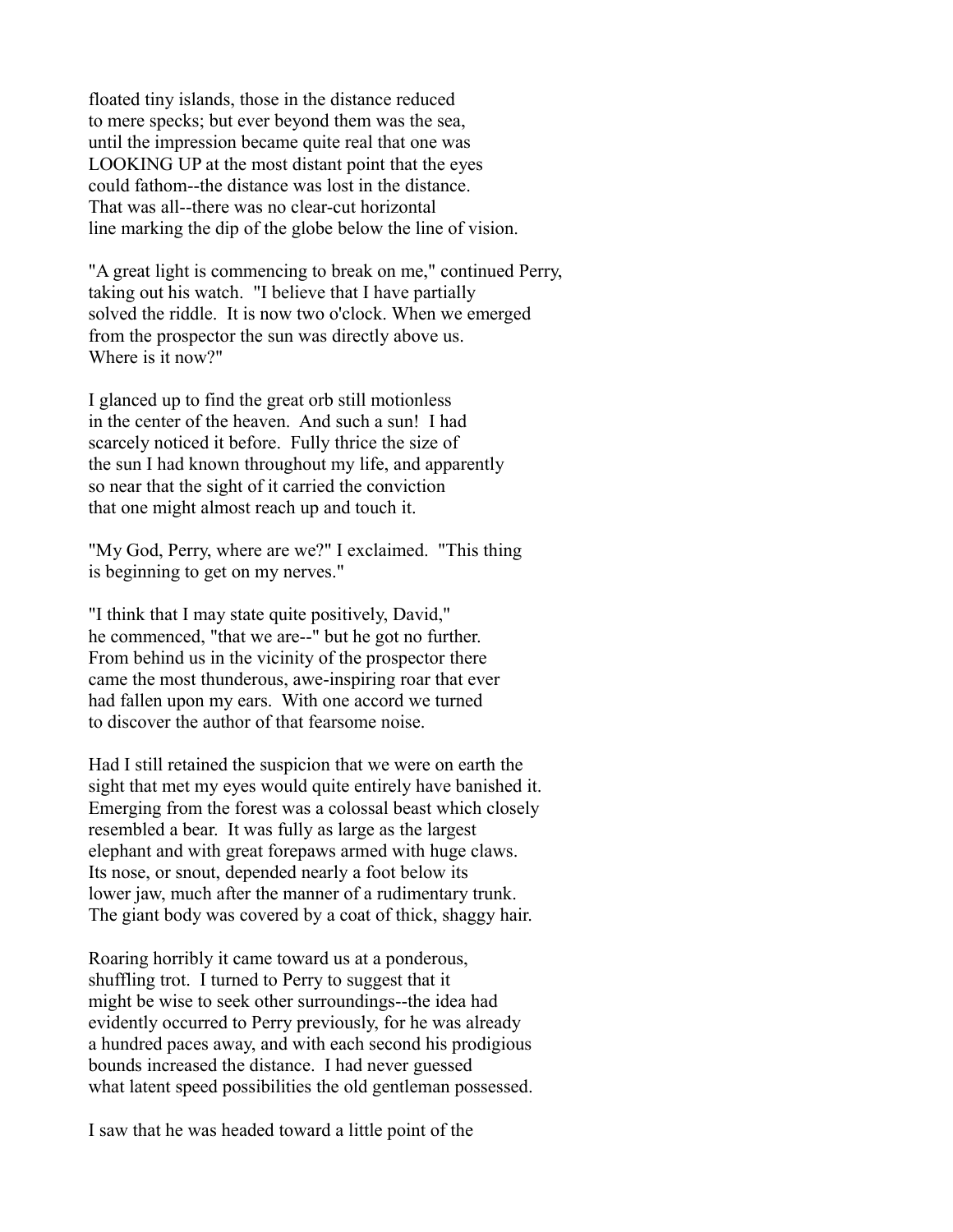forest which ran out toward the sea not far from where we had been standing, and as the mighty creature, the sight of which had galvanized him into such remarkable action, was forging steadily toward me. I set off after Perry, though at a somewhat more decorous pace. It was evident that the massive beast pursuing us was not built for speed, so all that I considered necessary was to gain the trees sufficiently ahead of it to enable me to climb to the safety of some great branch before it came up.

Notwithstanding our danger I could not help but laugh at Perry's frantic capers as he essayed to gain the safety of the lower branches of the trees he now had reached. The stems were bare for a distance of some fifteen feet--at least on those trees which Perry attempted to ascend, for the suggestion of safety carried by the larger of the forest giants had evidently attracted him to them. A dozen times he scrambled up the trunks like a huge cat only to fall back to the ground once more, and with each failure he cast a horrified glance over his shoulder at the oncoming brute, simultaneously emitting terror-stricken shrieks that awoke the echoes of the grim forest.

At length he spied a dangling creeper about the bigness of one's wrist, and when I reached the trees he was racing madly up it, hand over hand. He had almost reached the lowest branch of the tree from which the creeper depended when the thing parted beneath his weight and he fell sprawling at my feet.

The misfortune now was no longer amusing, for the beast was already too close to us for comfort. Seizing Perry by the shoulder I dragged him to his feet, and rushing to a smaller tree--one that he could easily encircle with his arms and legs--I boosted him as far up as I could, and then left him to his fate, for a glance over my shoulder revealed the awful beast almost upon me.

It was the great size of the thing alone that saved me. Its enormous bulk rendered it too slow upon its feet to cope with the agility of my young muscles, and so I was enabled to dodge out of its way and run completely behind it before its slow wits could direct it in pursuit.

The few seconds of grace that this gave me found me safely lodged in the branches of a tree a few paces from that in which Perry had at last found a haven.

Did I say safely lodged? At the time I thought we were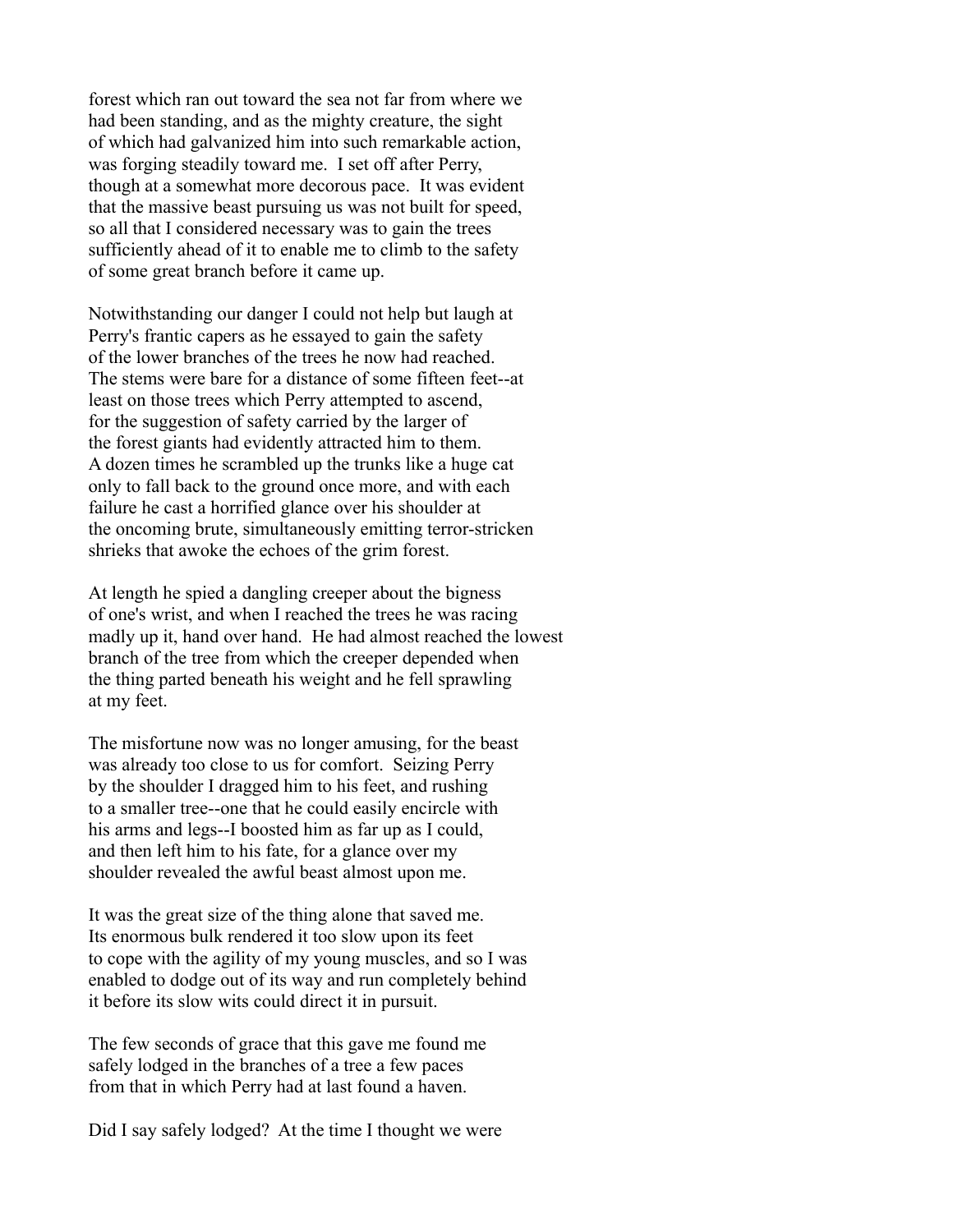quite safe, and so did Perry. He was praying--raising his voice in thanksgiving at our deliverance--and had just completed a sort of paeon of gratitude that the thing couldn't climb a tree when without warning it reared up beneath him on its enormous tail and hind feet, and reached those fearfully armed paws quite to the branch upon which he crouched.

The accompanying roar was all but drowned in Perry's scream of fright, and he came near tumbling headlong into the gaping jaws beneath him, so precipitate was his impetuous haste to vacate the dangerous limb. It was with a deep sigh of relief that I saw him gain a higher branch in safety.

And then the brute did that which froze us both anew with horror. Grasping the tree's stem with his powerful paws he dragged down with all the great weight of his huge bulk and all the irresistible force of those mighty muscles. Slowly, but surely, the stem began to bend toward him. Inch by inch he worked his paws upward as the tree leaned more and more from the perpendicular. Perry clung chattering in a panic of terror. Higher and higher into the bending and swaying tree he clambered. More and more rapidly was the tree top inclining toward the ground.

I saw now why the great brute was armed with such enormous paws. The use that he was putting them to was precisely that for which nature had intended them. The sloth-like creature was herbivorous, and to feed that mighty carcass entire trees must be stripped of their foliage. The reason for its attacking us might easily be accounted for on the supposition of an ugly disposition such as that which the fierce and stupid rhinoceros of Africa possesses. But these were later reflections. At the moment I was too frantic with apprehension on Perry's behalf to consider aught other than a means to save him from the death that loomed so close.

Realizing that I could outdistance the clumsy brute in the open, I dropped from my leafy sanctuary intent only on distracting the thing's attention from Perry long enough to enable the old man to gain the safety of a larger tree. There were many close by which not even the terrific strength of that titanic monster could bend.

As I touched the ground I snatched a broken limb from the tangled mass that matted the jungle-like floor of the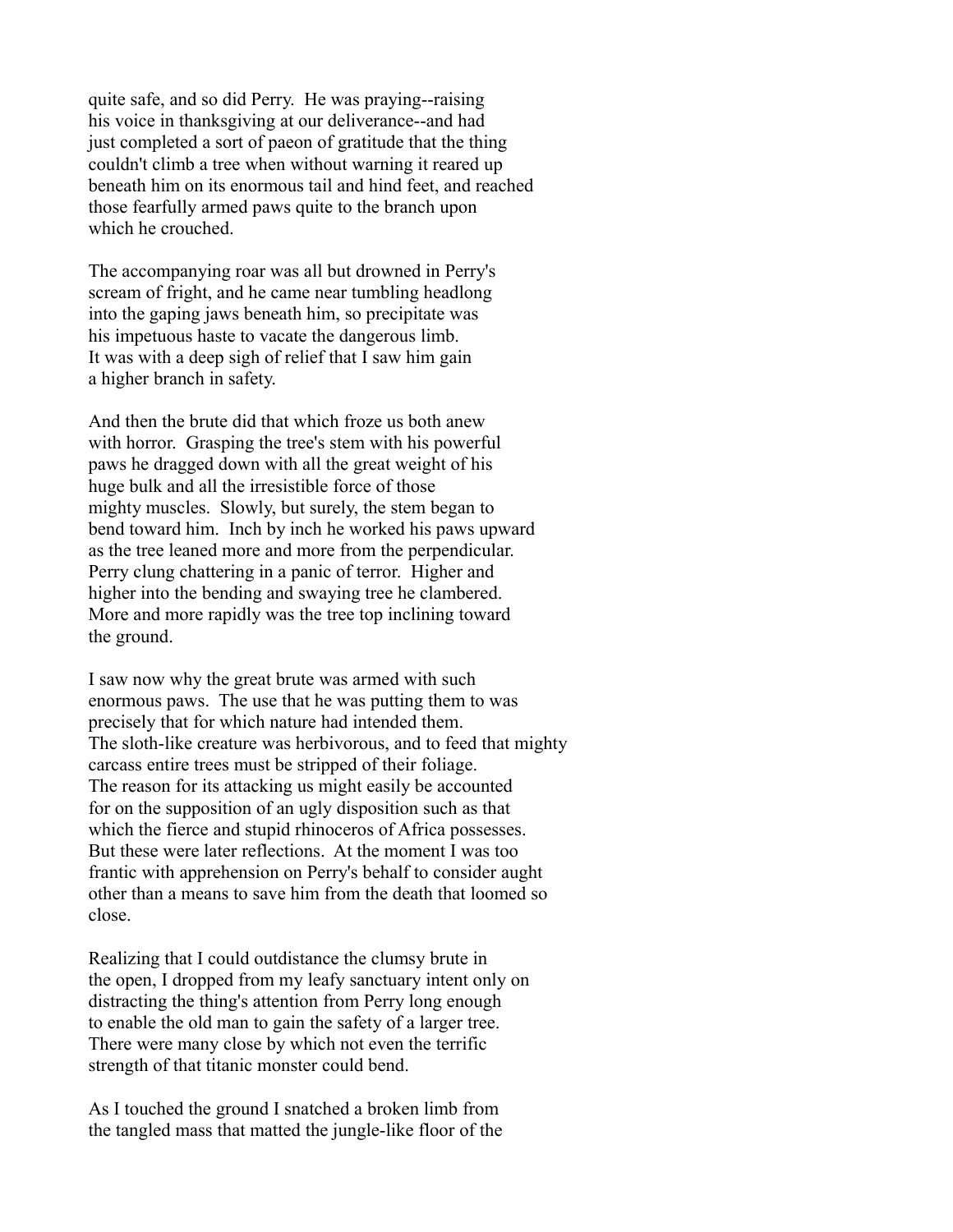forest and, leaping unnoticed behind the shaggy back, dealt the brute a terrific blow. My plan worked like magic. From the previous slowness of the beast I had been led to look for no such marvelous agility as he now displayed. Releasing his hold upon the tree he dropped on all fours and at the same time swung his great, wicked tail with a force that would have broken every bone in my body had it struck me; but, fortunately, I had turned to flee at the very instant that I felt my blow land upon the towering back.

As it started in pursuit of me I made the mistake of running along the edge of the forest rather than making for the open beach. In a moment I was knee-deep in rotting vegetation, and the awful thing behind me was gaining rapidly as I floundered and fell in my efforts to extricate myself.

A fallen log gave me an instant's advantage, for climbing upon it I leaped to another a few paces farther on, and in this way was able to keep clear of the mush that carpeted the surrounding ground. But the zigzag course that this necessitated was placing such a heavy handicap upon me that my pursuer was steadily gaining upon me.

Suddenly from behind I heard a tumult of howls, and sharp, piercing barks--much the sound that a pack of wolves raises when in full cry. Involuntarily I glanced backward to discover the origin of this new and menacing note with the result that I missed my footing and went sprawling once more upon my face in the deep muck.

My mammoth enemy was so close by this time that I knew I must feel the weight of one of his terrible paws before I could rise, but to my surprise the blow did not fall upon me. The howling and snapping and barking of the new element which had been infused into the melee now seemed centered quite close behind me, and as I raised myself upon my hands and glanced around I saw what it was that had distracted the DYRYTH, as I afterward learned the thing is called, from my trail.

It was surrounded by a pack of some hundred wolf-like creatures--wild dogs they seemed--that rushed growling and snapping in upon it from all sides, so that they sank their white fangs into the slow brute and were away again before it could reach them with its huge paws or sweeping tail.

But these were not all that my startled eyes perceived. Chattering and gibbering through the lower branches of the trees came a company of manlike creatures evidently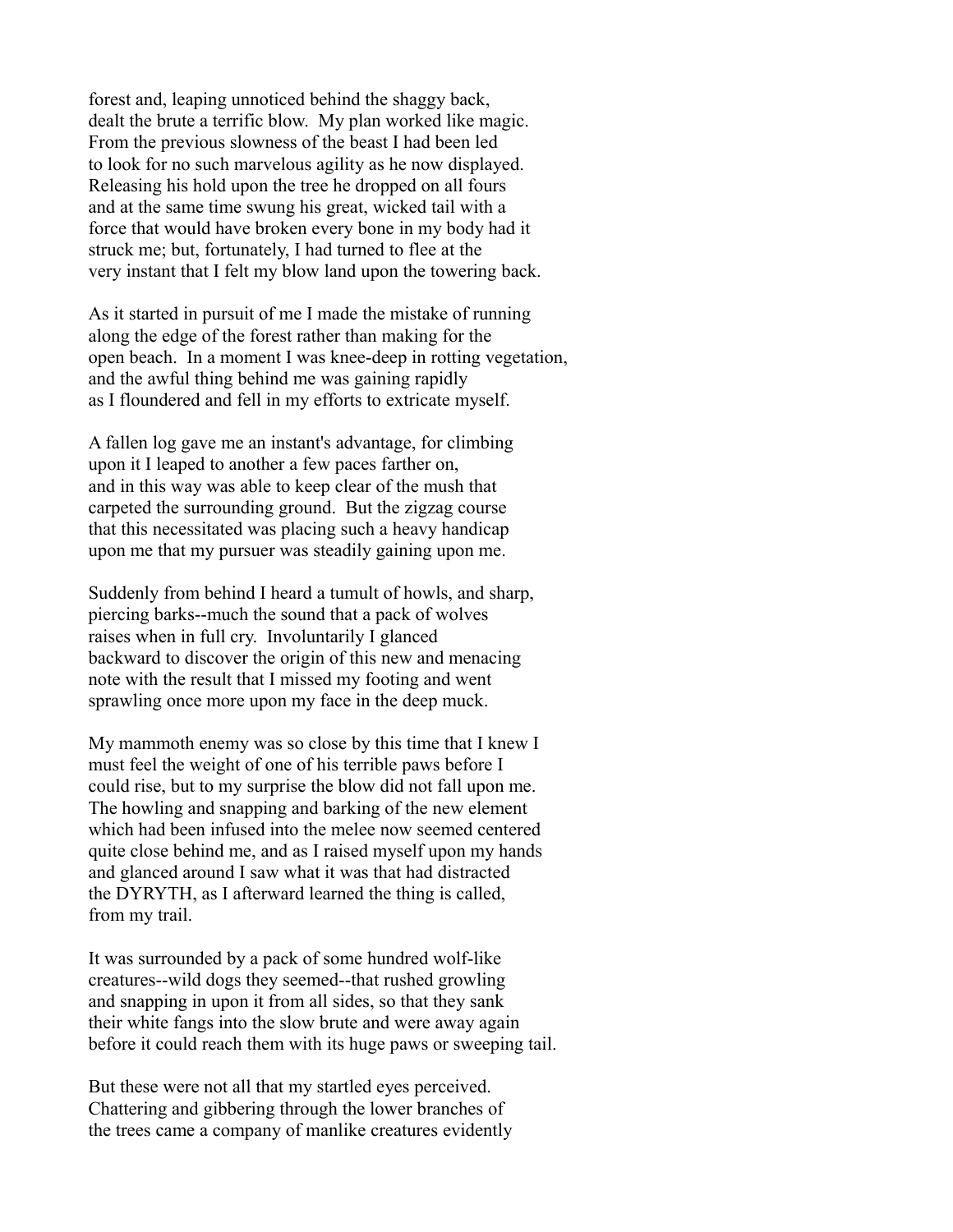urging on the dog pack. They were to all appearances strikingly similar in aspect to the Negro of Africa. Their skins were very black, and their features much like those of the more pronounced Negroid type except that the head receded more rapidly above the eyes, leaving little or no forehead. Their arms were rather longer and their legs shorter in proportion to the torso than in man, and later I noticed that their great toes protruded at right angles from their feet--because of their arboreal habits, I presume. Behind them trailed long, slender tails which they used in climbing quite as much as they did either their hands or feet.

I had stumbled to my feet the moment that I discovered that the wolf-dogs were holding the dyryth at bay. At sight of me several of the savage creatures left off worrying the great brute to come slinking with bared fangs toward me, and as I turned to run toward the trees again to seek safety among the lower branches, I saw a number of the man-apes leaping and chattering in the foliage of the nearest tree.

Between them and the beasts behind me there was little choice, but at least there was a doubt as to the reception these grotesque parodies on humanity would accord me, while there was none as to the fate which awaited me beneath the grinning fangs of my fierce pursuers.

And so I raced on toward the trees intending to pass beneath that which held the man-things and take refuge in another farther on; but the wolf-dogs were very close behind me--so close that I had despaired of escaping them, when one of the creatures in the tree above swung down headforemost, his tail looped about a great limb, and grasping me beneath my armpits swung me in safety up among his fellows.

There they fell to examining me with the utmost excitement and curiosity. They picked at my clothing, my hair, and my flesh. They turned me about to see if I had a tail, and when they discovered that I was not so equipped they fell into roars of laughter. Their teeth were very large and white and even, except for the upper canines which were a trifle longer than the others--protruding just a bit when the mouth was closed.

When they had examined me for a few moments one of them discovered that my clothing was not a part of me, with the result that garment by garment they tore it from me amidst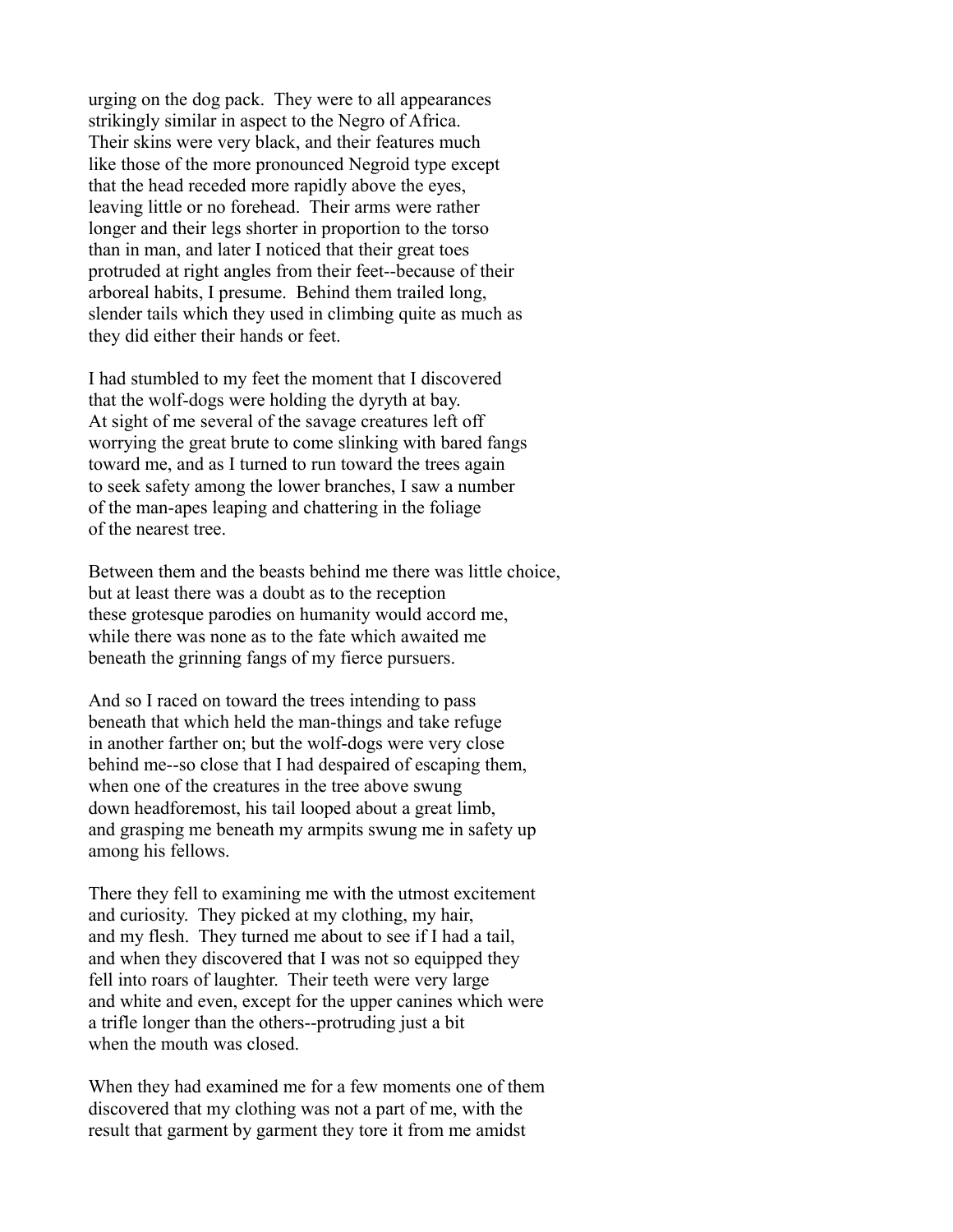peals of the wildest laughter. Apelike, they essayed to don the apparel themselves, but their ingenuity was not sufficient to the task and so they gave it up.

In the meantime I had been straining my eyes to catch a glimpse of Perry, but nowhere about could I see him, although the clump of trees in which he had first taken refuge was in full view. I was much exercised by fear that something had befallen him, and though I called his name aloud several times there was no response.

Tired at last of playing with my clothing the creatures threw it to the ground, and catching me, one on either side, by an arm, started off at a most terrifying pace through the tree tops. Never have I experienced such a journey before or since--even now I oftentimes awake from a deep sleep haunted by the horrid remembrance of that awful experience.

From tree to tree the agile creatures sprang like flying squirrels, while the cold sweat stood upon my brow as I glimpsed the depths beneath, into which a single misstep on the part of either of my bearers would hurl me. As they bore me along, my mind was occupied with a thousand bewildering thoughts. What had become of Perry? Would I ever see him again? What were the intentions of these half-human things into whose hands I had fallen? Were they inhabitants of the same world into which I had been born? No! It could not be. But yet where else? I had not left that earth--of that I was sure. Still neither could I reconcile the things which I had seen to a belief that I was still in the world of my birth. With a sigh I gave it up.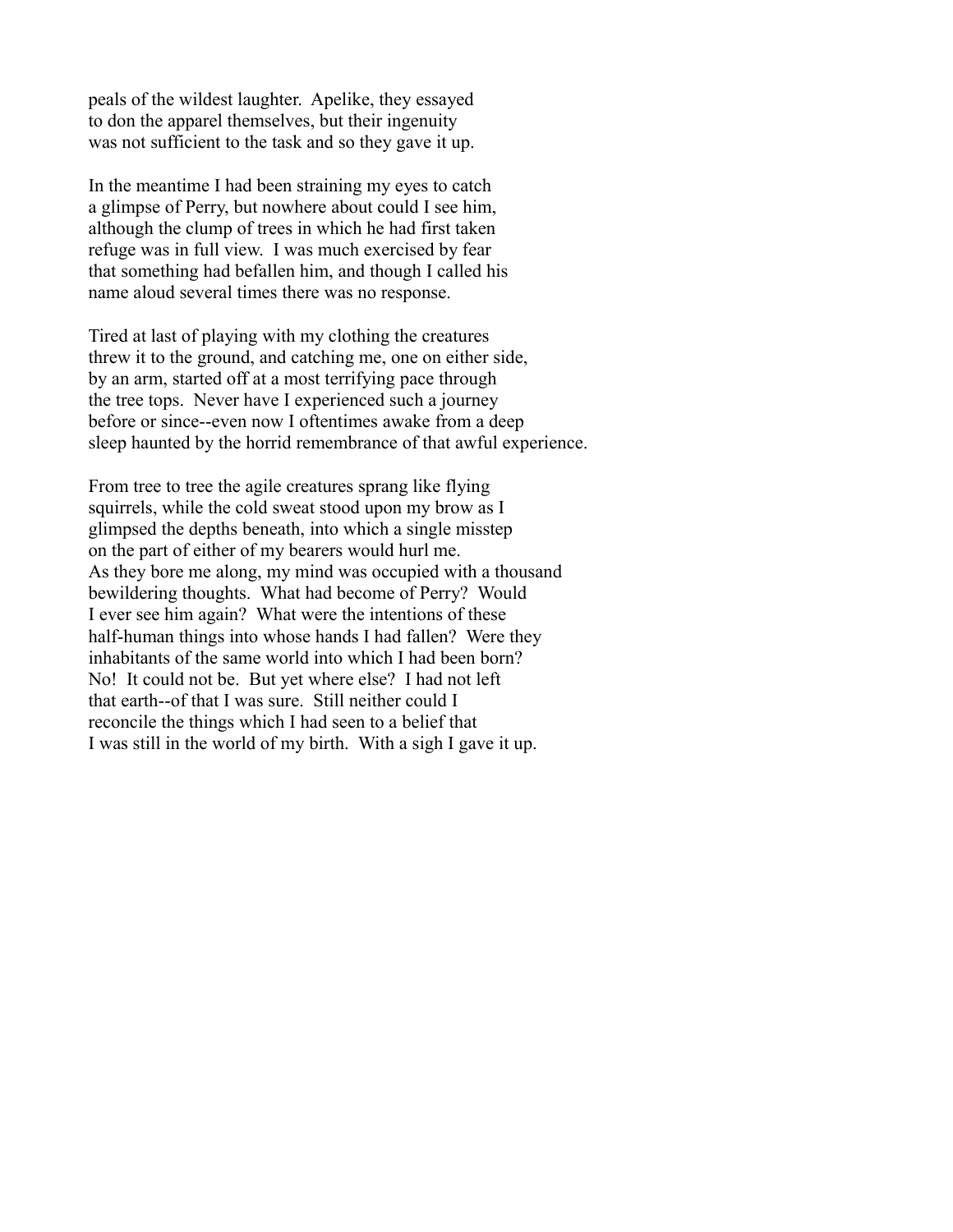#### A CHANGE OF MASTERS

WE MUST HAVE TRAVELED SEVERAL MILES THROUGH the dark and dismal wood when we came suddenly upon a dense village built high among the branches of the trees. As we approached it my escort broke into wild shouting which was immediately answered from within, and a moment later a swarm of creatures of the same strange race as those who had captured me poured out to meet us. Again I was the center of a wildly chattering horde. I was pulled this way and that. Pinched, pounded, and thumped until I was black and blue, yet I do not think that their treatment was dictated by either cruelty or malice--I was a curiosity, a freak, a new plaything, and their childish minds required the added evidence of all their senses to back up the testimony of their eyes.

Presently they dragged me within the village, which consisted of several hundred rude shelters of boughs and leaves supported upon the branches of the trees.

Between the huts, which sometimes formed crooked streets, were dead branches and the trunks of small trees which connected the huts upon one tree to those within adjoining trees; the whole network of huts and pathways forming an almost solid flooring a good fifty feet above the ground.

I wondered why these agile creatures required connecting bridges between the trees, but later when I saw the motley aggregation of half-savage beasts which they kept within their village I realized the necessity for the pathways. There were a number of the same vicious wolf-dogs which we had left worrying the dyryth, and many goatlike animals whose distended udders explained the reasons for their presence.

My guard halted before one of the huts into which I was pushed; then two of the creatures squatted down before the entrance--to prevent my escape, doubtless. Though where I should have escaped to I certainly had not the remotest conception. I had no more than entered the dark shadows of the interior than there fell upon my ears the tones of a familiar voice, in prayer.

"Perry!" I cried. "Dear old Perry! Thank the Lord you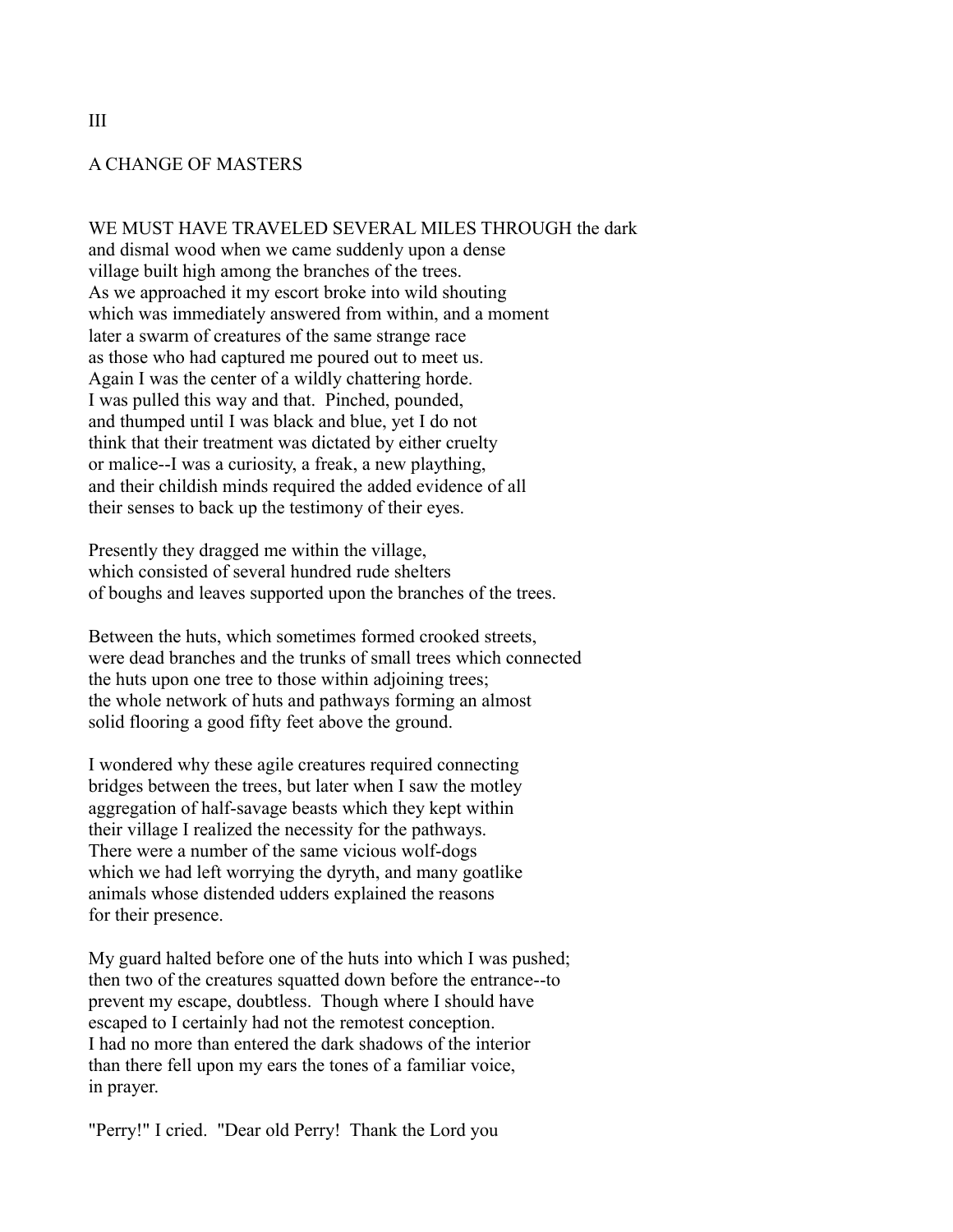are safe."

"David! Can it be possible that you escaped?" And the old man stumbled toward me and threw his arms about me.

He had seen me fall before the dyryth, and then he had been seized by a number of the ape-creatures and borne through the tree tops to their village. His captors had been as inquisitive as to his strange clothing as had mine, with the same result. As we looked at each other we could not help but laugh.

"With a tail, David," remarked Perry, "you would make a very handsome ape."

"Maybe we can borrow a couple," I rejoined. "They seem to be quite the thing this season. I wonder what the creatures intend doing with us, Perry. They don't seem really savage. What do you suppose they can be? You were about to tell me where we are when that great hairy frigate bore down upon us--have you really any idea at all?"

"Yes, David," he replied, "I know precisely where we are. We have made a magnificent discovery, my boy! We have proved that the earth is hollow. We have passed entirely through its crust to the inner world."

"Perry, you are mad!"

"Not at all, David. For two hundred and fifty miles our prospector bore us through the crust beneath our outer world. At that point it reached the center of gravity of the five-hundred-mile-thick crust. Up to that point we had been descending--direction is, of course, merely relative. Then at the moment that our seats revolved--the thing that made you believe that we had turned about and were speeding upward--we passed the center of gravity and, though we did not alter the direction of our progress, yet we were in reality moving upward--toward the surface of the inner world. Does not the strange fauna and flora which we have seen convince you that you are not in the world of your birth? And the horizon--could it present the strange aspects which we both noted unless we were indeed standing upon the inside surface of a sphere?"

"But the sun, Perry!" I urged. "How in the world can the sun shine through five hundred miles of solid crust?"

"It is not the sun of the outer world that we see here.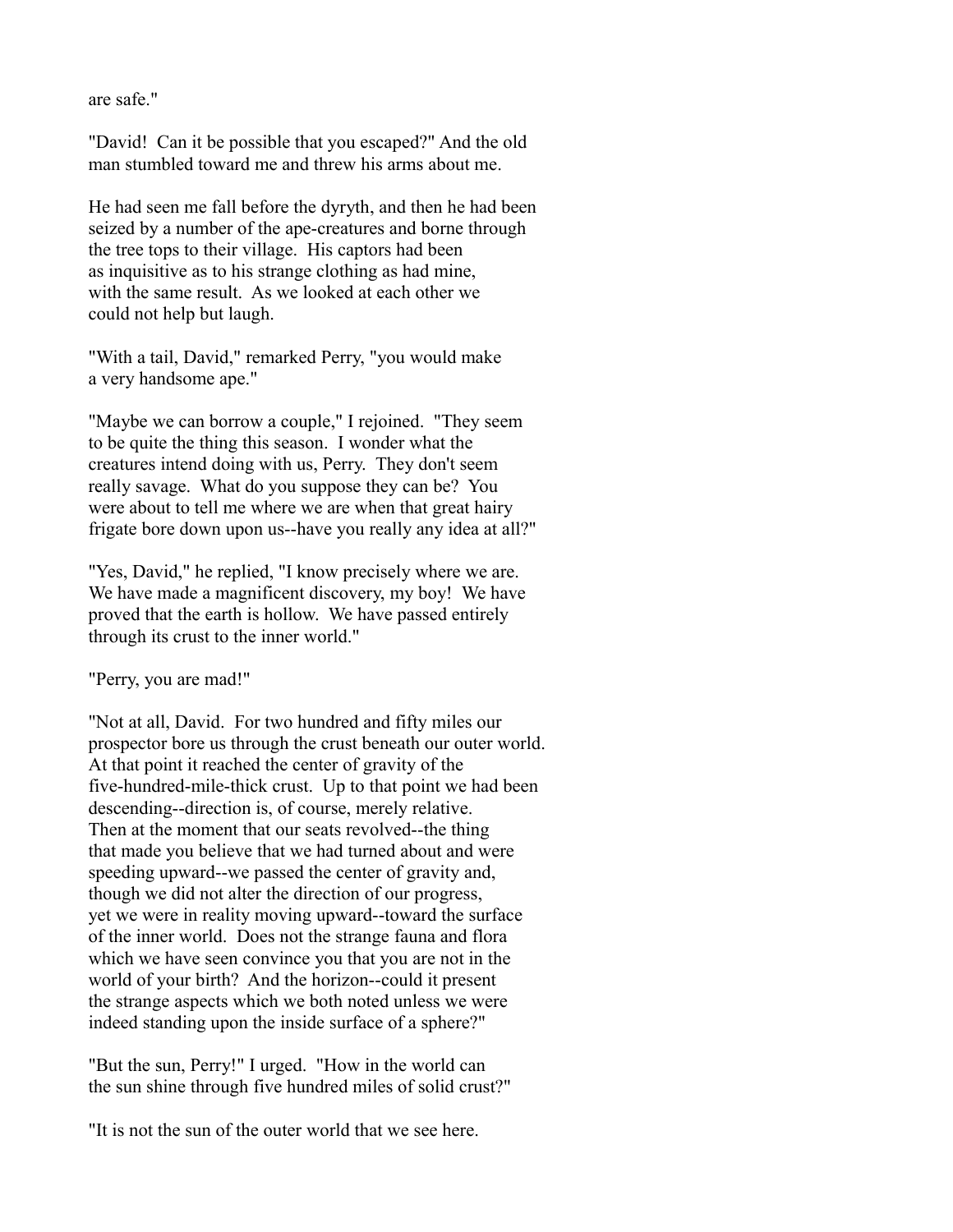It is another sun--an entirely different sun--that casts its eternal noonday effulgence upon the face of the inner world. Look at it now, David--if you can see it from the doorway of this hut--and you will see that it is still in the exact center of the heavens. We have been here for many hours--yet it is still noon.

"And withal it is very simple, David. The earth was once a nebulous mass. It cooled, and as it cooled it shrank. At length a thin crust of solid matter formed upon its outer surface--a sort of shell; but within it was partially molten matter and highly expanded gases. As it continued to cool, what happened? Centrifugal force hurled the particles of the nebulous center toward the crust as rapidly as they approached a solid state. You have seen the same principle practically applied in the modern cream separator. Presently there was only a small super-heated core of gaseous matter remaining within a huge vacant interior left by the contraction of the cooling gases. The equal attraction of the solid crust from all directions maintained this luminous core in the exact center of the hollow globe. What remains of it is the sun you saw today--a relatively tiny thing at the exact center of the earth. Equally to every part of this inner world it diffuses its perpetual noonday light and torrid heat.

"This inner world must have cooled sufficiently to support animal life long ages after life appeared upon the outer crust, but that the same agencies were at work here is evident from the similar forms of both animal and vegetable creation which we have already seen. Take the great beast which attacked us, for example. Unquestionably a counterpart of the Megatherium of the post-Pliocene period of the outer crust, whose fossilized skeleton has been found in South America."

"But the grotesque inhabitants of this forest?" I urged. "Surely they have no counterpart in the earth's history."

"Who can tell?" he rejoined. "They may constitute the link between ape and man, all traces of which have been swallowed by the countless convulsions which have racked the outer crust, or they may be merely the result of evolution along slightly different lines--either is quite possible."

Further speculation was interrupted by the appearance of several of our captors before the entrance of the hut. Two of them entered and dragged us forth. The perilous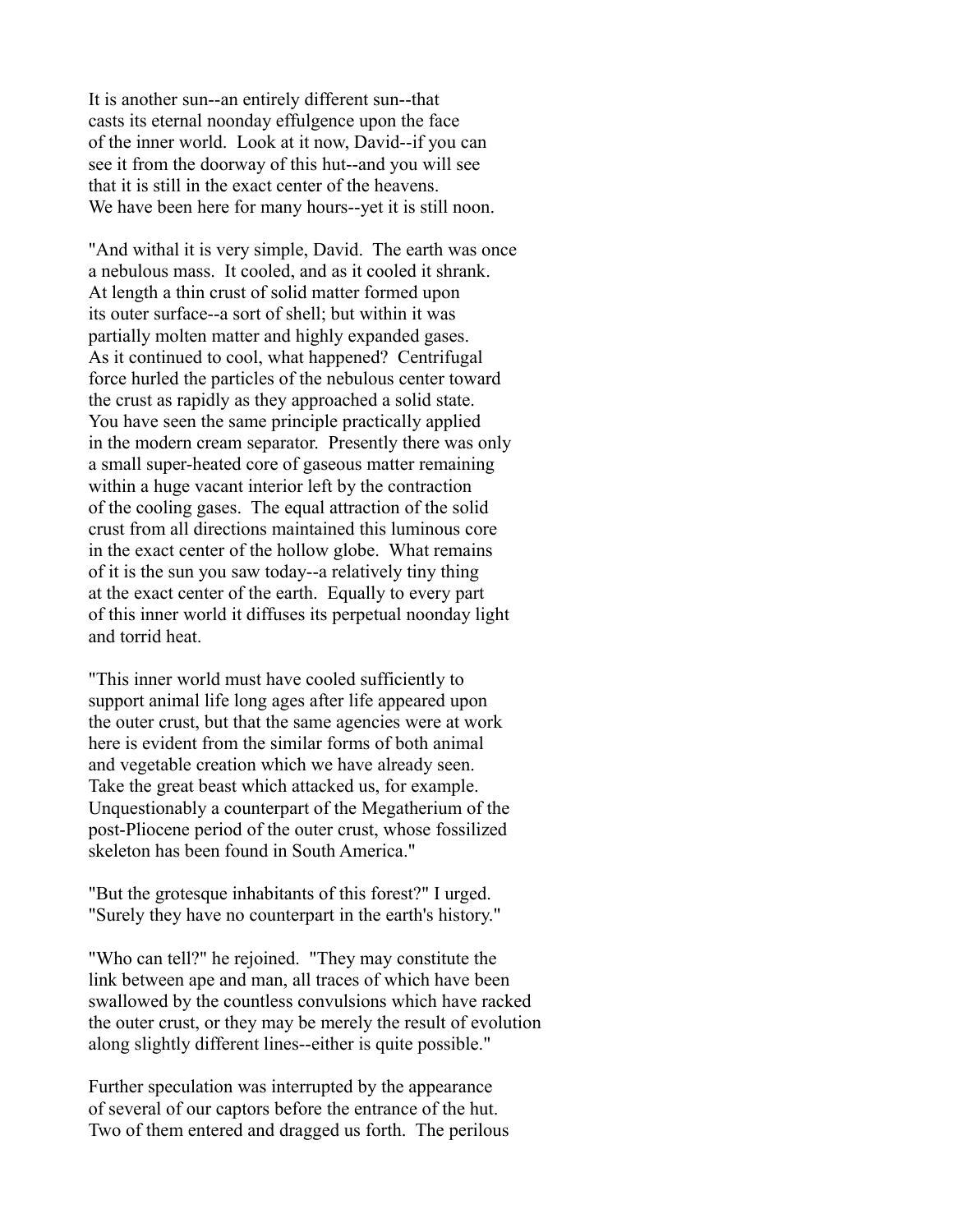pathways and the surrounding trees were filled with the black ape-men, their females, and their young. There was not an ornament, a weapon, or a garment among the lot.

"Quite low in the scale of creation," commented Perry.

"Quite high enough to play the deuce with us, though," I replied. "Now what do you suppose they intend doing with us?"

We were not long in learning. As on the occasion of our trip to the village we were seized by a couple of the powerful creatures and whirled away through the tree tops, while about us and in our wake raced a chattering, jabbering, grinning horde of sleek, black ape-things.

Twice my bearers missed their footing, and my heart ceased beating as we plunged toward instant death among the tangled deadwood beneath. But on both occasions those lithe, powerful tails reached out and found sustaining branches, nor did either of the creatures loosen their grasp upon me. In fact, it seemed that the incidents were of no greater moment to them than would be the stubbing of one's toe at a street crossing in the outer world--they but laughed uproariously and sped on with me.

For some time they continued through the forest--how long I could not guess for I was learning, what was later borne very forcefully to my mind, that time ceases to be a factor the moment means for measuring it cease to exist. Our watches were gone, and we were living beneath a stationary sun. Already I was puzzled to compute the period of time which had elapsed since we broke through the crust of the inner world. It might be hours, or it might be days--who in the world could tell where it was always noon! By the sun, no time had elapsed--but my judgment told me that we must have been several hours in this strange world.

Presently the forest terminated, and we came out upon a level plain. A short distance before us rose a few low, rocky hills. Toward these our captors urged us, and after a short time led us through a narrow pass into a tiny, circular valley. Here they got down to work, and we were soon convinced that if we were not to die to make a Roman holiday, we were to die for some other purpose. The attitude of our captors altered immediately as they entered the natural arena within the rocky hills.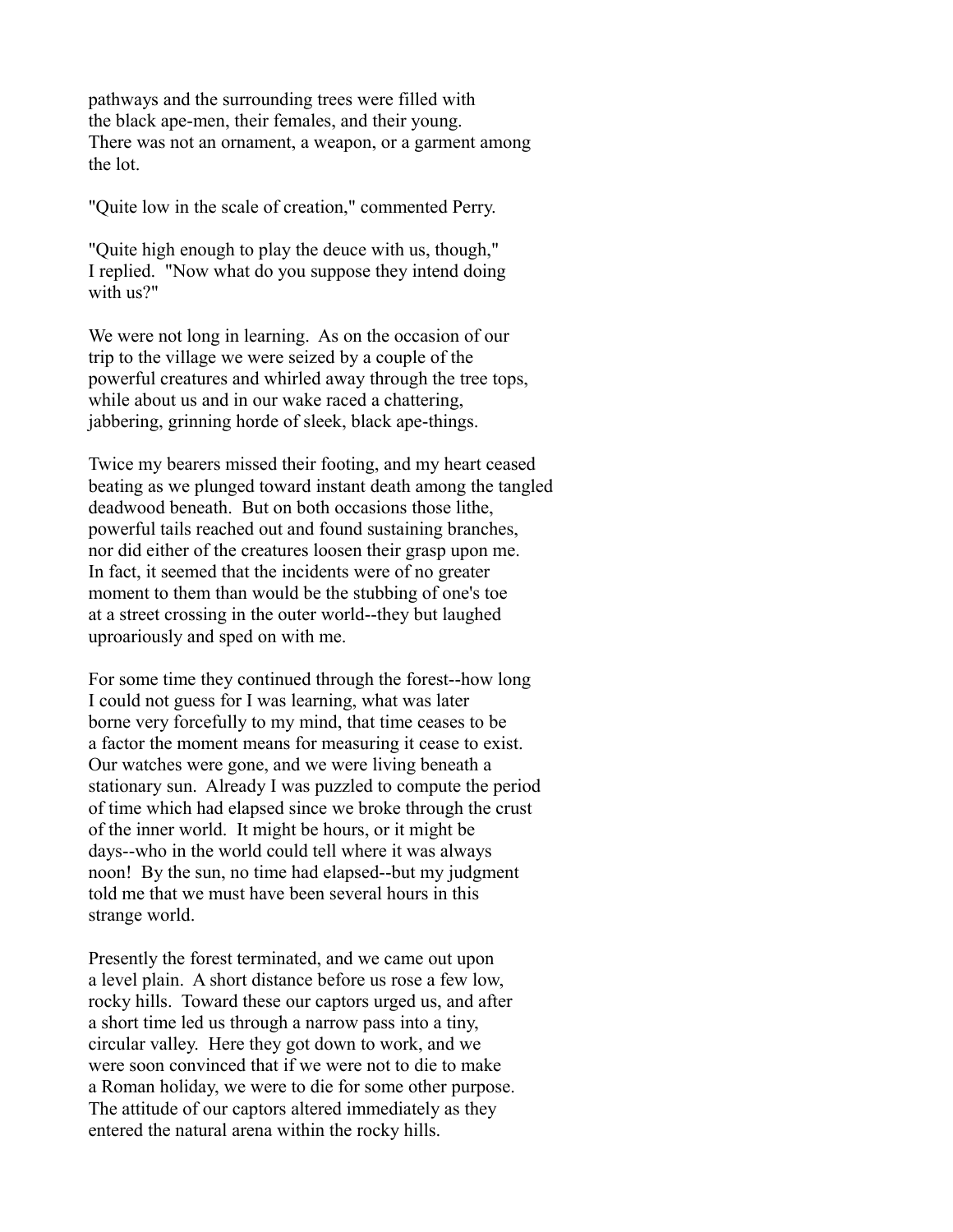Their laughter ceased. Grim ferocity marked their bestial faces--bared fangs menaced us.

We were placed in the center of the amphitheater--the thousand creatures forming a great ring about us. Then a wolf-dog was brought--hyaenadon Perry called it--and turned loose with us inside the circle. The thing's body was as large as that of a full-grown mastiff, its legs were short and powerful, and its jaws broad and strong. Dark, shaggy hair covered its back and sides, while its breast and belly were quite white. As it slunk toward us it presented a most formidable aspect with its upcurled lips baring its mighty fangs.

Perry was on his knees, praying. I stooped and picked up a small stone. At my movement the beast veered off a bit and commenced circling us. Evidently it had been a target for stones before. The ape-things were dancing up and down urging the brute on with savage cries, until at last, seeing that I did not throw, he charged us.

At Andover, and later at Yale, I had pitched on winning ball teams. My speed and control must both have been above the ordinary, for I made such a record during my senior year at college that overtures were made to me in behalf of one of the great major-league teams; but in the tightest pitch that ever had confronted me in the past I had never been in such need for control as now.

As I wound up for the delivery, I held my nerves and muscles under absolute command, though the grinning jaws were hurtling toward me at terrific speed. And then I let go, with every ounce of my weight and muscle and science in back of that throw. The stone caught the hyaenodon full upon the end of the nose, and sent him bowling over upon his back.

At the same instant a chorus of shrieks and howls arose from the circle of spectators, so that for a moment I thought that the upsetting of their champion was the cause; but in this I soon saw that I was mistaken. As I looked, the ape-things broke in all directions toward the surrounding hills, and then I distinguished the real cause of their perturbation. Behind them, streaming through the pass which leads into the valley, came a swarm of hairy men--gorilla-like creatures armed with spears and hatchets, and bearing long, oval shields. Like demons they set upon the ape-things, and before them the hyaenodon, which had now regained its senses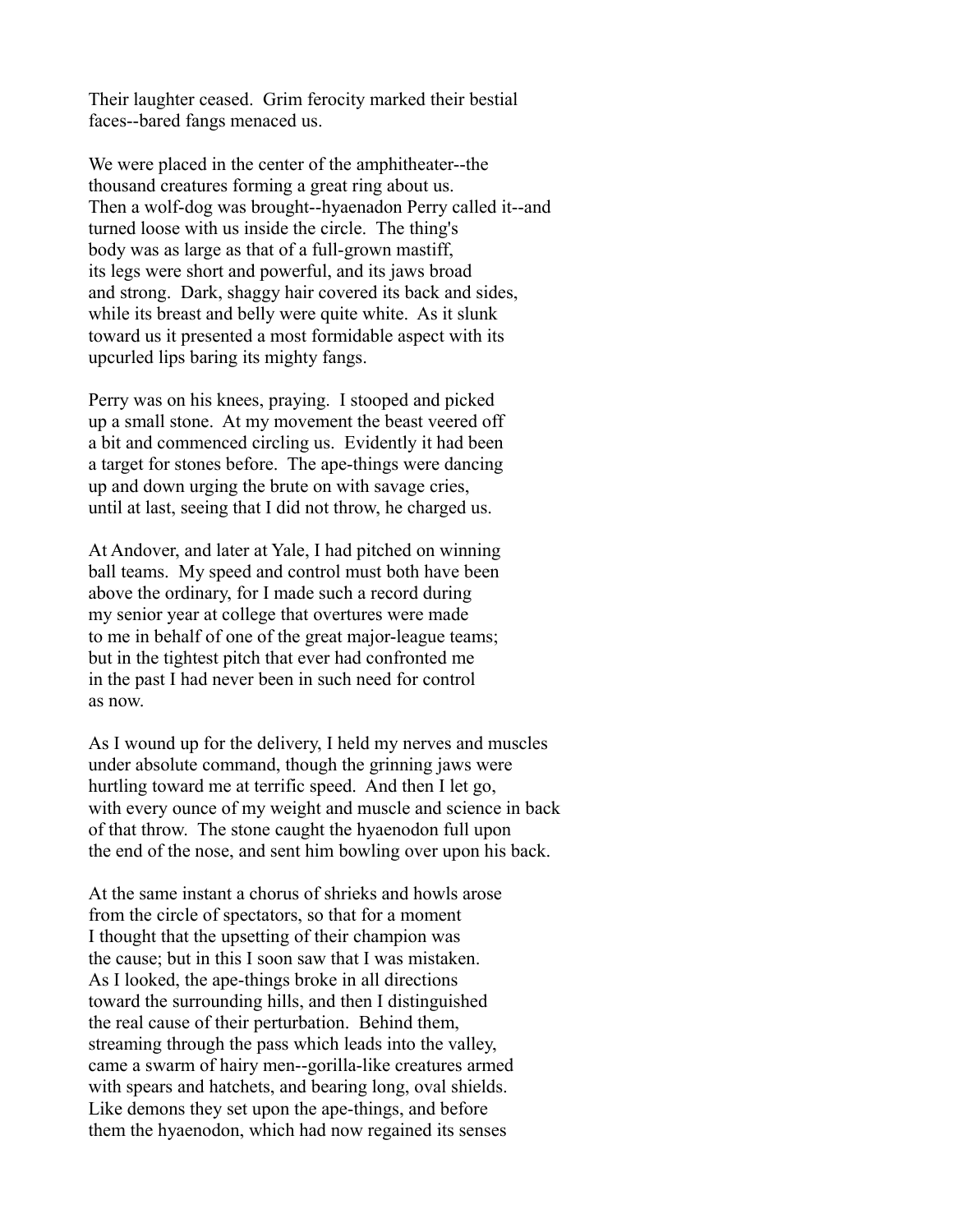and its feet, fled howling with fright. Past us swept the pursued and the pursuers, nor did the hairy ones accord us more than a passing glance until the arena had been emptied of its former occupants. Then they returned to us, and one who seemed to have authority among them directed that we be brought with them.

When we had passed out of the amphitheater onto the great plain we saw a caravan of men and women--human beings like ourselves--and for the first time hope and relief filled my heart, until I could have cried out in the exuberance of my happiness. It is true that they were a half-naked, wild-appearing aggregation; but they at least were fashioned along the same lines as ourselves--there was nothing grotesque or horrible about them as about the other creatures in this strange, weird world.

But as we came closer, our hearts sank once more, for we discovered that the poor wretches were chained neck to neck in a long line, and that the gorilla-men were their guards. With little ceremony Perry and I were chained at the end of the line, and without further ado the interrupted march was resumed.

Up to this time the excitement had kept us both up; but now the tiresome monotony of the long march across the sun-baked plain brought on all the agonies consequent to a long-denied sleep. On and on we stumbled beneath that hateful noonday sun. If we fell we were prodded with a sharp point. Our companions in chains did not stumble. They strode along proudly erect. Occasionally they would exchange words with one another in a monosyllabic language. They were a noble-appearing race with well-formed heads and perfect physiques. The men were heavily bearded, tall and muscular; the women, smaller and more gracefully molded, with great masses of raven hair caught into loose knots upon their heads. The features of both sexes were well proportioned--there was not a face among them that would have been called even plain if judged by earthly standards. They wore no ornaments; but this I later learned was due to the fact that their captors had stripped them of everything of value. As garmenture the women possessed a single robe of some light-colored, spotted hide, rather similar in appearance to a leopard's skin. This they wore either supported entirely about the waist by a leathern thong, so that it hung partially below the knee on one side, or possibly looped gracefully across one shoulder.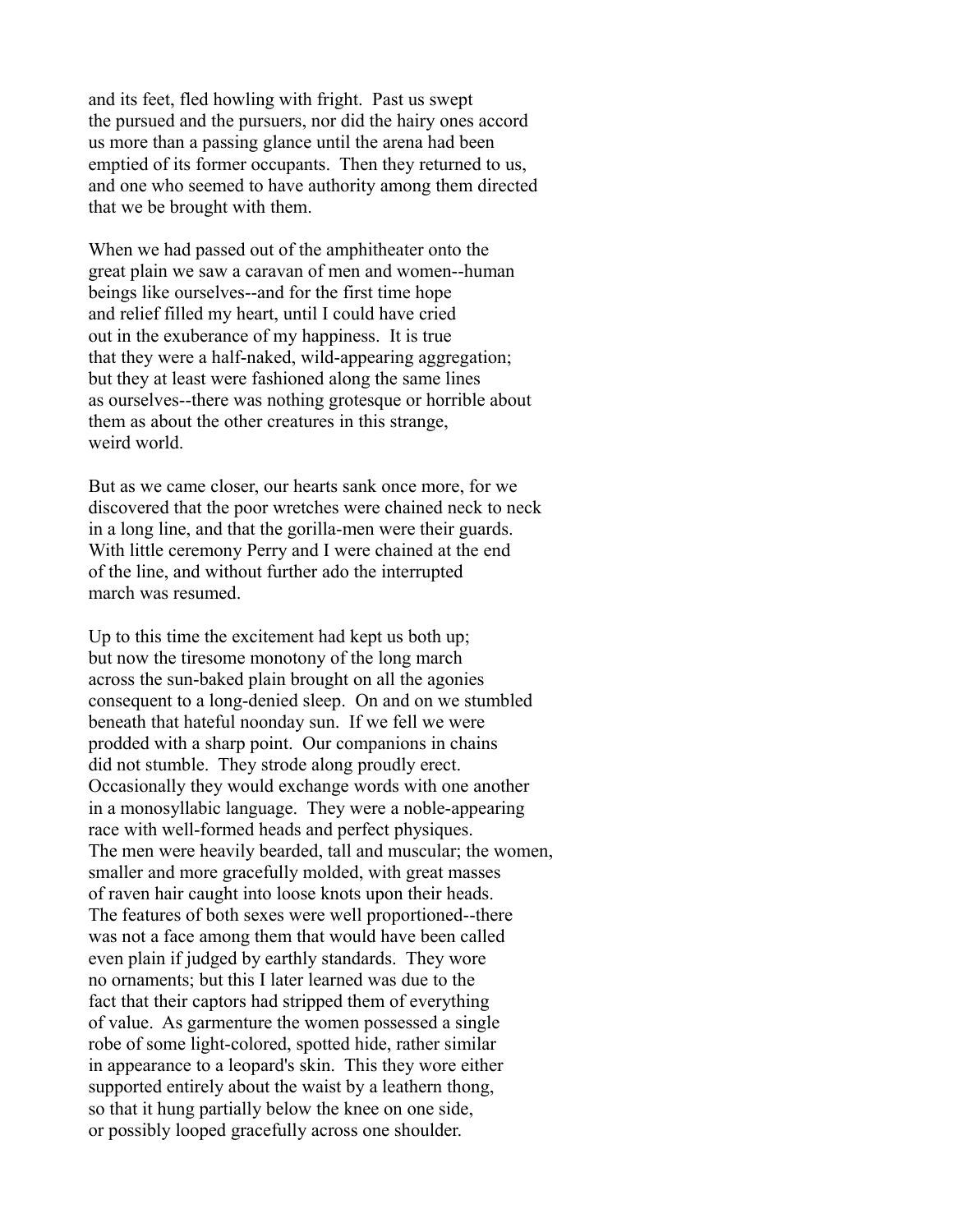Their feet were shod with skin sandals. The men wore loin cloths of the hide of some shaggy beast, long ends of which depended before and behind nearly to the ground. In some instances these ends were finished with the strong talons of the beast from which the hides had been taken.

Our guards, whom I already have described as gorilla-like men, were rather lighter in build than a gorilla, but even so they were indeed mighty creatures. Their arms and legs were proportioned more in conformity with human standards, but their entire bodies were covered with shaggy, brown hair, and their faces were quite as brutal as those of the few stuffed specimens of the gorilla which I had seen in the museums at home.

Their only redeeming feature lay in the development of the head above and back of the ears. In this respect they were not one whit less human than we. They were clothed in a sort of tunic of light cloth which reached to the knees. Beneath this they wore only a loin cloth of the same material, while their feet were shod with thick hide of some mammoth creature of this inner world.

Their arms and necks were encircled by many ornaments of metal--silver predominating--and on their tunics were sewn the heads of tiny reptiles in odd and rather artistic designs. They talked among themselves as they marched along on either side of us, but in a language which I perceived differed from that employed by our fellow prisoners. When they addressed the latter they used what appeared to be a third language, and which I later learned is a mongrel tongue rather analogous to the Pidgin-English of the Chinese coolie.

How far we marched I have no conception, nor has Perry. Both of us were asleep much of the time for hours before a halt was called--then we dropped in our tracks. I say "for hours," but how may one measure time where time does not exist! When our march commenced the sun stood at zenith. When we halted our shadows still pointed toward nadir. Whether an instant or an eternity of earthly time elapsed who may say. That march may have occupied nine years and eleven months of the ten years that I spent in the inner world, or it may have been accomplished in the fraction of a second--I cannot tell. But this I do know that since you have told me that ten years have elapsed since I departed from this earth I have lost all respect for time--I am commencing to doubt that such a thing exists other than in the weak,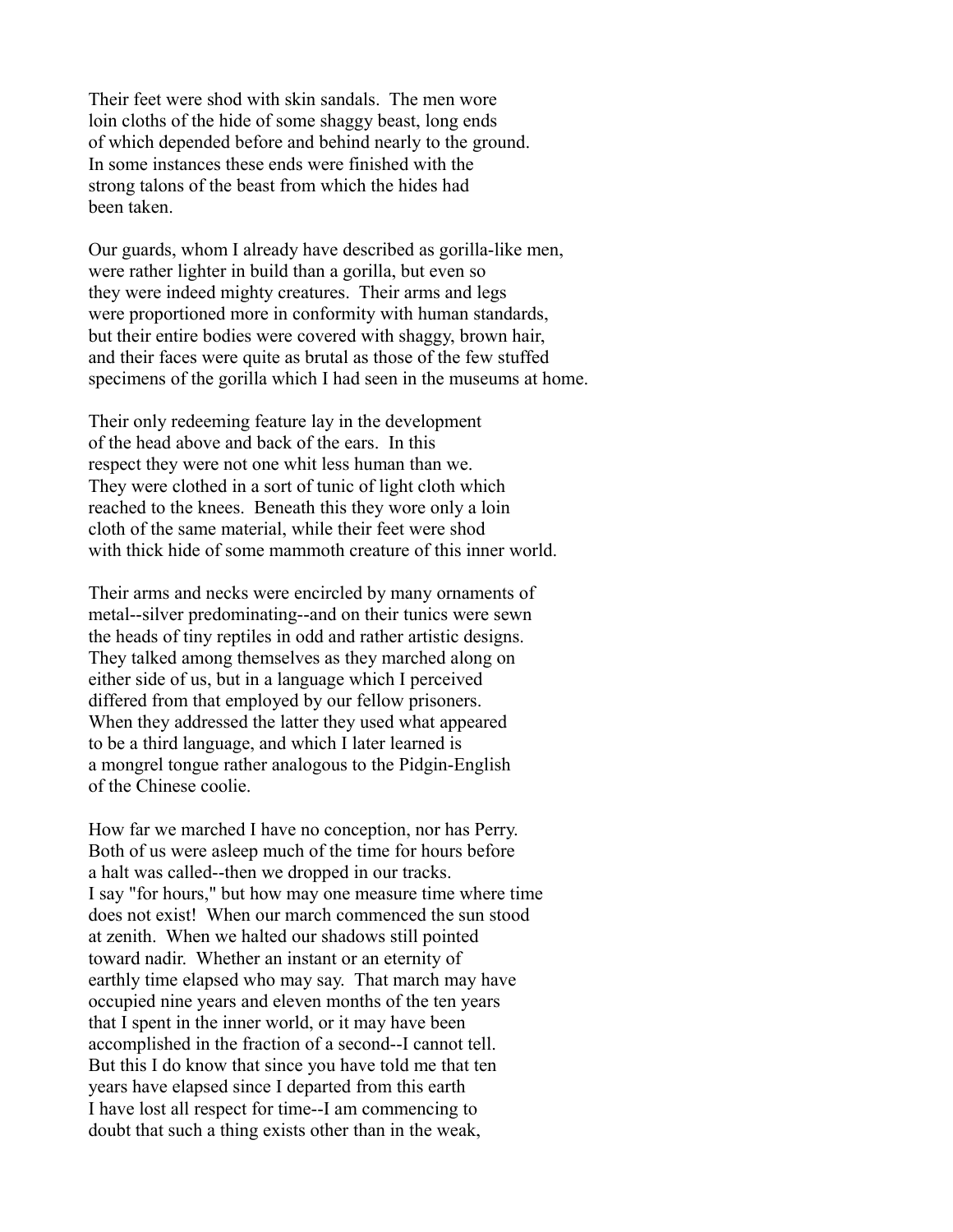finite mind of man.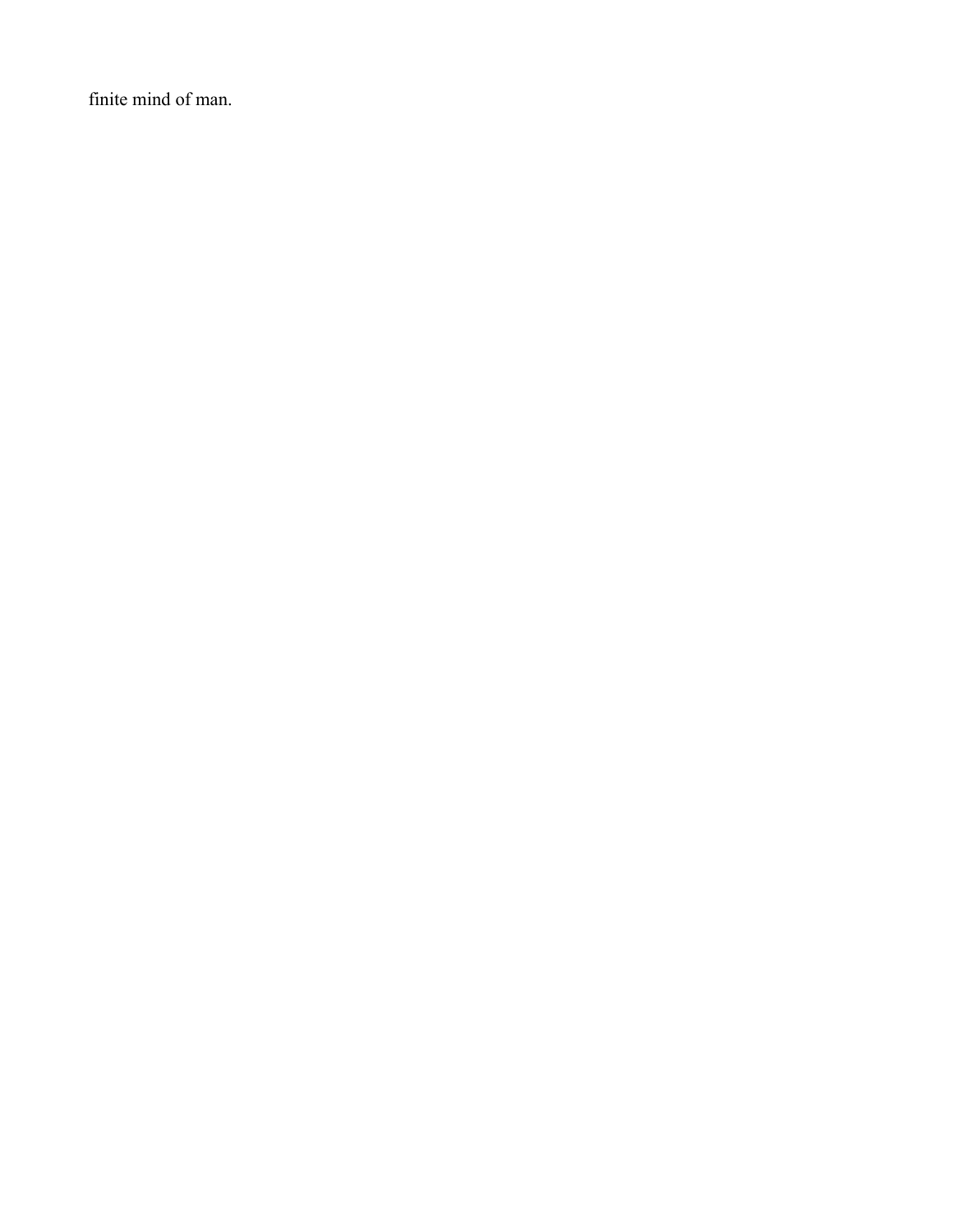## DIAN THE BEAUTIFUL

WHEN OUR GUARDS AROUSED US FROM SLEEP WE were much refreshed.

They gave us food. Strips of dried meat it was, but it put new life and strength into us, so that now we too marched with high-held heads, and took noble strides. At least I did, for I was young and proud; but poor Perry hated walking. On earth I had often seen him call a cab to travel a square--he was paying for it now, and his old legs wobbled so that I put my arm about him and half carried him through the balance of those frightful marches.

The country began to change at last, and we wound up out of the level plain through mighty mountains of virgin granite. The tropical verdure of the lowlands was replaced by hardier vegetation, but even here the effects of constant heat and light were apparent in the immensity of the trees and the profusion of foliage and blooms. Crystal streams roared through their rocky channels, fed by the perpetual snows which we could see far above us. Above the snowcapped heights hung masses of heavy clouds. It was these, Perry explained, which evidently served the double purpose of replenishing the melting snows and protecting them from the direct rays of the sun.

By this time we had picked up a smattering of the bastard language in which our guards addressed us, as well as making good headway in the rather charming tongue of our co-captives. Directly ahead of me in the chain gang was a young woman. Three feet of chain linked us together in a forced companionship which I, at least, soon rejoiced in. For I found her a willing teacher, and from her I learned the language of her tribe, and much of the life and customs of the inner world--at least that part of it with which she was familiar.

She told me that she was called Dian the Beautiful, and that she belonged to the tribe of Amoz, which dwells in the cliffs above the Darel Az, or shallow sea.

"How came you here?" I asked her.

"I was running away from Jubal the Ugly One," she answered, as though that was explanation quite sufficient.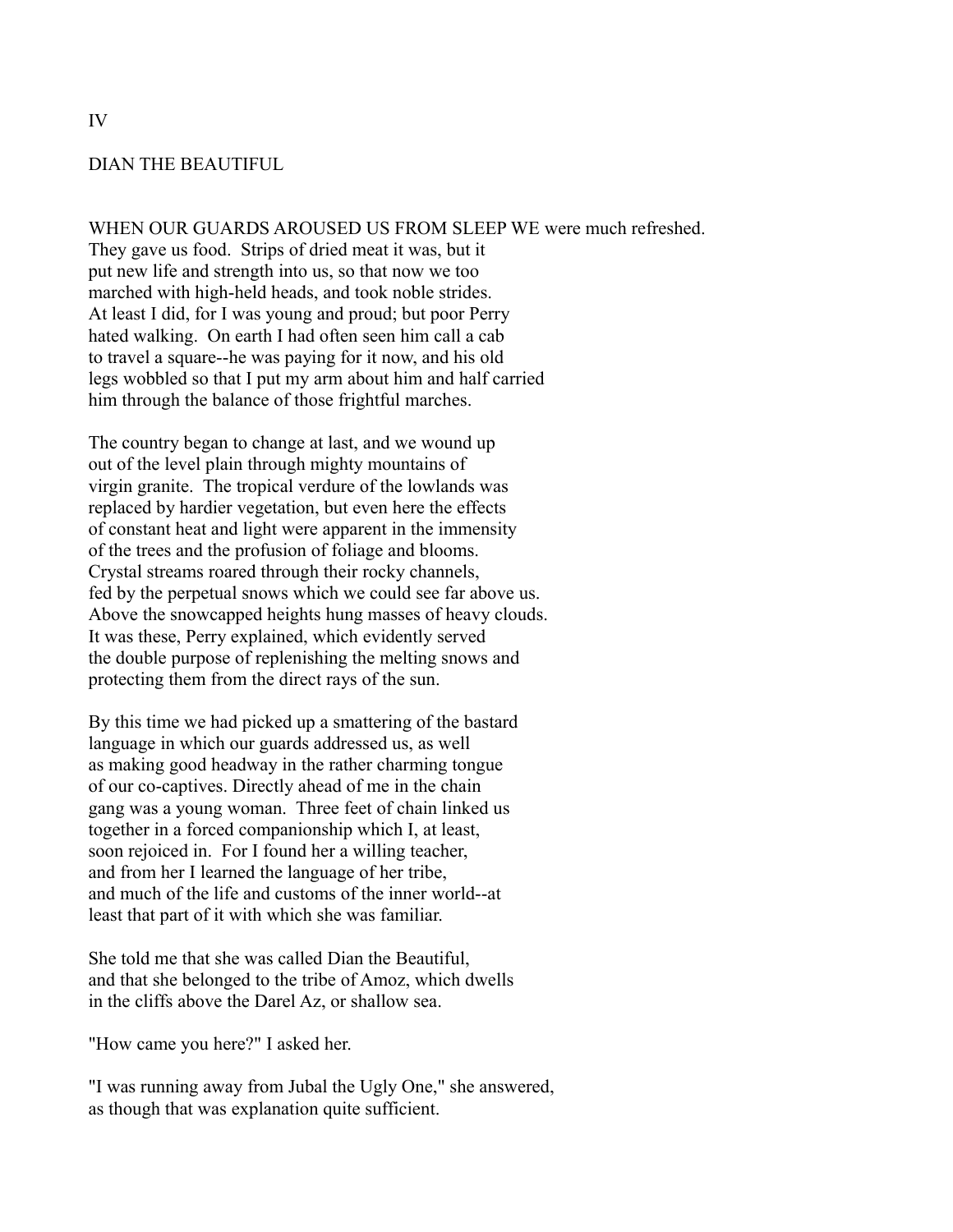"Who is Jubal the Ugly One?" I asked. "And why did you run away from him?"

She looked at me in surprise.

"Why DOES a woman run away from a man?" she answered my question with another.

"They do not, where I come from," I replied. "Sometimes they run after them."

But she could not understand. Nor could I get her to grasp the fact that I was of another world. She was quite as positive that creation was originated solely to produce her own kind and the world she lived in as are many of the outer world.

"But Jubal," I insisted. "Tell me about him, and why you ran away to be chained by the neck and scourged across the face of a world."

"Jubal the Ugly One placed his trophy before my father's house. It was the head of a mighty tandor. It remained there and no greater trophy was placed beside it. So I knew that Jubal the Ugly One would come and take me as his mate. None other so powerful wished me, or they would have slain a mightier beast and thus have won me from Jubal. My father is not a mighty hunter. Once he was, but a sadok tossed him, and never again had he the full use of his right arm. My brother, Dacor the Strong One, had gone to the land of Sari to steal a mate for himself. Thus there was none, father, brother, or lover, to save me from Jubal the Ugly One, and I ran away and hid among the hills that skirt the land of Amoz. And there these Sagoths found me and made me captive."

"What will they do with you?" I asked. "Where are they taking us?"

Again she looked her incredulity.

"I can almost believe that you are of another world," she said, "for otherwise such ignorance were inexplicable. Do you really mean that you do not know that the Sagoths are the creatures of the Mahars--the mighty Mahars who think they own Pellucidar and all that walks or grows upon its surface, or creeps or burrows beneath, or swims within its lakes and oceans, or flies through its air? Next you will be telling me that you never before heard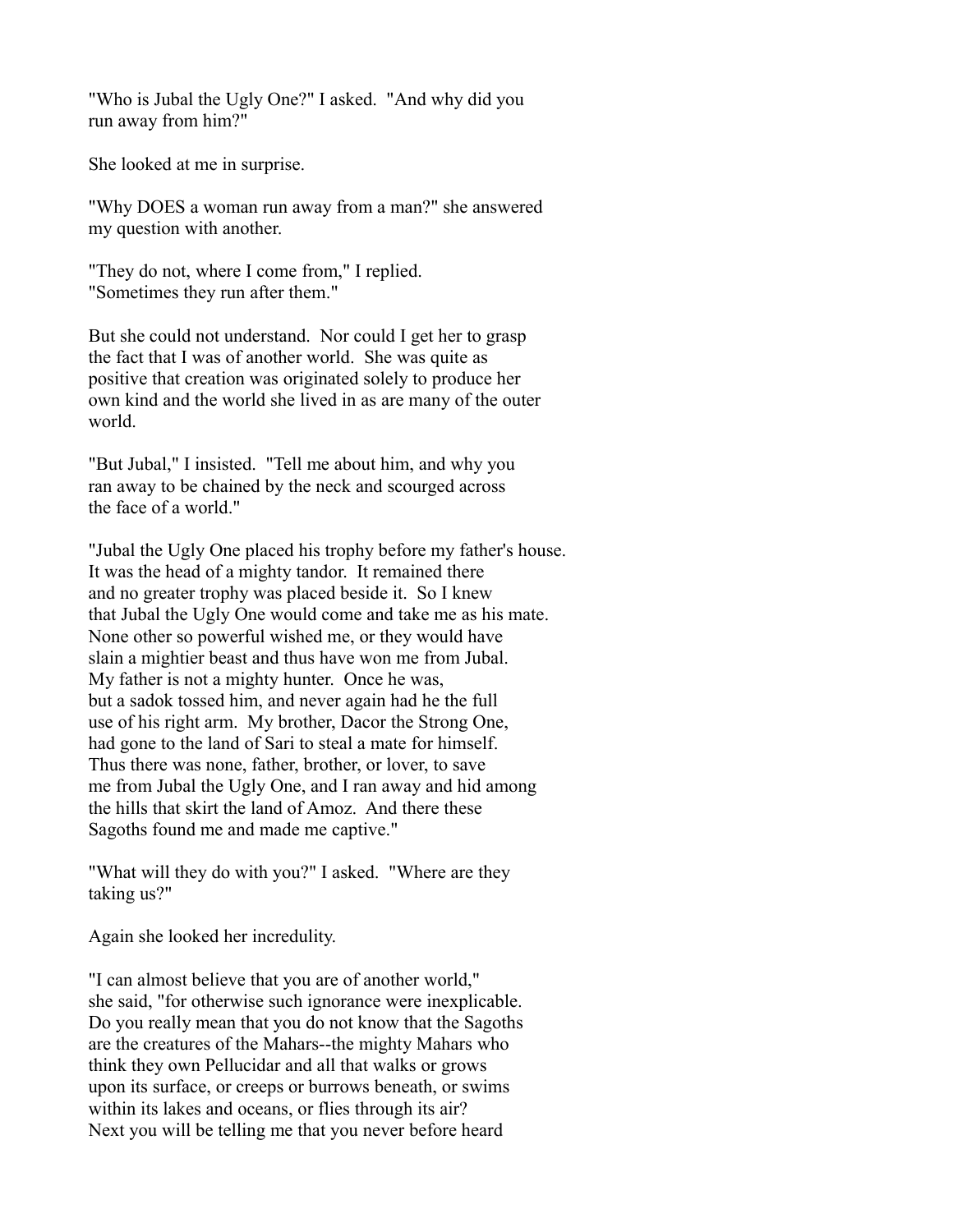of the Mahars!"

I was loath to do it, and further incur her scorn; but there was no alternative if I were to absorb knowledge, so I made a clean breast of my pitiful ignorance as to the mighty Mahars. She was shocked. But she did her very best to enlighten me, though much that she said was as Greek would have been to her. She described the Mahars largely by comparisons. In this way they were like unto thipdars, in that to the hairless lidi.

About all I gleaned of them was that they were quite hideous, had wings, and webbed feet; lived in cities built beneath the ground; could swim under water for great distances, and were very, very wise. The Sagoths were their weapons of offense and defense, and the races like herself were their hands and feet--they were the slaves and servants who did all the manual labor. The Mahars were the heads--the brains--of the inner world. I longed to see this wondrous race of supermen.

Perry learned the language with me. When we halted, as we occasionally did, though sometimes the halts seemed ages apart, he would join in the conversation, as would Ghak the Hairy One, he who was chained just ahead of Dian the Beautiful. Ahead of Ghak was Hooja the Sly One. He too entered the conversation occasionally. Most of his remarks were directed toward Dian the Beautiful. It didn't take half an eye to see that he had developed a bad case; but the girl appeared totally oblivious to his thinly veiled advances. Did I say thinly veiled? There is a race of men in New Zealand, or Australia, I have forgotten which, who indicate their preference for the lady of their affections by banging her over the head with a bludgeon. By comparison with this method Hooja's lovemaking might be called thinly veiled. At first it caused me to blush violently although I have seen several Old Years out at Rectors, and in other less fashionable places off Broadway, and in Vienna, and Hamburg.

But the girl! She was magnificent. It was easy to see that she considered herself as entirely above and apart from her present surroundings and company. She talked with me, and with Perry, and with the taciturn Ghak because we were respectful; but she couldn't even see Hooja the Sly One, much less hear him, and that made him furious. He tried to get one of the Sagoths to move the girl up ahead of him in the slave gang, but the fellow only poked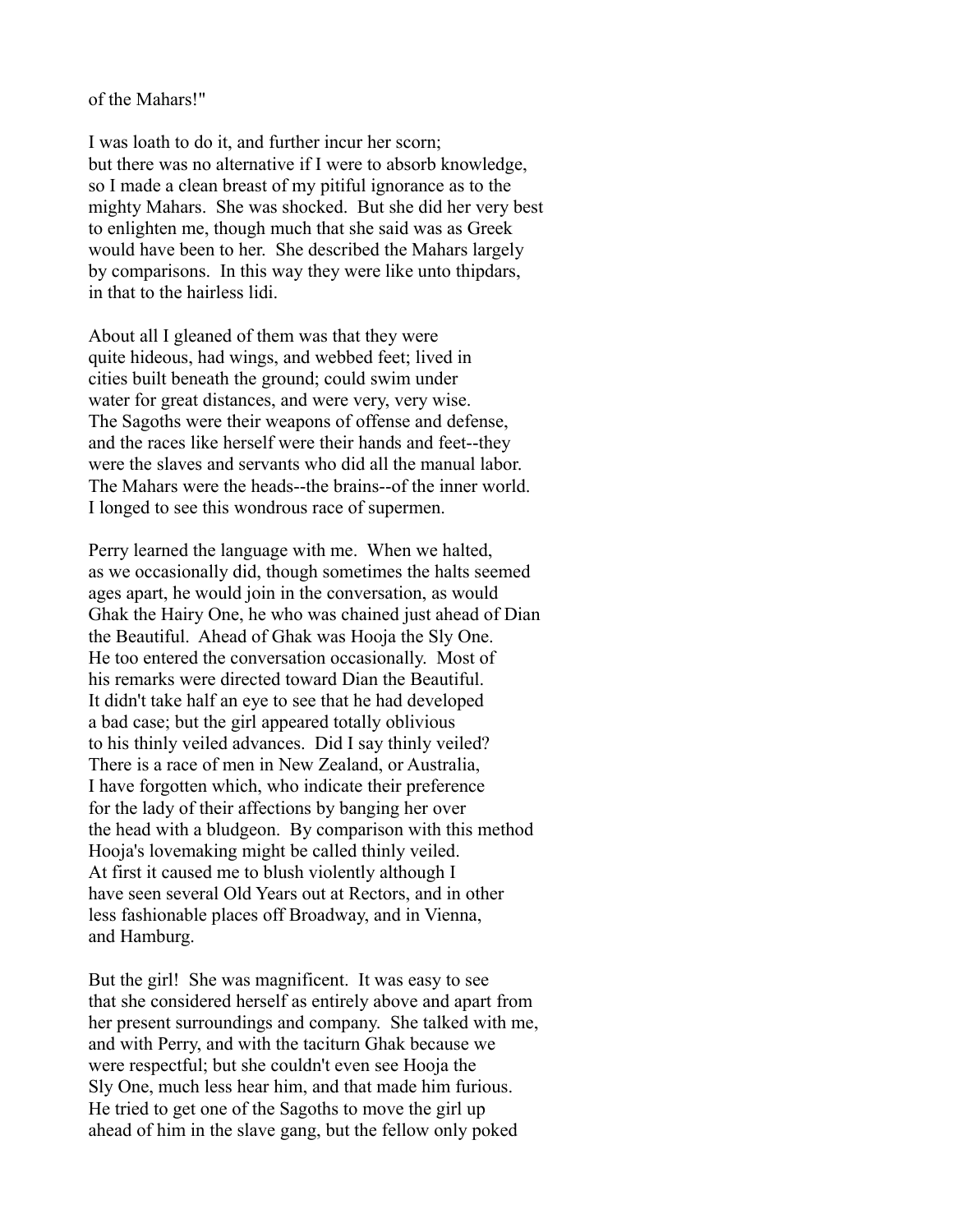him with his spear and told him that he had selected the girl for his own property--that he would buy her from the Mahars as soon as they reached Phutra. Phutra, it seemed, was the city of our destination.

After passing over the first chain of mountains we skirted a salt sea, upon whose bosom swam countless horrid things. Seal-like creatures there were with long necks stretching ten and more feet above their enormous bodies and whose snake heads were split with gaping mouths bristling with countless fangs. There were huge tortoises too, paddling about among these other reptiles, which Perry said were Plesiosaurs of the Lias. I didn't question his veracity--they might have been most anything.

Dian told me they were tandorazes, or tandors of the sea, and that the other, and more fearsome reptiles, which occasionally

rose from the deep to do battle with them, were azdyryths, or sea-dyryths--Perry called them Ichthyosaurs. They resembled a whale with the head of an alligator.

I had forgotten what little geology I had studied at school--about all that remained was an impression of horror that the illustrations of restored prehistoric monsters had made upon me, and a well-defined belief that any man with a pig's shank and a vivid imagination could "restore" most any sort of paleolithic monster he saw fit, and take rank as a first class paleontologist. But when I saw these sleek, shiny carcasses shimmering in the sunlight as they emerged from the ocean, shaking their giant heads; when I saw the waters roll from their sinuous bodies in miniature waterfalls as they glided hither and thither, now upon the surface, now half submerged; as I saw them meet, open-mouthed, hissing and snorting, in their titanic and interminable warring I realized how futile is man's poor, weak imagination by comparison with Nature's incredible genius.

And Perry! He was absolutely flabbergasted. He said so himself.

"David," he remarked, after we had marched for a long time beside that awful sea. "David, I used to teach geology, and I thought that I believed what I taught; but now I see that I did not believe it--that it is impossible for man to believe such things as these unless he sees them with his own eyes. We take things for granted, perhaps, because we are told them over and over again,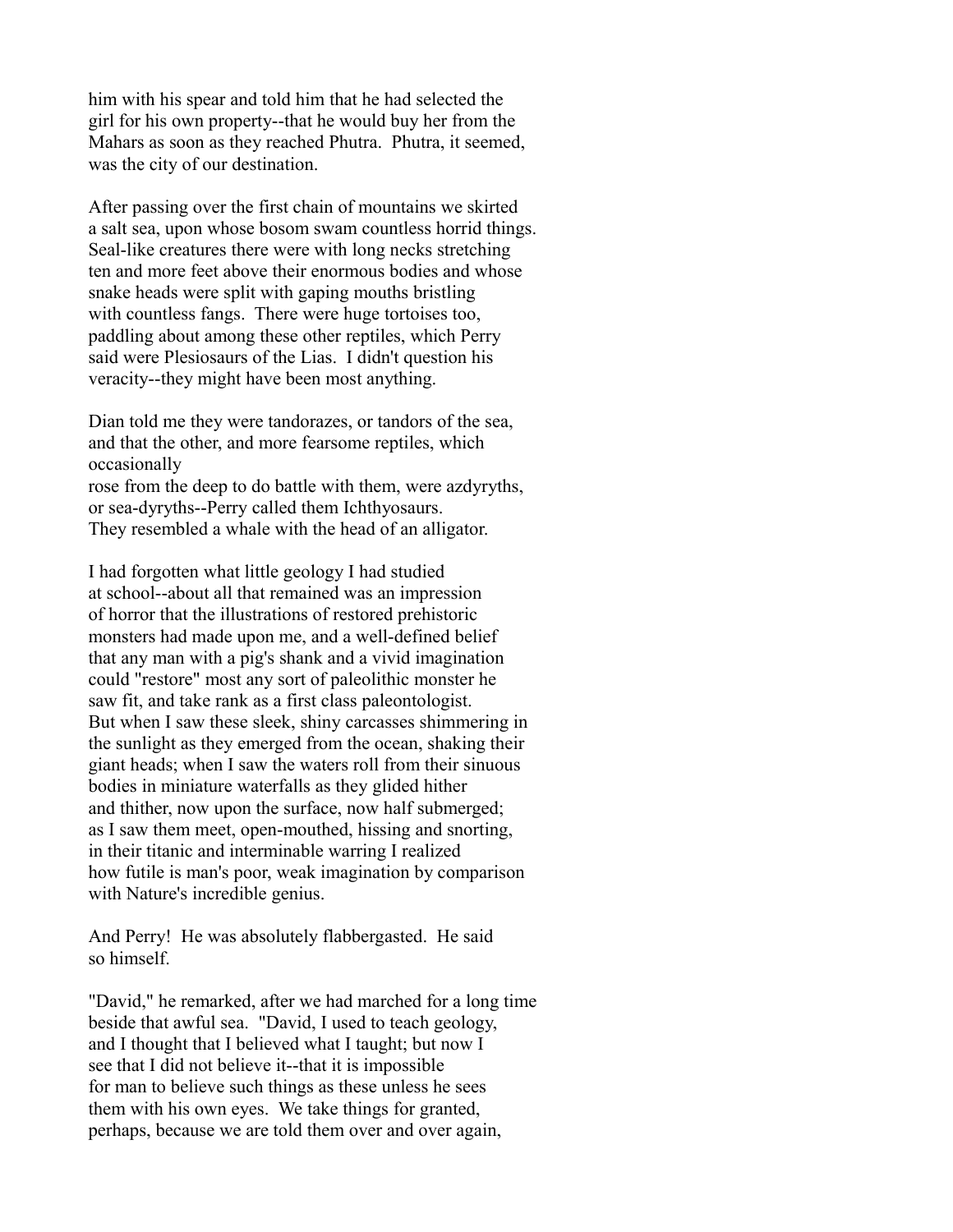and have no way of disproving them--like religions, for example; but we don't believe them, we only think we do. If you ever get back to the outer world you will find that the geologists and paleontologists will be the first to set you down a liar, for they know that no such creatures as they restore ever existed. It is all right to IMAGINE them as existing in an equally imaginary epoch--but now? poof!"

At the next halt Hooja the Sly One managed to find enough slack chain to permit him to worm himself back quite close to Dian. We were all standing, and as he edged near the girl she turned her back upon him in such a truly earthly feminine manner that I could scarce repress a smile; but it was a short-lived smile for on the instant the Sly One's hand fell upon the girl's bare arm, jerking her roughly toward him.

I was not then familiar with the customs or social ethics which prevailed within Pellucidar; but even so I did not need the appealing look which the girl shot to me from her magnificent eyes to influence my subsequent act. What the Sly One's intention was I paused not to inquire; but instead, before he could lay hold of her with his other hand, I placed a right to the point of his jaw that felled him in his tracks.

A roar of approval went up from those of the other prisoners and the Sagoths who had witnessed the brief drama; not, as I later learned, because I had championed the girl, but for the neat and, to them, astounding method by which I had bested Hooja.

And the girl? At first she looked at me with wide, wondering eyes,

and then she dropped her head, her face half averted, and a delicate flush suffused her cheek. For a moment she stood thus in silence, and then her head went high, and she turned her back upon me as she had upon Hooja. Some of the prisoners laughed, and I saw the face of Ghak the Hairy One go very black as he looked at me searchingly. And what I could see of Dian's cheek went suddenly from red to white.

Immediately after we resumed the march, and though I realized that in some way I had offended Dian the Beautiful I could not prevail upon her to talk with me that I might learn wherein I had erred--in fact I might quite as well have been addressing a sphinx for all the attention I got.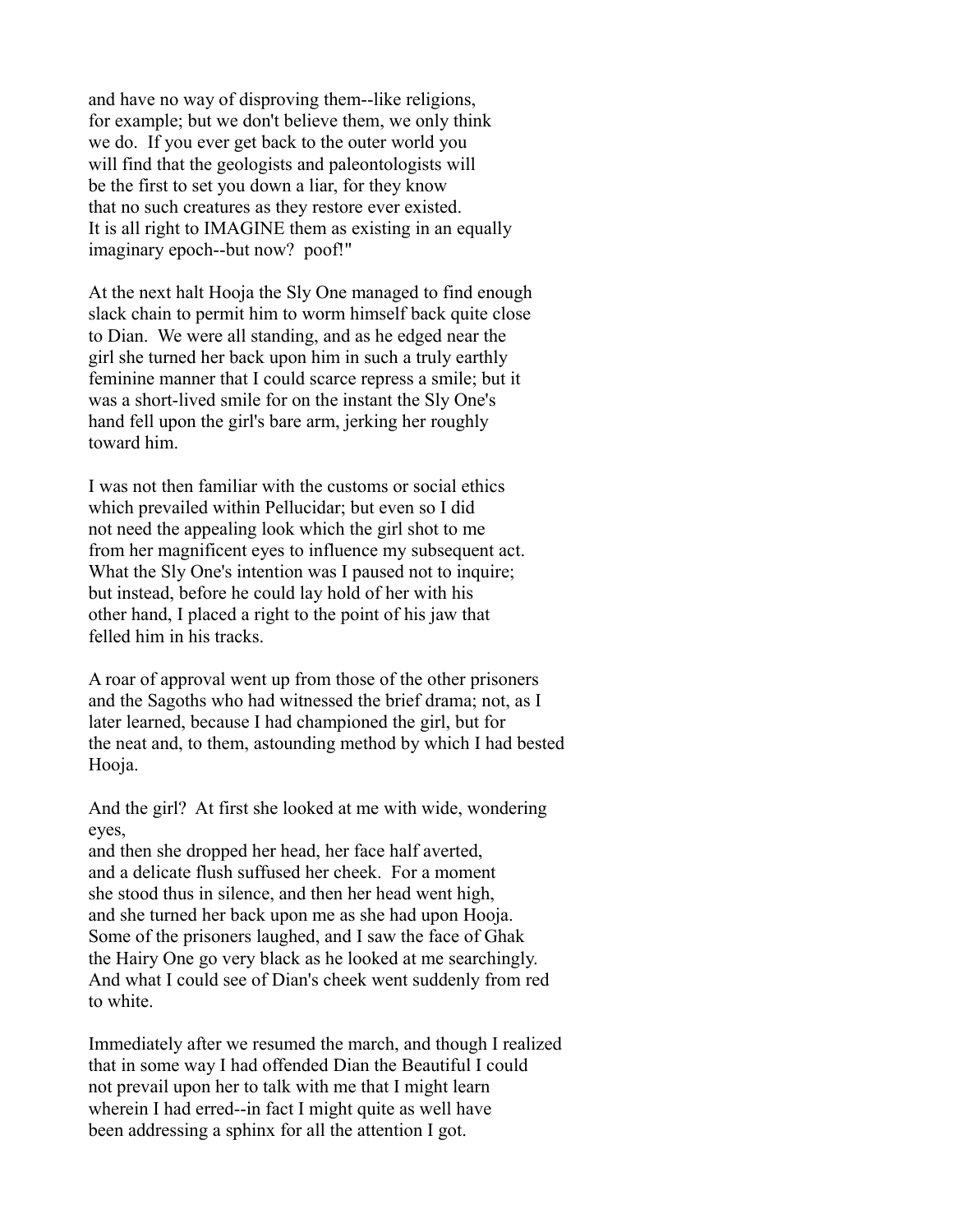At last my own foolish pride stepped in and prevented my making any further attempts, and thus a companionship that without my realizing it had come to mean a great deal to me was cut off. Thereafter I confined my conversation to Perry. Hooja did not renew his advances toward the girl, nor did he again venture near me.

Again the weary and apparently interminable marching became a perfect nightmare of horrors to me. The more firmly fixed became the realization that the girl's friendship had meant so much to me, the more I came to miss it; and the more impregnable the barrier of silly pride. But I was very young and would not ask Ghak for the explanation which I was sure he could give, and that might have made everything all right again.

On the march, or during halts, Dian refused consistently to notice me--when her eyes wandered in my direction she looked either over my head or directly through me. At last I became desperate, and determined to swallow my self-esteem, and again beg her to tell me how I had offended, and how I might make reparation. I made up my mind that I should do this at the next halt. We were approaching another range of mountains at the time, and when we reached them, instead of winding across them through some high-flung pass we entered a mighty natural tunnel--a series of labyrinthine grottoes, dark as Erebus.

The guards had no torches or light of any description. In fact we had seen no artificial light or sign of fire since we had entered Pellucidar. In a land of perpetual noon there is no need of light above ground, yet I marveled that they had no means of lighting their way through these dark, subterranean passages. So we crept along at a snail's pace, with much stumbling and falling--the guards keeping up a singsong chant ahead of us, interspersed with certain high notes which I found always indicated rough places and turns.

Halts were now more frequent, but I did not wish to speak to Dian until I could see from the expression of her face how she was receiving my apologies. At last a faint glow ahead forewarned us of the end of the tunnel, for which I for one was devoutly thankful. Then at a sudden turn we emerged into the full light of the noonday sun.

But with it came a sudden realization of what meant to me a real catastrophe--Dian was gone, and with her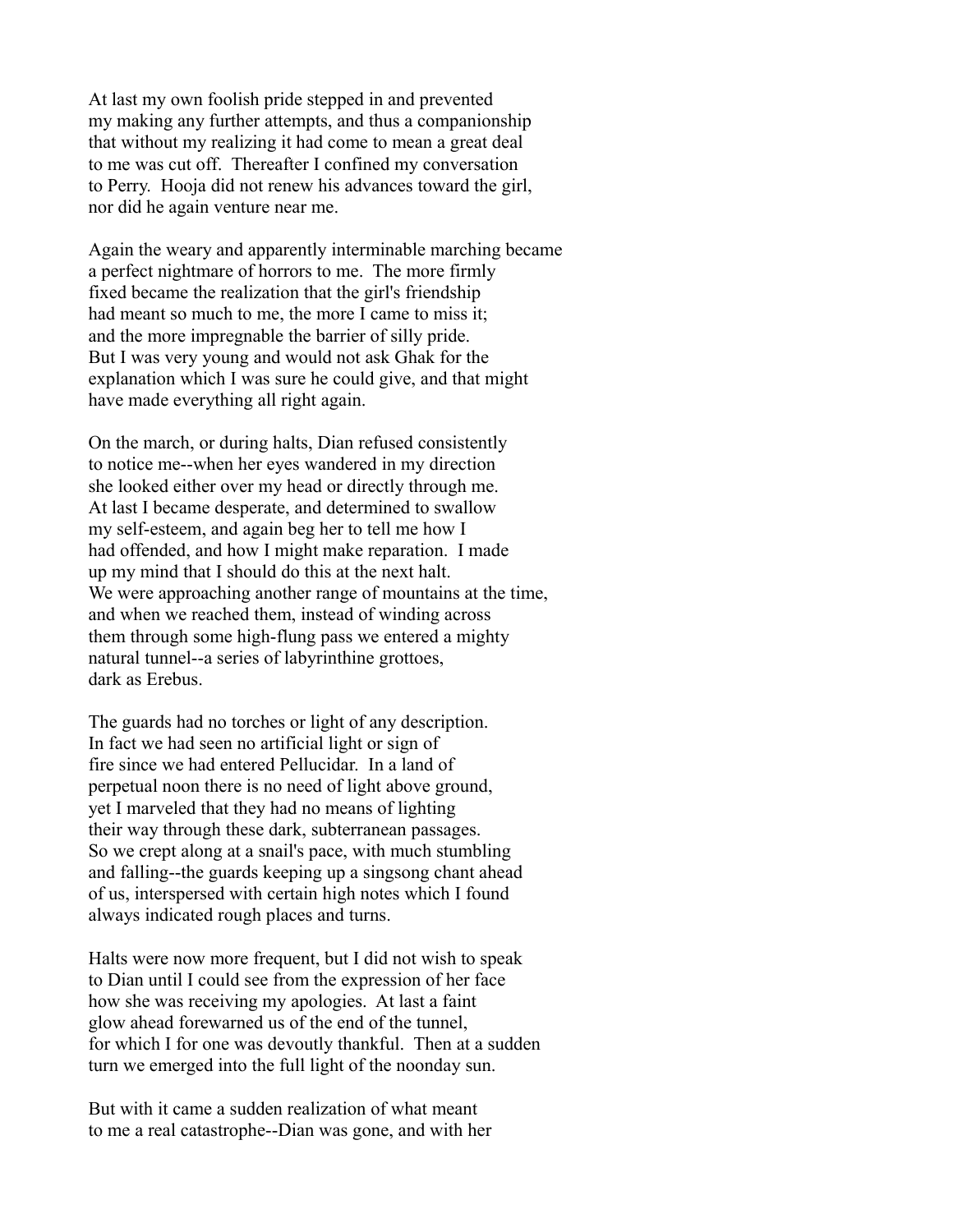a half-dozen other prisoners. The guards saw it too, and the ferocity of their rage was terrible to behold. Their awesome, bestial faces were contorted in the most diabolical expressions, as they accused each other of responsibility for the loss. Finally they fell upon us, beating us with their spear shafts, and hatchets. They had already killed two near the head of the line, and were like to have finished the balance of us when their leader finally put a stop to the brutal slaughter. Never in all my life had I witnessed a more horrible exhibition of bestial rage--I thanked God that Dian had not been one of those left to endure it.

Of the twelve prisoners who had been chained ahead of me each alternate one had been freed commencing with Dian. Hooja was gone. Ghak remained. What could it mean? How had it been accomplished? The commander of the guards was investigating. Soon he discovered that the rude locks which had held the neckbands in place had been deftly picked.

"Hooja the Sly One," murmured Ghak, who was now next to me in line. "He has taken the girl that you would not have," he continued, glancing at me.

"That I would not have!" I cried. "What do you mean?"

He looked at me closely for a moment.

"I have doubted your story that you are from another world," he said at last, "but yet upon no other grounds could your ignorance of the ways of Pellucidar be explained. Do you really mean that you do not know that you offended the Beautiful One, and how?"

"I do not know, Ghak," I replied.

"Then shall I tell you. When a man of Pellucidar intervenes between another man and the woman the other man would have, the woman belongs to the victor. Dian the Beautiful belongs to you. You should have claimed her or released her. Had you taken her hand, it would have indicated your desire to make her your mate, and had you raised her hand above her head and then dropped it, it would have meant that you did not wish her for a mate and that you released her from all obligation to you. By doing neither you have put upon her the greatest affront that a man may put upon a woman. Now she is your slave. No man will take her as mate, or may take her honorably,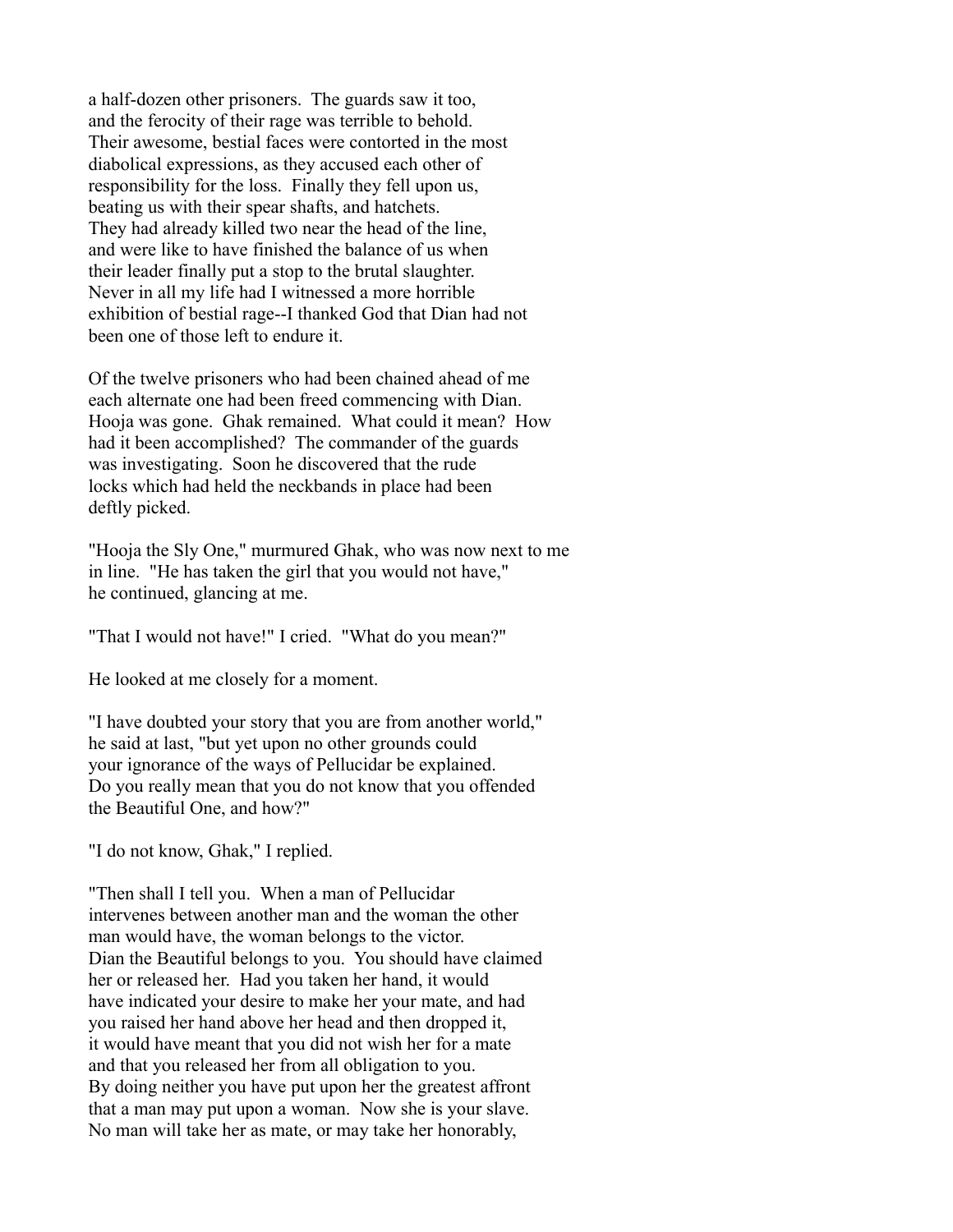until he shall have overcome you in combat, and men do not choose slave women as their mates--at least not the men of Pellucidar."

"I did not know, Ghak," I cried. "I did not know. Not for all Pellucidar would I have harmed Dian the Beautiful by word, or look, or act of mine. I do not want her as my slave. I do not want her as my--" but here I stopped. The vision of that sweet and innocent face floated before me amidst the soft mists of imagination, and where I had on the second believed that I clung only to the memory of a gentle friendship I had lost, yet now it seemed that it would have been disloyalty to her to have said that I did not want Dian the Beautiful as my mate. I had not thought of her except as a welcome friend in a strange, cruel world. Even now I did not think that I loved her.

I believe Ghak must have read the truth more in my expression than in my words, for presently he laid his hand upon my shoulder.

"Man of another world," he said, "I believe you. Lips may lie, but when the heart speaks through the eyes it tells only the truth. Your heart has spoken to me. I know now that you meant no affront to Dian the Beautiful. She is not of my tribe; but her mother is my sister. She does not know it--her mother was stolen by Dian's father who came with many others of the tribe of Amoz to battle with us for our women--the most beautiful women of Pellucidar. Then was her father king of Amoz, and her mother was daughter of the king of Sari--to whose power I, his son, have succeeded. Dian is the daughter of kings, though her father is no longer king since the sadok tossed him and Jubal the Ugly One wrested his kingship from him. Because of her lineage the wrong you did her was greatly magnified in the eyes of all who saw it. She will never forgive you."

I asked Ghak if there was not some way in which I could release the girl from the bondage and ignominy I had unwittingly placed upon her.

"If ever you find her, yes," he answered. "Merely to raise her hand above her head and drop it in the presence of others is sufficient to release her; but how may you ever find her, you who are doomed to a life of slavery yourself in the buried city of Phutra?"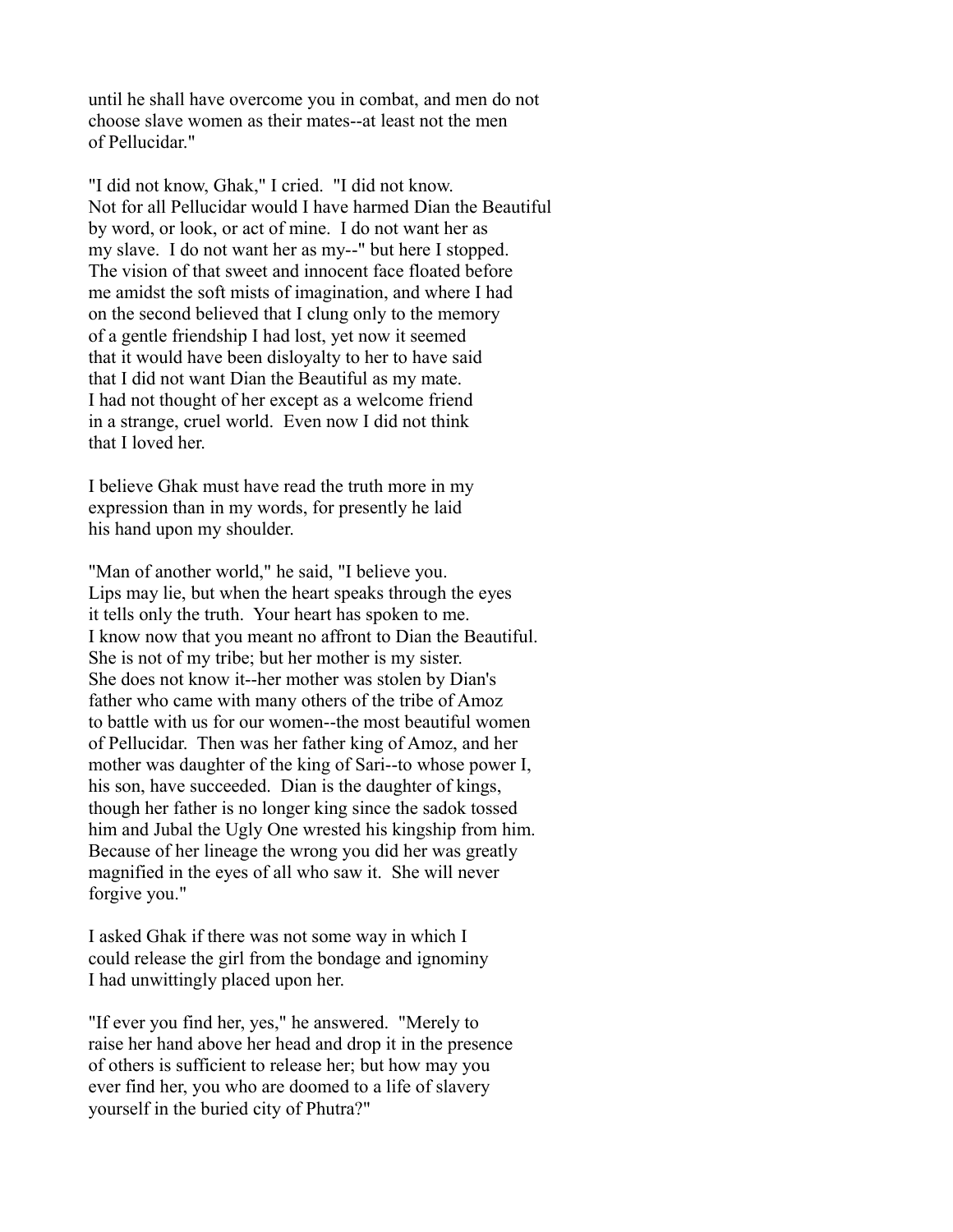"Is there no escape?" I asked.

"Hooja the Sly One escaped and took the others with him," replied Ghak. "But there are no more dark places on the way to Phutra, and once there it is not so easy--the Mahars are very wise. Even if one escaped from Phutra there are the thipdars--they would find you, and then--" the Hairy One shuddered. "No, you will never escape the Mahars."

It was a cheerful prospect. I asked Perry what he thought about it; but he only shrugged his shoulders and continued a longwinded prayer he had been at for some time. He was wont to say that the only redeeming feature of our captivity was the ample time it gave him for the improvisation of prayers--it was becoming an obsession with him. The Sagoths had begun to take notice of his habit of declaiming throughout entire marches. One of them asked him what he was saying--to whom he was talking. The question gave me an idea, so I answered quickly before Perry could say anything.

"Do not interrupt him," I said. "He is a very holy man in the world from which we come. He is speaking to spirits which you cannot see--do not interrupt him or they will spring out of the air upon you and rend you limb from limb--like that," and I jumped toward the great brute with a loud "Boo!" that sent him stumbling backward.

I took a long chance, I realized, but if we could make any capital out of Perry's harmless mania I wanted to make it while the making was prime. It worked splendidly. The Sagoths treated us both with marked respect during the balance of the journey, and then passed the word along to their masters, the Mahars.

Two marches after this episode we came to the city of Phutra. The entrance to it was marked by two lofty towers of granite, which guarded a flight of steps leading to the buried city. Sagoths were on guard here as well as at a hundred or more other towers scattered about over a large plain.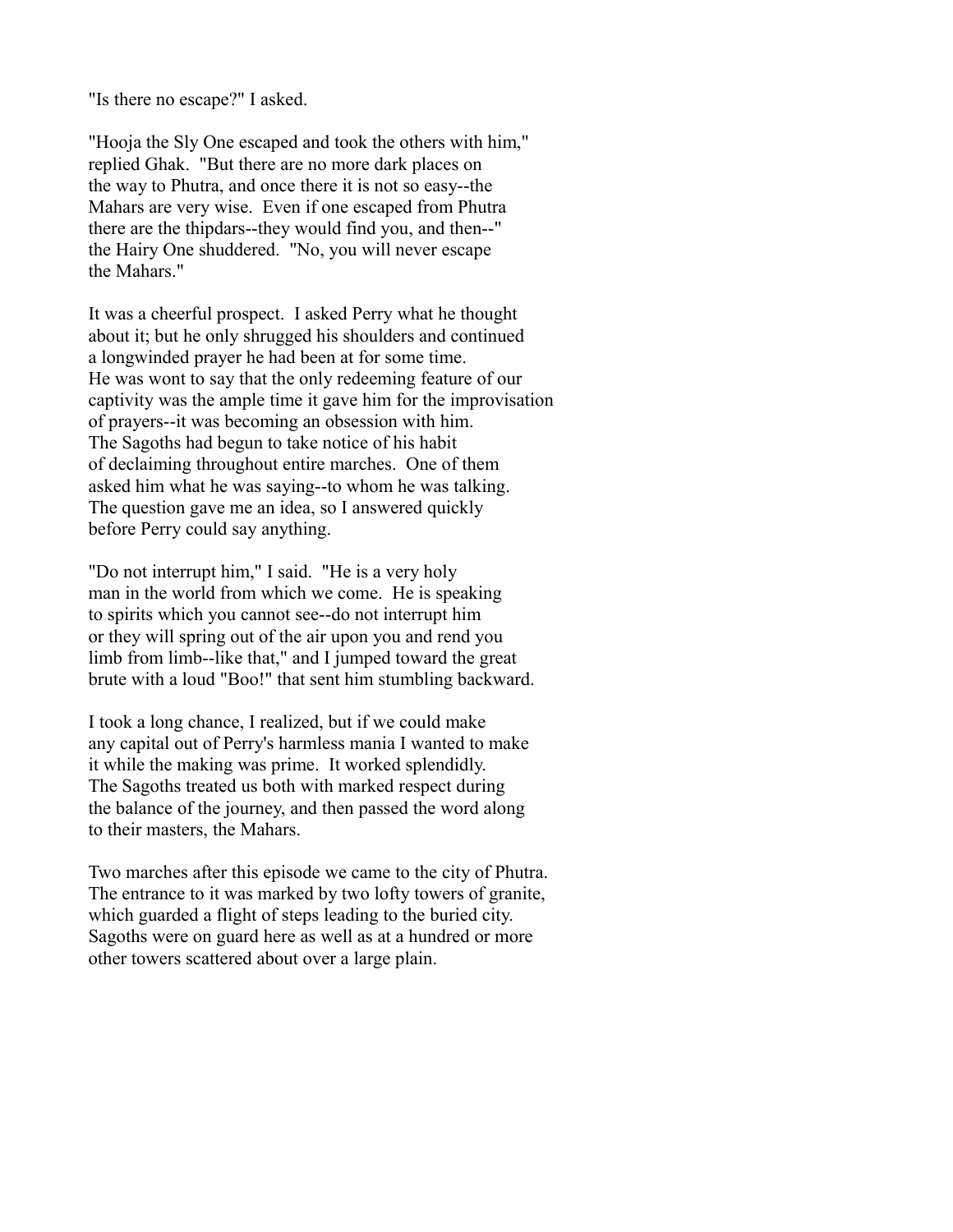## SLAVES

AS WE DESCENDED THE BROAD STAIRCASE WHICH led to the main avenue of Phutra I caught my first sight of the dominant race of the inner world. Involuntarily I shrank back as one of the creatures approached to inspect us. A more hideous thing it would be impossible to imagine. The all-powerful Mahars of Pellucidar are great reptiles, some six or eight feet in length, with long narrow heads and great round eyes. Their beak-like mouths are lined with sharp, white fangs, and the backs of their huge, lizard bodies are serrated into bony ridges from their necks to the end of their long tails. Their feet are equipped with three webbed toes, while from the fore feet membranous wings, which are attached to their bodies just in front of the hind legs, protrude at an angle of 45 degrees toward the rear, ending in sharp points several feet above their bodies.

I glanced at Perry as the thing passed me to inspect him. The old man was gazing at the horrid creature with wide astonished eyes. When it passed on, he turned to me.

"A rhamphorhynchus of the Middle Olitic, David," he said, "but, gad, how enormous! The largest remains we ever have discovered have never indicated a size greater than that attained by an ordinary crow."

As we continued on through the main avenue of Phutra we saw many thousand of the creatures coming and going upon their daily duties. They paid but little attention to us. Phutra is laid out underground with a regularity that indicates remarkable engineering skill. It is hewn from solid limestone strata. The streets are broad and of a uniform height of twenty feet. At intervals tubes pierce the roof of this underground city, and by means of lenses and reflectors transmit the sunlight, softened and diffused, to dispel what would otherwise be Cimmerian darkness. In like manner air is introduced.

Perry and I were taken, with Ghak, to a large public building, where one of the Sagoths who had formed our guard explained to a Maharan official the circumstances surrounding our capture. The method of communication between these two was remarkable in that no spoken words were exchanged. They employed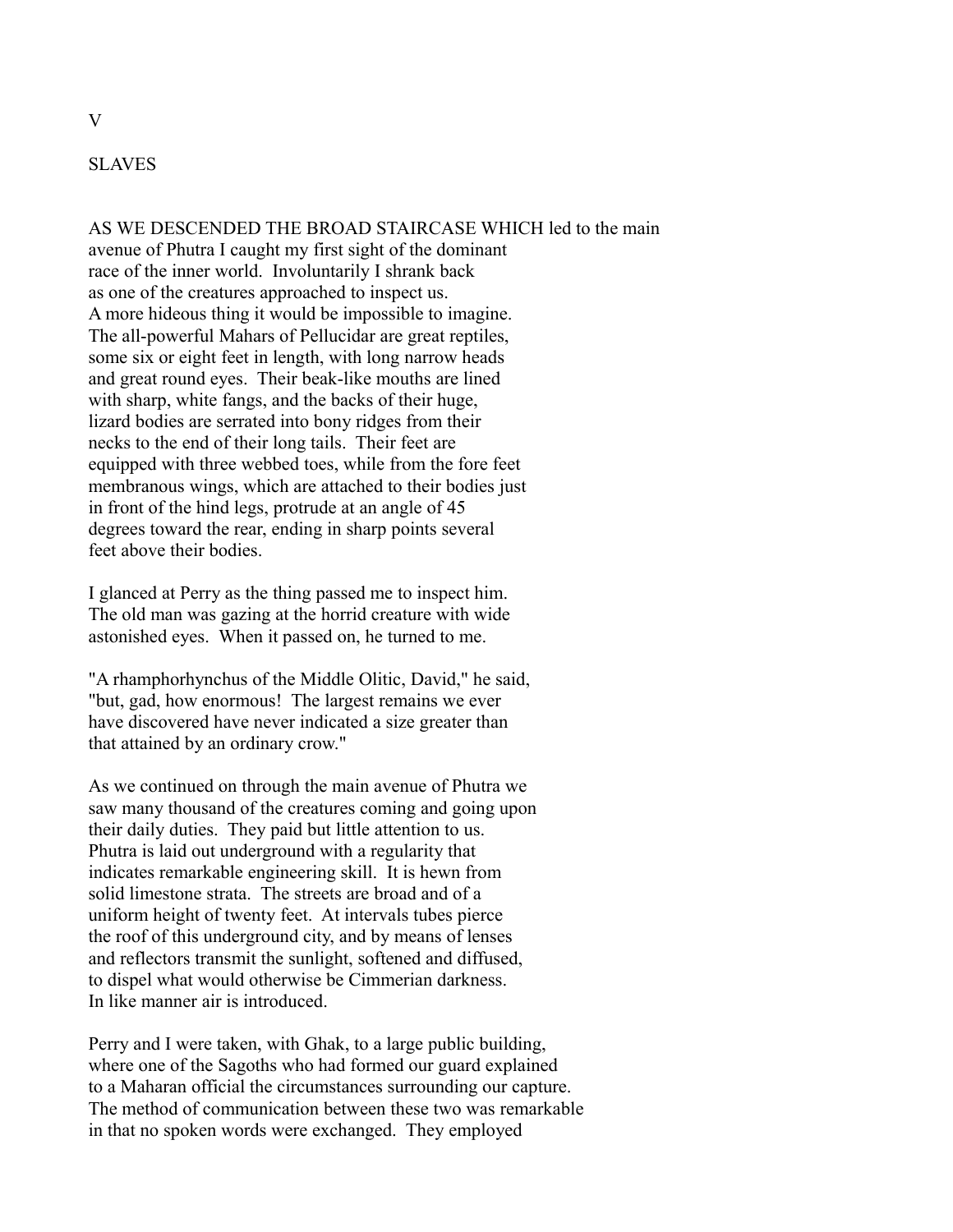a species of sign language. As I was to learn later, the Mahars have no ears, not any spoken language. Among themselves they communicate by means of what Perry says must be a sixth sense which is cognizant of a fourth dimension.

I never did quite grasp him, though he endeavored to explain it to me upon numerous occasions. I suggested telepathy, but he said no, that it was not telepathy since they could only communicate when in each others' presence, nor could they talk with the Sagoths or the other inhabitants of Pellucidar by the same method they used to converse with one another.

"What they do," said Perry, "is to project their thoughts into the fourth dimension, when they become appreciable to the sixth sense of their listener. Do I make myself quite clear?"

"You do not, Perry," I replied. He shook his head in despair, and returned to his work. They had set us to carrying a great accumulation of Maharan literature from one apartment to another, and there arranging it upon shelves. I suggested to Perry that we were in the public library of Phutra, but later, as he commenced to discover the key to their written language, he assured me that we were handling the ancient archives of the race.

During this period my thoughts were continually upon Dian the Beautiful. I was, of course, glad that she had escaped the Mahars, and the fate that had been suggested by the Sagoth who had threatened to purchase her upon our arrival at Phutra. I often wondered if the little party of fugitives had been overtaken by the guards who had returned to search for them. Sometimes I was not so sure but that I should have been more contented to know that Dian was here in Phutra, than to think of her at the mercy of Hooja the Sly One. Ghak, Perry, and I often talked together of possible escape, but the Sarian was so steeped in his lifelong belief that no one could escape from the Mahars except by a miracle, that he was not much aid to us--his attitude was of one who waits for the miracle to come to him.

At my suggestion Perry and I fashioned some swords of scraps of iron which we discovered among some rubbish in the cells where we slept, for we were permitted almost unrestrained freedom of action within the limits of the building to which we had been assigned. So great were the number of slaves who waited upon the inhabitants of Phutra that none of us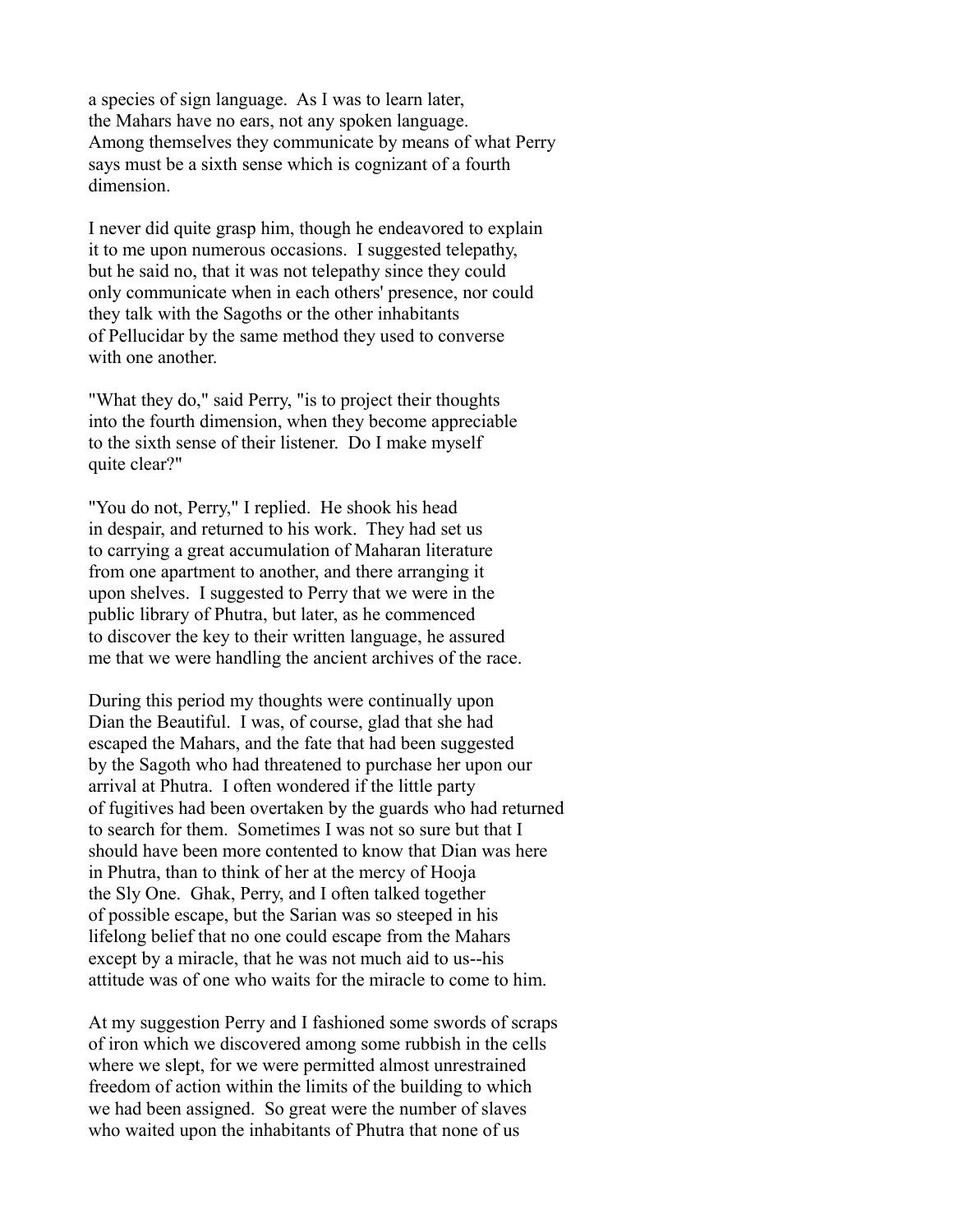was apt to be overburdened with work, nor were our masters unkind to us.

We hid our new weapons beneath the skins which formed our beds, and then Perry conceived the idea of making bows and arrows--weapons apparently unknown within Pellucidar. Next came shields; but these I found it easier to steal from the walls of the outer guardroom of the building.

We had completed these arrangements for our protection after leaving Phutra when the Sagoths who had been sent to recapture the escaped prisoners returned with four of them, of whom Hooja was one. Dian and two others had eluded them. It so happened that Hooja was confined in the same building with us. He told Ghak that he had not seen Dian or the others after releasing them within the dark grotto. What had become of them he had not the faintest conception--they might be wandering yet, lost within the labyrinthine tunnel, if not dead from starvation.

I was now still further apprehensive as to the fate of Dian, and at this time, I imagine, came the first realization that my affection for the girl might be prompted by more than friendship. During my waking hours she was constantly the subject of my thoughts, and when I slept her dear face haunted my dreams. More than ever was I determined to escape the Mahars.

"Perry, " I confided to the old man, "if I have to search every inch of this diminutive world I am going to find Dian the Beautiful and right the wrong I unintentionally did her." That was the excuse I made for Perry's benefit.

"Diminutive world!" he scoffed. "You don't know what you are talking about, my boy," and then he showed me a map of Pellucidar which he had recently discovered among the manuscript he was arranging.

"Look," he cried, pointing to it, "this is evidently water, and all this land. Do you notice the general configuration of the two areas? Where the oceans are upon the outer crust, is land here. These relatively small areas of ocean follow the general lines of the continents of the outer world.

"We know that the crust of the globe is 500 miles in thickness; then the inside diameter of Pellucidar must be 7,000 miles, and the superficial area 165,480,000 square miles. Three-fourths of this is land. Think of it! A land area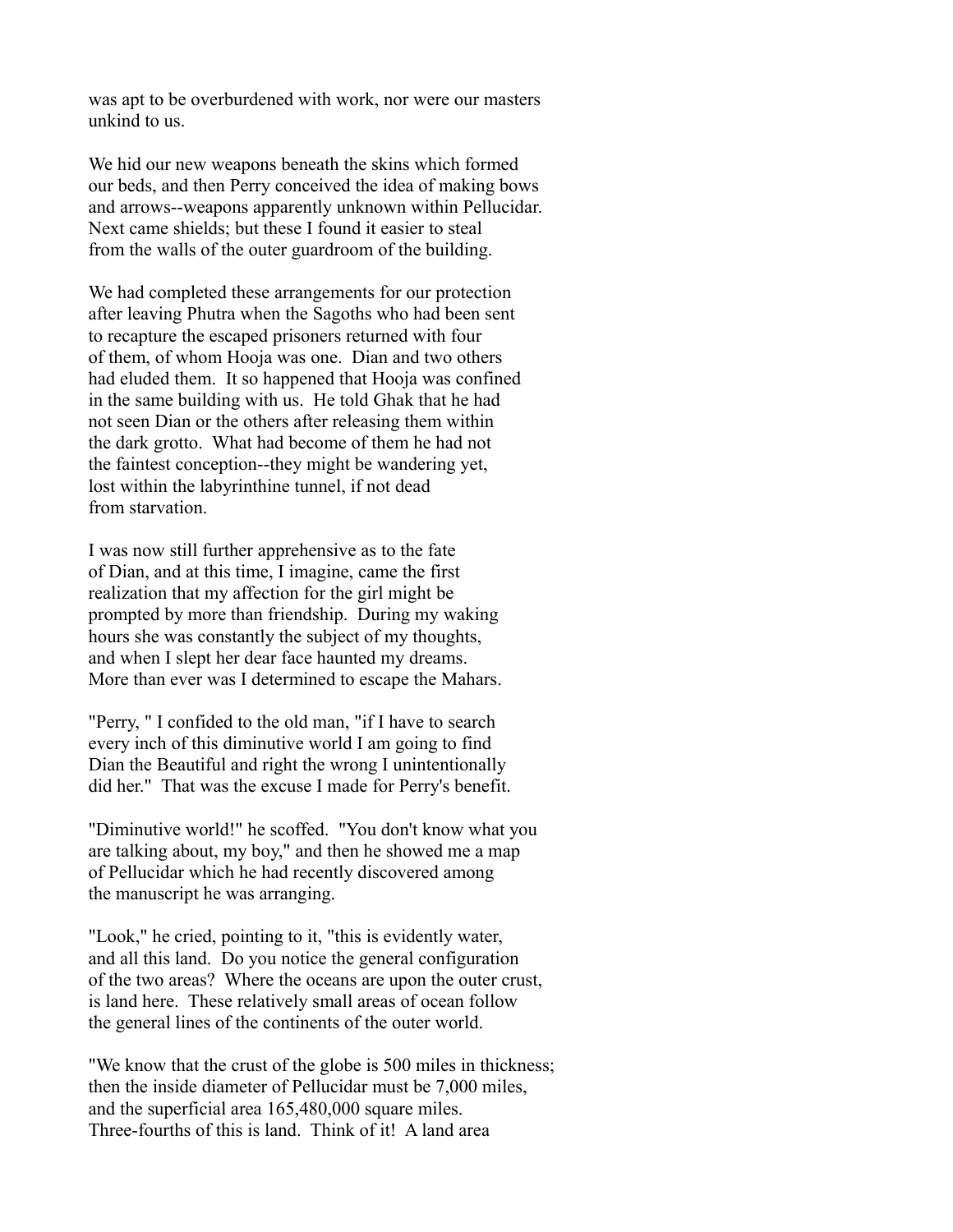of 124,110,000 square miles! Our own world contains but 53,000,000 square miles of land, the balance of its surface being covered by water. Just as we often compare nations by their relative land areas, so if we compare these two worlds in the same way we have the strange anomaly of a larger world within a smaller one!

"Where within vast Pellucidar would you search for your Dian? Without stars, or moon, or changing sun how could you find her even though you knew where she might be found?"

The proposition was a corker. It quite took my breath away; but I found that it left me all the more determined to attempt it.

"If Ghak will accompany us we may be able to do it," I suggested.

Perry and I sought him out and put the question straight to him.

"Ghak," I said, "we are determined to escape from this bondage. Will you accompany us?"

"They will set the thipdars upon us," he said, "and then we shall be killed; but--" he hesitated--"I would take the chance if I thought that I might possibly escape and return to my own people."

"Could you find your way back to your own land?" asked Perry. "And could you aid David in his search for Dian?"

"Yes."

"But how," persisted Perry, "could you travel to strange country without heavenly bodies or a compass to guide you?"

Ghak didn't know what Perry meant by heavenly bodies or a compass, but he assured us that you might blindfold any man of Pellucidar and carry him to the farthermost corner of the world, yet he would be able to come directly to his own home again by the shortest route. He seemed surprised to think that we found anything wonderful in it. Perry said it must be some sort of homing instinct such as is possessed by certain breeds of earthly pigeons. I didn't know, of course, but it gave me an idea.

"Then Dian could have found her way directly to her own people?" I asked.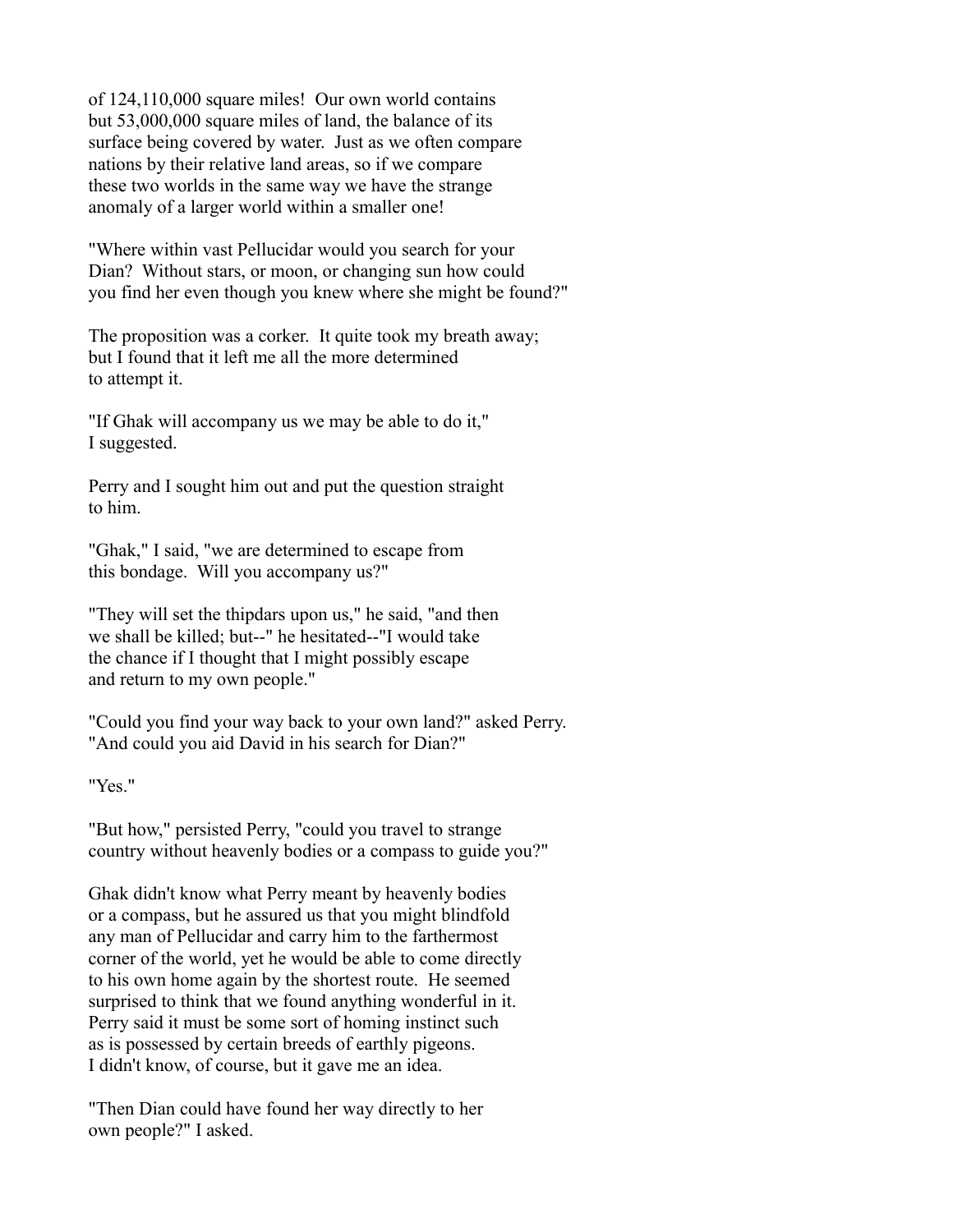"Surely," replied Ghak, "unless some mighty beast of prey killed her."

I was for making the attempted escape at once, but both Perry and Ghak counseled waiting for some propitious accident which would insure us some small degree of success. I didn't see what accident could befall a whole community in a land of perpetual daylight where the inhabitants had no fixed habits of sleep. Why, I am sure that some of the Mahars never sleep, while others may, at long intervals, crawl into the dark recesses beneath their dwellings and curl up in protracted slumber. Perry says that if a Mahar stays awake for three years he will make up all his lost sleep in a long year's snooze. That may be all true, but I never saw but three of them asleep, and it was the sight of these three that gave me a suggestion for our means of escape.

I had been searching about far below the levels that we slaves were supposed to frequent--possibly fifty feet beneath the main floor of the building--among a network of corridors and apartments, when I came suddenly upon three Mahars curled up upon a bed of skins. At first I thought they were dead, but later their regular breathing convinced me of my error. Like a flash the thought came to me of the marvelous opportunity these sleeping reptiles offered as a means of eluding the watchfulness of our captors and the Sagoth guards.

Hastening back to Perry where he pored over a musty pile of, to me, meaningless hieroglyphics, I explained my plan to him. To my surprise he was horrified.

"It would be murder, David," he cried.

"Murder to kill a reptilian monster?" I asked in astonishment.

"Here they are not monsters, David," he replied. "Here they are the dominant race--we are the 'monsters'--the lower orders. In Pellucidar evolution has progressed along different lines than upon the outer earth. These terrible convulsions of nature time and time again wiped out the existing species--but for this fact some monster of the Saurozoic epoch might rule today upon our own world. We see here what might well have occurred in our own history had conditions been what they have been here.

"Life within Pellucidar is far younger than upon the outer crust. Here man has but reached a stage analogous to the Stone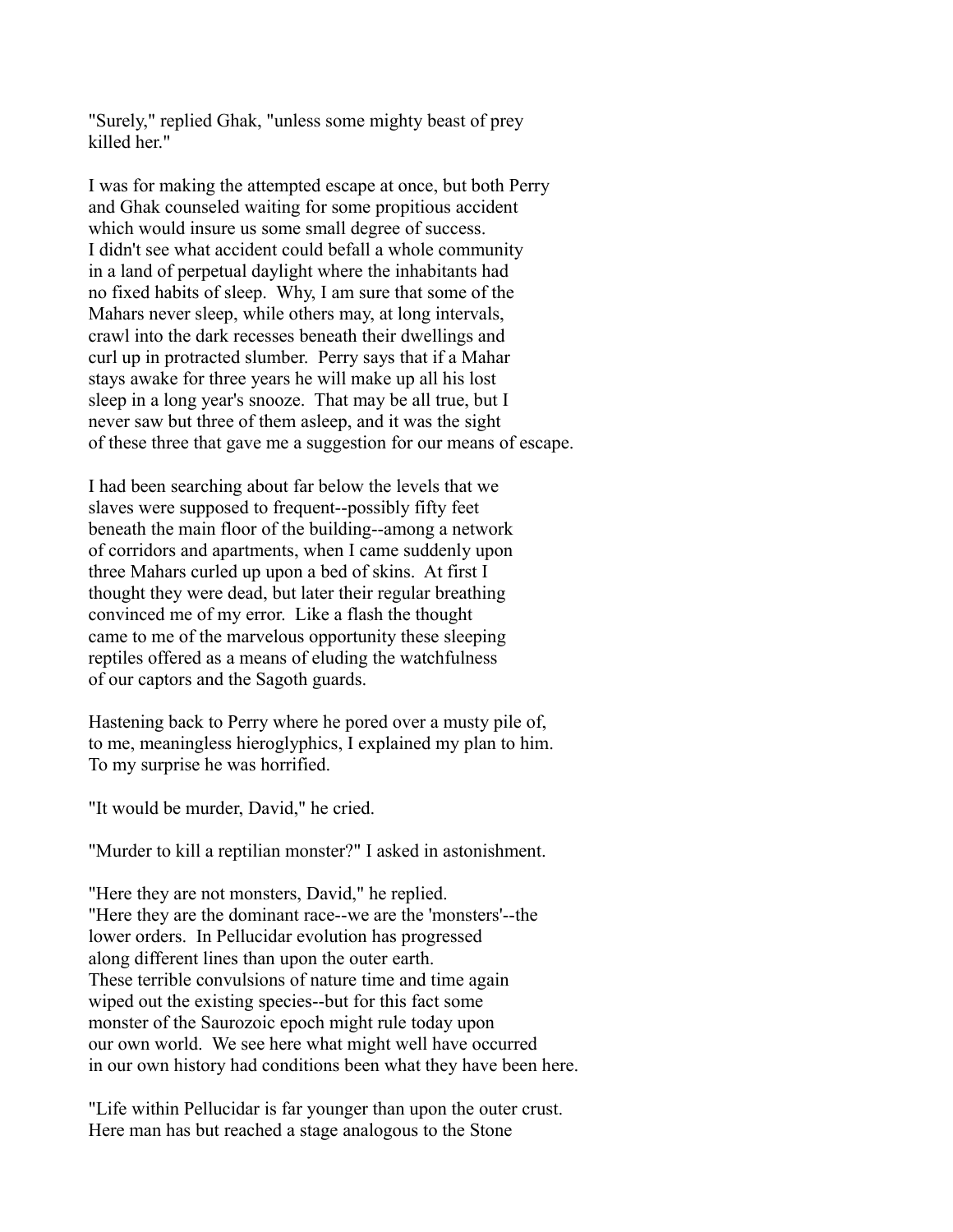Age of our own world's history, but for countless millions of years these reptiles have been progressing. Possibly it is the sixth sense which I am sure they possess that has given them an advantage over the other and more frightfully armed of their fellows; but this we may never know. They look upon us as we look upon the beasts of our fields, and I learn from their written records that other races of Mahars feed upon men--they keep them in great droves, as we keep cattle. They breed them most carefully, and when they are quite fat, they kill and eat them."

#### I shuddered.

"What is there horrible about it, David?" the old man asked. "They understand us no better than we understand the lower animals of our own world. Why, I have come across here very learned discussions of the question as to whether gilaks, that is men, have any means of communication. One writer claims that we do not even reason--that our every act is mechanical, or instinctive. The dominant race of Pellucidar, David, have not yet learned that men converse among themselves, or reason. Because we do not converse as they do it is beyond them to imagine that we converse at all. It is thus that we reason in relation to the brutes of our own world. They know that the Sagoths have a spoken language, but they cannot comprehend it, or how it manifests itself, since they have no auditory apparatus. They believe that the motions of the lips alone convey the meaning. That the Sagoths can communicate with us is incomprehensible to them.

"Yes, David," he concluded, "it would entail murder to carry out your plan."

"Very well then, Perry." I replied. "I shall become a murderer."

He got me to go over the plan again most carefully, and for some reason which was not at the time clear to me insisted upon a very careful description of the apartments and corridors I had just explored.

"I wonder, David," he said at length, "as you are determined to carry out your wild scheme, if we could not accomplish something of very real and lasting benefit for the human race of Pellucidar at the same time. Listen, I have learned much of a most surprising nature from these archives of the Mahars. That you may not appreciate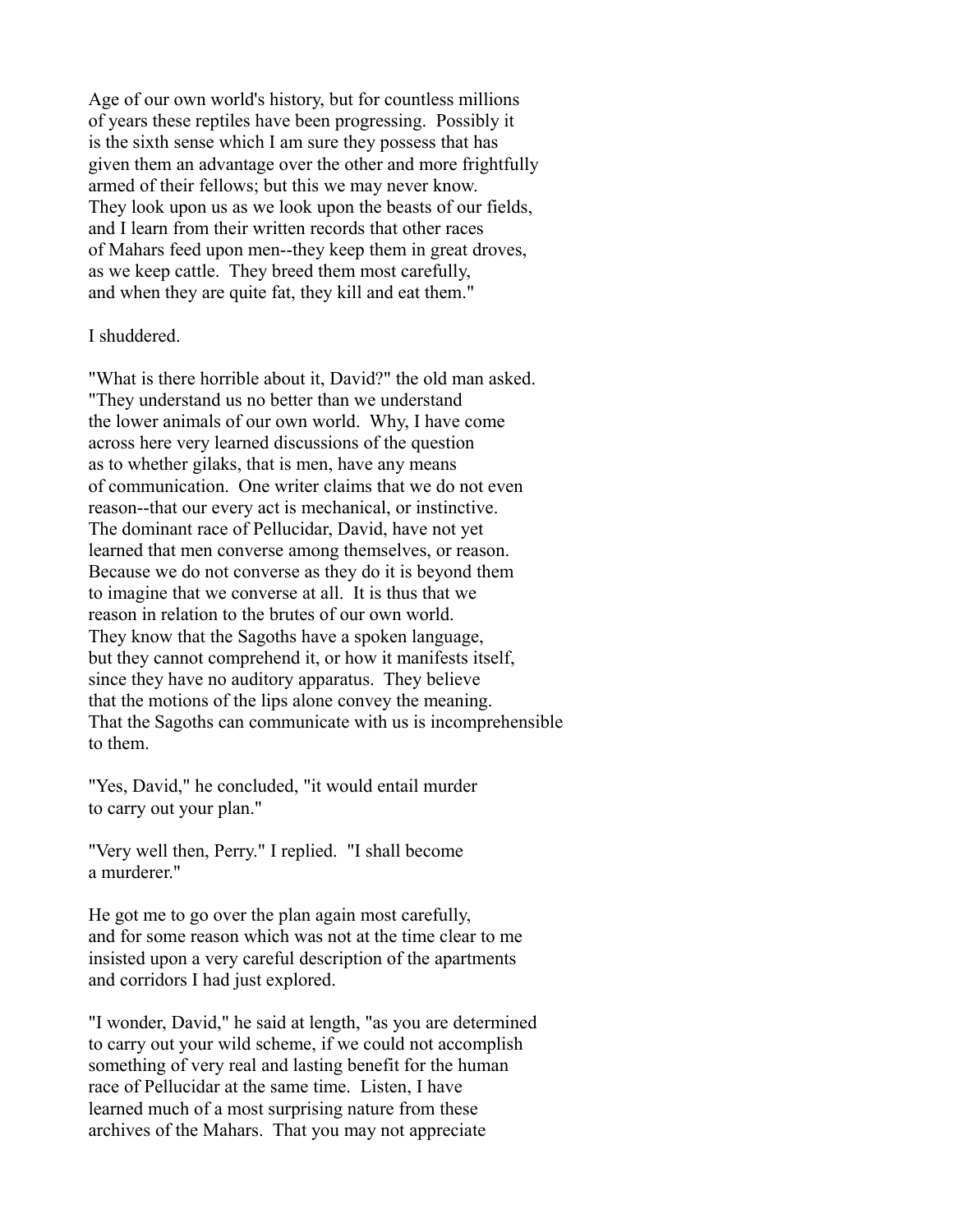my plan I shall briefly outline the history of the race.

"Once the males were all-powerful, but ages ago the females, little by little, assumed the mastery. For other ages no noticeable change took place in the race of Mahars. It continued to progress under the intelligent and beneficent rule of the ladies. Science took vast strides. This was especially true of the sciences which we know as biology and eugenics. Finally a certain female scientist announced the fact that she had discovered a method whereby eggs might be fertilized by chemical means after they were laid--all true reptiles, you know, are hatched from eggs.

"What happened? Immediately the necessity for males ceased to exist--the race was no longer dependent upon them. More ages elapsed until at the present time we find a race consisting exclusively of females. But here is the point. The secret of this chemical formula is kept by a single race of Mahars. It is in the city of Phutra, and unless I am greatly in error I judge from your description of the vaults through which you passed today that it lies hidden in the cellar of this building.

"For two reasons they hide it away and guard it jealously. First, because upon it depends the very life of the race of Mahars, and second, owing to the fact that when it was public property as at first so many were experimenting with it that the danger of over-population became very grave.

"David, if we can escape, and at the same time take with us this great secret what will we not have accomplished for the human race within Pellucidar!" The very thought of it fairly overpowered me. Why, we two would be the means of placing the men of the inner world in their rightful place among created things. Only the Sagoths would then stand between them and absolute supremacy, and I was not quite sure but that the Sagoths owed all their power to the greater intelligence of the Mahars--I could not believe that these gorilla-like beasts were the mental superiors of the human race of Pellucidar.

"Why, Perry," I exclaimed, "you and I may reclaim a whole world! Together we can lead the races of men out of the darkness of ignorance into the light of advancement and civilization. At one step we may carry them from the Age of Stone to the twentieth century. It's marvelous--absolutely marvelous just to think about it."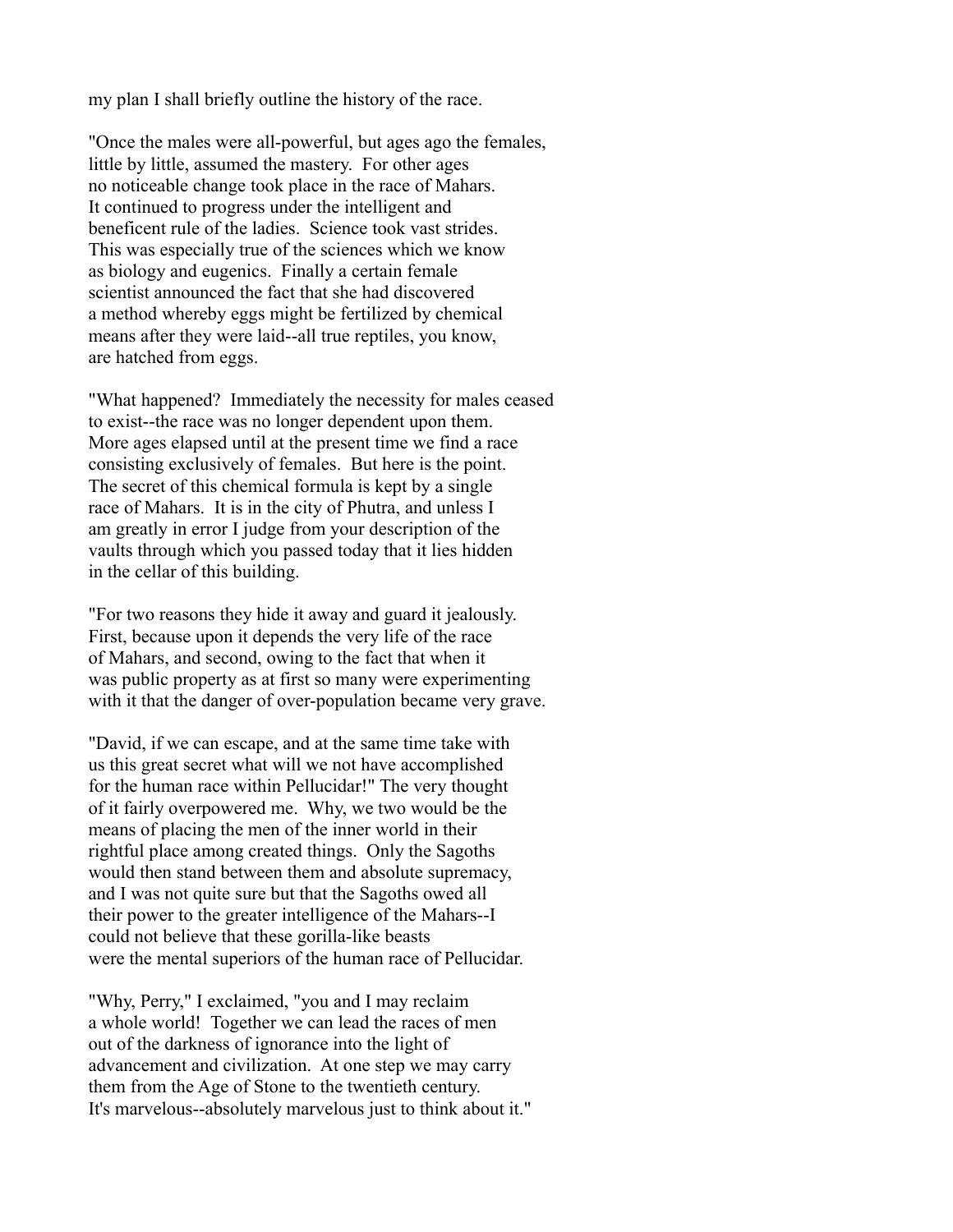"David," said the old man, "I believe that God sent us here for just that purpose--it shall be my life work to teach them His word--to lead them into the light of His mercy while we are training their hearts and hands in the ways of culture and civilization."

"You are right, Perry," I said, "and while you are teaching them to pray I'll be teaching them to fight, and between us we'll make a race of men that will be an honor to us both."

Ghak had entered the apartment some time before we concluded our conversation, and now he wanted to know what we were so excited about. Perry thought we had best not tell him too much, and so I only explained that I had a plan for escape. When I had outlined it to him, he seemed about as horror-struck as Perry had been; but for a different reason. The Hairy One only considered the horrible fate that would be ours were we discovered; but at last I prevailed upon him to accept my plan as the only feasible one, and when I had assured him that I would take all the responsibility for it were we captured, he accorded a reluctant assent.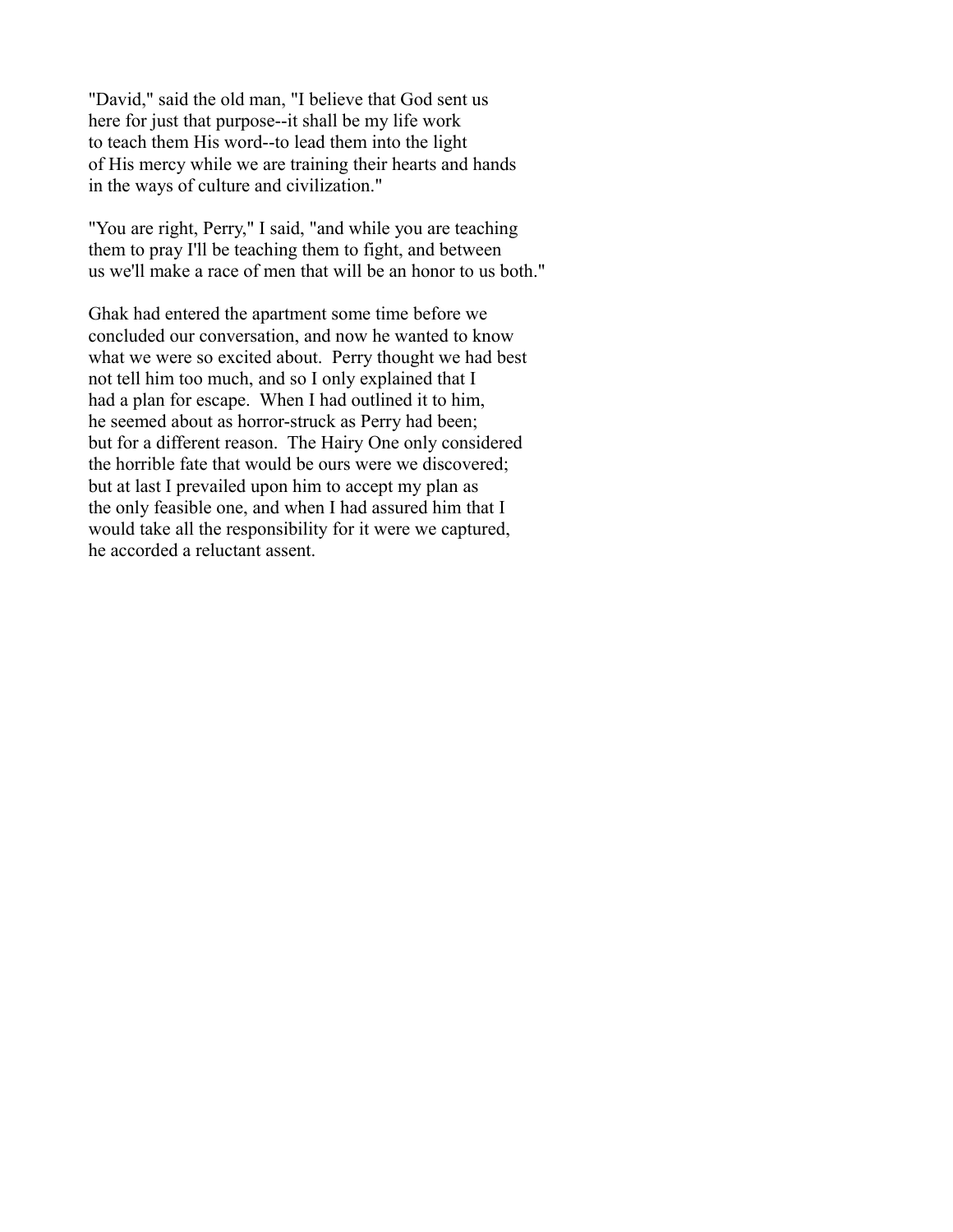#### THE BEGINNING OF HORROR

WITHIN PELLUCIDAR ONE TIME IS AS GOOD AS ANOTHER.

There were no nights to mask our attempted escape. All must be done in broad daylight--all but the work I had to do in the apartment beneath the building. So we determined to put our plan to an immediate test lest the Mahars who made it possible should awake before I reached them; but we were doomed to disappointment, for no sooner had we reached the main floor of the building on our way to the pits beneath, than we encountered hurrying bands of slaves being hastened under strong Sagoth guard out of the edifice to the avenue beyond.

Other Sagoths were darting hither and thither in search of other slaves, and the moment that we appeared we were pounced upon and hustled into the line of marching humans.

What the purpose or nature of the general exodus we did not know, but presently through the line of captives ran the rumor that two escaped slaves had been recaptured--a man and a woman--and that we were marching to witness their punishment, for the man had killed a Sagoth of the detachment that had pursued and overtaken them.

At the intelligence my heart sprang to my throat, for I was sure that the two were of those who escaped in the dark grotto with Hooja the Sly One, and that Dian must be the woman. Ghak thought so too, as did Perry.

"Is there naught that we may do to save her?" I asked Ghak.

"Naught," he replied.

Along the crowded avenue we marched, the guards showing unusual cruelty toward us, as though we, too, had been implicated in the murder of their fellow. The occasion was to serve as an object-lesson to all other slaves of the danger and futility of attempted escape, and the fatal consequences of taking the life of a superior being, and so I imagine that Sagoths felt amply justified in making the entire proceeding as uncomfortable and painful to us as possible.

They jabbed us with their spears and struck at us with the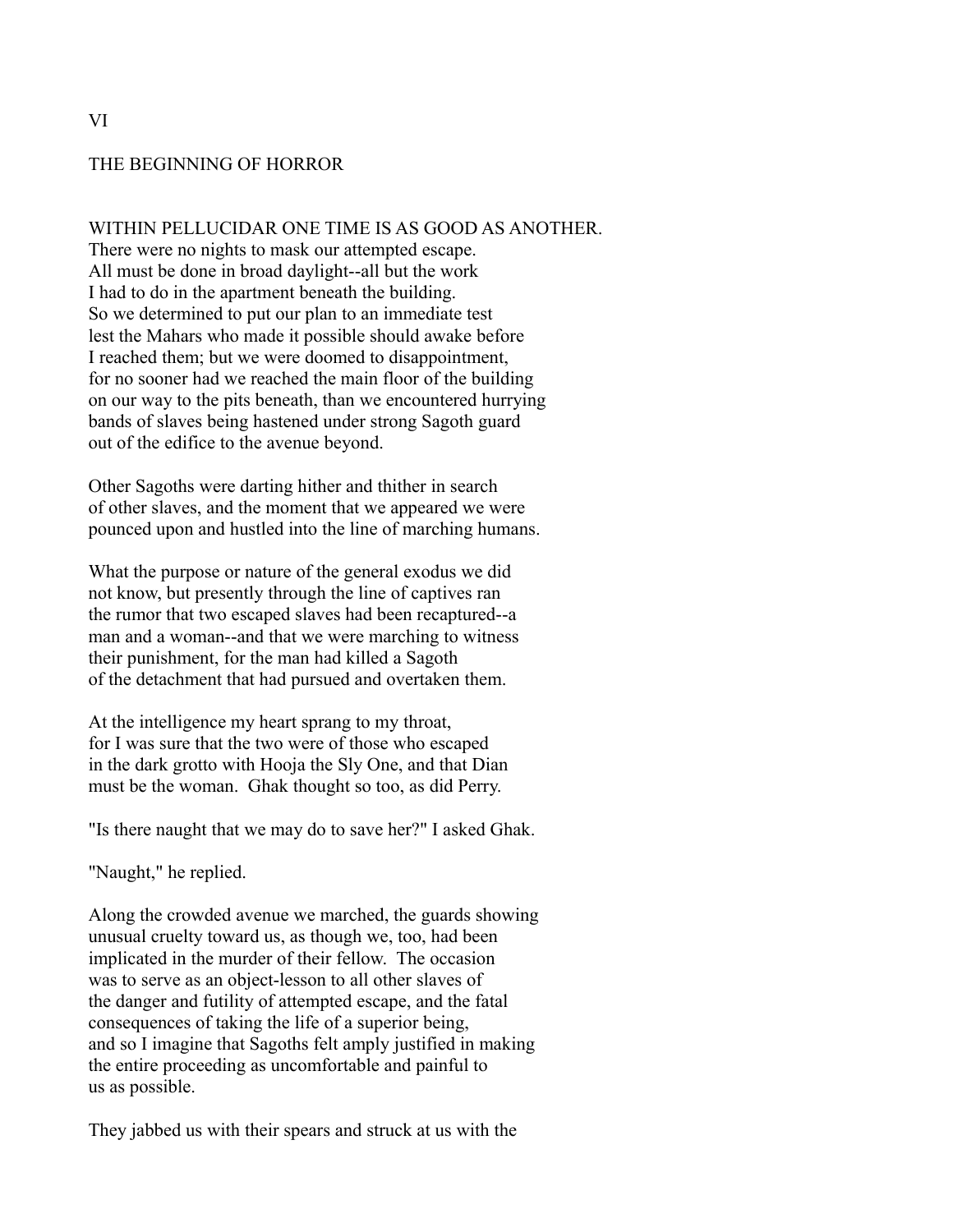hatchets at the least provocation, and at no provocation at all. It was a most uncomfortable half-hour that we spent before we were finally herded through a low entrance into a huge building the center of which was given up to a good-sized arena. Benches surrounded this open space upon three sides, and along the fourth were heaped huge bowlders which rose in receding tiers toward the roof.

At first I couldn't make out the purpose of this mighty pile of rock, unless it were intended as a rough and picturesque background for the scenes which were enacted in the arena before it, but presently, after the wooden benches had been pretty well filled by slaves and Sagoths, I discovered the purpose of the bowlders, for then the Mahars began to file into the enclosure.

They marched directly across the arena toward the rocks upon the opposite side, where, spreading their bat-like wings, they rose above the high wall of the pit, settling down upon the bowlders above. These were the reserved seats, the boxes of the elect.

Reptiles that they are, the rough surface of a great stone is to them as plush as upholstery to us. Here they lolled, blinking their hideous eyes, and doubtless conversing with one another in their sixth-sense- fourth-dimension language.

For the first time I beheld their queen. She differed from the others in no feature that was appreciable to my earthly eyes, in fact all Mahars look alike to me: but when she crossed the arena after the balance of her female subjects had found their bowlders, she was preceded by a score of huge Sagoths, the largest I ever had seen, and on either side of her waddled a huge thipdar, while behind came another score of Sagoth guardsmen.

At the barrier the Sagoths clambered up the steep side with truly apelike agility, while behind them the haughty queen rose upon her wings with her two frightful dragons close beside her, and settled down upon the largest bowlder of them all in the exact center of that side of the amphitheater which is reserved for the dominant race. Here she squatted, a most repulsive and uninteresting queen; though doubtless quite as well assured of her beauty and divine right to rule as the proudest monarch of the outer world.

And then the music started--music without sound! The Mahars cannot hear, so the drums and fifes and horns of earthly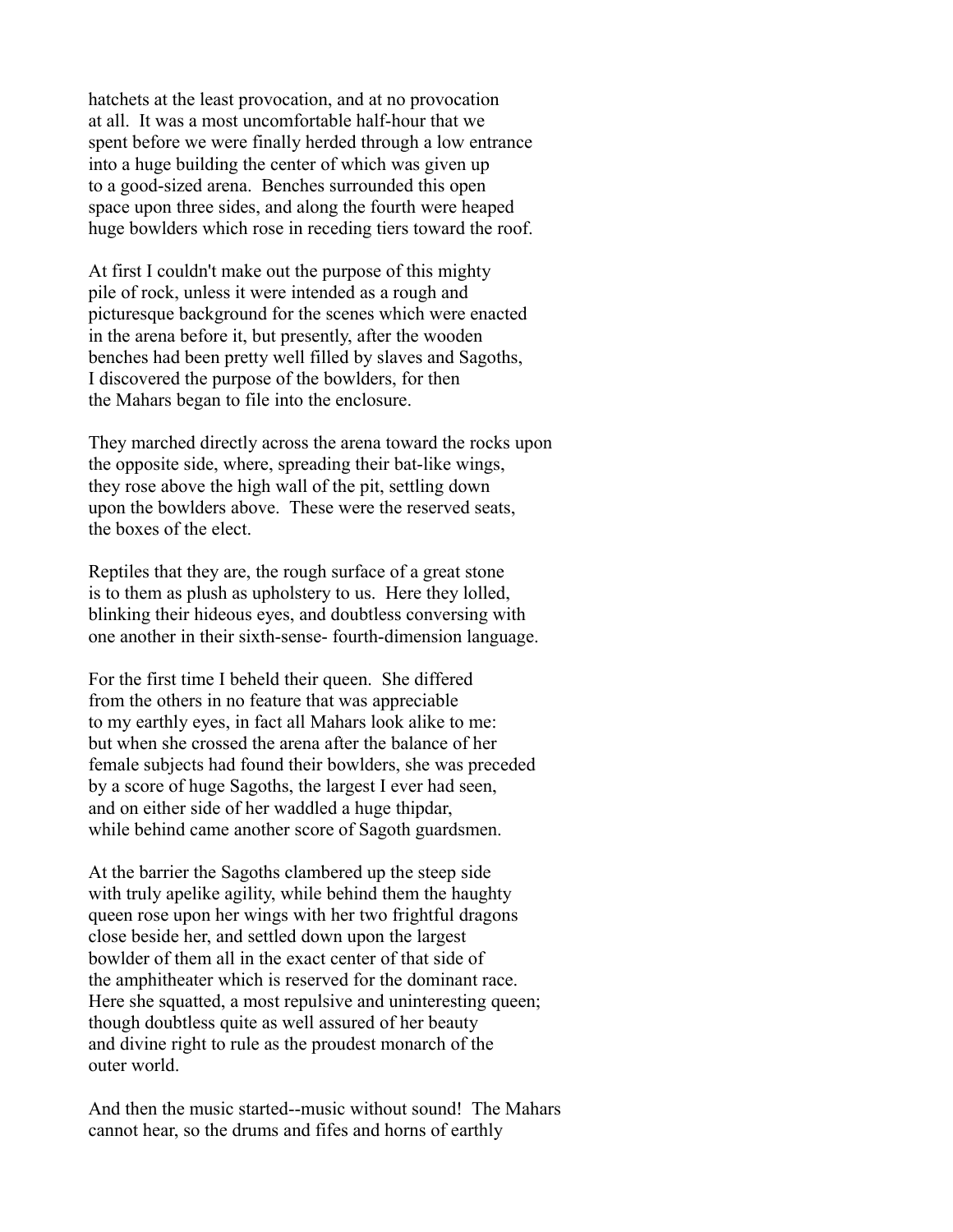bands are unknown among them. The "band" consists of a score or more Mahars. It filed out in the center of the arena where the creatures upon the rocks might see it, and there it performed for fifteen or twenty minutes.

Their technic consisted in waving their tails and moving their heads in a regular succession of measured movements resulting in a cadence which evidently pleased the eye of the Mahar as the cadence of our own instrumental music pleases our ears. Sometimes the band took measured steps in unison to one side or the other, or backward and again forward--it all seemed very silly and meaningless to me, but at the end of the first piece the Mahars upon the rocks showed the first indications of enthusiasm that I had seen displayed by the dominant race of Pellucidar. They beat their great wings up and down, and smote their rocky perches with their mighty tails until the ground shook. Then the band started another piece, and all was again as silent as the grave. That was one great beauty about Mahar music--if you didn't happen to like a piece that was being played all you had to do was shut your eyes.

When the band had exhausted its repertory it took wing and settled upon the rocks above and behind the queen. Then the business of the day was on. A man and woman were pushed into the arena by a couple of Sagoth guardsmen. I leaned forward in my seat to scrutinize the female--hoping against hope that she might prove to be another than Dian the Beautiful. Her back was toward me for a while, and the sight of the great mass of raven hair piled high upon her head filled me with alarm.

Presently a door in one side of the arena wall was opened to admit a huge, shaggy, bull-like creature.

"A Bos," whispered Perry, excitedly. "His kind roamed the outer crust with the cave bear and the mammoth ages and ages ago. We have been carried back a million years, David, to the childhood of a planet--is it not wondrous?"

But I saw only the raven hair of a half-naked girl, and my heart stood still in dumb misery at the sight of her, nor had I any eyes for the wonders of natural history. But for Perry and Ghak I should have leaped to the floor of the arena and shared whatever fate lay in store for this priceless treasure of the Stone Age.

With the advent of the Bos--they call the thing a thag within Pellucidar--two spears were tossed into the arena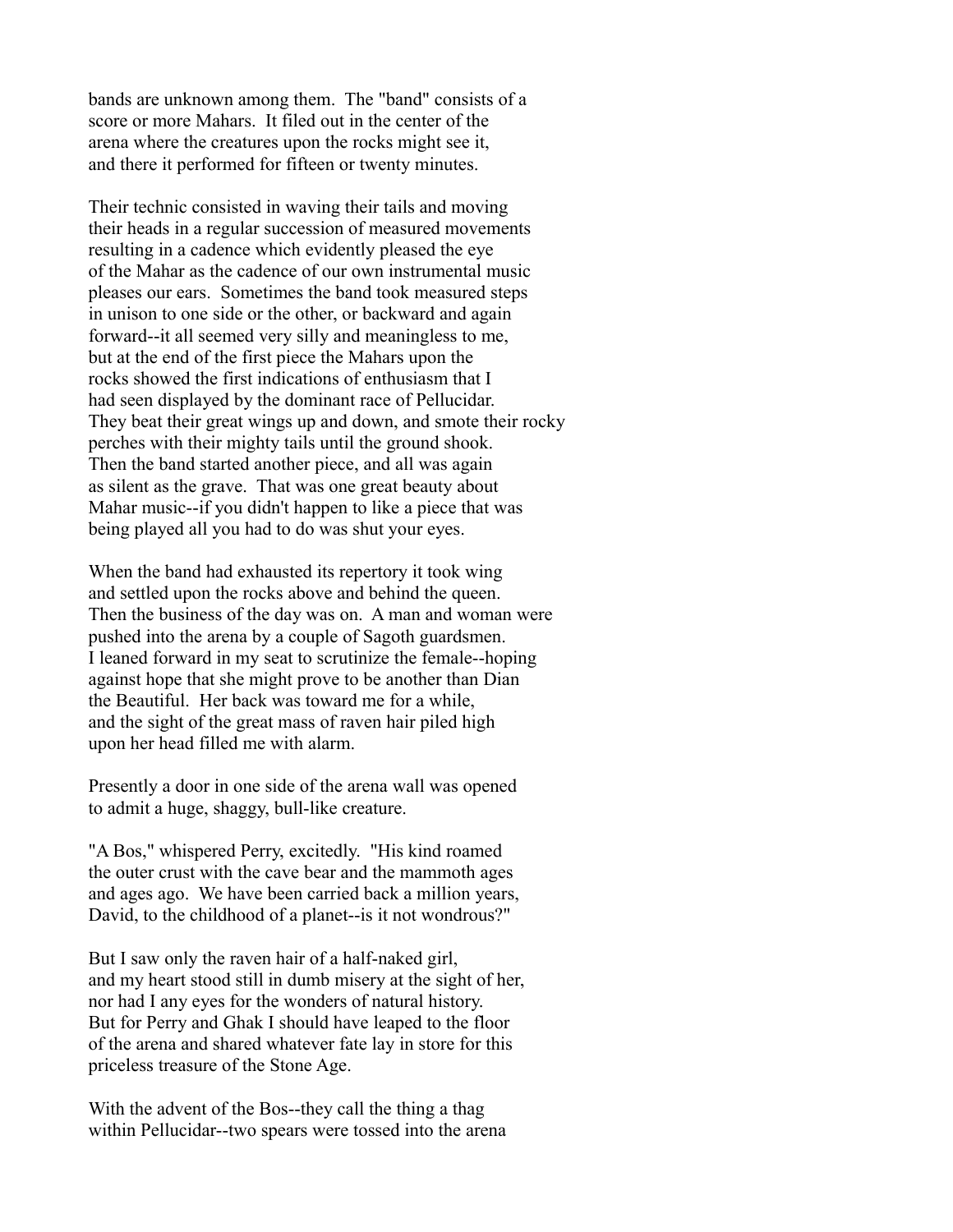at the feet of the prisoners. It seemed to me that a bean shooter would have been as effective against the mighty monster as these pitiful weapons.

As the animal approached the two, bellowing and pawing the ground with the strength of many earthly bulls, another door directly beneath us was opened, and from it issued the most terrific roar that ever had fallen upon my outraged ears. I could not at first see the beast from which emanated this fearsome challenge, but the sound had the effect of bringing the two victims around with a sudden start, and then I saw the girl's face--she was not Dian! I could have wept for relief.

And now, as the two stood frozen in terror, I saw the author of that fearsome sound creeping stealthily into view. It was a huge tiger--such as hunted the great Bos through the jungles primeval when the world was young. In contour and markings it was not unlike the noblest of the Bengals of our own world, but as its dimensions were exaggerated to colossal proportions so too were its colorings exaggerated. Its vivid yellows fairly screamed aloud; its whites were as eider down; its blacks glossy as the finest anthracite coal, and its coat long and shaggy as a mountain goat. That it is a beautiful animal there is no gainsaying, but if its size and colors are magnified here within Pellucidar, so is the ferocity of its disposition. It is not the occasional member of its species that is a man hunter--all are man hunters; but they do not confine their foraging to man alone, for there is no flesh or fish within Pellucidar that they will not eat with relish in the constant efforts which they make to furnish their huge carcasses with sufficient sustenance to maintain their mighty thews.

Upon one side of the doomed pair the thag bellowed and advanced, and upon the other tarag, the frightful, crept toward them with gaping mouth and dripping fangs.

The man seized the spears, handing one of them to the woman. At the sound of the roaring of the tiger the bull's bellowing became a veritable frenzy of rageful noise. Never in my life had I heard such an infernal din as the two brutes made, and to think it was all lost upon the hideous reptiles for whom the show was staged!

The thag was charging now from one side, and the tarag from the other. The two puny things standing between them seemed already lost, but at the very moment that the beasts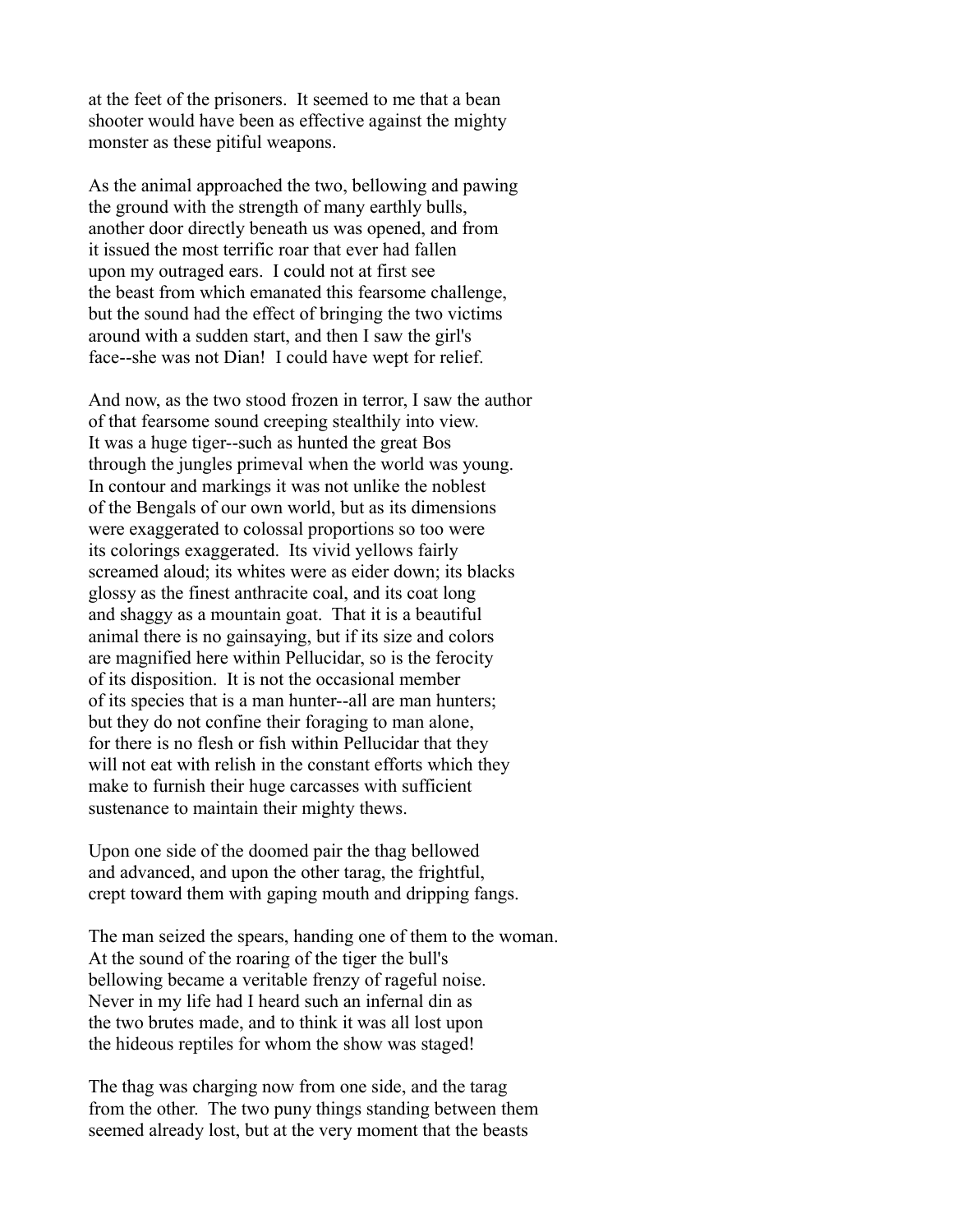were upon them the man grasped his companion by the arm and together they leaped to one side, while the frenzied creatures came together like locomotives in collision.

There ensued a battle royal which for sustained and frightful ferocity transcends the power of imagination or description. Time and again the colossal bull tossed the enormous tiger high into the air, but each time that the huge cat touched the ground he returned to the encounter with apparently undiminished strength, and seemingly increased ire.

For a while the man and woman busied themselves only with keeping out of the way of the two creatures, but finally I saw them separate and each creep stealthily toward one of the combatants. The tiger was now upon the bull's broad back, clinging to the huge neck with powerful fangs while its long, strong talons ripped the heavy hide into shreds and ribbons.

For a moment the bull stood bellowing and quivering with pain and rage, its cloven hoofs widespread, its tail lashing viciously from side to side, and then, in a mad orgy of bucking it went careening about the arena in frenzied attempt to unseat its rending rider. It was with difficulty that the girl avoided the first mad rush of the wounded animal.

All its efforts to rid itself of the tiger seemed futile, until in desperation it threw itself upon the ground, rolling over and over. A little of this so disconcerted the tiger, knocking its breath from it I imagine, that it lost its hold and then, quick as a cat, the great thag was up again and had buried those mighty horns deep in the tarag's abdomen, pinning him to the floor of the arena.

The great cat clawed at the shaggy head until eyes and ears were gone, and naught but a few strips of ragged, bloody flesh remained upon the skull. Yet through all the agony of that fearful punishment the thag still stood motionless pinning down his adversary, and then the man leaped in, seeing that the blind bull would be the least formidable enemy, and ran his spear through the tarag's heart.

As the animal's fierce clawing ceased, the bull raised his gory, sightless head, and with a horrid roar ran headlong across the arena. With great leaps and bounds he came, straight toward the arena wall directly beneath where we sat, and then accident carried him, in one of his mighty springs, completely over the barrier into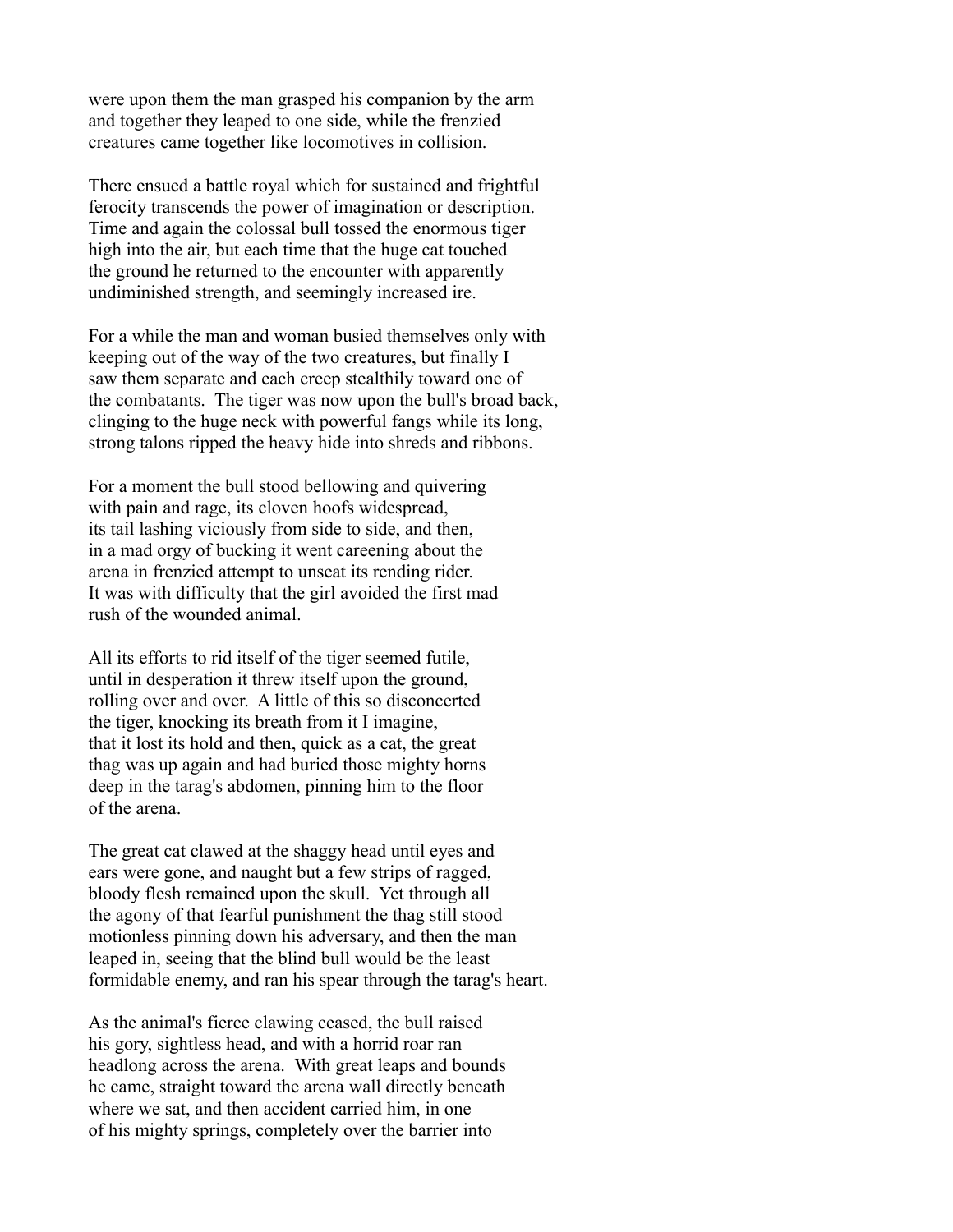the midst of the slaves and Sagoths just in front of us. Swinging his bloody horns from side to side the beast cut a wide swath before him straight upward toward our seats. Before him slaves and gorilla-men fought in mad stampede to escape the menace of the creature's death agonies, for such only could that frightful charge have been.

Forgetful of us, our guards joined in the general rush for the exits, many of which pierced the wall of the amphitheater behind us. Perry, Ghak, and I became separated in the chaos which reigned for a few moments after the beast cleared the wall of the arena, each intent upon saving his own hide.

I ran to the right, passing several exits choked with the fear mad mob that were battling to escape. One would have thought that an entire herd of thags was loose behind them, rather than a single blinded, dying beast; but such is the effect of panic upon a crowd.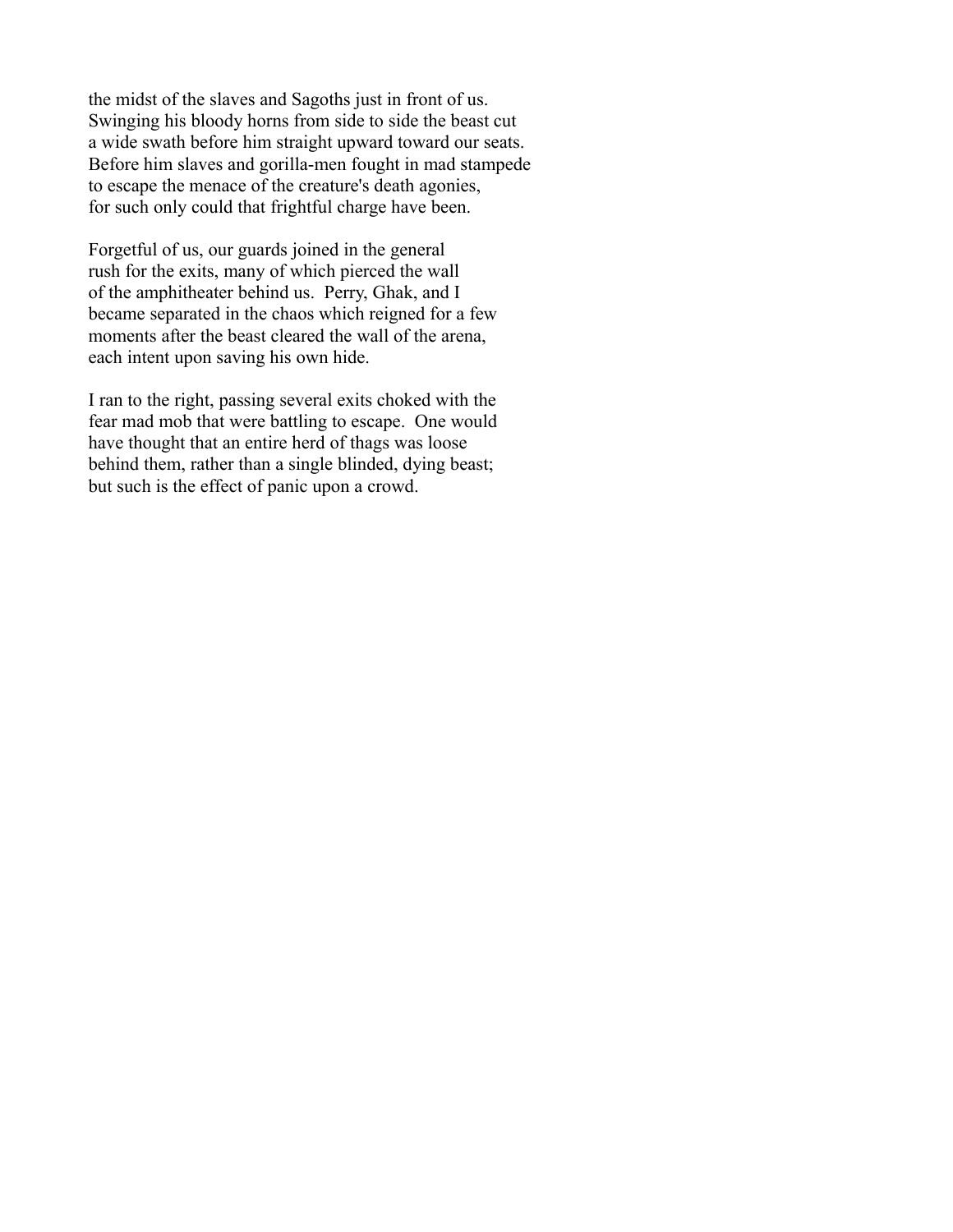## FREEDOM

ONCE OUT OF THE DIRECT PATH OF THE ANIMAL, fear of it left me, but another emotion as quickly gripped me--hope of escape that the demoralized condition of the guards made possible for the instant.

I thought of Perry, but for the hope that I might better encompass his release if myself free I should have put the thought of freedom from me at once. As it was I hastened on toward the right searching for an exit toward which no Sagoths were fleeing, and at last I found it--a low, narrow aperture leading into a dark corridor.

Without thought of the possible consequence, I darted into the shadows of the tunnel, feeling my way along through the gloom for some distance. The noises of the amphitheater had grown fainter and fainter until now all was as silent as the tomb about me. Faint light filtered from above through occasional ventilating and lighting tubes, but it was scarce sufficient to enable my human eyes to cope with the darkness, and so I was forced to move with extreme care, feeling my way along step by step with a hand upon the wall beside me.

Presently the light increased and a moment later, to my delight, I came upon a flight of steps leading upward, at the top of which the brilliant light of the noonday sun shone through an opening in the ground.

Cautiously I crept up the stairway to the tunnel's end, and peering out saw the broad plain of Phutra before me. The numerous lofty, granite towers which mark the several entrances to the subterranean city were all in front of me--behind, the plain stretched level and unbroken to the nearby foothills. I had come to the surface, then, beyond the city, and my chances for escape seemed much enhanced.

My first impulse was to await darkness before attempting to cross the plain, so deeply implanted are habits of thought; but of a sudden I recollected the perpetual noonday brilliance which envelopes Pellucidar, and with a smile I stepped forth into the day-light.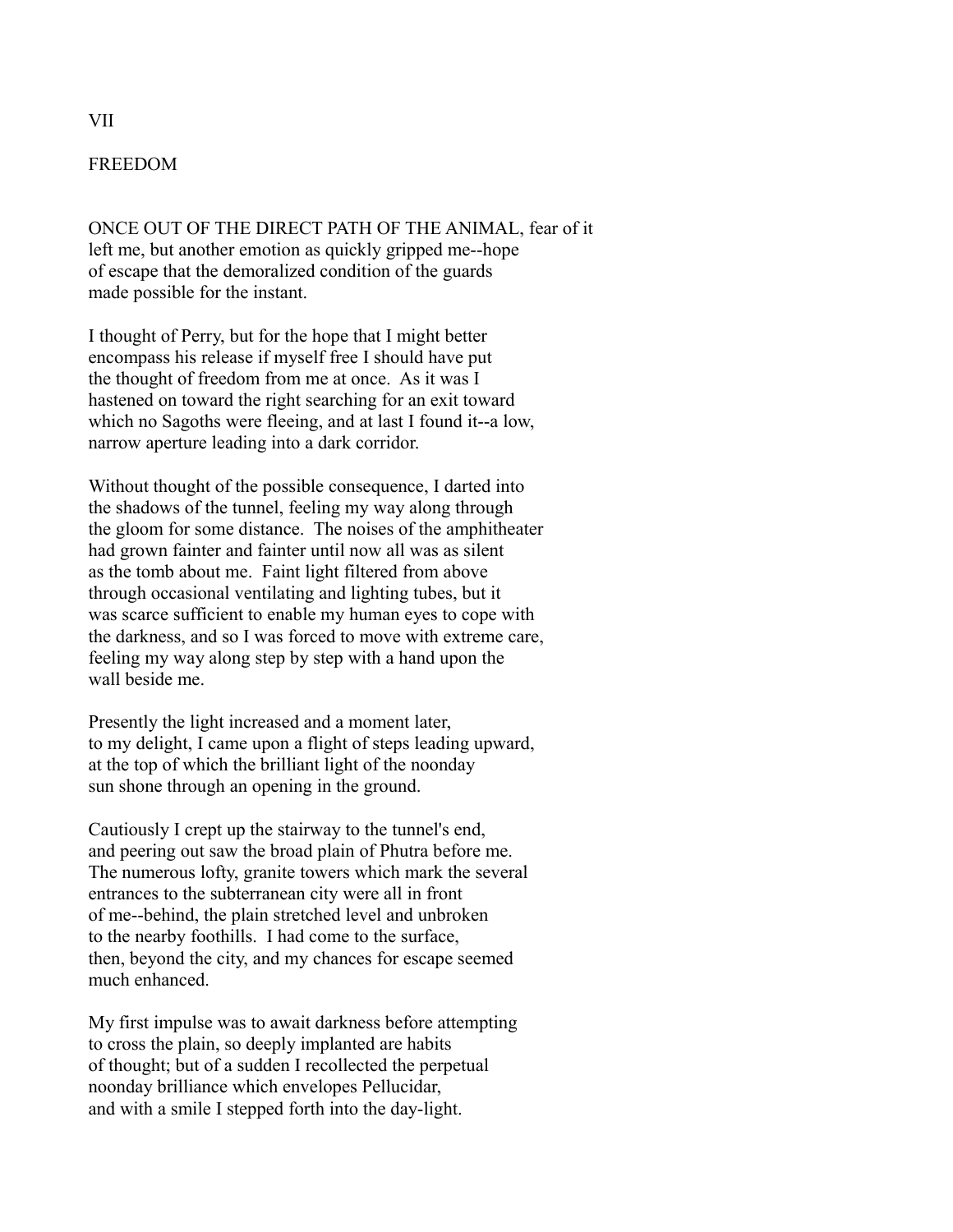Rank grass, waist high, grows upon the plain of Phutra--the gorgeous flowering grass of the inner world, each particular blade of which is tipped with a tiny, five-pointed blossom--brilliant little stars of varying colors that twinkle in the green foliage to add still another charm to the weird, yet lovely, land-scape.

But then the only aspect which attracted me was the distant hills in which I hoped to find sanctuary, and so I hastened on, trampling the myriad beauties beneath my hurrying feet. Perry says that the force of gravity is less upon the surface of the inner world than upon that of the outer. He explained it all to me once, but I was never particularly brilliant in such matters and so most of it has escaped me. As I recall it the difference is due in some part to the counter-attraction of that portion of the earth's crust directly opposite the spot upon the face of Pellucidar at which one's calculations are being made. Be that as it may, it always seemed to me that I moved with greater speed and agility within Pellucidar than upon the outer surface--there was a certain airy lightness of step that was most pleasing, and a feeling of bodily detachment which I can only compare with that occasionally experienced in dreams.

And as I crossed Phutra's flower-bespangled plain that time I seemed almost to fly, though how much of the sensation was due to Perry's suggestion and how much to actuality I am sure I do not know. The more I thought of Perry the less pleasure I took in my new-found freedom. There could be no liberty for me within Pellucidar unless the old man shared it with me, and only the hope that I might find some way to encompass his release kept me from turning back to Phutra.

Just how I was to help Perry I could scarce imagine, but I hoped that some fortuitous circumstance might solve the problem for me. It was quite evident however that little less than a miracle could aid me, for what could I accomplish in this strange world, naked and unarmed? It was even doubtful that I could retrace my steps to Phutra should I once pass beyond view of the plain, and even were that possible, what aid could I bring to Perry no matter how far I wandered?

The case looked more and more hopeless the longer I viewed it, yet with a stubborn persistency I forged ahead toward the foothills. Behind me no sign of pursuit developed, before me I saw no living thing. It was as though I moved through a dead and forgotten world.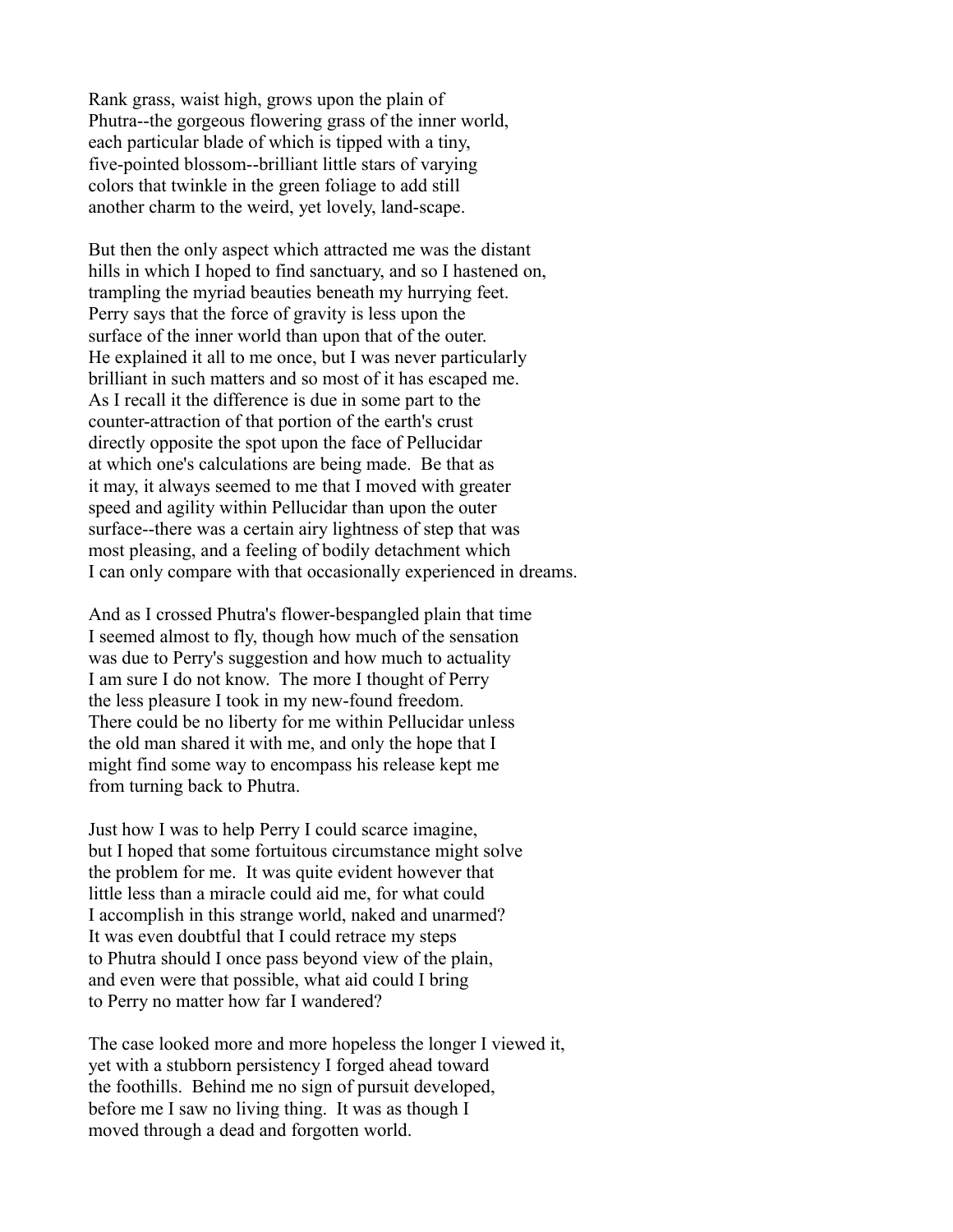I have no idea, of course, how long it took me to reach the limit of the plain, but at last I entered the foothills, following a pretty little canyon upward toward the mountains. Beside me frolicked a laughing brooklet, hurrying upon its noisy way down to the silent sea. In its quieter pools I discovered many small fish, of fouror five-pound weight I should imagine. In appearance, except as to size and color, they were not unlike the whale of our own seas. As I watched them playing about I discovered, not only that they suckled their young, but that at intervals they rose to the surface to breathe as well as to feed upon certain grasses and a strange, scarlet lichen which grew upon the rocks just above the water line.

It was this last habit that gave me the opportunity I craved to capture one of these herbivorous cetaceans--that is what Perry calls them--and make as good a meal as one can on raw, warm-blooded fish; but I had become rather used, by this time, to the eating of food in its natural state, though I still balked on the eyes and entrails, much to the amusement of Ghak, to whom I always passed these delicacies.

Crouching beside the brook, I waited until one of the diminutive purple whales rose to nibble at the long grasses which overhung the water, and then, like the beast of prey that man really is, I sprang upon my victim, appeasing my hunger while he yet wriggled to escape.

Then I drank from the clear pool, and after washing my hands and face continued my flight. Above the source of the brook I encountered a rugged climb to the summit of a long ridge. Beyond was a steep declivity to the shore of a placid, inland sea, upon the quiet surface of which lay several beautiful islands.

The view was charming in the extreme, and as no man or beast was to be seen that might threaten my new-found liberty, I slid over the edge of the bluff, and half sliding, half falling, dropped into the delightful valley, the very aspect of which seemed to offer a haven of peace and security.

The gently sloping beach along which I walked was thickly strewn with strangely shaped, colored shells; some empty, others still housing as varied a multitude of mollusks as ever might have drawn out their sluggish lives along the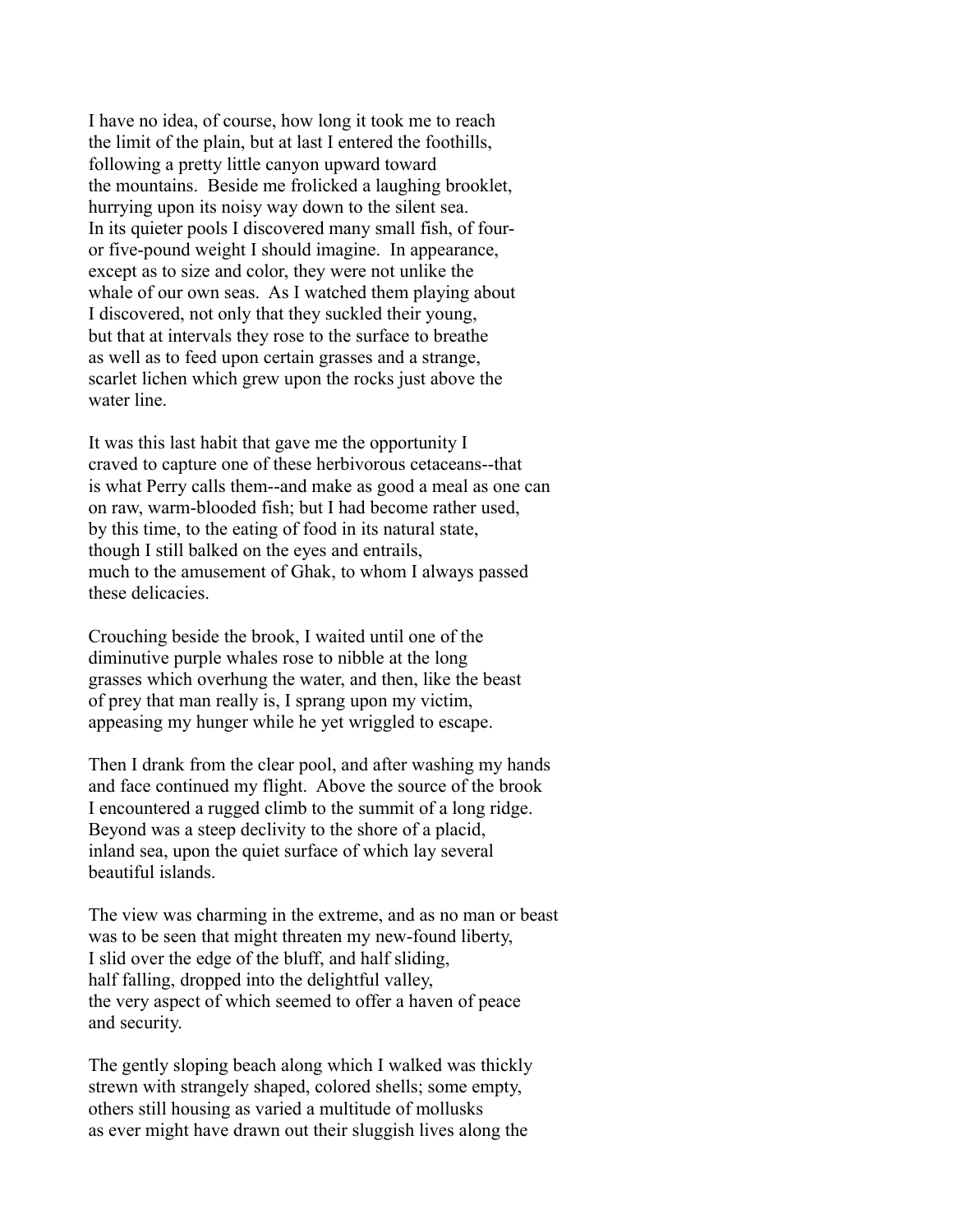silent shores of the antediluvian seas of the outer crust. As I walked I could not but compare myself with the first man of that other world, so complete the solitude which surrounded me, so primal and untouched the virgin wonders and beauties of adolescent nature. I felt myself a second Adam wending my lonely way through the childhood of a world, searching for my Eve, and at the thought there rose before my mind's eye the exquisite outlines of a perfect face surmounted by a loose pile of wondrous, raven hair.

As I walked, my eyes were bent upon the beach so that it was not until I had come quite upon it that I discovered that which shattered all my beautiful dream of solitude and safety and peace and primal overlordship. The thing was a hollowed log drawn upon the sands, and in the bottom of it lay a crude paddle.

The rude shock of awakening to what doubtless might prove some new form of danger was still upon me when I heard a rattling of loose stones from the direction of the bluff, and turning my eyes in that direction I beheld the author of the disturbance, a great copper-colored man, running rapidly toward me.

There was that in the haste with which he came which seemed quite sufficiently menacing, so that I did not need the added evidence of brandishing spear and scowling face to warn me that I was in no safe position, but whither to flee was indeed a momentous question.

The speed of the fellow seemed to preclude the possibility of escaping him upon the open beach. There was but a single alternative--the rude skiff--and with a celerity which equaled his, I pushed the thing into the sea and as it floated gave a final shove and clambered in over the end.

A cry of rage rose from the owner of the primitive craft, and an instant later his heavy, stone-tipped spear grazed my shoulder and buried itself in the bow of the boat beyond. Then I grasped the paddle, and with feverish haste urged the awkward, wobbly thing out upon the surface of the sea.

A glance over my shoulder showed me that the copper-colored one had plunged in after me and was swimming rapidly in pursuit. His mighty strokes bade fair to close up the distance between us in short order, for at best I could make but slow progress with my unfamiliar craft, which nosed stubbornly in every direction but that which I desired to follow, so that fully half my energy was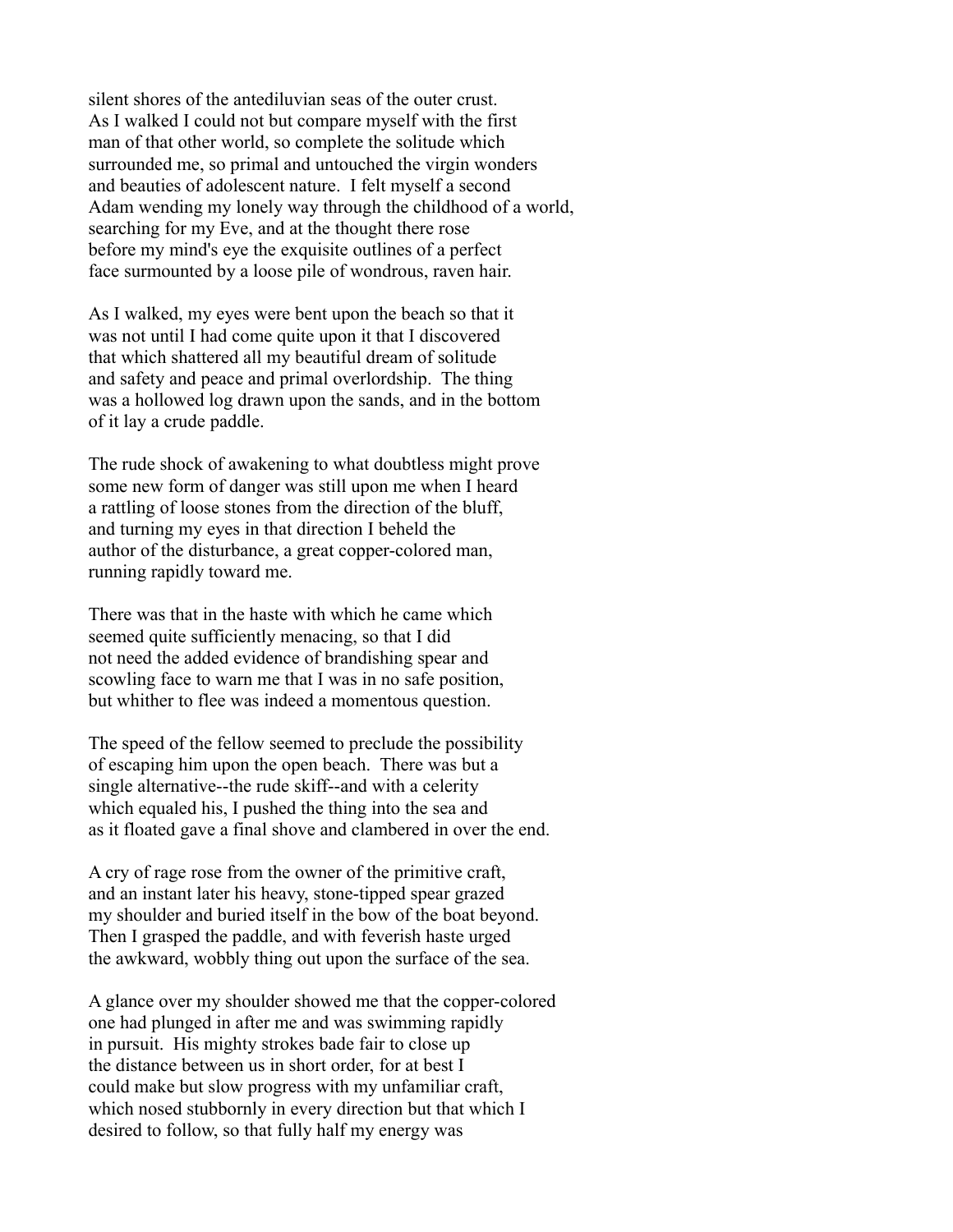expended in turning its blunt prow back into the course.

I had covered some hundred yards from shore when it became evident that my pursuer must grasp the stern of the skiff within the next half-dozen strokes. In a frenzy of despair, I bent to the grandfather of all paddles in a hopeless effort to escape, and still the copper giant behind me gained and gained.

His hand was reaching upward for the stern when I saw a sleek, sinuous body shoot from the depths below. The man saw it too, and the look of terror that overspread his face assured me that I need have no further concern as to him, for the fear of certain death was in his look.

And then about him coiled the great, slimy folds of a hideous monster of that prehistoric deep--a mighty serpent of the sea, with fanged jaws, and darting forked tongue, with bulging eyes, and bony protuberances upon head and snout that formed short, stout horns.

As I looked at that hopeless struggle my eyes met those of the doomed man, and I could have sworn that in his I saw an expression of hopeless appeal. But whether I did or not there swept through me a sudden compassion for the fellow. He was indeed a brother-man, and that he might have killed me with pleasure had he caught me was forgotten in the extremity of his danger.

Unconsciously I had ceased paddling as the serpent rose to engage my pursuer, so now the skiff still drifted close beside the two. The monster seemed to be but playing with his victim before he closed his awful jaws upon him and dragged him down to his dark den beneath the surface to devour him. The huge, snakelike body coiled and uncoiled about its prey. The hideous, gaping jaws snapped in the victim's face. The forked tongue, lightning-like, ran in and out upon the copper skin.

Nobly the giant battled for his life, beating with his stone hatchet against the bony armor that covered that frightful carcass; but for all the damage he inflicted he might as well have struck with his open palm.

At last I could endure no longer to sit supinely by while a fellowman was dragged down to a horrible death by that repulsive reptile. Embedded in the prow of the skiff lay the spear that had been cast after me by him whom I suddenly desired to save. With a wrench I tore it loose, and standing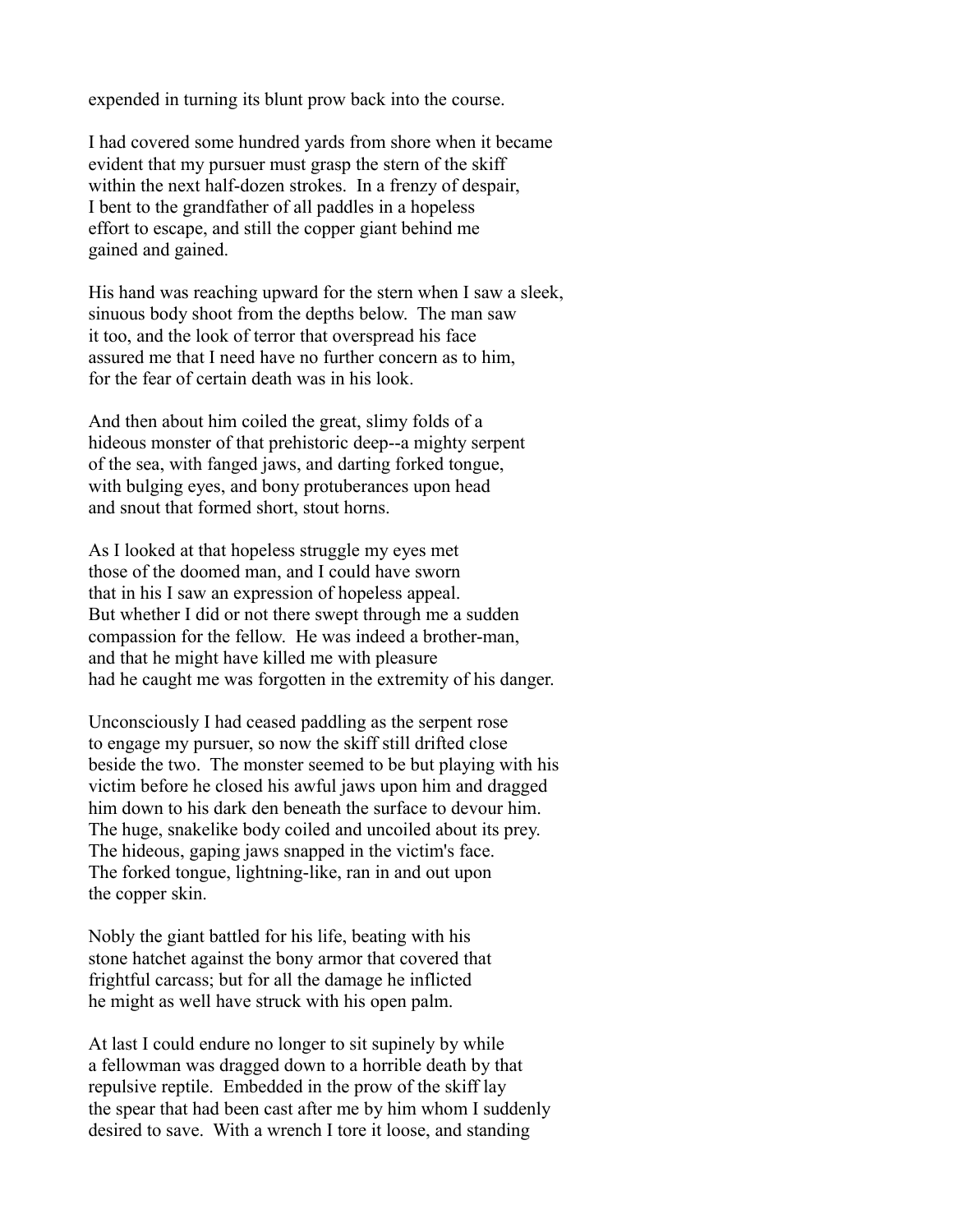upright in the wobbly log drove it with all the strength of my two arms straight into the gaping jaws of the hydrophidian.

With a loud hiss the creature abandoned its prey to turn upon me, but the spear, imbedded in its throat, prevented it from seizing me though it came near to overturning the skiff in its mad efforts to reach me.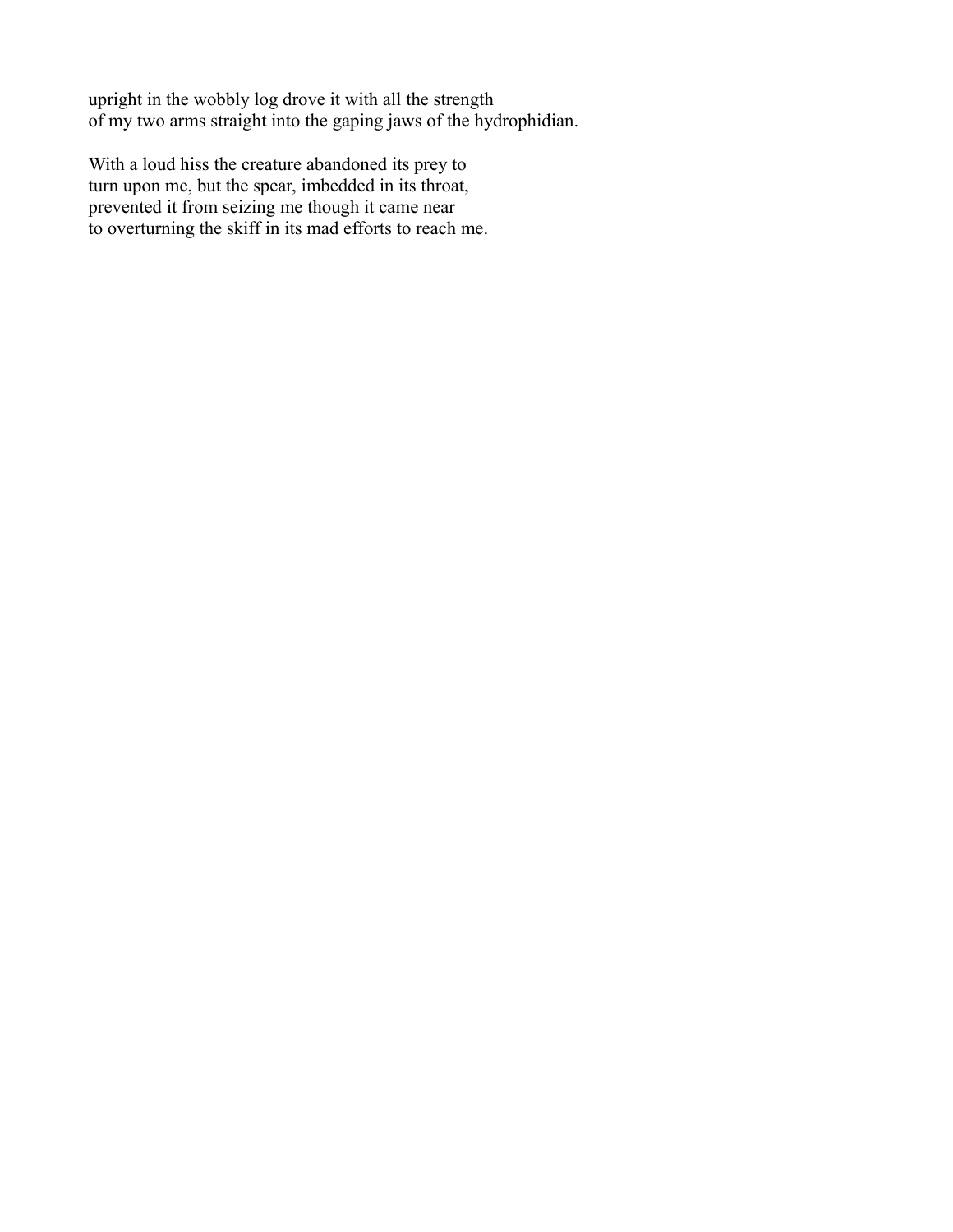# THE MAHAR TEMPLE

THE ABORIGINE, APPARENTLY UNINJURED, CLIMBED quickly into the skiff, and seizing the spear with me helped to hold off the infuriated creature. Blood from the wounded reptile was now crimsoning the waters about us and soon from the weakening struggles it became evident that I had inflicted a death wound upon it. Presently its efforts to reach us ceased entirely, and with a few convulsive movements it turned upon its back quite dead.

And then there came to me a sudden realization of the predicament in which I had placed myself. I was entirely within the power of the savage man whose skiff I had stolen. Still clinging to the spear I looked into his face to find him scrutinizing me intently, and there we stood for some several minutes, each clinging tenaciously to the weapon the while we gazed in stupid wonderment at each other.

What was in his mind I do not know, but in my own was merely the question as to how soon the fellow would recommence hostilities.

Presently he spoke to me, but in a tongue which I was unable to translate. I shook my head in an effort to indicate my ignorance of his language, at the same time addressing him in the bastard tongue that the Sagoths use to converse with the human slaves of the Mahars.

To my delight he understood and answered me in the same jargon.

"What do you want of my spear?" he asked.

"Only to keep you from running it through me," I replied.

"I would not do that," he said, "for you have just saved my life," and with that he released his hold upon it and squatted down in the bottom of the skiff.

"Who are you," he continued, "and from what country do you come?"

I too sat down, laying the spear between us, and tried to explain how I came to Pellucidar, and wherefrom, but it was as impossible for him to grasp or believe the strange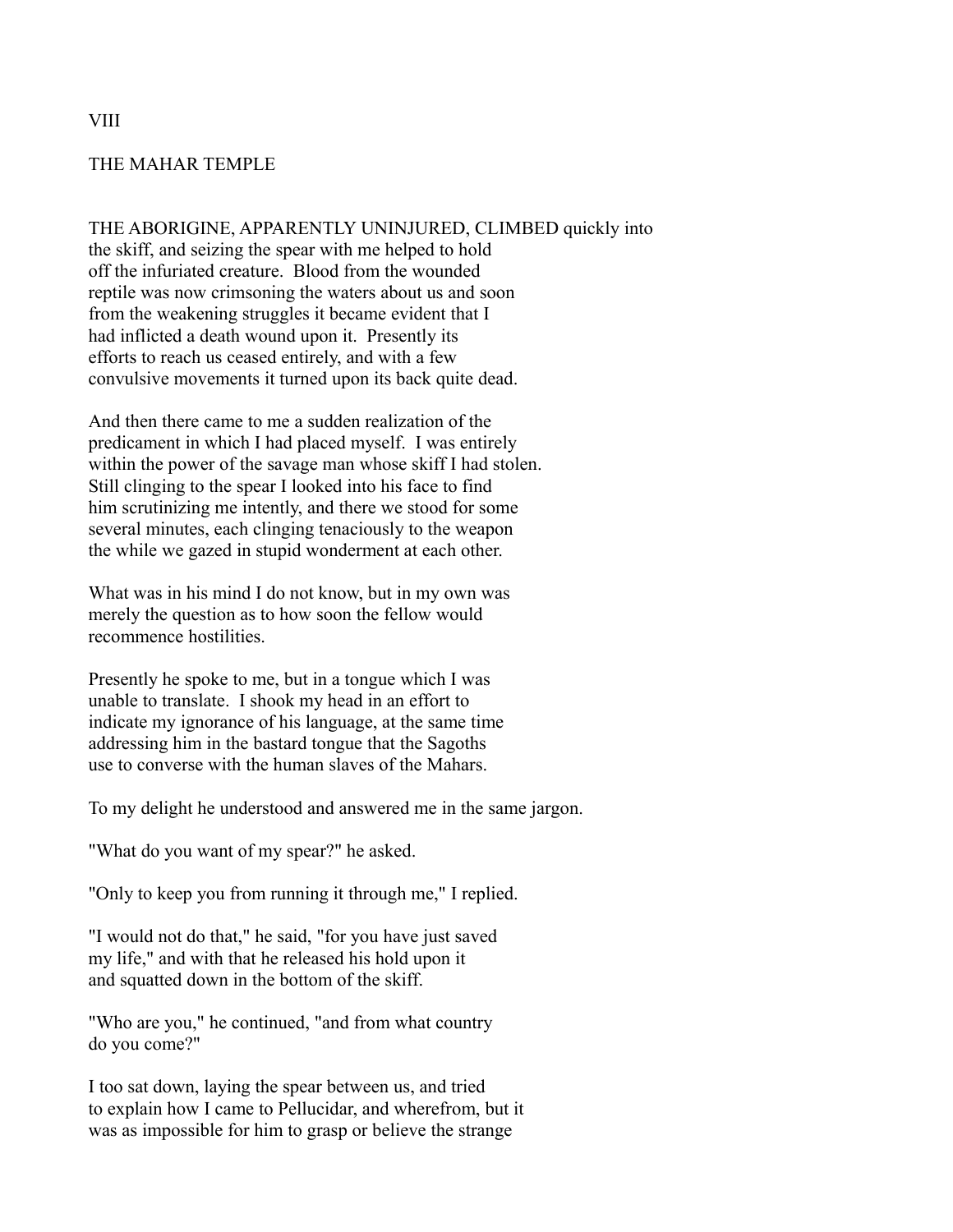tale I told him as I fear it is for you upon the outer crust to believe in the existence of the inner world. To him it seemed quite ridiculous to imagine that there was another world far beneath his feet peopled by beings similar to himself, and he laughed uproariously the more he thought upon it. But it was ever thus. That which has never come within the scope of our really pitifully meager world-experience cannot be--our finite minds cannot grasp that which may not exist in accordance with the conditions which obtain about us upon the outside of the insignificant grain of dust which wends its tiny way among the bowlders of the universe--the speck of moist dirt we so proudly call the World.

So I gave it up and asked him about himself. He said he was a Mezop, and that his name was Ja.

"Who are the Mezops?" I asked. "Where do they live?"

He looked at me in surprise.

"I might indeed believe that you were from another world," he said, "for who of Pellucidar could be so ignorant! The Mezops live upon the islands of the seas. In so far as I ever have heard no Mezop lives elsewhere, and no others than Mezops dwell upon islands, but of course it may be different in other far-distant lands. I do not know. At any rate in this sea and those near by it is true that only people of my race inhabit the islands.

"We are fishermen, though we be great hunters as well, often going to the mainland in search of the game that is scarce upon all but the larger islands. And we are warriors also," he added proudly. "Even the Sagoths of the Mahars fear us. Once, when Pellucidar was young, the Sagoths were wont to capture us for slaves as they do the other men of Pellucidar, it is handed down from father to son among us that this is so; but we fought so desperately and slew so many Sagoths, and those of us that were captured killed so many Mahars in their own cities that at last they learned that it were better to leave us alone, and later came the time that the Mahars became too indolent even to catch their own fish, except for amusement, and then they needed us to supply their wants, and so a truce was made between the races. Now they give us certain things which we are unable to produce in return for the fish that we catch, and the Mezops and the Mahars live in peace.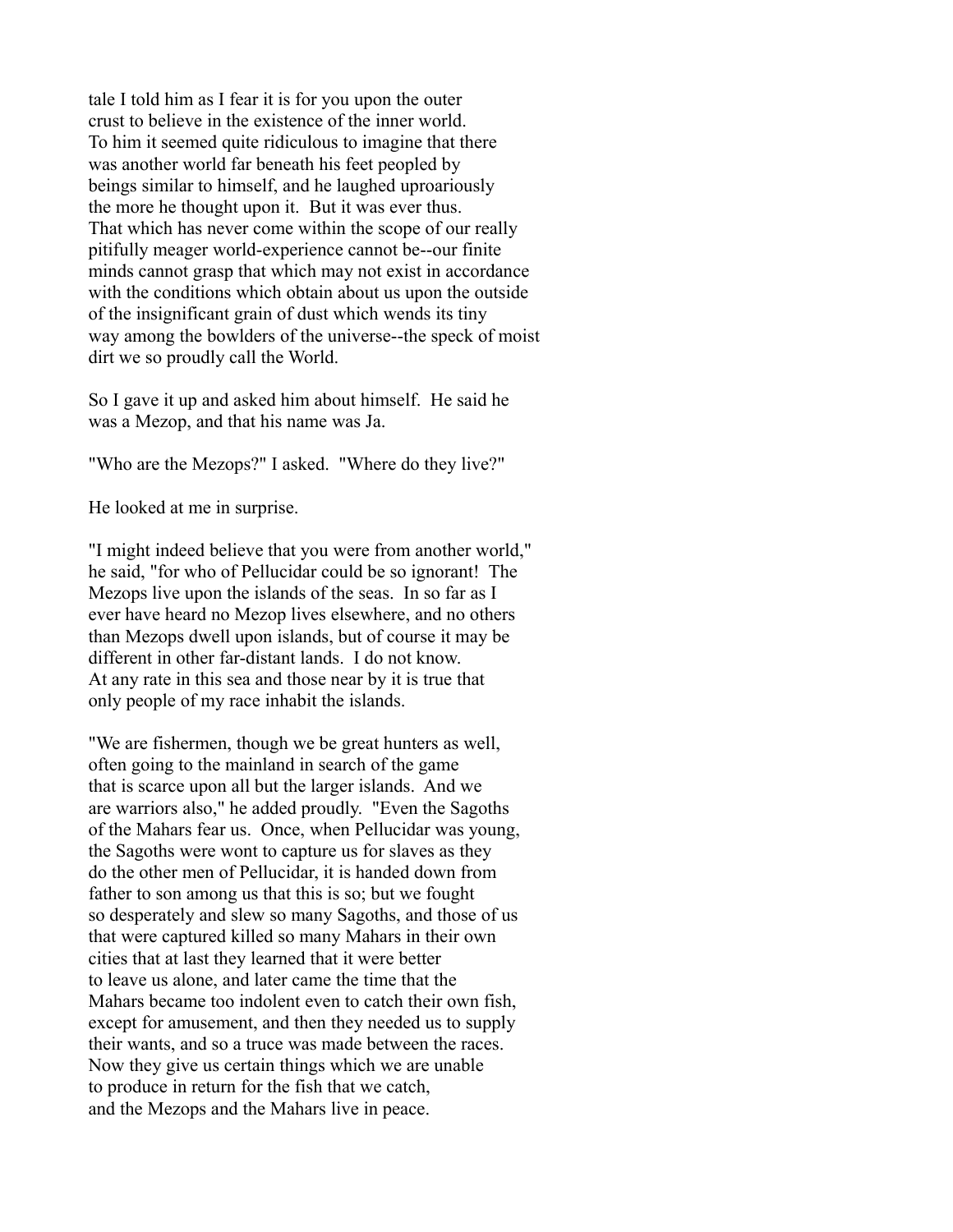"The great ones even come to our islands. It is there, far from the prying eyes of their own Sagoths, that they practice their religious rites in the temples they have builded there with our assistance. If you live among us you will doubtless see the manner of their worship, which is strange indeed, and most unpleasant for the poor slaves they bring to take part in it."

As Ja talked I had an excellent opportunity to inspect him more closely. He was a huge fellow, standing I should say six feet six or seven inches, well developed and of a coppery red not unlike that of our own North American Indian, nor were his features dissimilar to theirs. He had the aquiline nose found among many of the higher tribes, the prominent cheek bones, and black hair and eyes, but his mouth and lips were better molded. All in all, Ja was an impressive and handsome creature, and he talked well too, even in the miserable makeshift language we were compelled to use.

During our conversation Ja had taken the paddle and was propelling the skiff with vigorous strokes toward a large island that lay some half-mile from the mainland. The skill with which he handled his crude and awkward craft elicited my deepest admiration, since it had been so short a time before that I had made such pitiful work of it.

As we touched the pretty, level beach Ja leaped out and I followed him. Together we dragged the skiff far up into the bushes that grew beyond the sand.

"We must hide our canoes," explained Ja, "for the Mezops of Luana are always at war with us and would steal them if they found them," he nodded toward an island farther out at sea, and at so great a distance that it seemed but a blur hanging in the distant sky. The upward curve of the surface of Pellucidar was constantly revealing the impossible to the surprised eyes of the outer-earthly. To see land and water curving upward in the distance until it seemed to stand on edge where it melted into the distant sky, and to feel that seas and mountains hung suspended directly above one's head required such a complete reversal of the perceptive and reasoning faculties as almost to stupefy one.

No sooner had we hidden the canoe than Ja plunged into the jungle, presently emerging into a narrow but well-defined trail which wound hither and thither much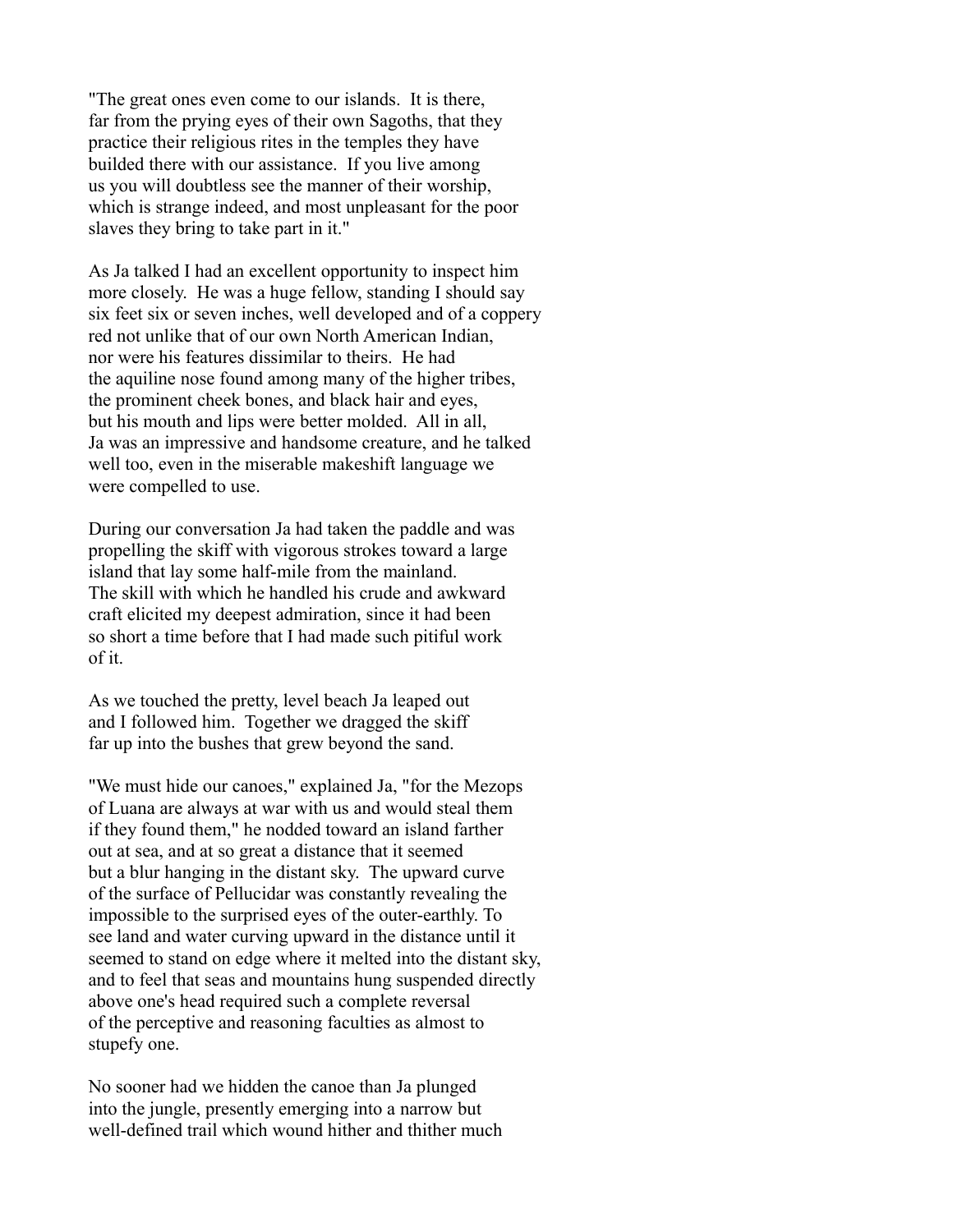after the manner of the highways of all primitive folk, but there was one peculiarity about this Mezop trail which I was later to find distinguished them from all other trails that I ever have seen within or without the earth.

It would run on, plain and clear and well defined to end suddenly in the midst of a tangle of matted jungle, then Ja would turn directly back in his tracks for a little distance, spring into a tree, climb through it to the other side, drop onto a fallen log, leap over a low bush and alight once more upon a distinct trail which he would follow back for a short distance only to turn directly about and retrace his steps until after a mile or less this new pathway ended as suddenly and mysteriously as the former section. Then he would pass again across some media which would reveal no spoor, to take up the broken thread of the trail beyond.

As the purpose of this remarkable avenue dawned upon me I could not but admire the native shrewdness of the ancient progenitor of the Mezops who hit upon this novel plan to throw his enemies from his track and delay or thwart them in their attempts to follow him to his deep-buried cities.

To you of the outer earth it might seem a slow and tortuous method of traveling through the jungle, but were you of Pellucidar you would realize that time is no factor where time does not exist. So labyrinthine are the windings of these trails, so varied the connecting links and the distances which one must retrace one's steps from the paths' ends to find them that a Mezop often reaches man's estate before he is familiar even with those which lead from his own city to the sea.

In fact three-fourths of the education of the young male Mezop consists in familiarizing himself with these jungle avenues, and the status of an adult is largely determined by the number of trails which he can follow upon his own island. The females never learn them, since from birth to death they never leave the clearing in which the village of their nativity is situated except they be taken to mate by a male from another village, or captured in war by the enemies of their tribe.

After proceeding through the jungle for what must have been upward of five miles we emerged suddenly into a large clearing in the exact center of which stood as strange an appearing village as one might well imagine.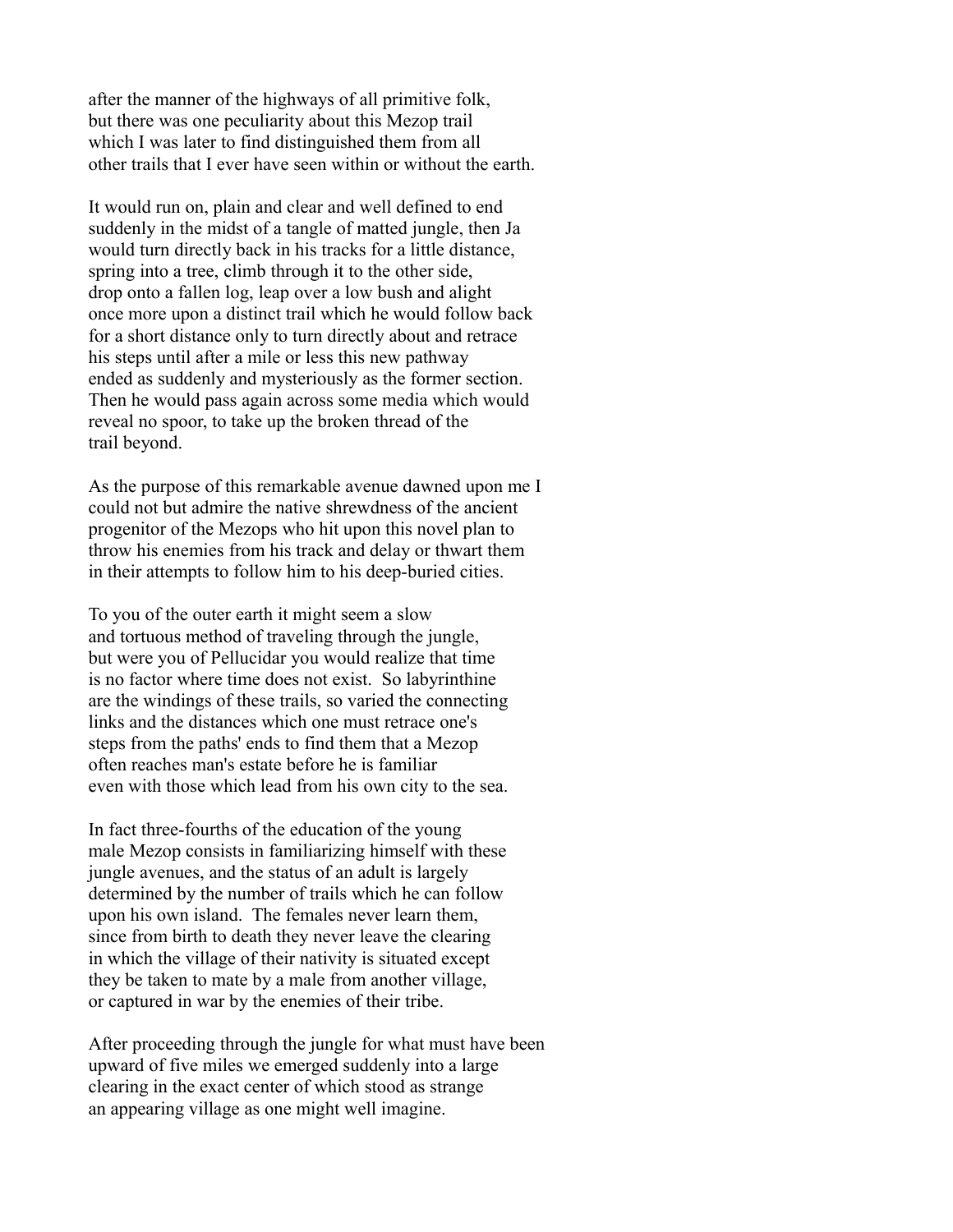Large trees had been chopped down fifteen or twenty feet above the ground, and upon the tops of them spherical habitations of woven twigs, mud covered, had been built. Each ball-like house was surmounted by some manner of carven image, which Ja told me indicated the identity of the owner.

Horizontal slits, six inches high and two or three feet wide, served to admit light and ventilation. The entrances to the house were through small apertures in the bases of the trees and thence upward by rude ladders through the hollow trunks to the rooms above. The houses varied in size from two to several rooms. The largest that I entered was divided into two floors and eight apartments.

All about the village, between it and the jungle, lay beautifully cultivated fields in which the Mezops raised such cereals, fruits, and vegetables as they required. Women and children were working in these gardens as we crossed toward the village. At sight of Ja they saluted deferentially, but to me they paid not the slightest attention. Among them and about the outer verge of the cultivated area were many warriors. These too saluted Ja, by touching the points of their spears to the ground directly before them.

Ja conducted me to a large house in the center of the village--the house with eight rooms--and taking me up into it gave me food and drink. There I met his mate, a comely girl with a nursing baby in her arms. Ja told her of how I had saved his life, and she was thereafter most kind and hospitable toward me, even permitting me to hold and amuse the tiny bundle of humanity whom Ja told me would one day rule the tribe, for Ja, it seemed, was the chief of the community.

We had eaten and rested, and I had slept, much to Ja's amusement, for it seemed that he seldom if ever did so, and then the red man proposed that I accompany him to the temple of the Mahars which lay not far from his village. "We are not supposed to visit it," he said; "but the great ones cannot hear and if we keep well out of sight they need never know that we have been there. For my part I hate them and always have, but the other chieftains of the island think it best that we continue to maintain the amicable relations which exist between the two races; otherwise I should like nothing better than to lead my warriors amongst the hideous creatures and exterminate them--Pellucidar would be a better place to live were there none of them."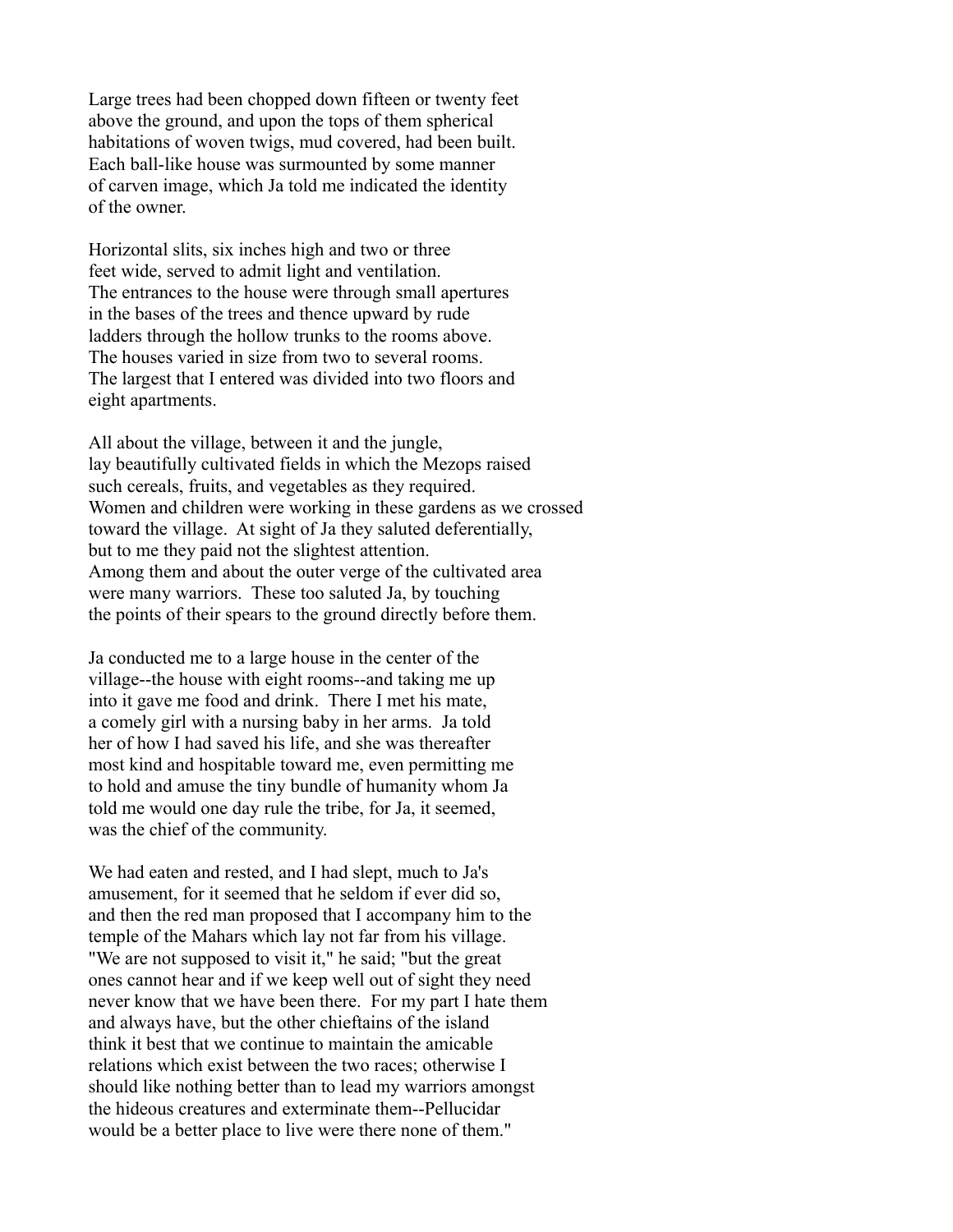I wholly concurred in Ja's belief, but it seemed that it might be a difficult matter to exterminate the dominant race of Pellucidar. Thus conversing we followed the intricate trail toward the temple, which we came upon in a small clearing surrounded by enormous trees similar to those which must have flourished upon the outer crust during the carboniferous age.

Here was a mighty temple of hewn rock built in the shape of a rough oval with rounded roof in which were several large openings. No doors or windows were visible in the sides of the structure, nor was there need of any, except one entrance for the slaves, since, as Ja explained, the Mahars flew to and from their place of ceremonial, entering and leaving the building by means of the apertures in the roof.

"But," added Ja, "there is an entrance near the base of which even the Mahars know nothing. Come," and he led me across the clearing and about the end to a pile of loose rock which lay against the foot of the wall. Here he removed a couple of large bowlders, revealing a small opening which led straight within the building, or so it seemed, though as I entered after Ja I discovered myself in a narrow place of extreme darkness.

"We are within the outer wall," said Ja. "It is hollow. Follow me closely."

The red man groped ahead a few paces and then began to ascend a primitive ladder similar to that which leads from the ground to the upper stories of his house. We ascended for some forty feet when the interior of the space between the walls commenced to grow lighter and presently we came opposite an opening in the inner wall which gave us an unobstructed view of the entire interior of the temple.

The lower floor was an enormous tank of clear water in which numerous hideous Mahars swam lazily up and down. Artificial islands of granite rock dotted this artificial sea, and upon several of them I saw men and women like myself.

"What are the human beings doing here?" I asked.

"Wait and you shall see," replied Ja. "They are to take a leading part in the ceremonies which will follow the advent of the queen. You may be thankful that you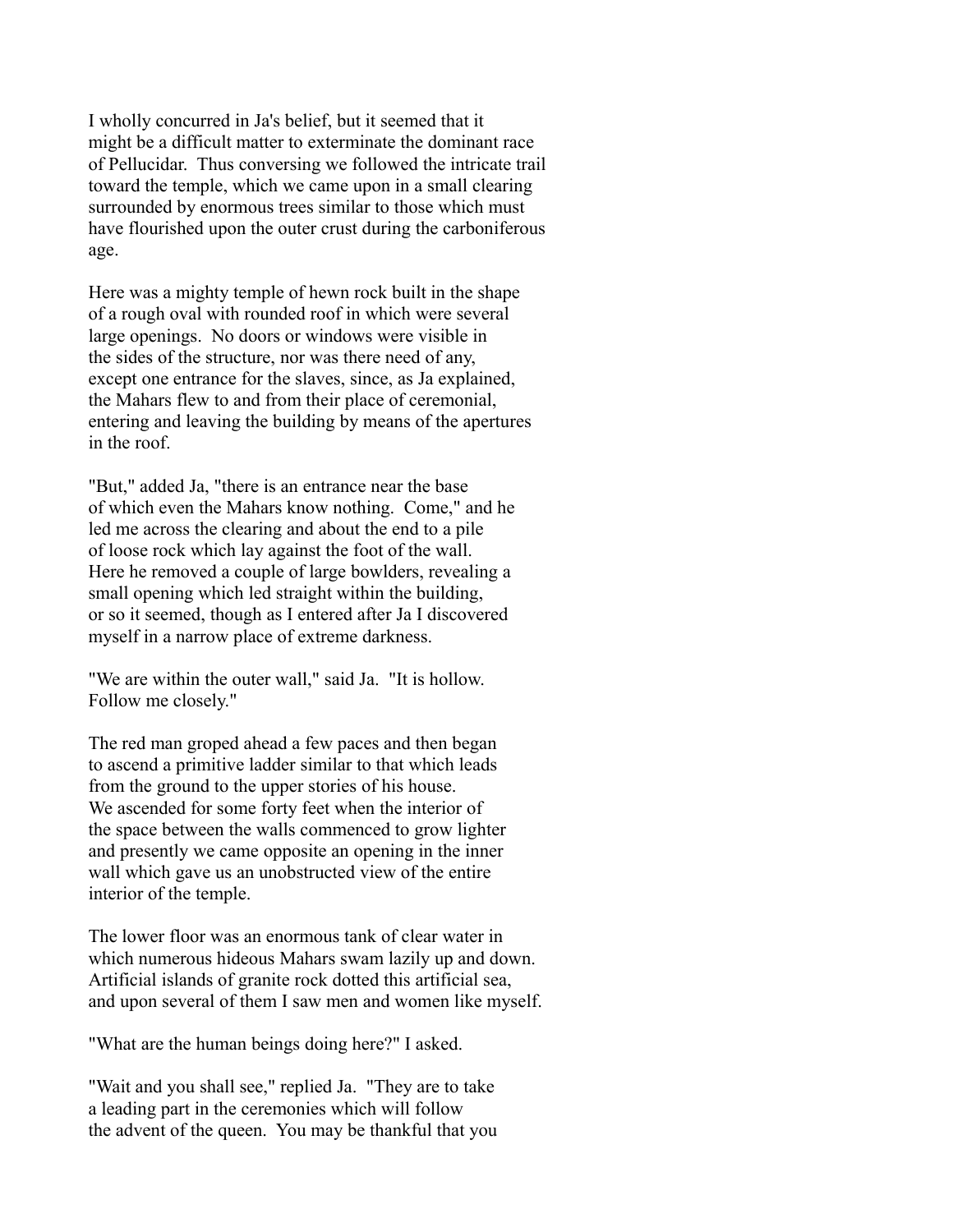are not upon the same side of the wall as they."

Scarcely had he spoken than we heard a great fluttering of wings above and a moment later a long procession of the frightful reptiles of Pellucidar winged slowly and majestically through the large central opening in the roof and circled in stately manner about the temple.

There were several Mahars first, and then at least twenty awe-inspiring pterodactyls--thipdars, they are called within Pellucidar. Behind these came the queen, flanked by other thipdars as she had been when she entered the amphitheater at Phutra.

Three times they wheeled about the interior of the oval chamber, to settle finally upon the damp, cold bowlders that fringe the outer edge of the pool. In the center of one side the largest rock was reserved for the queen, and here she took her place surrounded by her terrible guard.

All lay quiet for several minutes after settling to their places. One might have imagined them in silent prayer. The poor slaves upon the diminutive islands watched the horrid creatures with wide eyes. The men, for the most part, stood erect and stately with folded arms, awaiting their doom; but the women and children clung to one another, hiding behind the males. They are a noble-looking race, these cave men of Pellucidar, and if our progenitors were as they, the human race of the outer crust has deteriorated rather than improved with the march of the ages. All they lack is opportunity. We have opportunity, and little else.

Now the queen moved. She raised her ugly head, looking about; then very slowly she crawled to the edge of her throne and slid noiselessly into the water. Up and down the long tank she swam, turning at the ends as you have seen captive seals turn in their tiny tanks, turning upon their backs and diving below the surface.

Nearer and nearer to the island she came until at last she remained at rest before the largest, which was directly opposite her throne. Raising her hideous head from the water she fixed her great, round eyes upon the slaves. They were fat and sleek, for they had been brought from a distant Mahar city where human beings are kept in droves, and bred and fattened, as we breed and fatten beef cattle.

The queen fixed her gaze upon a plump young maiden.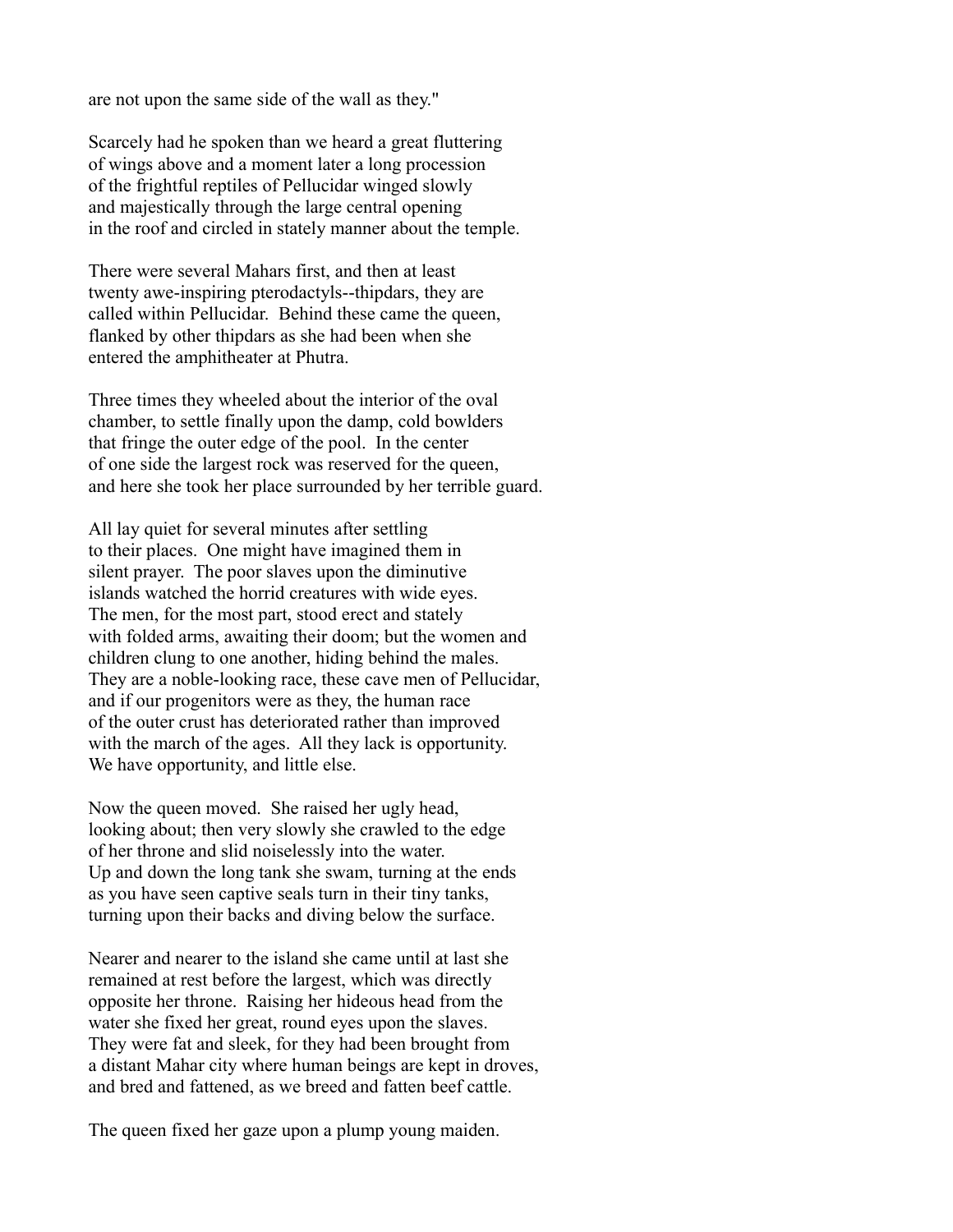Her victim tried to turn away, hiding her face in her hands and kneeling behind a woman; but the reptile, with unblinking eyes, stared on with such fixity that I could have sworn her vision penetrated the woman, and the girl's arms to reach at last the very center of her brain.

Slowly the reptile's head commenced to move to and fro, but the eyes never ceased to bore toward the frightened girl, and then the victim responded. She turned wide, fear-haunted eyes toward the Mahar queen, slowly she rose to her feet, and then as though dragged by some unseen power she moved as one in a trance straight toward the reptile, her glassy eyes fixed upon those of her captor. To the water's edge she came, nor did she even pause, but stepped into the shallows beside the little island. On she moved toward the Mahar, who now slowly retreated as though leading her victim on. The water rose to the girl's knees, and still she advanced, chained by that clammy eye. Now the water was at her waist; now her armpits. Her fellows upon the island looked on in horror, helpless to avert her doom in which they saw a forecast of their own.

The Mahar sank now till only the long upper bill and eyes were exposed above the surface of the water, and the girl had advanced until the end of that repulsive beak was but an inch or two from her face, her horror-filled eyes riveted upon those of the reptile.

Now the water passed above the girl's mouth and nose--her eyes and forehead all that showed--yet still she walked on after the retreating Mahar. The queen's head slowly disappeared beneath the surface and after it went the eyes of her victim--only a slow ripple widened toward the shores to mark where the two vanished.

For a time all was silence within the temple. The slaves were motionless in terror. The Mahars watched the surface of the water for the reappearance of their queen, and presently at one end of the tank her head rose slowly into view. She was backing toward the surface, her eyes fixed before her as they had been when she dragged the helpless girl to her doom.

And then to my utter amazement I saw the forehead and eyes of the maiden come slowly out of the depths, following the gaze of the reptile just as when she had disappeared beneath the surface. On and on came the girl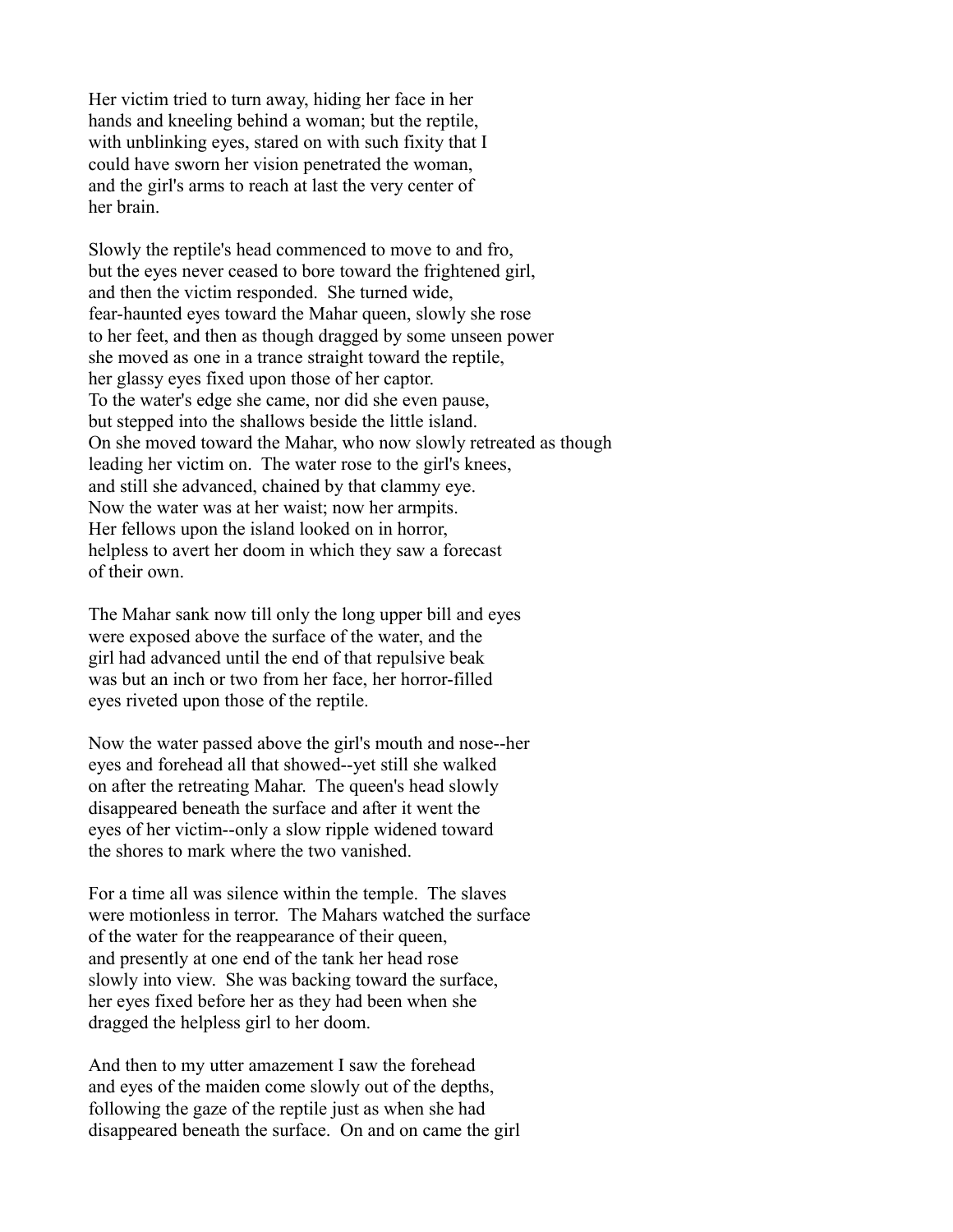until she stood in water that reached barely to her knees, and though she had been beneath the surface sufficient time to have drowned her thrice over there was no indication, other than her dripping hair and glistening body, that she had been submerged at all.

Again and again the queen led the girl into the depths and out again, until the uncanny weirdness of the thing got on my nerves so that I could have leaped into the tank to the child's rescue had I not taken a firm hold of myself.

Once they were below much longer than usual, and when they came to the surface I was horrified to see that one of the girl's arms was gone--gnawed completely off at the shoulder--but the poor thing gave no indication of realizing pain, only the horror in her set eyes seemed intensified.

The next time they appeared the other arm was gone, and then the breasts, and then a part of the face--it was awful. The poor creatures on the islands awaiting their fate tried to cover their eyes with their hands to hide the fearful sight, but now I saw that they too were under the hypnotic spell of the reptiles, so that they could only crouch in terror with their eyes fixed upon the terrible thing that was transpiring before them.

Finally the queen was under much longer than ever before, and when she rose she came alone and swam sleepily toward her bowlder. The moment she mounted it seemed to be the signal for the other Mahars to enter the tank, and then commenced, upon a larger scale, a repetition of the uncanny performance through which the queen had led her victim.

Only the women and children fell prey to the Mahars--they being the weakest and most tender--and when they had satisfied their appetite for human flesh, some of them devouring two and three of the slaves, there were only a score of full-grown men left, and I thought that for some reason these were to be spared, but such was far from the case, for as the last Mahar crawled to her rock the queen's thipdars darted into the air, circled the temple once and then, hissing like steam engines, swooped down upon the remaining slaves.

There was no hypnotism here--just the plain, brutal ferocity of the beast of prey, tearing, rending, and gulping its meat, but at that it was less horrible than the uncanny method of the Mahars. By the time the thipdars had disposed of the last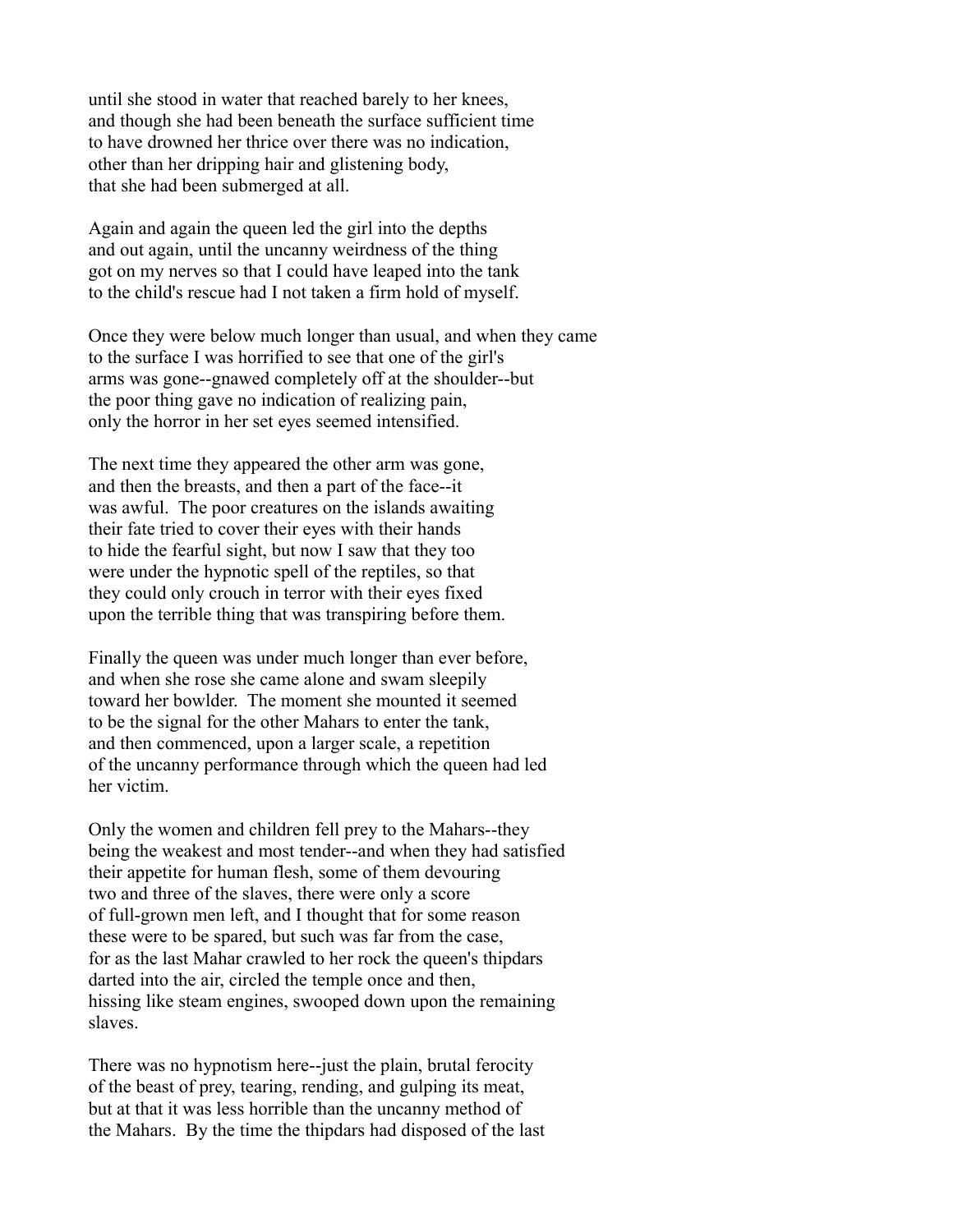of the slaves the Mahars were all asleep upon their rocks, and a moment later the great pterodactyls swung back to their posts beside the queen, and themselves dropped into slumber.

"I thought the Mahars seldom, if ever, slept," I said to Ja.

"They do many things in this temple which they do not do elsewhere,"

he replied. "The Mahars of Phutra are not supposed to eat human flesh, yet slaves are brought here by thousands and almost always you will find Mahars on hand to consume them. I imagine that they do not bring their Sagoths here, because they are ashamed of the practice, which is supposed to obtain only among the least advanced of their race; but I would wager my canoe against a broken paddle that there is no Mahar but eats human flesh whenever she can get it."

"Why should they object to eating human flesh," I asked, "if it is true that they look upon us as lower animals?"

"It is not because they consider us their equals that they are supposed to look with abhorrence upon those who eat our flesh," replied Ja; "it is merely that we are warm-blooded animals. They would not think of eating the meat of a thag, which we consider such a delicacy, any more than I would think of eating a snake. As a matter of fact it is difficult to explain just why this sentiment should exist among them."

"I wonder if they left a single victim," I remarked, leaning far out of the opening in the rocky wall to inspect the temple better. Directly below me the water lapped the very side of the wall, there being a break in the bowlders at this point as there was at several other places about the side of the temple.

My hands were resting upon a small piece of granite which formed a part of the wall, and all my weight upon it proved too much for it. It slipped and I lunged forward. There was nothing to save myself and I plunged headforemost into the water below.

Fortunately the tank was deep at this point, and I suffered no injury from the fall, but as I was rising to the surface my mind filled with the horrors of my position as I thought of the terrible doom which awaited me the moment the eyes of the reptiles fell upon the creature that had disturbed their slumber.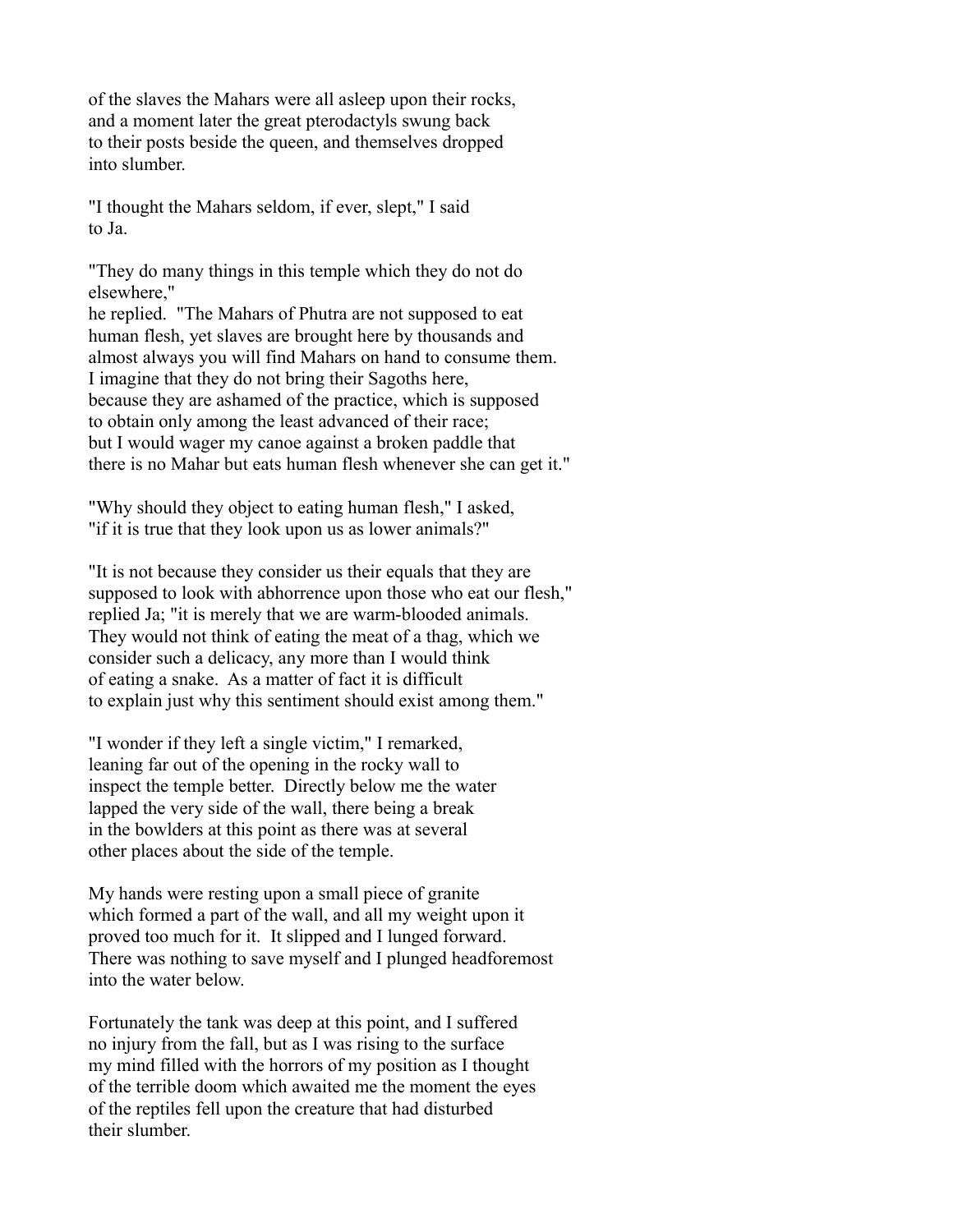As long as I could I remained beneath the surface, swimming rapidly in the direction of the islands that I might prolong my life to the utmost. At last I was forced to rise for air, and as I cast a terrified glance in the direction of the Mahars and the thipdars I was almost stunned to see that not a single one remained upon the rocks where I had last seen them, nor as I searched the temple with my eyes could I discern any within it.

For a moment I was puzzled to account for the thing, until I realized that the reptiles, being deaf, could not have been disturbed by the noise my body made when it hit the water, and that as there is no such thing as time within Pellucidar there was no telling how long I had been beneath the surface. It was a difficult thing to attempt to figure out by earthly standards--this matter of elapsed time--but when I set myself to it I began to realize that I might have been submerged a second or a month or not at all. You have no conception of the strange contradictions and impossibilities which arise when all methods of measuring time, as we know them upon earth, are non-existent.

I was about to congratulate myself upon the miracle which had saved me for the moment, when the memory of the hypnotic powers of the Mahars filled me with apprehension lest they be practicing their uncanny art upon me to the end that I merely imagined that I was alone in the temple. At the thought cold sweat broke out upon me from every pore, and as I crawled from the water onto one of the tiny islands I was trembling like a leaf--you cannot imagine the awful horror which even the simple thought of the repulsive Mahars of Pellucidar induces in the human mind, and to feel that you are in their power--that they are crawling, slimy, and abhorrent, to drag you down beneath the waters and devour you! It is frightful.

But they did not come, and at last I came to the conclusion that I was indeed alone within the temple. How long I should be alone was the next question to assail me as I swam frantically about once more in search of a means to escape.

Several times I called to Ja, but he must have left after I tumbled into the tank, for I received no response to my cries. Doubtless he had felt as certain of my doom when he saw me topple from our hiding place as I had, and lest he too should be discovered, had hastened from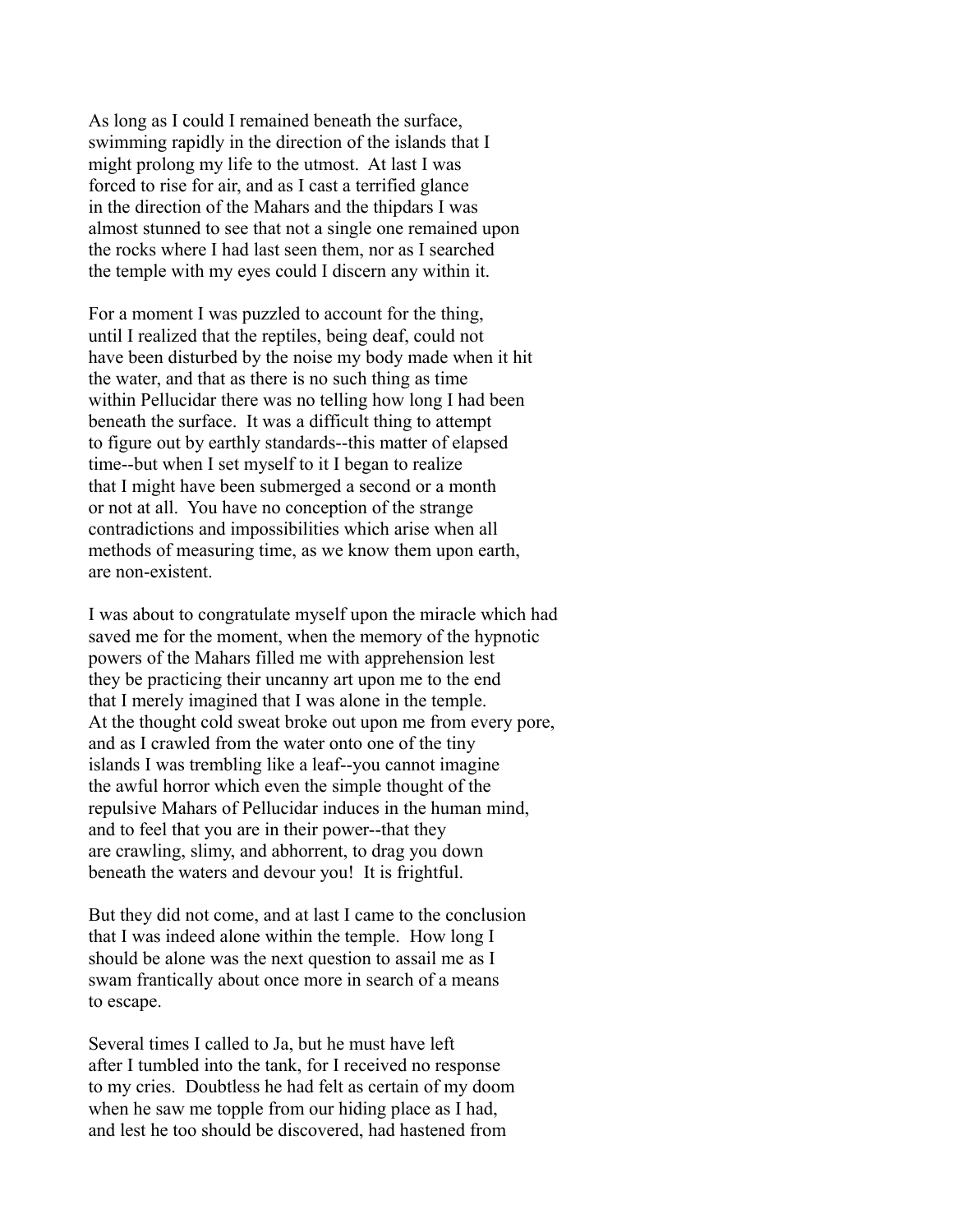the temple and back to his village.

I knew that there must be some entrance to the building beside the doorways in the roof, for it did not seem reasonable to believe that the thousands of slaves which were brought here to feed the Mahars the human flesh they craved would all be carried through the air, and so I continued my search until at last it was rewarded by the discovery of several loose granite blocks in the masonry at one end of the temple.

A little effort proved sufficient to dislodge enough of these stones to permit me to crawl through into the clearing, and a moment later I had scurried across the intervening space to the dense jungle beyond.

Here I sank panting and trembling upon the matted grasses beneath the giant trees, for I felt that I had escaped from the grinning fangs of death out of the depths of my own grave. Whatever dangers lay hidden in this island jungle, there could be none so fearsome as those which I had just escaped. I knew that I could meet death bravely enough if it but came in the form of some familiar beast or man--anything other than the hideous and uncanny Mahars.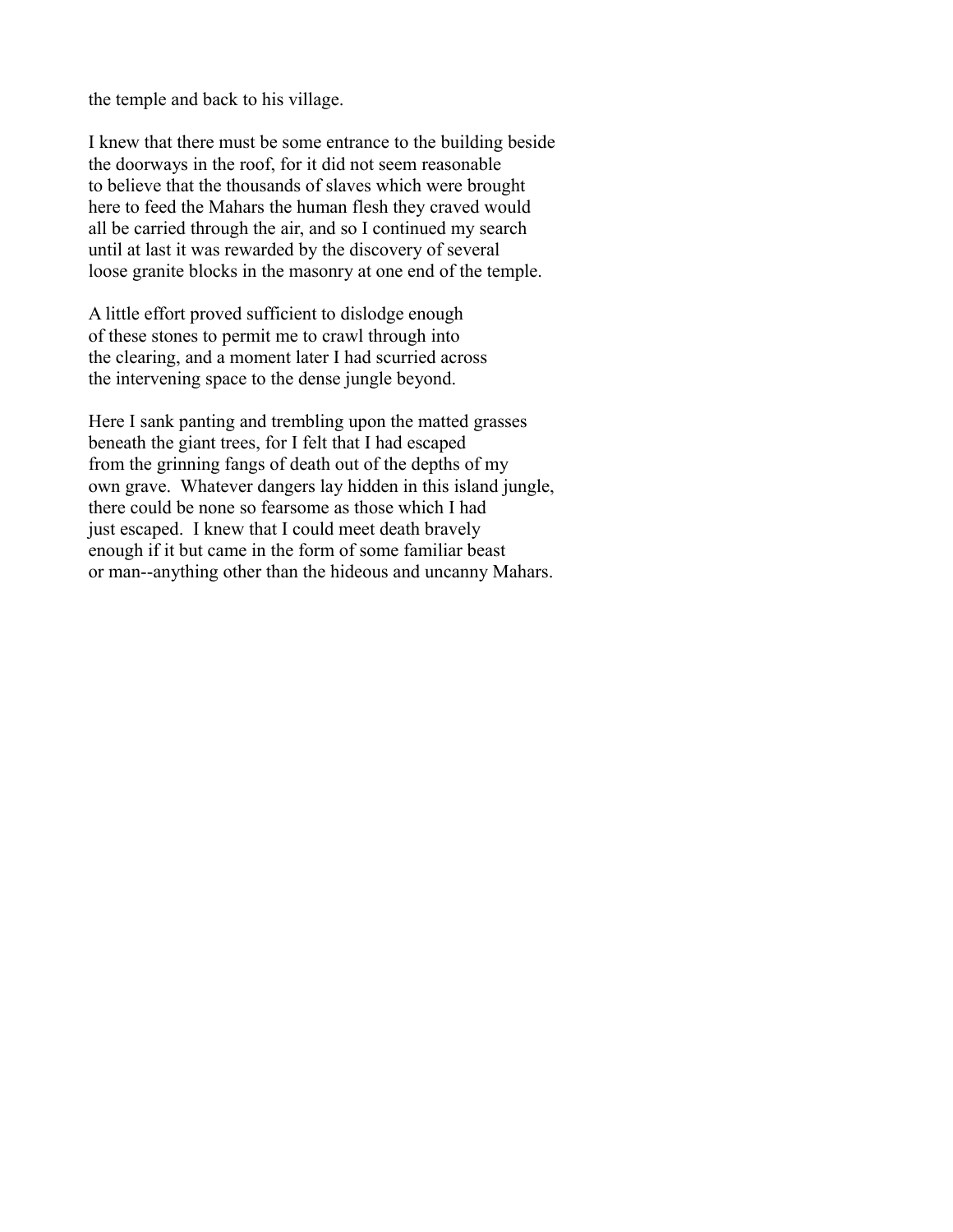### THE FACE OF DEATH

#### I MUST HAVE FALLEN ASLEEP FROM EXHAUSTION. When I awoke

I was very hungry, and after busying myself searching for fruit for a while, I set off through the jungle to find the beach. I knew that the island was not so large but that I could easily find the sea if I did but move in a straight line, but there came the difficulty as there was no way in which I could direct my course and hold it, the sun, of course, being always directly above my head, and the trees so thickly set that I could see no distant object which might serve to guide me in a straight line.

As it was I must have walked for a great distance since I ate four times and slept twice before I reached the sea, but at last I did so, and my pleasure at the sight of it was greatly enhanced by the chance discovery of a hidden canoe among the bushes through which I had stumbled just prior to coming upon the beach.

I can tell you that it did not take me long to pull that awkward craft down to the water and shove it far out from shore. My experience with Ja had taught me that if I were to steal another canoe I must be quick about it and get far beyond the owner's reach as soon as possible.

I must have come out upon the opposite side of the island from that at which Ja and I had entered it, for the mainland was nowhere in sight. For a long time I paddled around the shore, though well out, before I saw the mainland in the distance. At the sight of it I lost no time in directing my course toward it, for I had long since made up my mind to return to Phutra and give myself up that I might be once more with Perry and Ghak the Hairy One.

I felt that I was a fool ever to have attempted to escape alone, especially in view of the fact that our plans were already well formulated to make a break for freedom together. Of course I realized that the chances of the success of our proposed venture were slim indeed, but I knew that I never could enjoy freedom without Perry so long as the old man lived, and I had learned that the probability that I might find him was less than slight.

Had Perry been dead, I should gladly have pitted my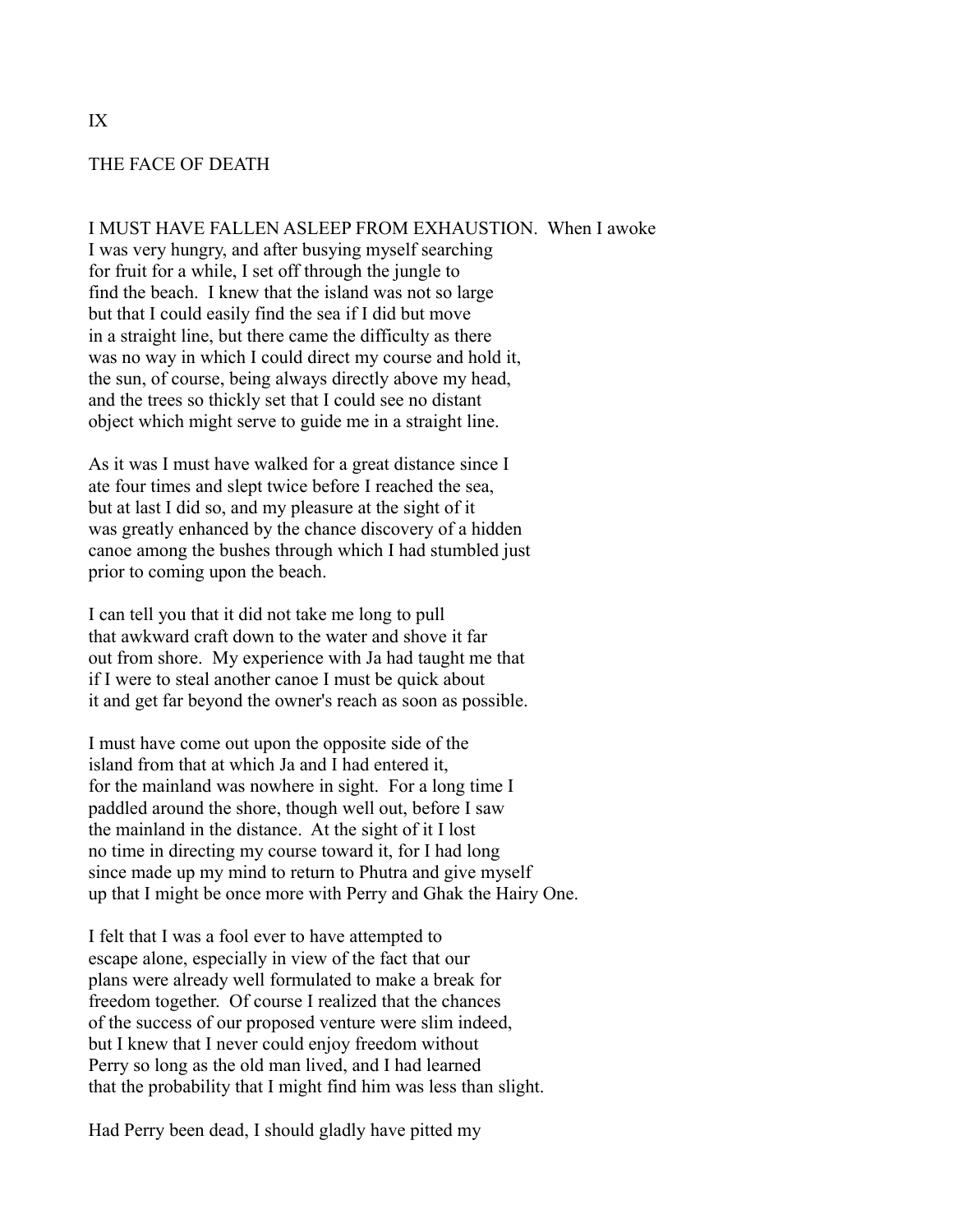strength and wit against the savage and primordial world in which I found myself. I could have lived in seclusion within some rocky cave until I had found the means to outfit myself with the crude weapons of the Stone Age, and then set out in search of her whose image had now become the constant companion of my waking hours, and the central and beloved figure of my dreams.

But, to the best of my knowledge, Perry still lived and it was my duty and wish to be again with him, that we might share the dangers and vicissitudes of the strange world we had discovered. And Ghak, too; the great, shaggy man had found a place in the hearts of us both, for he was indeed every inch a man and king. Uncouth, perhaps, and brutal, too, if judged too harshly by the standards of effete twentieth- century civilization, but withal noble, dignified, chivalrous, and loveable.

Chance carried me to the very beach upon which I had discovered Ja's canoe, and a short time later I was scrambling up the steep bank to retrace my steps from the plain of Phutra. But my troubles came when I entered the canyon beyond the summit, for here I found that several of them centered at the point where I crossed the divide, and which one I had traversed to reach the pass I could not for the life of me remember.

It was all a matter of chance and so I set off down that which seemed the easiest going, and in this I made the same mistake that many of us do in selecting the path along which we shall follow out the course of our lives, and again learned that it is not always best to follow the line of least resistance.

By the time I had eaten eight meals and slept twice I was convinced that I was upon the wrong trail, for between Phutra and the inland sea I had not slept at all, and had eaten but once. To retrace my steps to the summit of the divide and explore another canyon seemed the only solution of my problem, but a sudden widening and levelness of the canyon just before me seemed to suggest that it was about to open into a level country, and with the lure of discovery strong upon me I decided to proceed but a short distance farther before I turned back.

The next turn of the canyon brought me to its mouth, and before me I saw a narrow plain leading down to an ocean. At my right the side of the canyon continued to the water's edge, the valley lying to my left, and the foot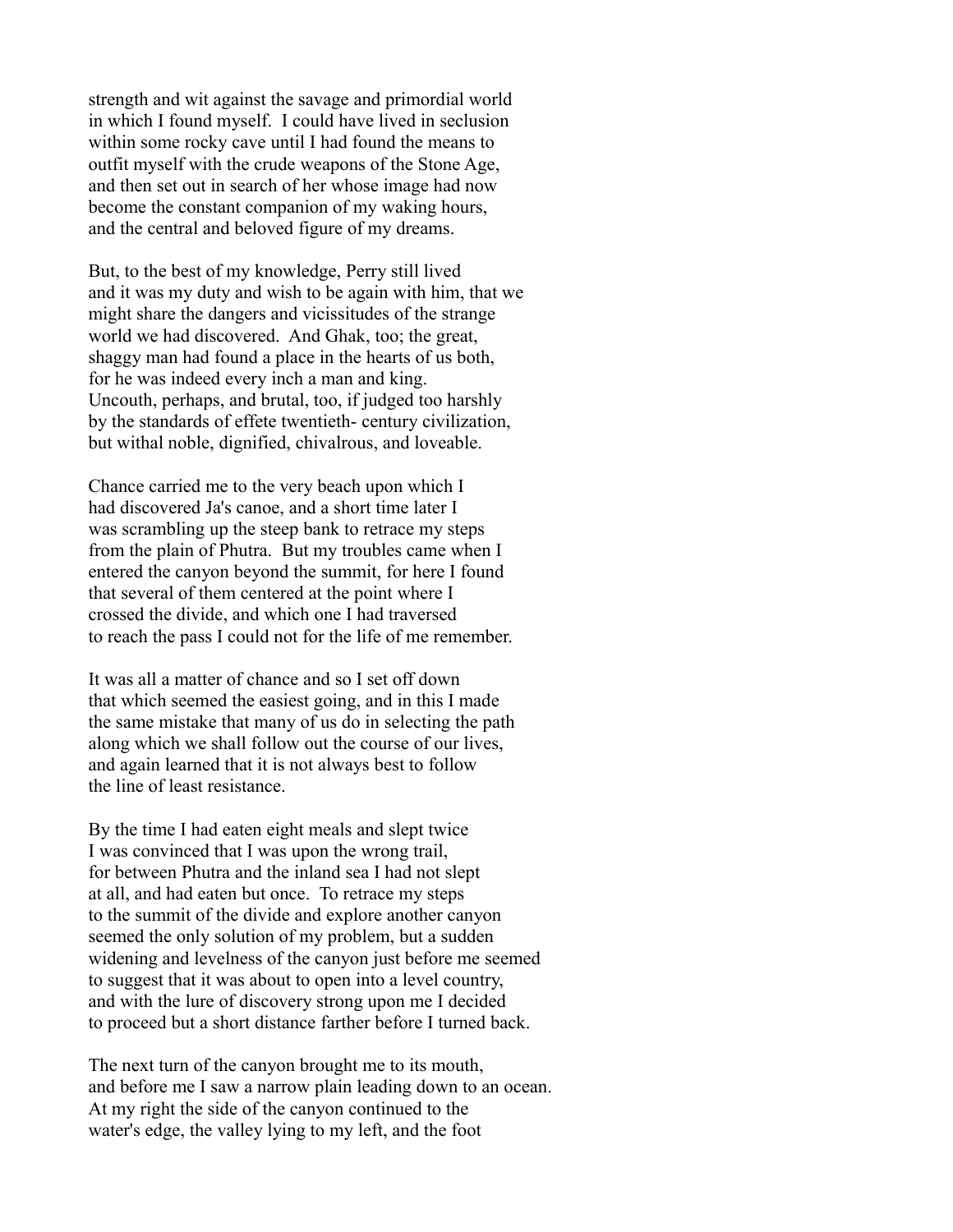of it running gradually into the sea, where it formed a broad level beach.

Clumps of strange trees dotted the landscape here and there almost to the water, and rank grass and ferns grew between. From the nature of the vegetation I was convinced that the land between the ocean and the foothills was swampy, though directly before me it seemed dry enough all the way to the sandy strip along which the restless waters advanced and retreated.

Curiosity prompted me to walk down to the beach, for the scene was very beautiful. As I passed along beside the deep and tangled vegetation of the swamp I thought that I saw a movement of the ferns at my left, but though I stopped a moment to look it was not repeated, and if anything lay hid there my eyes could not penetrate the dense foliage to discern it.

Presently I stood upon the beach looking out over the wide and lonely sea across whose forbidding bosom no human being had yet ventured, to discover what strange and mysterious lands lay beyond, or what its invisible islands held of riches, wonders, or adventure. What savage faces, what fierce and formidable beasts were this very instant watching the lapping of the waves upon its farther shore! How far did it extend? Perry had told me that the seas of Pellucidar were small in comparison with those of the outer crust, but even so this great ocean might stretch its broad expanse for thousands of miles. For countless ages it had rolled up and down its countless miles of shore, and yet today it remained all unknown beyond the tiny strip that was visible from its beaches.

The fascination of speculation was strong upon me. It was as though I had been carried back to the birth time of our own outer world to look upon its lands and seas ages before man had traversed either. Here was a new world, all untouched. It called to me to explore it. I was dreaming of the excitement and adventure which lay before us could Perry and I but escape the Mahars, when something, a slight noise I imagine, drew my attention behind me.

As I turned, romance, adventure, and discovery in the abstract took wing before the terrible embodiment of all three in concrete form that I beheld advancing upon me.

A huge, slimy amphibian it was, with toad-like body and the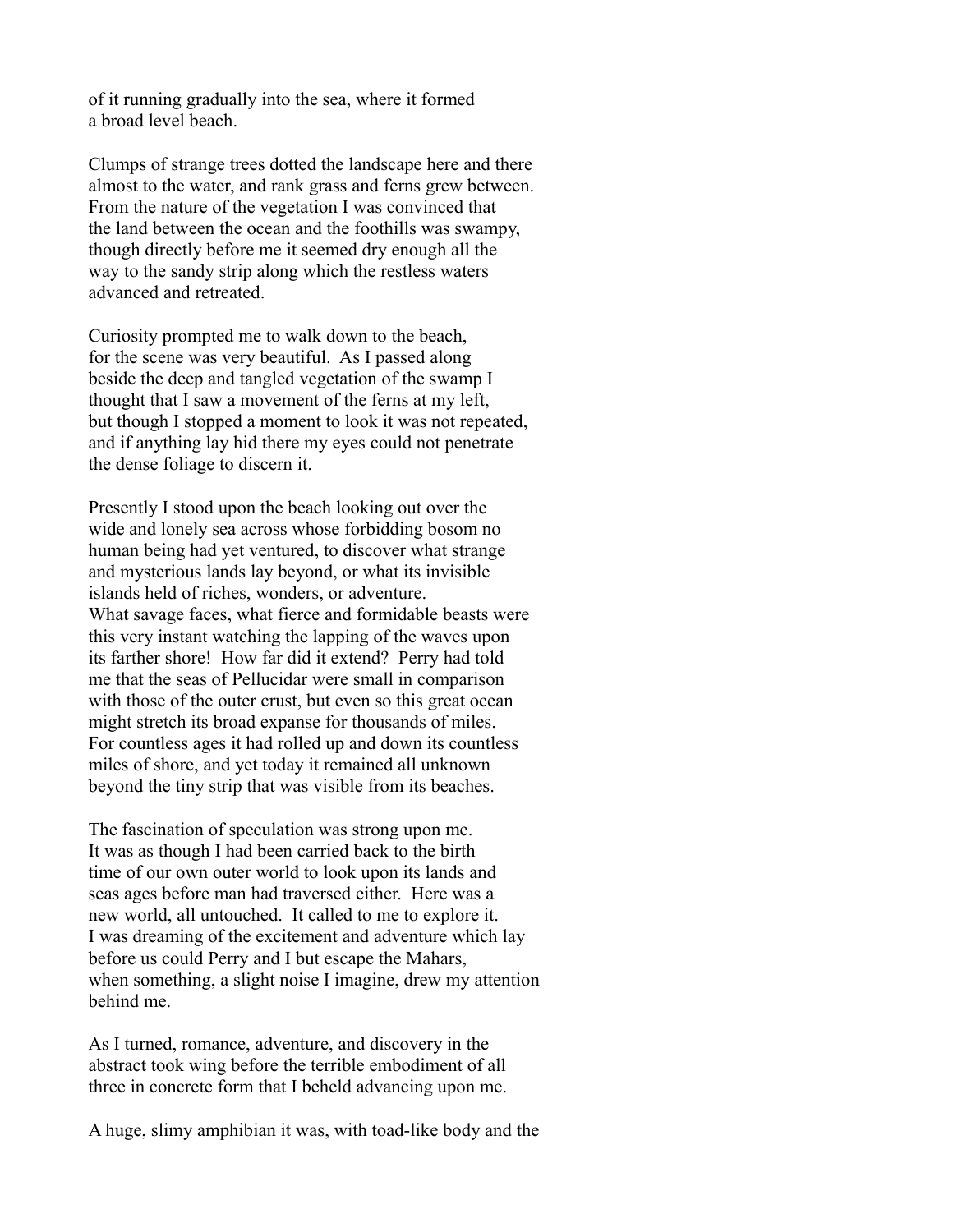mighty jaws of an alligator. Its immense carcass must have weighed tons, and yet it moved swiftly and silently toward me. Upon one hand was the bluff that ran from the canyon to the sea, on the other the fearsome swamp from which the creature had sneaked upon me, behind lay the mighty untracked sea, and before me in the center of the narrow way that led to safety stood this huge mountain of terrible and menacing flesh.

A single glance at the thing was sufficient to assure me that I was facing one of those long-extinct, prehistoric creatures whose fossilized remains are found within the outer crust as far back as the Triassic formation, a gigantic labyrinthodon. And there I was, unarmed, and, with the exception of a loin cloth, as naked as I had come into the world. I could imagine how my first ancestor felt that distant, prehistoric morn that he encountered for the first time the terrifying progenitor of the thing that had me cornered now beside the restless, mysterious sea.

Unquestionably he had escaped, or I should not have been within Pellucidar or elsewhere, and I wished at that moment that he had handed down to me with the various attributes that I presumed I have inherited from him, the specific application of the instinct of self-preservation which saved him from the fate which loomed so close before me today.

To seek escape in the swamp or in the ocean would have been similar to jumping into a den of lions to escape one upon the outside. The sea and swamp both were doubtless alive with these mighty, carnivorous amphibians, and if not, the individual that menaced me would pursue me into either the sea or the swamp with equal facility.

There seemed nothing to do but stand supinely and await my end. I thought of Perry--how he would wonder what had become of me. I thought of my friends of the outer world, and of how they all would go on living their lives in total ignorance of the strange and terrible fate that had overtaken me, or unguessing the weird surroundings which had witnessed the last frightful agony of my extinction. And with these thoughts came a realization of how unimportant to the life and happiness of the world is the existence of any one of us. We may be snuffed out without an instant's warning, and for a brief day our friends speak of us with subdued voices. The following morning, while the first worm is busily engaged in testing the construction of our coffin, they are teeing up for the first hole to suffer more acute sorrow over a sliced ball than they did over our,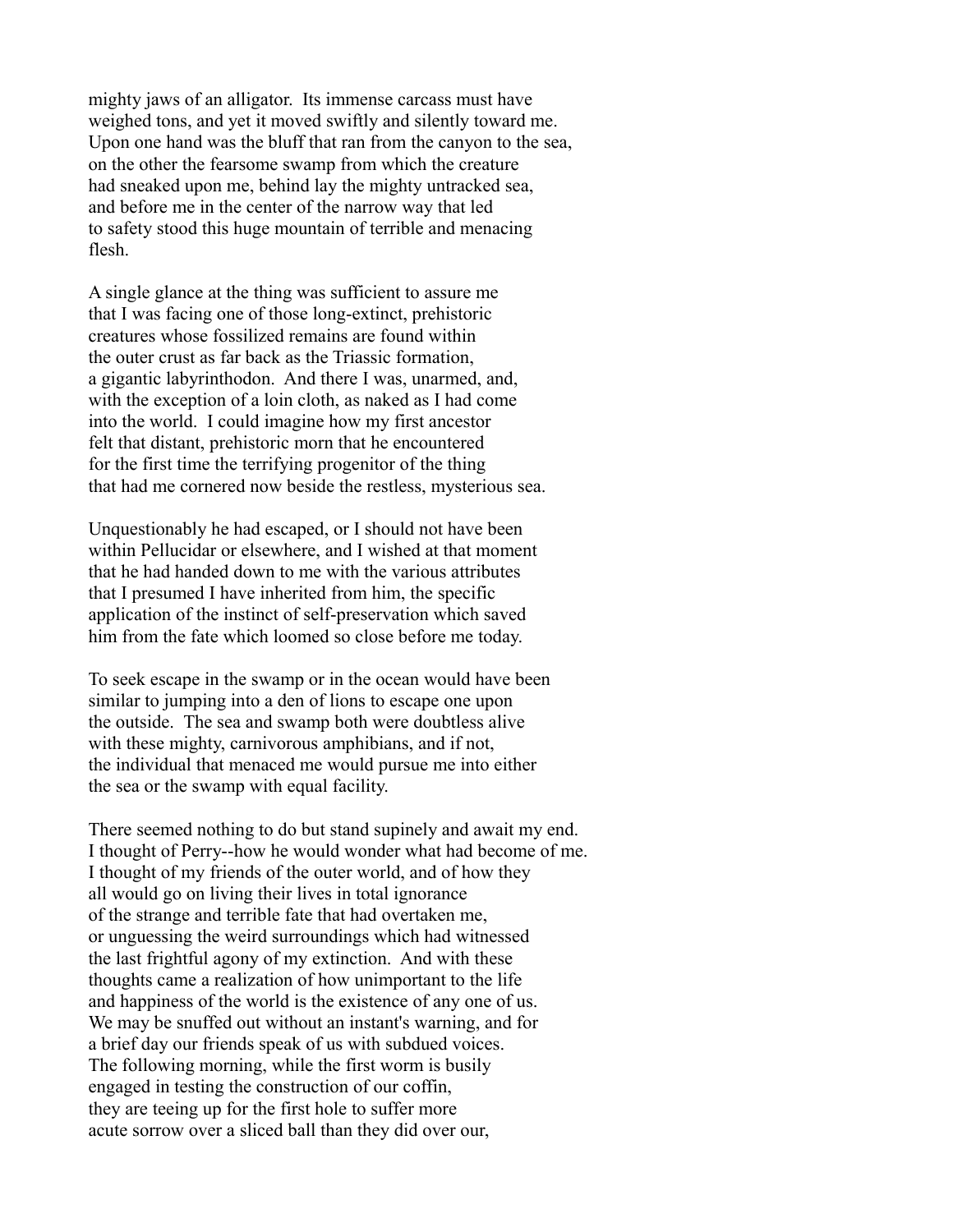to us, untimely demise. The labyrinthodon was coming more slowly now. He seemed to realize that escape for me was impossible, and I could have sworn that his huge, fanged jaws grinned in pleasurable appreciation of my predicament, or was it in anticipation of the juicy morsel which would so soon be pulp between those formidable teeth?

He was about fifty feet from me when I heard a voice calling to me from the direction of the bluff at my left. I looked and could have shouted in delight at the sight that met my eyes, for there stood Ja, waving frantically to me, and urging me to run for it to the cliff's base.

I had no idea that I should escape the monster that had marked me for his breakfast, but at least I should not die alone. Human eyes would watch me end. It was cold comfort I presume, but yet I derived some slight peace of mind from the contemplation of it.

To run seemed ridiculous, especially toward that steep and unscalable cliff, and yet I did so, and as I ran I saw Ja, agile as a monkey, crawl down the precipitous face of the rocks, clinging to small projections, and the tough creepers that had found root-hold here and there.

The labyrinthodon evidently thought that Ja was coming to double his portion of human flesh, so he was in no haste to pursue me to the cliff and frighten away this other tidbit. Instead he merely trotted along behind me.

As I approached the foot of the cliff I saw what Ja intended doing, but I doubted if the thing would prove successful. He had come down to within twenty feet of the bottom, and there, clinging with one hand to a small ledge, and with his feet resting, precariously upon tiny bushes that grew from the solid face of the rock, he lowered the point of his long spear until it hung some six feet above the ground.

To clamber up that slim shaft without dragging Ja down and precipitating both to the same doom from which the copper-colored one was attempting to save me seemed utterly impossible, and as I came near the spear I told Ja so, and that I could not risk him to try to save myself.

But he insisted that he knew what he was doing and was in no danger himself.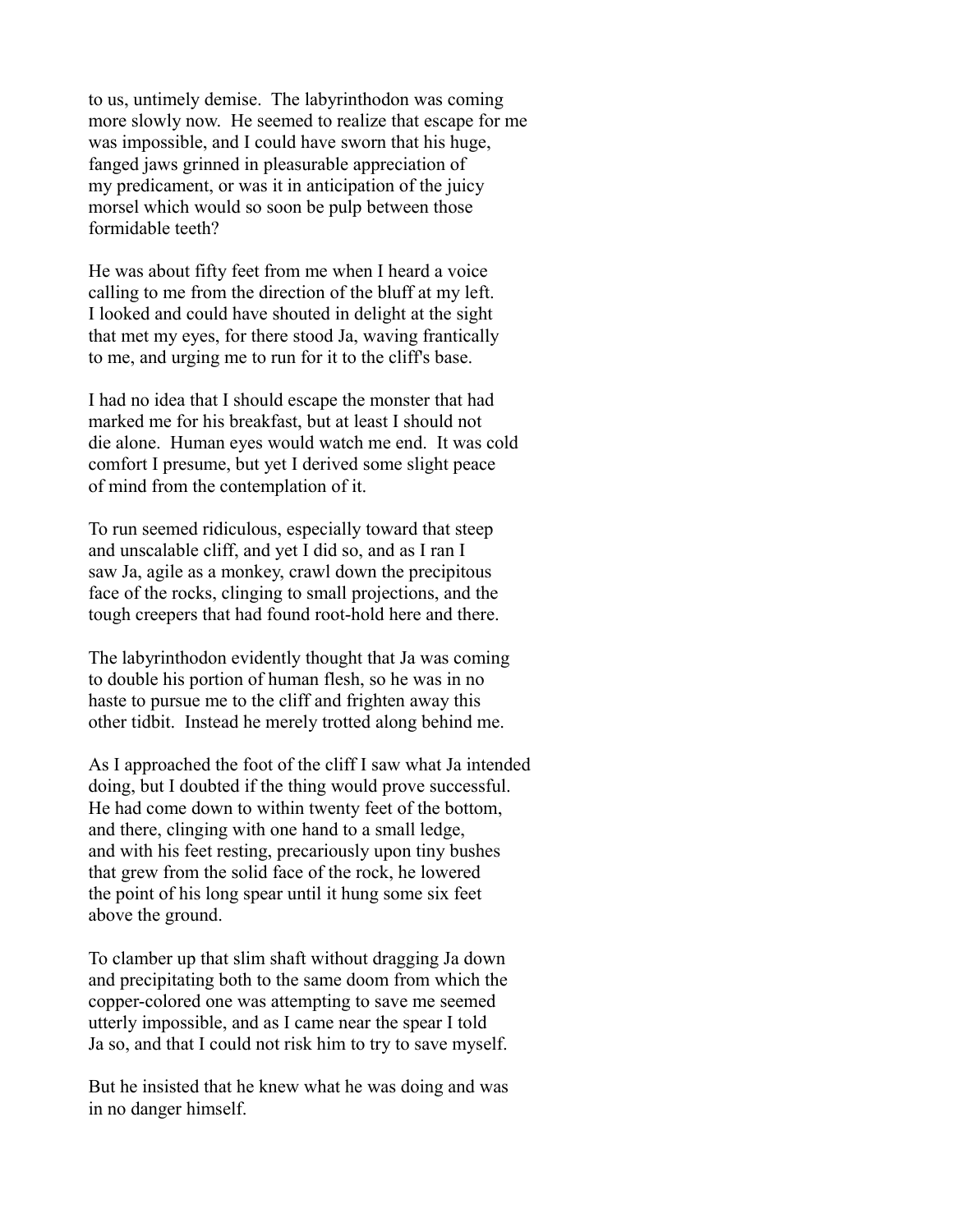"The danger is still yours," he called, "for unless you move much more rapidly than you are now, the sithic will be upon you and drag you back before ever you are halfway up the spear--he can rear up and reach you with ease anywhere below where I stand."

Well, Ja should know his own business, I thought, and so I grasped the spear and clambered up toward the red man as rapidly as I could--being so far removed from my simian ancestors as I am. I imagine the slow-witted sithic, as Ja called him, suddenly realized our intentions and that he was quite likely to lose all his meal instead of having it doubled as he had hoped.

When he saw me clambering up that spear he let out a hiss that fairly shook the ground, and came charging after me at a terrific rate. I had reached the top of the spear by this time, or almost; another six inches would give me a hold on Ja's hand, when I felt a sudden wrench from below and glancing fearfully downward saw the mighty jaws of the monster close on the sharp point of the weapon.

I made a frantic effort to reach Ja's hand, the sithic gave a tremendous tug that came near to jerking Ja from his frail hold on the surface of the rock, the spear slipped from his fingers, and still clinging to it I plunged feet foremost toward my executioner.

At the instant that he felt the spear come away from Ja's hand the creature must have opened his huge jaws to catch me, for when I came down, still clinging to the butt end of the weapon, the point yet rested in his mouth and the result was that the sharpened end transfixed his lower jaw.

With the pain he snapped his mouth closed. I fell upon his snout, lost my hold upon the spear, rolled the length of his face and head, across his short neck onto his broad back and from there to the ground.

Scarce had I touched the earth than I was upon my feet, dashing madly for the path by which I had entered this horrible valley. A glance over my shoulder showed me the sithic engaged in pawing at the spear stuck through his lower jaw, and so busily engaged did he remain in this occupation that I had gained the safety of the cliff top before he was ready to take up the pursuit. When he did not discover me in sight within the valley he dashed, hissing into the rank vegetation of the swamp and that was the last I saw of him.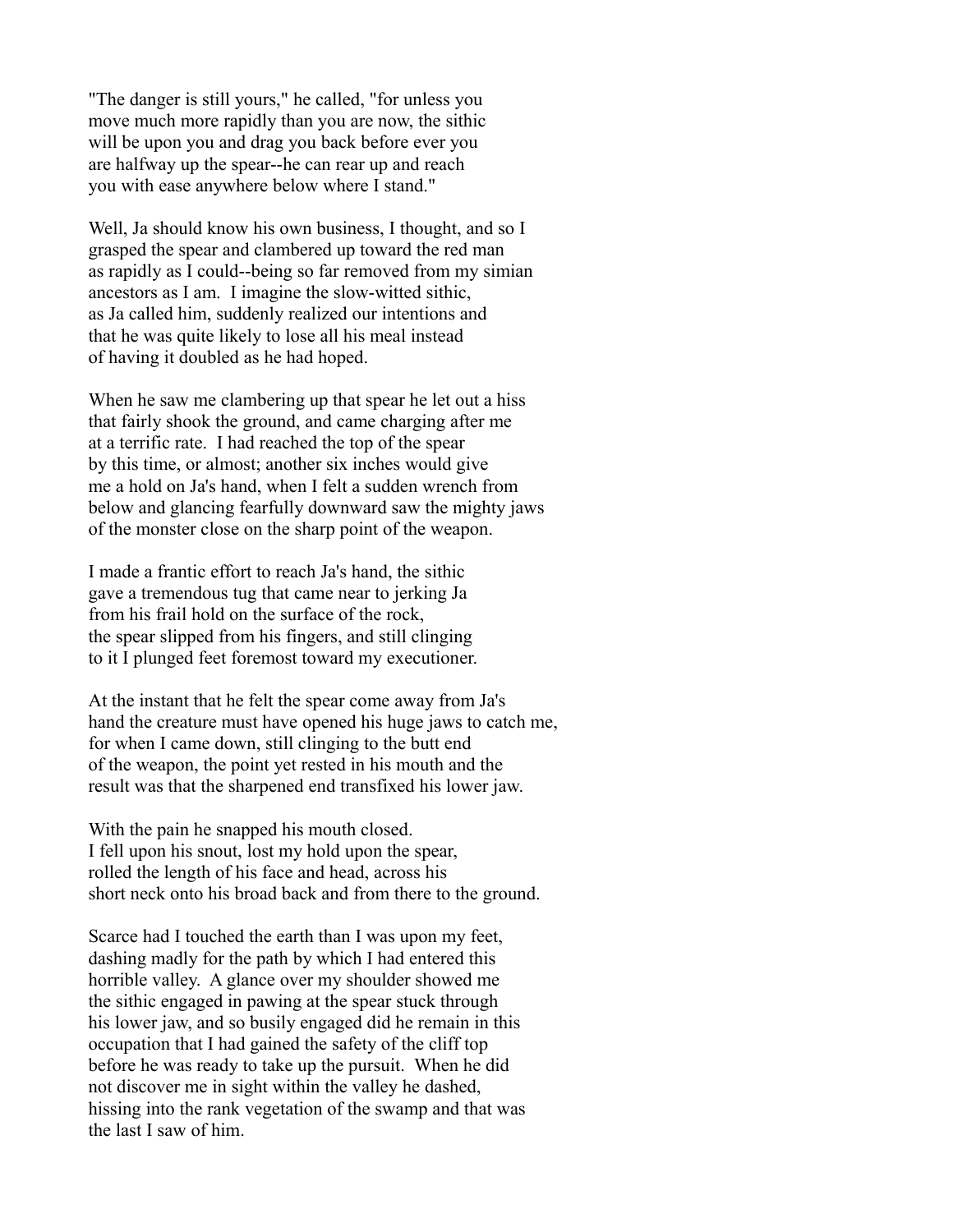# PHUTRA AGAIN

I HASTENED TO THE CLIFF EDGE ABOVE JA AND helped him to a secure footing. He would not listen to any thanks for his attempt to save me, which had come so near miscarrying.

"I had given you up for lost when you tumbled into the Mahar temple," he said, "for not even I could save you from their clutches, and you may imagine my surprise when on seeing a canoe dragged up upon the beach of the mainland I discovered your own footprints in the sand beside it.

"I immediately set out in search of you, knowing as I did that you must be entirely unarmed and defenseless against the many dangers which lurk upon the mainland both in the form of savage beasts and reptiles, and men as well. I had no difficulty in tracking you to this point. It is well that I arrived when I did."

"But why did you do it?" I asked, puzzled at this show of friendship on the part of a man of another world and a different race and color.

"You saved my life," he replied; "from that moment it became my duty to protect and befriend you. I would have been no true Mezop had I evaded my plain duty; but it was a pleasure in this instance for I like you. I wish that you would come and live with me. You shall become a member of my tribe. Among us there is the best of hunting and fishing, and you shall have, to choose a mate from, the most beautiful girls of Pellucidar. Will you come?"

I told him about Perry then, and Dian the Beautiful, and how my duty was to them first. Afterward I should return and visit him--if I could ever find his island.

"Oh, that is easy, my friend," he said. "You need merely to come to the foot of the highest peak of the Mountains of the Clouds. There you will find a river which flows into the Lural Az. Directly opposite the mouth of the river you will see three large islands far out, so far that they are barely discernible, the one to the extreme left as you face them from the mouth of the river is Anoroc, where I rule the tribe of Anoroc."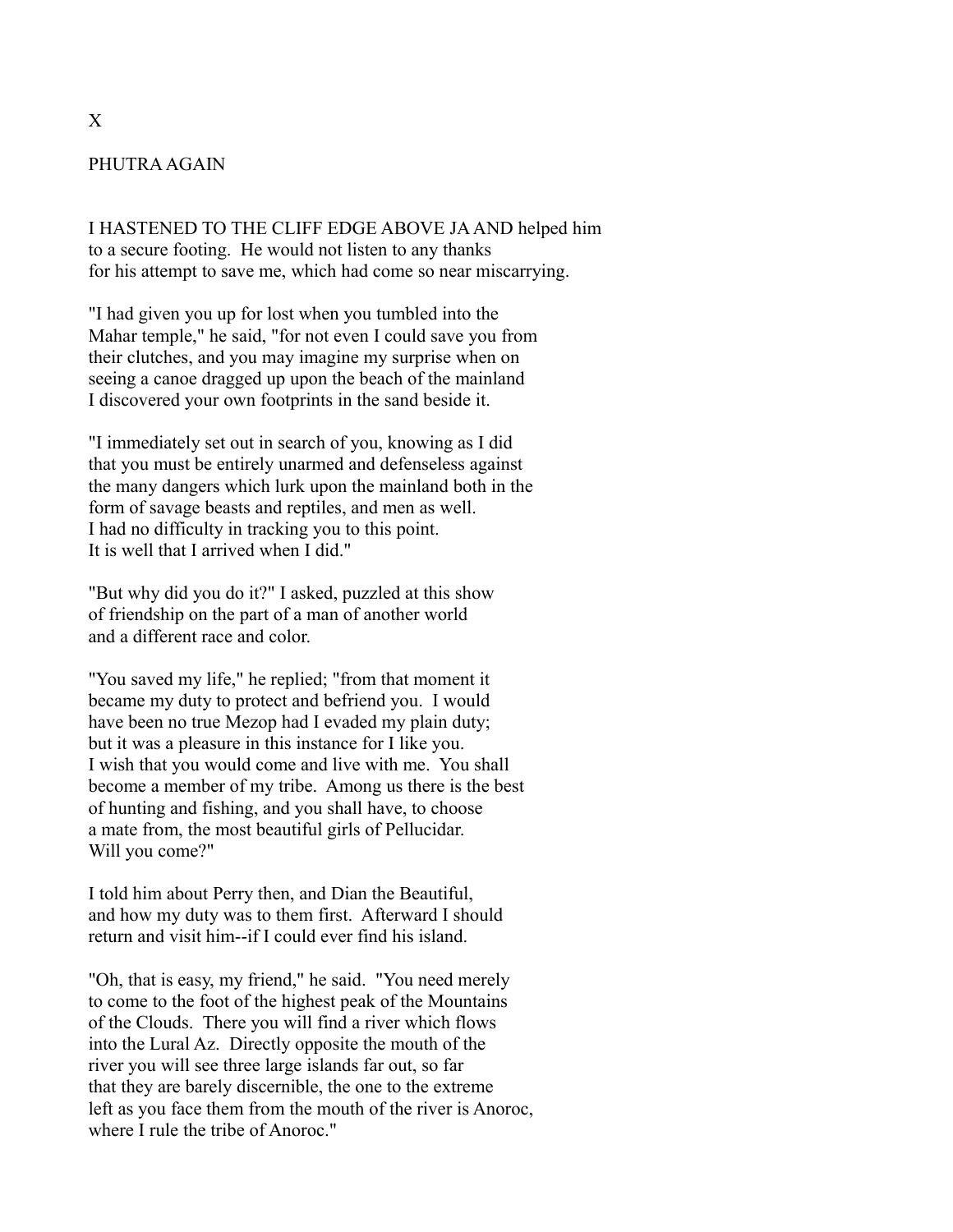"But how am I to find the Mountains of the Clouds?" I asked. "Men say that they are visible from half Pellucidar," he replied.

"How large is Pellucidar?" I asked, wondering what sort of theory these primitive men had concerning the form and substance of their world.

"The Mahars say it is round, like the inside of a tola shell," he answered, "but that is ridiculous, since, were it true, we should fall back were we to travel far in any direction, and all the waters of Pellucidar would run to one spot and drown us. No, Pellucidar is quite flat and extends no man knows how far in all directions. At the edges, so my ancestors have reported and handed down to me, is a great wall that prevents the earth and waters from escaping over into the burning sea whereon Pellucidar floats; but I never have been so far from Anoroc as to have seen this wall with my own eyes. However, it is quite reasonable to believe that this is true, whereas there is no reason at all in the foolish belief of the Mahars. According to them Pellucidarians who live upon the opposite side walk always with their heads pointed downward!" and Ja laughed uproariously at the very thought.

It was plain to see that the human folk of this inner world had not advanced far in learning, and the thought that the ugly Mahars had so outstripped them was a very pathetic one indeed. I wondered how many ages it would take to lift these people out of their ignorance even were it given to Perry and me to attempt it. Possibly we would be killed for our pains as were those men of the outer world who dared challenge the dense ignorance and superstitions of the earth's younger days. But it was worth the effort if the opportunity ever presented itself.

And then it occurred to me that here was an opportunity--that I might make a small beginning upon Ja, who was my friend, and thus note the effect of my teaching upon a Pellucidarian.

"Ja," I said, "what would you say were I to tell you that in so far as the Mahars' theory of the shape of Pellucidar is concerned it is correct?"

"I would say," he replied, "that either you are a fool, or took me for one."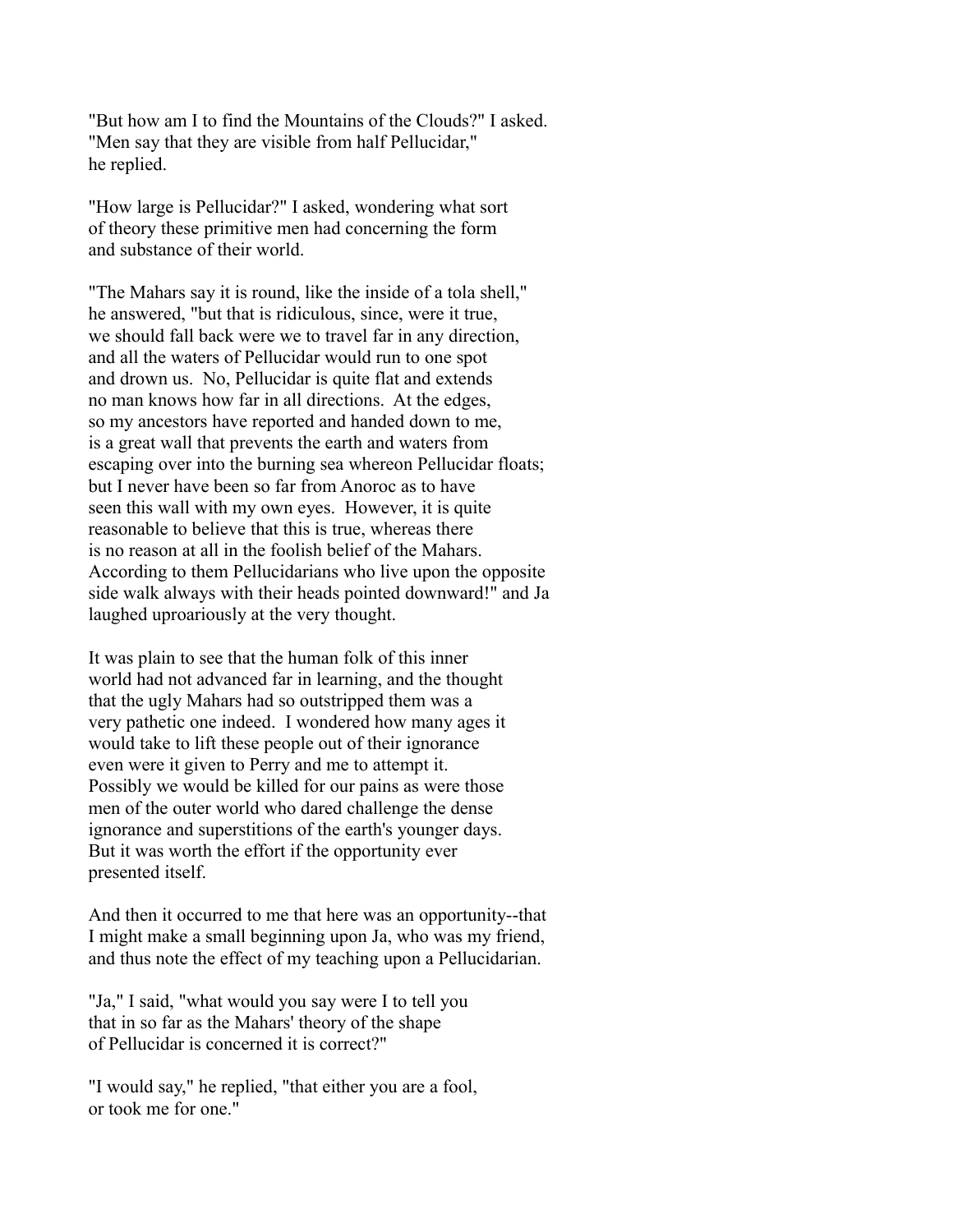"But, Ja," I insisted, "if their theory is incorrect how do you account for the fact that I was able to pass through the earth from the outer crust to Pellucidar. If your theory is correct all is a sea of flame beneath us, where in no peoples could exist, and yet I come from a great world that is covered with human beings, and beasts, and birds, and fishes in mighty oceans."

"You live upon the under side of Pellucidar, and walk always with your head pointed downward?" he scoffed. "And were I to believe that, my friend, I should indeed be mad."

I attempted to explain the force of gravity to him, and by the means of the dropped fruit to illustrate how impossible it would be for a body to fall off the earth under any circumstances. He listened so intently that I thought I had made an impression, and started the train of thought that would lead him to a partial understanding of the truth. But I was mistaken.

"Your own illustration," he said finally, "proves the falsity of your theory." He dropped a fruit from his hand to the ground. "See," he said, "without support even this tiny fruit falls until it strikes something that stops it. If Pellucidar were not supported upon the flaming sea it too would fall as the fruit falls--you have proven it yourself!" He had me, that time--you could see it in his eye.

It seemed a hopeless job and I gave it up, temporarily at least, for when I contemplated the necessity explanation of our solar system and the universe I realized how futile it would be to attempt to picture to Ja or any other Pellucidarian the sun, the moon, the planets, and the countless stars. Those born within the inner world could no more conceive of such things than can we of the outer crust reduce to factors appreciable to our finite minds such terms as space and eternity.

"Well, Ja," I laughed, "whether we be walking with our feet up or down, here we are, and the question of greatest importance is not so much where we came from as where we are going now. For my part I wish that you could guide me to Phutra where I may give myself up to the Mahars once more that my friends and I may work out the plan of escape which the Sagoths interrupted when they gathered us together and drove us to the arena to witness the punishment of the slaves who killed the guardsman. I wish now that I had not left the arena for by this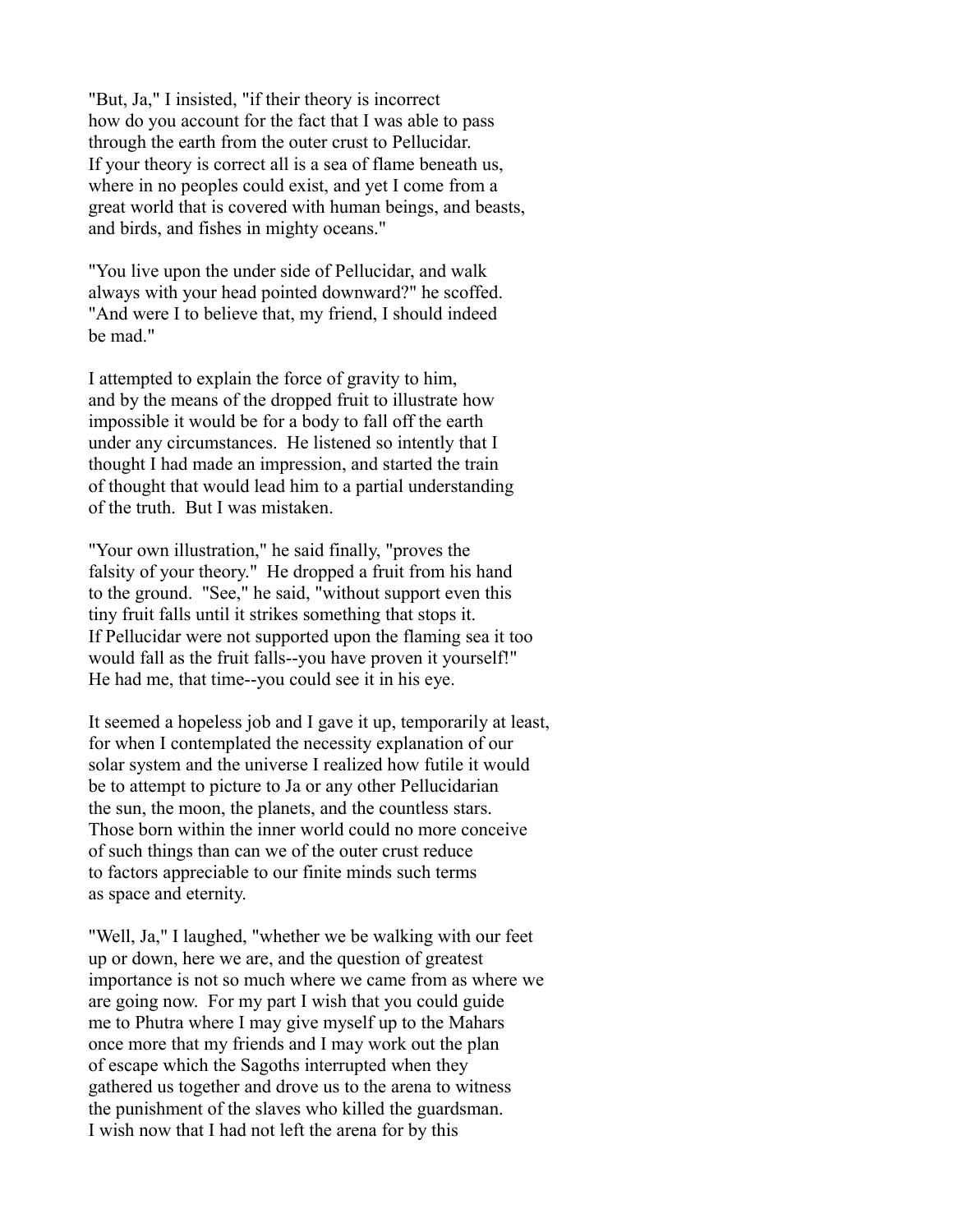time my friends and I might have made good our escape, whereas this delay may mean the wrecking of all our plans, which depended for their consummation upon the continued sleep of the three Mahars who lay in the pit beneath the building in which we were confined."

"You would return to captivity?" cried Ja.

"My friends are there," I replied, "the only friends I have in Pellucidar, except yourself. What else may I do under the circumstances?"

He thought for a moment in silence. Then he shook his head sorrowfully.

"It is what a brave man and a good friend should do," he said; "yet it seems most foolish, for the Mahars will most certainly condemn you to death for running away, and so you will be accomplishing nothing for your friends by returning. Never in all my life have I heard of a prisoner returning to the Mahars of his own free will. There are but few who escape them, though some do, and these would rather die than be recaptured."

"I see no other way, Ja," I said, "though I can assure you that I would rather go to Sheol after Perry than to Phutra. However, Perry is much too pious to make the probability at all great that I should ever be called upon to rescue him from the former locality."

Ja asked me what Sheol was, and when I explained, as best I could, he said, "You are speaking of Molop Az, the flaming sea upon which Pellucidar floats. All the dead who are buried in the ground go there. Piece by piece they are carried down to Molop Az by the little demons who dwell there. We know this because when graves are opened we find that the bodies have been partially or entirely borne off. That is why we of Anoroc place our dead in high trees where the birds may find them and bear them bit by bit to the Dead World above the Land of Awful Shadow. If we kill an enemy we place his body in the ground that it may go to Molop Az."

As we talked we had been walking up the canyon down which I had come to the great ocean and the sithic. Ja did his best to dissuade me from returning to Phutra, but when he saw that I was determined to do so, he consented to guide me to a point from which I could see the plain where lay the city. To my surprise the distance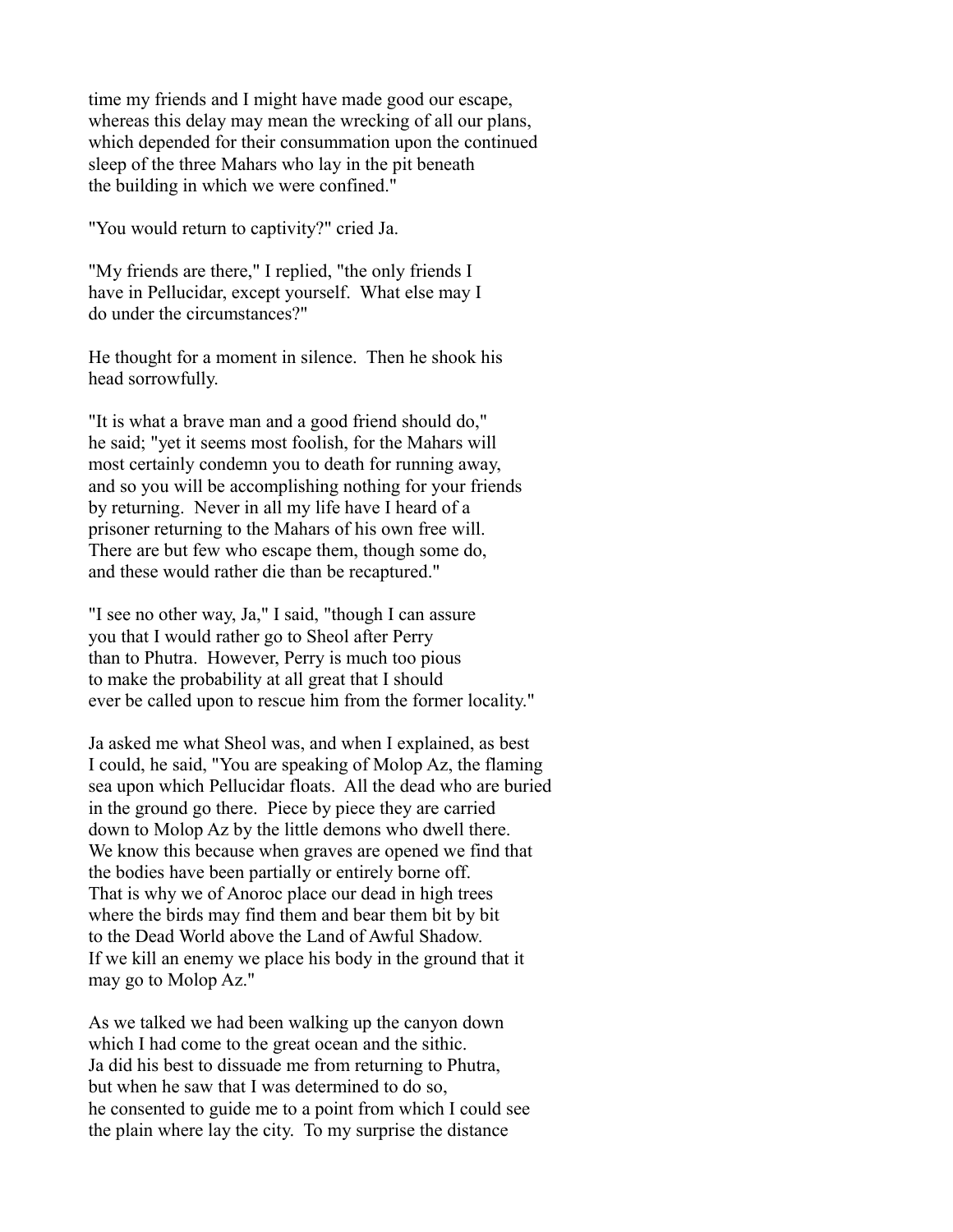was but short from the beach where I had again met Ja. It was evident that I had spent much time following the windings of a tortuous canon, while just beyond the ridge lay the city of Phutra near to which I must have come several times.

As we topped the ridge and saw the granite gate towers dotting the flowered plain at our feet Ja made a final effort to persuade me to abandon my mad purpose and return with him to Anoroc, but I was firm in my resolve, and at last he bid me good-bye, assured in his own mind that he was looking upon me for the last time.

I was sorry to part with Ja, for I had come to like him very much indeed. With his hidden city upon the island of Anoroc as a base, and his savage warriors as escort Perry and I could have accomplished much in the line of exploration, and I hoped that were we successful in our effort to escape we might return to Anoroc later.

There was, however, one great thing to be accomplished first--at least it was the great thing to me--the finding of Dian the Beautiful. I wanted to make amends for the affront I had put upon her in my ignorance, and I wanted to--well, I wanted to see her again, and to be with her.

Down the hillside I made my way into the gorgeous field of flowers, and then across the rolling land toward the shadowless columns that guard the ways to buried Phutra. At a quarter-mile from the nearest entrance I was discovered by the Sagoth guard, and in an instant four of the gorilla-men were dashing toward me.

Though they brandished their long spears and yelled like wild Comanches I paid not the slightest attention to them, walking quietly toward them as though unaware of their existence. My manner had the effect upon them that I had hoped, and as we came quite near together they ceased their savage shouting. It was evident that they had expected me to turn and flee at sight of them, thus presenting that which they most enjoyed, a moving human target at which to cast their spears.

"What do you here?" shouted one, and then as he recognized me, "Ho! It is the slave who claims to be from another world--he who escaped when the thag ran amuck within the amphitheater. But why do you return, having once made good your escape?"

"I did not 'escape'," I replied. "I but ran away to avoid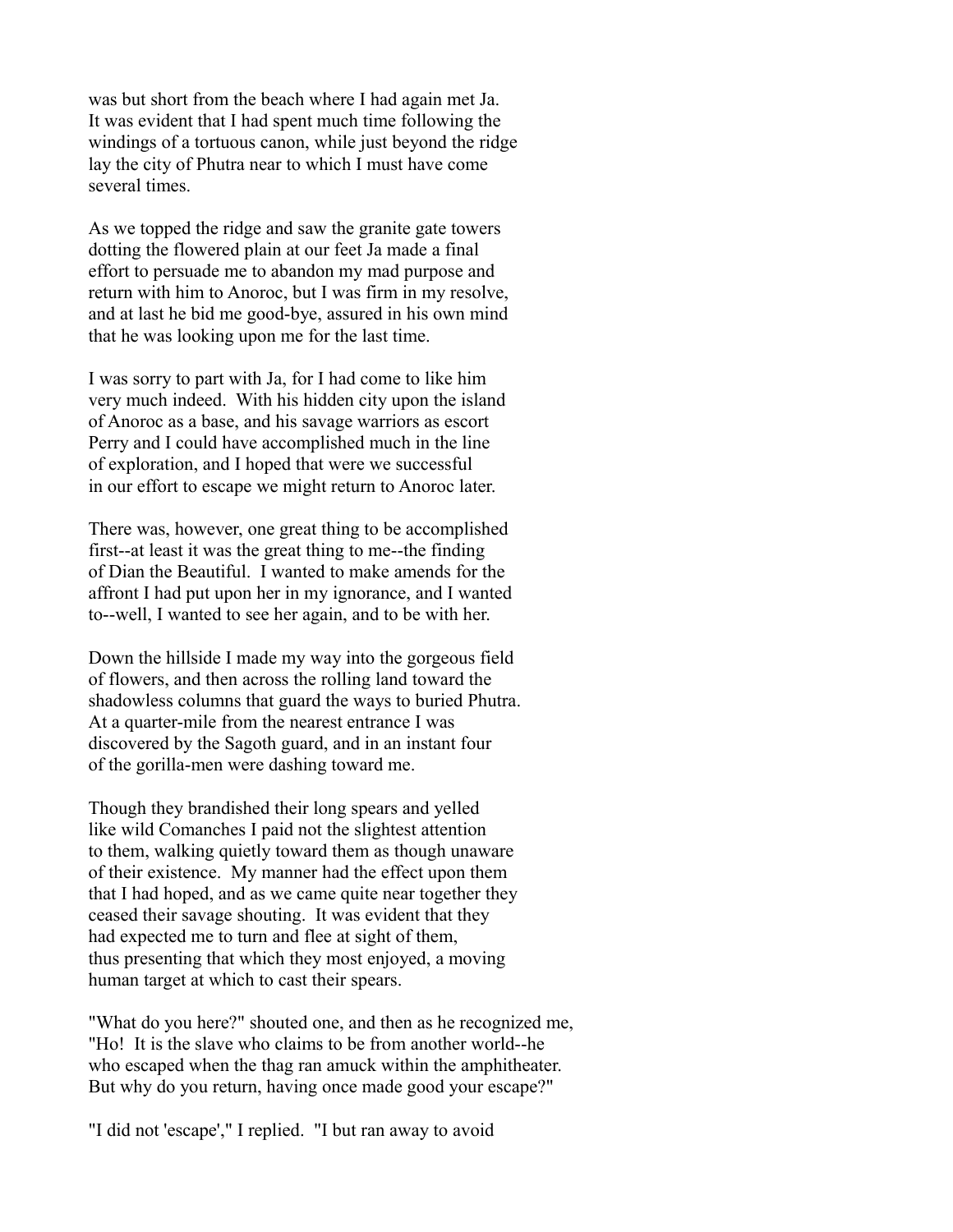the thag, as did others, and coming into a long passage I became confused and lost my way in the foothills beyond Phutra. Only now have I found my way back."

"And you come of your free will back to Phutra!" exclaimed one of the guardsmen.

"Where else might I go?" I asked. "I am a stranger within Pellucidar and know no other where than Phutra. Why should I not desire to be in Phutra? Am I not well fed and well treated? Am I not happy? What better lot could man desire?"

The Sagoths scratched their heads. This was a new one on them, and so being stupid brutes they took me to their masters whom they felt would be better fitted to solve the riddle of my return, for riddle they still considered it.

I had spoken to the Sagoths as I had for the purpose of throwing them off the scent of my purposed attempt at escape. If they thought that I was so satisfied with my lot within Phutra that I would voluntarily return when I had once had so excellent an opportunity to escape, they would never for an instant imagine that I could be occupied in arranging another escape immediately upon my return to the city.

So they led me before a slimy Mahar who clung to a slimy rock within the large room that was the thing's office. With cold, reptilian eyes the creature seemed to bore through the thin veneer of my deceit and read my inmost thoughts. It heeded the story which the Sagoths told of my return to Phutra, watching the gorilla-men's lips and fingers during the recital. Then it questioned me through one of the Sagoths.

"You say that you returned to Phutra of your own free will, because you think yourself better off here than elsewhere--do you not know that you may be the next chosen to give up your life in the interests of the wonderful scientific investigations that our learned ones are continually occupied with?"

I hadn't heard of anything of that nature, but I thought best not to admit it.

"I could be in no more danger here," I said, "than naked and unarmed in the savage jungles or upon the lonely plains of Pellucidar. I was fortunate, I think, to return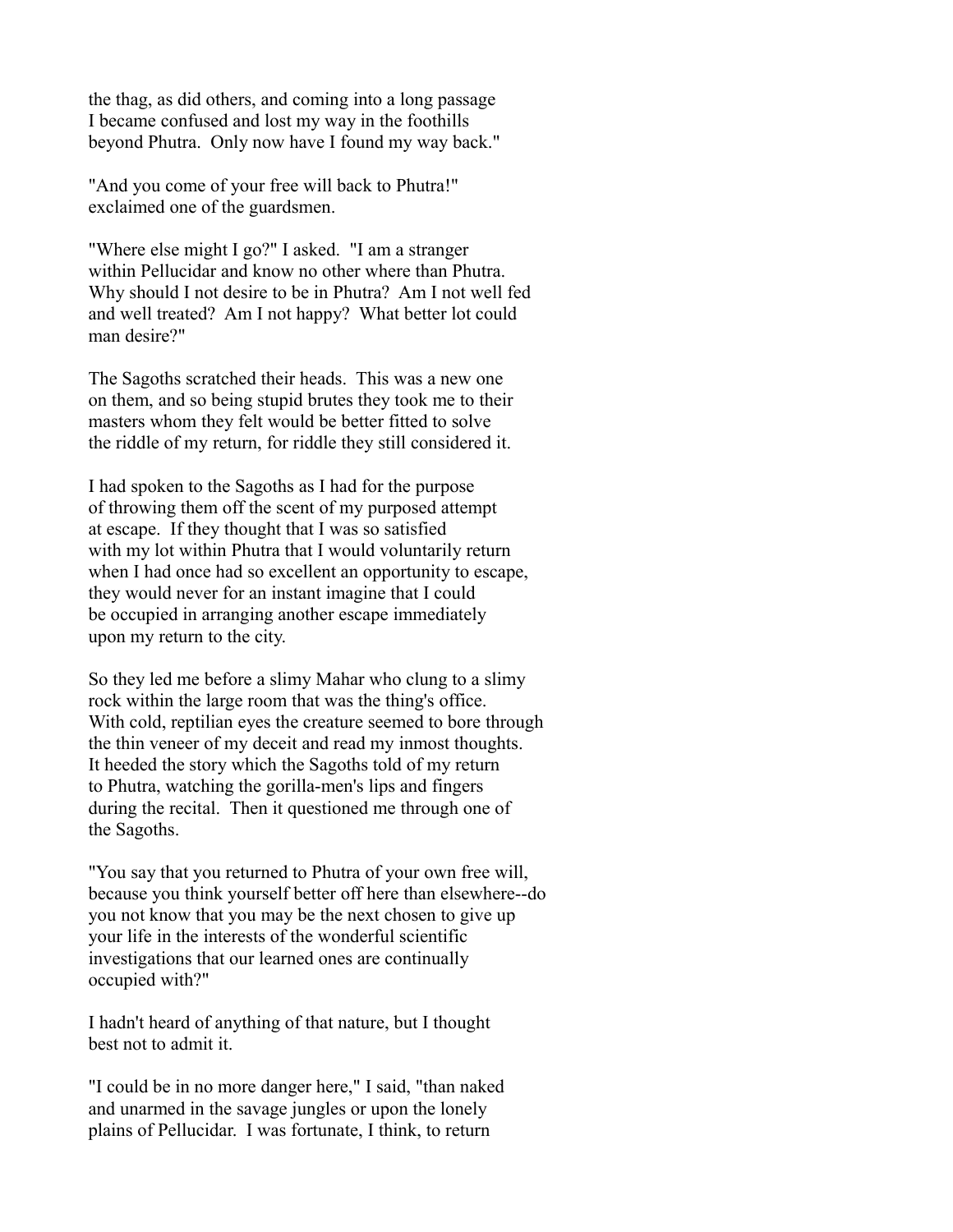to Phutra at all. As it was I barely escaped death within the jaws of a huge sithic. No, I am sure that I am safer in the hands of intelligent creatures such as rule Phutra. At least such would be the case in my own world, where human beings like myself rule supreme. There the higher races of man extend protection and hospitality to the stranger within their gates, and being a stranger here I naturally assumed that a like courtesy would be accorded me."

The Mahar looked at me in silence for some time after I ceased speaking and the Sagoth had translated my words to his master. The creature seemed deep in thought. Presently he communicated some message to the Sagoth. The latter turned, and motioning me to follow him, left the presence of the reptile. Behind and on either side of me marched the balance of the guard.

"What are they going to do with me?" I asked the fellow at my right.

"You are to appear before the learned ones who will question you regarding this strange world from which you say you come."

After a moment's silence he turned to me again.

"Do you happen to know," he asked, "what the Mahars do to slaves who lie to them?"

"No," I replied, "nor does it interest me, as I have no intention of lying to the Mahars."

"Then be careful that you don't repeat the impossible tale you told Sol-to-to just now--another world, indeed, where human beings rule!" he concluded in fine scorn.

"But it is the truth," I insisted. "From where else then did I come? I am not of Pellucidar. Anyone with half an eye could see that."

"It is your misfortune then," he remarked dryly, "that you may not be judged by one with but half an eye."

"What will they do with me," I asked, "if they do not have a mind to believe me?"

"You may be sentenced to the arena, or go to the pits to be used in research work by the learned ones," he replied.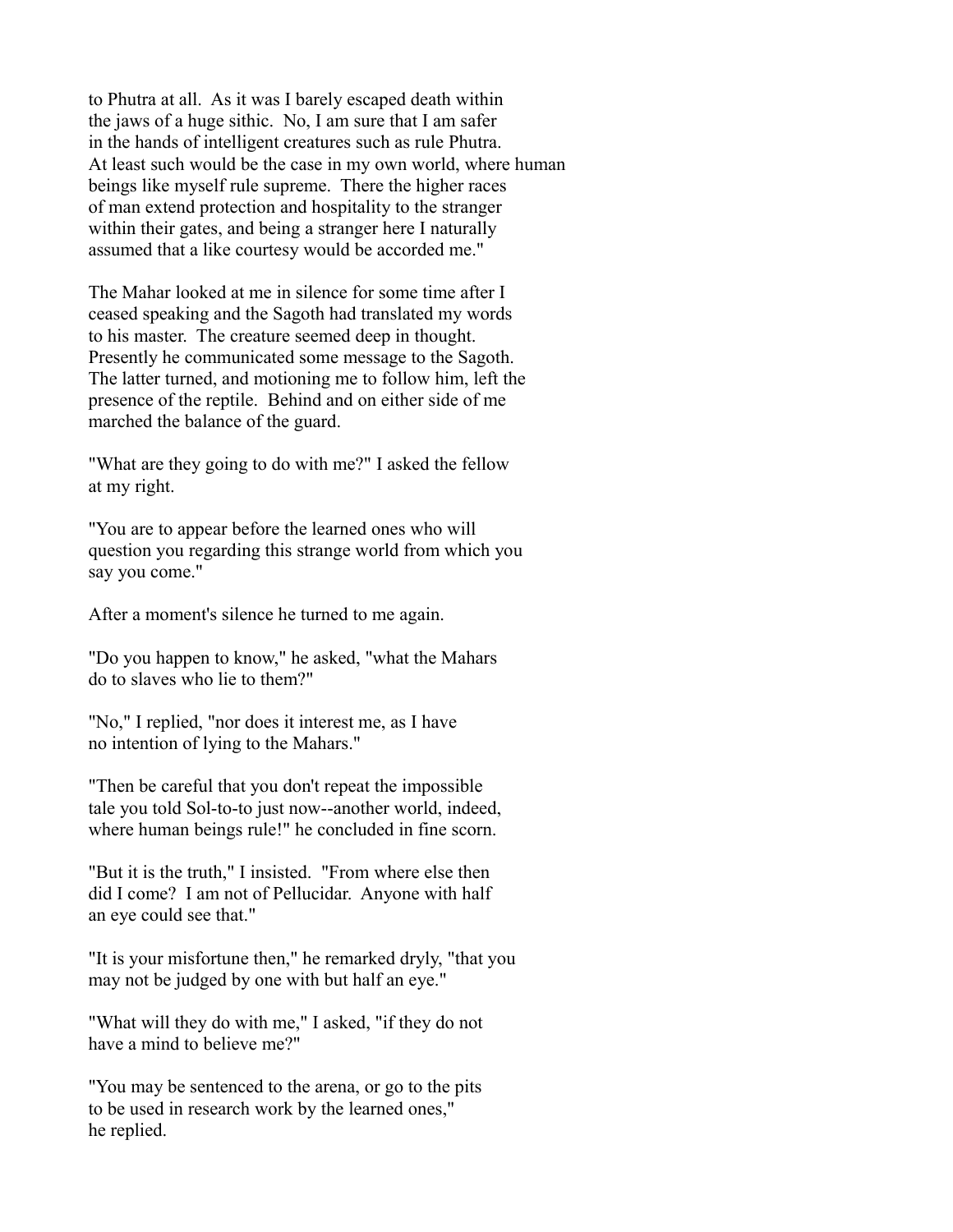"And what will they do with me there?" I persisted.

"No one knows except the Mahars and those who go to the pits with them, but as the latter never return, their knowledge does them but little good. It is said that the learned ones cut up their subjects while they are yet alive, thus learning many useful things. However I should not imagine that it would prove very useful to him who was being cut up; but of course this is all but conjecture. The chances are that ere long you will know much more about it than I," and he grinned as he spoke. The Sagoths have a well-developed sense of humor.

"And suppose it is the arena," I continued; "what then?"

"You saw the two who met the tarag and the thag the time that you escaped?" he said.

"Yes. "

"Your end in the arena would be similar to what was intended for them," he explained, "though of course the same kinds of animals might not be employed."

"It is sure death in either event?" I asked.

"What becomes of those who go below with the learned ones I do not know, nor does any other," he replied; "but those who go to the arena may come out alive and thus regain their liberty, as did the two whom you saw."

"They gained their liberty? And how?"

"It is the custom of the Mahars to liberate those who remain alive within the arena after the beasts depart or are killed. Thus it has happened that several mighty warriors from far distant lands, whom we have captured on our slave raids, have battled the brutes turned in upon them and slain them, thereby winning their freedom. In the instance which you witnessed the beasts killed each other, but the result was the same--the man and woman were liberated, furnished with weapons, and started on their homeward journey. Upon the left shoulder of each a mark was burned--the mark of the Mahars--which will forever protect these two from slaving parties."

"There is a slender chance for me then if I be sent to the arena, and none at all if the learned ones drag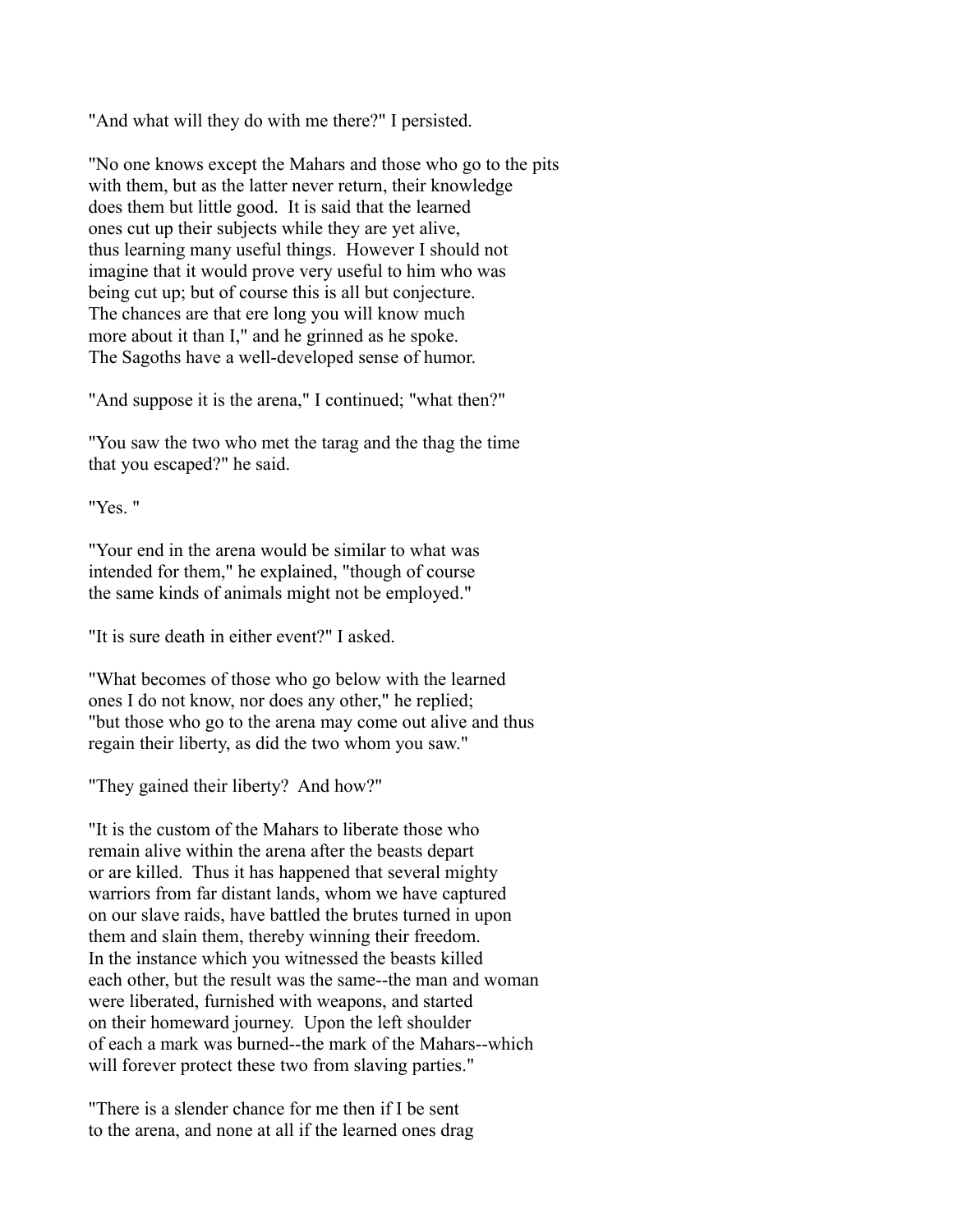me to the pits?"

"You are quite right," he replied; "but do not felicitate yourself too quickly should you be sent to the arena, for there is scarce one in a thousand who comes out alive."

To my surprise they returned me to the same building in which I had been confined with Perry and Ghak before my escape. At the doorway I was turned over to the guards there.

"He will doubtless be called before the investigators shortly," said he who had brought me back," so have him in readiness."

The guards in whose hands I now found myself, upon hearing that I had returned of my own volition to Phutra evidently felt that it would be safe to give me liberty within the building as had been the custom before I had escaped, and so I was told to return to whatever duty had been mine formerly.

My first act was to hunt up Perry; whom I found poring as usual over the great tomes that he was supposed to be merely dusting and rearranging upon new shelves.

As I entered the room he glanced up and nodded pleasantly to me, only to resume his work as though I had never been away at all. I was both astonished and hurt at his indifference. And to think that I was risking death to return to him purely from a sense of duty and affection!

"Why, Perry!" I exclaimed, "haven't you a word for me after my long absence?"

"Long absence!" he repeated in evident astonishment. "What do you mean?"

"Are you crazy, Perry? Do you mean to say that you have not missed me since that time we were separated by the charging thag within the arena?"

"That time'," he repeated. "Why man, I have but just returned from the arena! You reached here almost as soon as I. Had you been much later I should indeed have been worried, and as it is I had intended asking you about how you escaped the beast as soon as I had completed the translation of this most interesting passage."

"Perry, you ARE mad," I exclaimed. "Why, the Lord only knows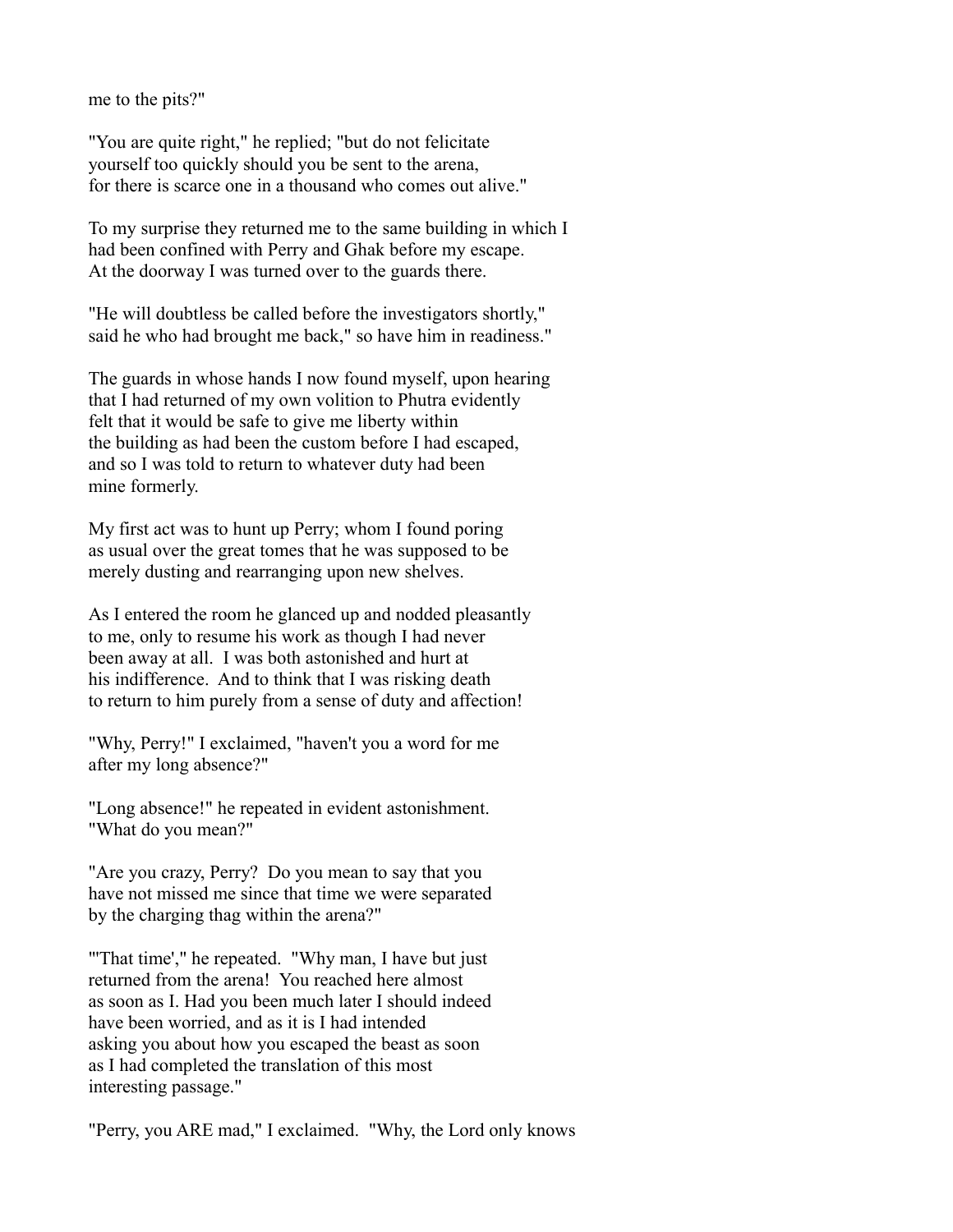how long I have been away. I have been to other lands, discovered a new race of humans within Pellucidar, seen the Mahars at their worship in their hidden temple, and barely escaped with my life from them and from a great labyrinthodon that I met afterward, following my long and tedious wanderings across an unknown world. I must have been away for months, Perry, and now you barely look up from your work when I return and insist that we have been separated but a moment. Is that any way to treat a friend? I'm surprised at you, Perry, and if I'd thought for a moment that you cared no more for me than this I should not have returned to chance death at the hands of the Mahars for your sake."

The old man looked at me for a long time before he spoke. There was a puzzled expression upon his wrinkled face, and a look of hurt sorrow in his eyes.

"David, my boy," he said, "how could you for a moment doubt my love for you? There is something strange here that I cannot understand. I know that I am not mad, and I am equally sure that you are not; but how in the world are we to account for the strange hallucinations that each of us seems to harbor relative to the passage of time since last we saw each other. You are positive that months have gone by, while to me it seems equally certain that not more than an hour ago I sat beside you in the amphitheater. Can it be that both of us are right and at the same time both are wrong? First tell me what time is, and then maybe I can solve our problem. Do you catch my meaning?"

I didn't and said so.

"Yes," continued the old man, "we are both right. To me, bent over my book here, there has been no lapse of time. I have done little or nothing to waste my energies and so have required neither food nor sleep, but you, on the contrary, have walked and fought and wasted strength and tissue which must needs be rebuilt by nutriment and food, and so, having eaten and slept many times since last you saw me you naturally measure the lapse of time largely by these acts. As a matter of fact, David, I am rapidly coming to the conviction that there is no such thing as time--surely there can be no time here within Pellucidar, where there are no means for measuring or recording time. Why, the Mahars themselves take no account of such a thing as time. I find here in all their literary works but a single tense, the present.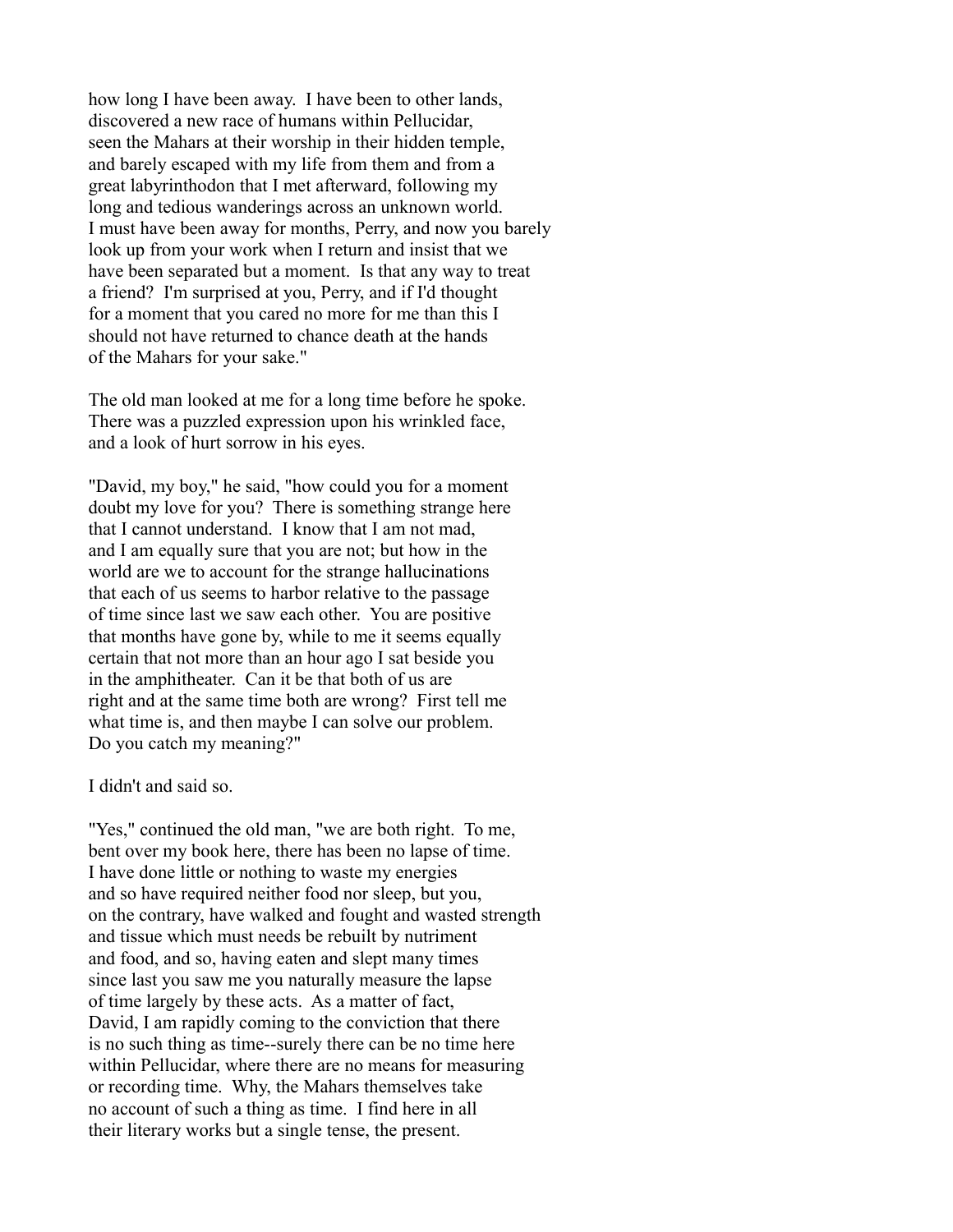There seems to be neither past nor future with them. Of course it is impossible for our outer-earthly minds to grasp such a condition, but our recent experiences seem to demonstrate its existence."

It was too big a subject for me, and I said so, but Perry seemed to enjoy nothing better than speculating upon it, and after listening with interest to my account of the adventures through which I had passed he returned once more to the subject, which he was enlarging upon with considerable fluency when he was interrupted by the entrance of a Sagoth.

"Come!" commanded the intruder, beckoning to me. "The investigators would speak with you."

"Good-bye, Perry!" I said, clasping the old man's hand. "There may be nothing but the present and no such thing as time, but I feel that I am about to take a trip into the hereafter from which I shall never return. If you and Ghak should manage to escape I want you to promise me that you will find Dian the Beautiful and tell her that with my last words I asked her forgiveness for the unintentional affront I put upon her, and that my one wish was to be spared long enough to right the wrong that I had done her."

Tears came to Perry's eyes.

"I cannot believe but that you will return, David," he said. "It would be awful to think of living out the balance of my life without you among these hateful and repulsive creatures. If you are taken away I shall never escape, for I feel that I am as well off here as I should be anywhere within this buried world. Good-bye, my boy, good-bye!" and then his old voice faltered and broke, and as he hid his face in his hands the Sagoth guardsman grasped me roughly by the shoulder and hustled me from the chamber.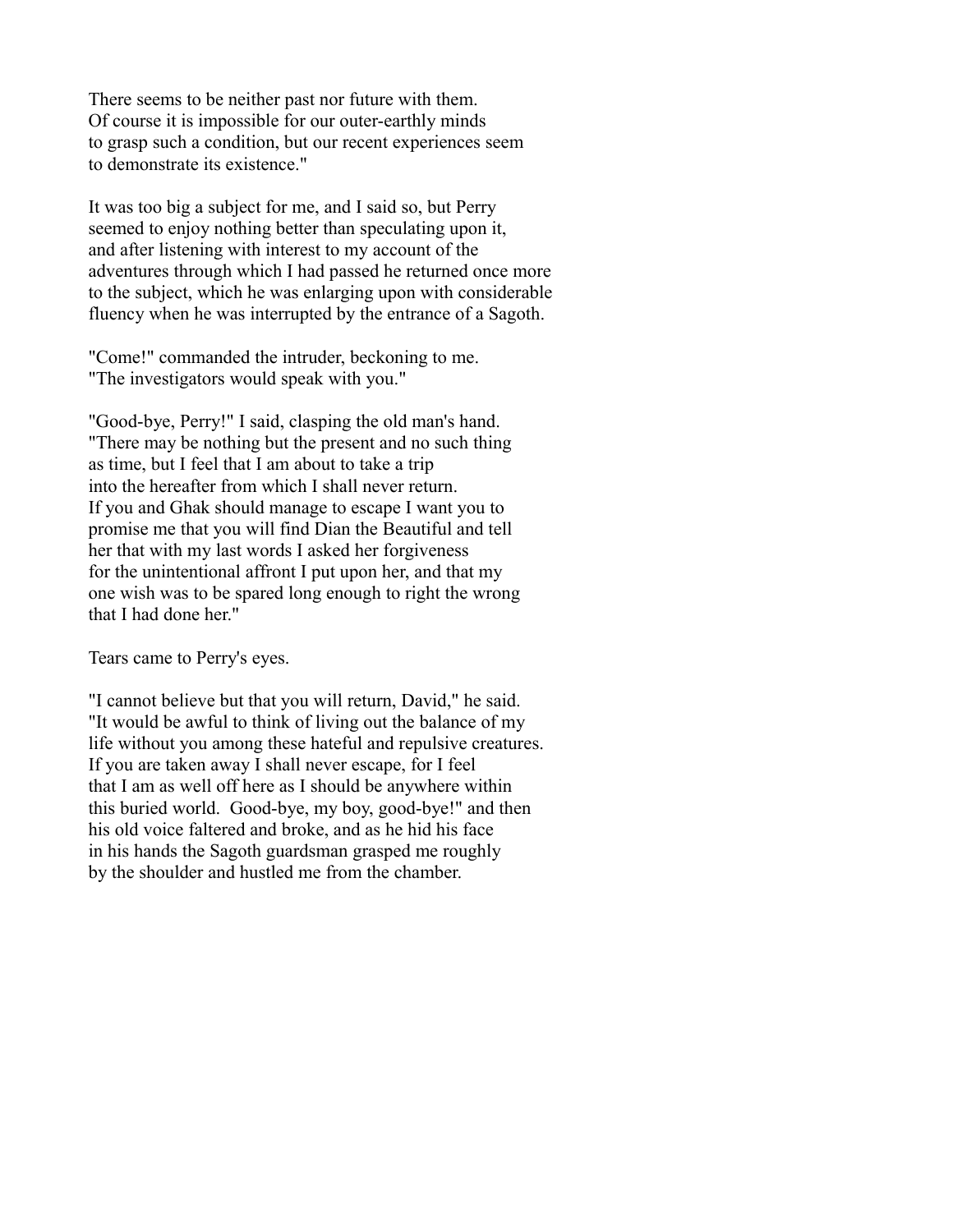## FOUR DEAD MAHARS

#### A MOMENT LATER I WAS STANDING BEFORE A DOZEN

Mahars--the social investigators of Phutra. They asked me many questions, through a Sagoth interpreter. I answered them all truthfully. They seemed particularly interested in my account of the outer earth and the strange vehicle which had brought Perry and me to Pellucidar. I thought that I had convinced them, and after they had sat in silence for a long time following my examination, I expected to be ordered returned to my quarters.

During this apparent silence they were debating through the medium of strange, unspoken language the merits of my tale. At last the head of the tribunal communicated the result of their conference to the officer in charge of the Sagoth guard.

"Come," he said to me, "you are sentenced to the experimental pits for having dared to insult the intelligence of the mighty ones with the ridiculous tale you have had the temerity to unfold to them."

"Do you mean that they do not believe me?" I asked, totally astonished.

"Believe you!" he laughed. "Do you mean to say that you expected any one to believe so impossible a lie?"

It was hopeless, and so I walked in silence beside my guard down through the dark corridors and runways toward my awful doom. At a low level we came upon a number of lighted chambers in which we saw many Mahars engaged in various occupations. To one of these chambers my guard escorted me, and before leaving they chained me to a side wall. There were other humans similarly chained. Upon a long table lay a victim even as I was ushered into the room. Several Mahars stood about the poor creature holding him down so that he could not move. Another, grasping a sharp knife with her three-toed fore foot, was laying open the victim's chest and abdomen. No anesthetic had been administered and the shrieks and groans of the tortured man were terrible to hear. This, indeed, was vivisection with a vengeance. Cold sweat broke out upon me as I realized that soon my turn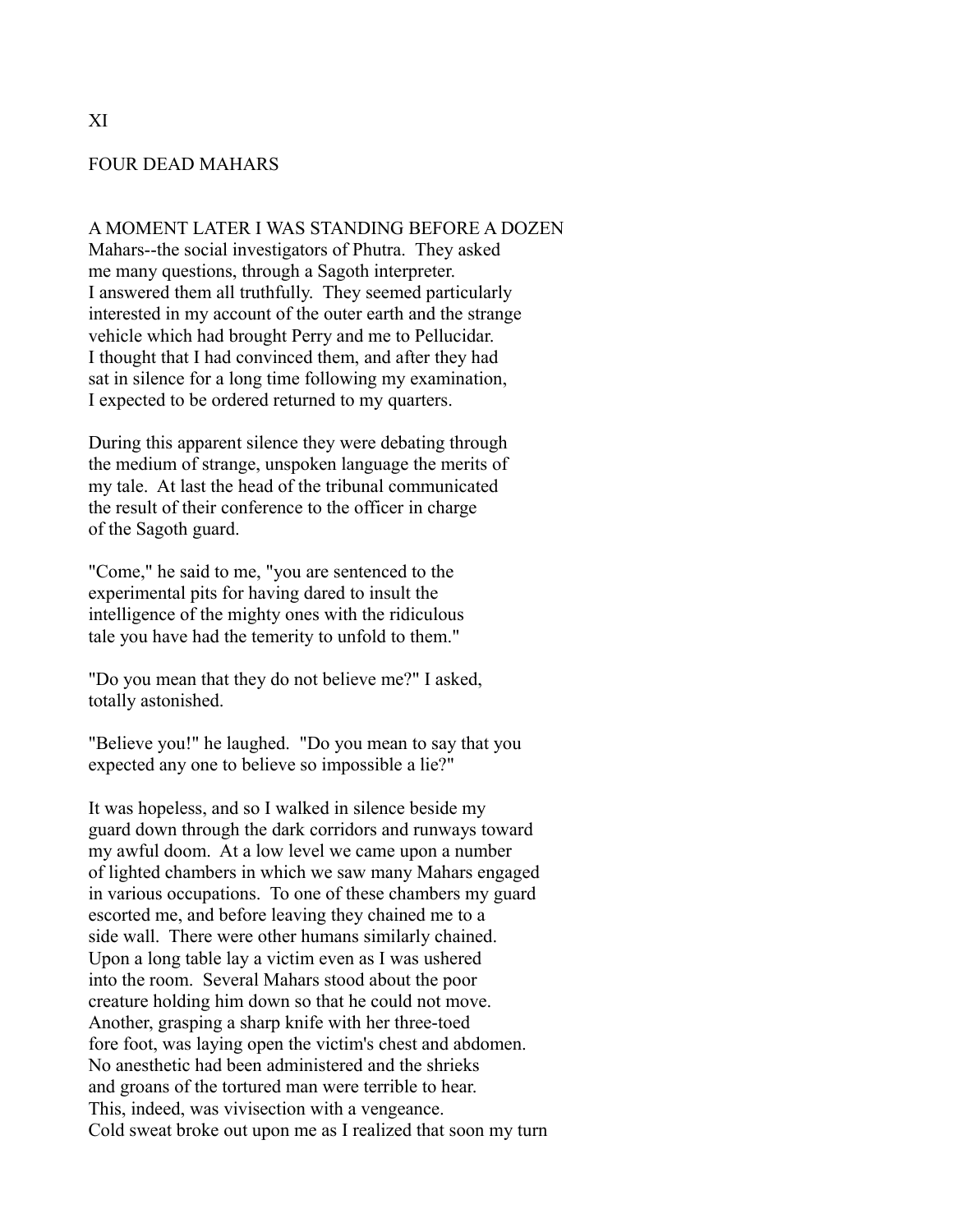would come. And to think that where there was no such thing as time I might easily imagine that my suffering was enduring for months before death finally released me!

The Mahars had paid not the slightest attention to me as I had been brought into the room. So deeply immersed were they in their work that I am sure they did not even know that the Sagoths had entered with me. The door was close by. Would that I could reach it! But those heavy chains precluded any such possibility. I looked about for some means of escape from my bonds. Upon the floor between me and the Mahars lay a tiny surgical instrument which one of them must have dropped. It looked not unlike a button-hook, but was much smaller, and its point was sharpened. A hundred times in my boyhood days had I picked locks with a buttonhook. Could I but reach that little bit of polished steel I might yet effect at least a temporary escape.

Crawling to the limit of my chain, I found that by reaching one hand as far out as I could my fingers still fell an inch short of the coveted instrument. It was tantalizing! Stretch every fiber of my being as I would, I could not quite make it.

At last I turned about and extended one foot toward the object. My heart came to my throat! I could just touch the thing! But suppose that in my effort to drag it toward me I should accidentally shove it still farther away and thus entirely out of reach! Cold sweat broke out upon me from every pore. Slowly and cautiously I made the effort. My toes dropped upon the cold metal. Gradually I worked it toward me until I felt that it was within reach of my hand and a moment later I had turned about and the precious thing was in my grasp.

Assiduously I fell to work upon the Mahar lock that held my chain. It was pitifully simple. A child might have picked it, and a moment later I was free. The Mahars were now evidently completing their work at the table. One already turned away and was examining other victims, evidently with the intention of selecting the next subject.

Those at the table had their backs toward me. But for the creature walking toward us I might have escaped that moment. Slowly the thing approached me, when its attention was attracted by a huge slave chained a few yards to my right. Here the reptile stopped and commenced to go over the poor devil carefully, and as it did so its back turned toward me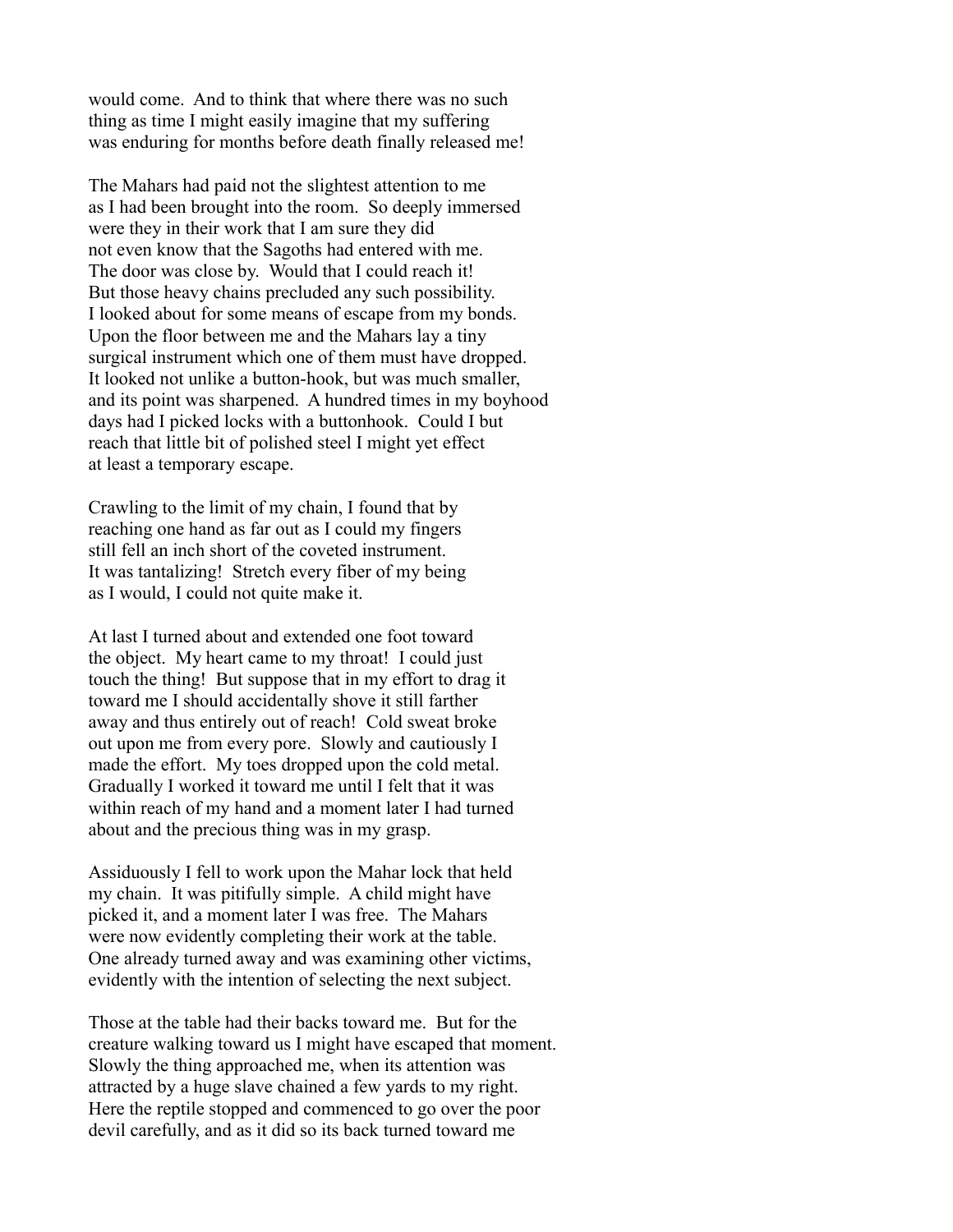for an instant, and in that instant I gave two mighty leaps that carried me out of the chamber into the corridor beyond, down which I raced with all the speed I could command.

Where I was, or whither I was going, I knew not. My only thought was to place as much distance as possible between me and that frightful chamber of torture.

Presently I reduced my speed to a brisk walk, and later realizing the danger of running into some new predicament, were I not careful, I moved still more slowly and cautiously. After a time I came to a passage that seemed in some mysterious way familiar to me, and presently, chancing to glance within a chamber which led from the corridor I saw three Mahars curled up in slumber upon a bed of skins. I could have shouted aloud in joy and relief. It was the same corridor and the same Mahars that I had intended to have lead so important a role in our escape from Phutra. Providence had indeed been kind to me, for the reptiles still slept.

My one great danger now lay in returning to the upper levels in search of Perry and Ghak, but there was nothing else to be done, and so I hastened upward. When I came to the frequented portions of the building, I found a large burden of skins in a corner and these I lifted to my head, carrying them in such a way that ends and corners fell down about my shoulders completely hiding my face. Thus disguised I found Perry and Ghak together in the chamber where we had been wont to eat and sleep.

Both were glad to see me, it was needless to say, though of course they had known nothing of the fate that had been meted out to me by my judges. It was decided that no time should now be lost before attempting to put our plan of escape to the test, as I could not hope to remain hidden from the Sagoths long, nor could I forever carry that bale of skins about upon my head without arousing suspicion. However it seemed likely that it would carry me once more safely through the crowded passages and chambers of the upper levels, and so I set out with Perry and Ghak--the stench of the illy cured pelts fairly choking me.

Together we repaired to the first tier of corridors beneath the main floor of the buildings, and here Perry and Ghak halted to await me. The buildings are cut out of the solid limestone formation. There is nothing at all remarkable about their architecture. The rooms are sometimes rectangular, sometimes circular, and again oval in shape. The corridors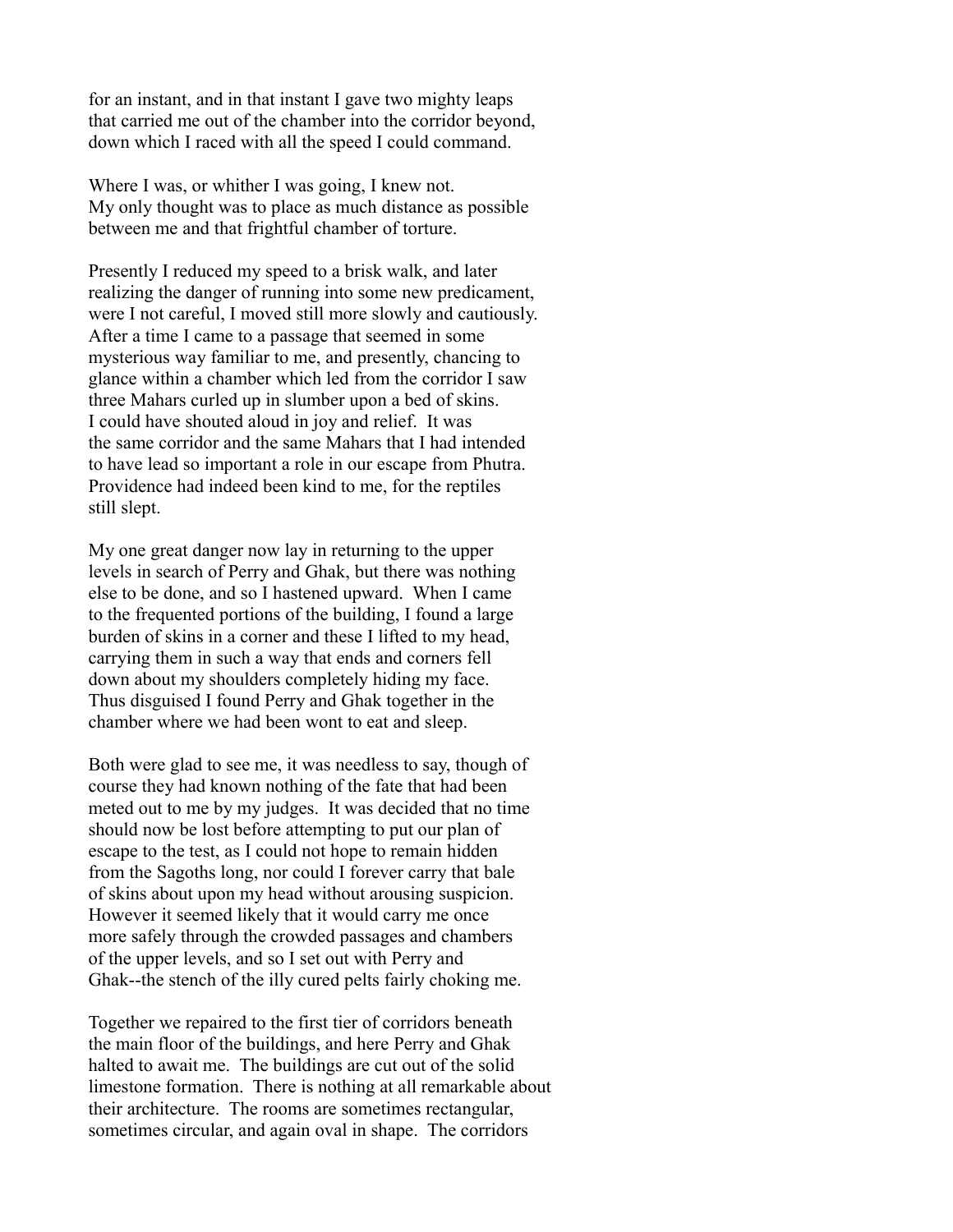which connect them are narrow and not always straight. The chambers are lighted by diffused sunlight reflected through tubes similar to those by which the avenues are lighted. The lower the tiers of chambers, the darker. Most of the corridors are entirely unlighted. The Mahars can see quite well in semidarkness.

Down to the main floor we encountered many Mahars, Sagoths, and slaves; but no attention was paid to us as we had become a part of the domestic life of the building. There was but a single entrance leading from the place into the avenue and this was well guarded by Sagoths--this doorway alone were we forbidden to pass. It is true that we were not supposed to enter the deeper corridors and apartments except on special occasions when we were instructed to do so; but as we were considered a lower order without intelligence there was little reason to fear that we could accomplish any harm by so doing, and so we were not hindered as we entered the corridor which led below.

Wrapped in a skin I carried three swords, and the two bows, and the arrows which Perry and I had fashioned. As many slaves bore skin-wrapped burdens to and fro my load attracted no comment. Where I left Ghak and Perry there were no other creatures in sight, and so I withdrew one sword from the package, and leaving the balance of the weapons with Perry, started on alone toward the lower levels.

Having come to the apartment in which the three Mahars slept I entered silently on tiptoe, forgetting that the creatures were without the sense of hearing. With a quick thrust through the heart I disposed of the first but my second thrust was not so fortunate, so that before I could kill the next of my victims it had hurled itself against the third, who sprang quickly up, facing me with wide-distended jaws. But fighting is not the occupation which the race of Mahars loves, and when the thing saw that I already had dispatched two of its companions, and that my sword was red with their blood, it made a dash to escape me. But I was too quick for it, and so, half hopping, half flying, it scurried down another corridor with me close upon its heels.

Its escape meant the utter ruin of our plan, and in all probability my instant death. This thought lent wings to my feet; but even at my best I could do no more than hold my own with the leaping thing before me.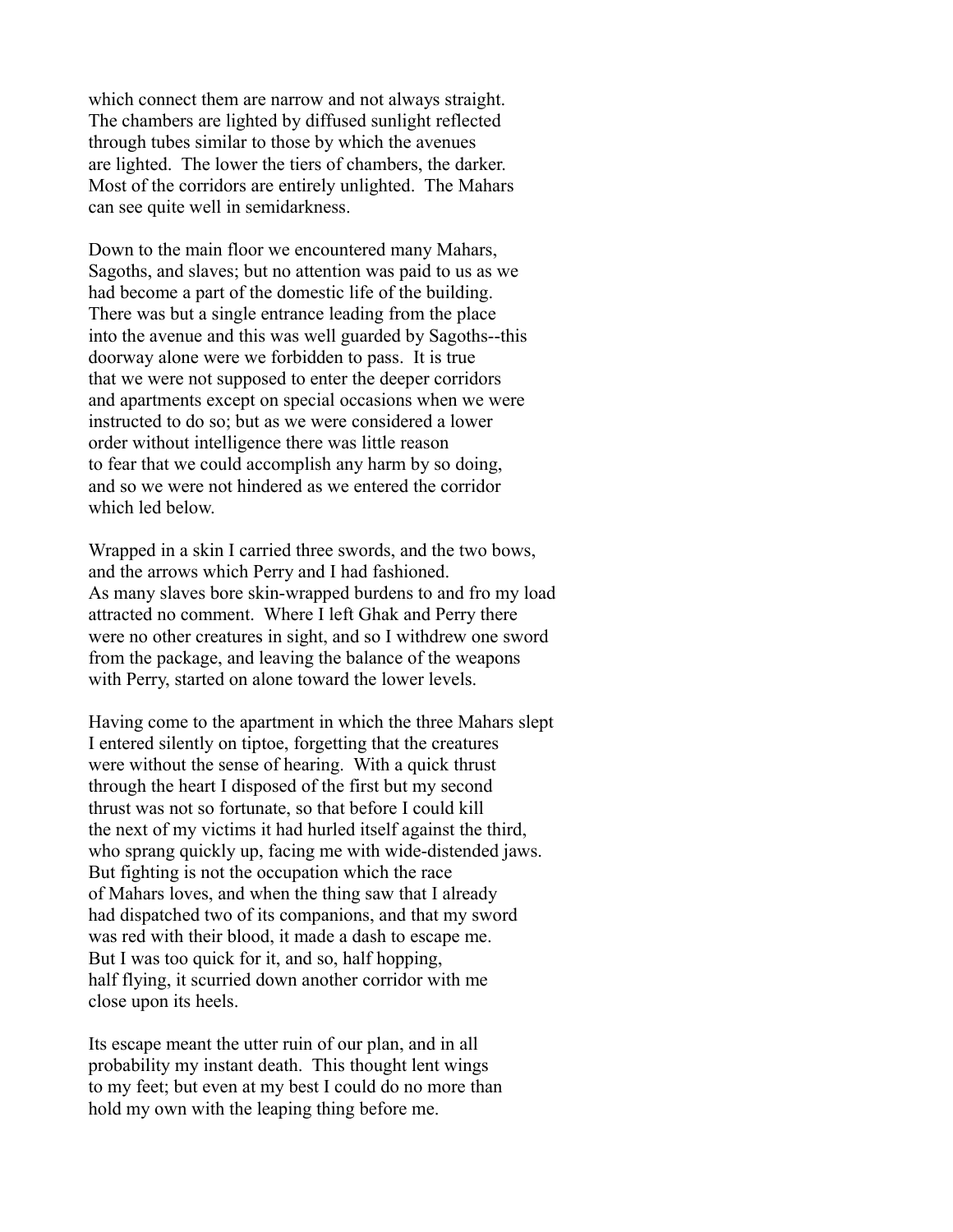Of a sudden it turned into an apartment on the right of the corridor, and an instant later as I rushed in I found myself facing two of the Mahars. The one who had been there when we entered had been occupied with a number of metal vessels, into which had been put powders and liquids as I judged from the array of flasks standing about upon the bench where it had been working. In an instant I realized what I had stumbled upon. It was the very room for the finding of which Perry had given me minute directions. It was the buried chamber in which was hidden the Great Secret of the race of Mahars. And on the bench beside the flasks lay the skin-bound book which held the only copy of the thing I was to have sought, after dispatching the three Mahars in their sleep.

There was no exit from the room other than the doorway in which I now stood facing the two frightful reptiles. Cornered, I knew that they would fight like demons, and they were well equipped to fight if fight they must. Together they launched themselves upon me, and though I ran one of them through the heart on the instant, the other fastened its gleaming fangs about my sword arm above the elbow, and then with her sharp talons commenced to rake me about the body, evidently intent upon disemboweling me. I saw that it was useless to hope that I might release my arm from that powerful, viselike grip which seemed to be severing my arm from my body. The pain I suffered was intense, but it only served to spur me to greater efforts to overcome my antagonist.

Back and forth across the floor we struggled--the Mahar dealing me terrific, cutting blows with her fore feet, while I attempted to protect my body with my left hand, at the same time watching for an opportunity to transfer my blade from my now useless sword hand to its rapidly weakening mate. At last I was successful, and with what seemed to me my last ounce of strength I ran the blade through the ugly body of my foe.

Soundless, as it had fought, it died, and though weak from pain and loss of blood, it was with an emotion of triumphant pride that I stepped across its convulsively stiffening corpse to snatch up the most potent secret of a world. A single glance assured me it was the very thing that Perry had described to me.

And as I grasped it did I think of what it meant to the human race of Pellucidar--did there flash through my mind the thought that countless generations of my own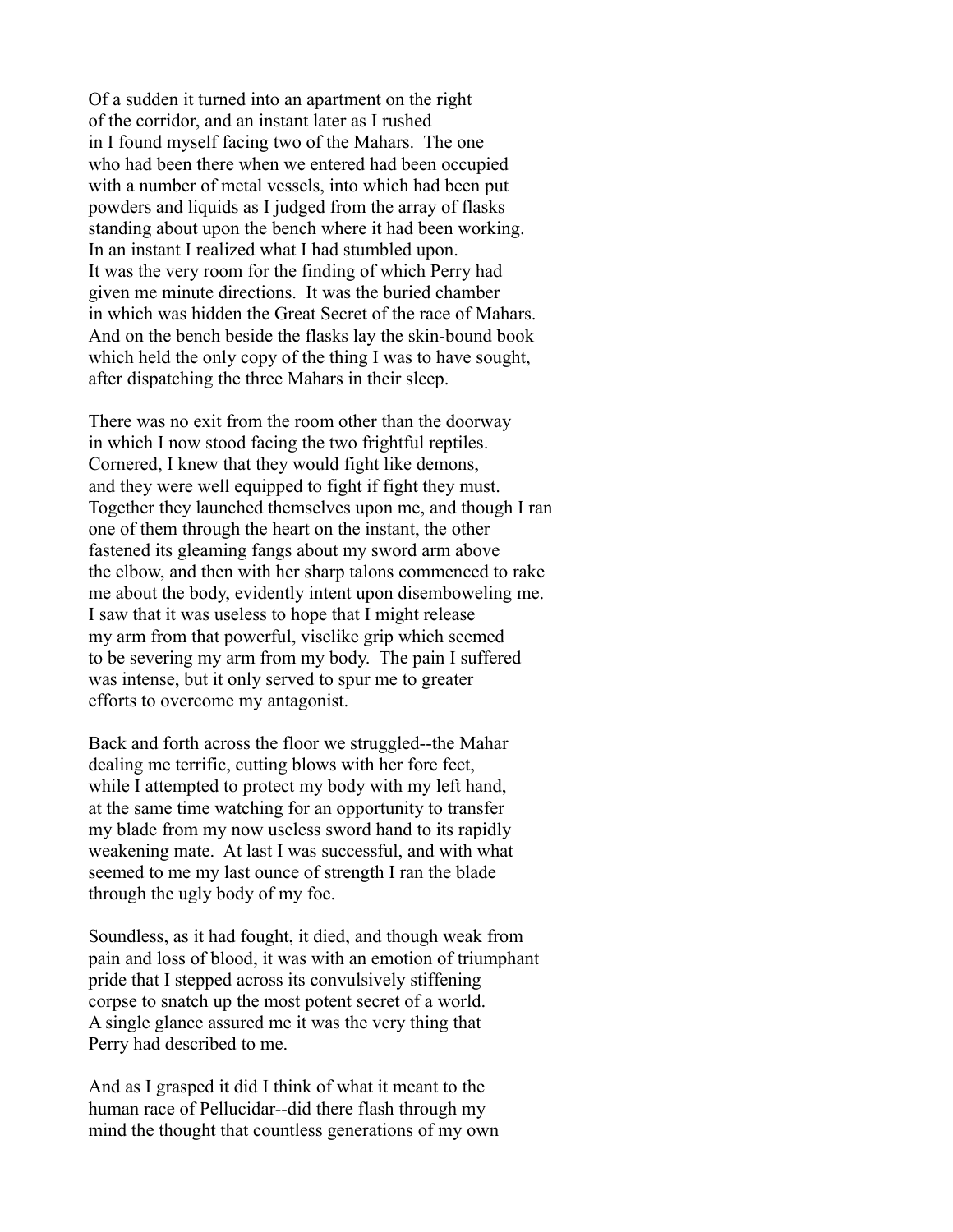kind yet unborn would have reason to worship me for the thing that I had accomplished for them? I did not. I thought of a beautiful oval face, gazing out of limpid eyes, through a waving mass of jet-black hair. I thought of red, red lips, God-made for kissing. And of a sudden, apropos of nothing, standing there alone in the secret chamber of the Mahars of Pellucidar, I realized that I loved Dian the Beautiful.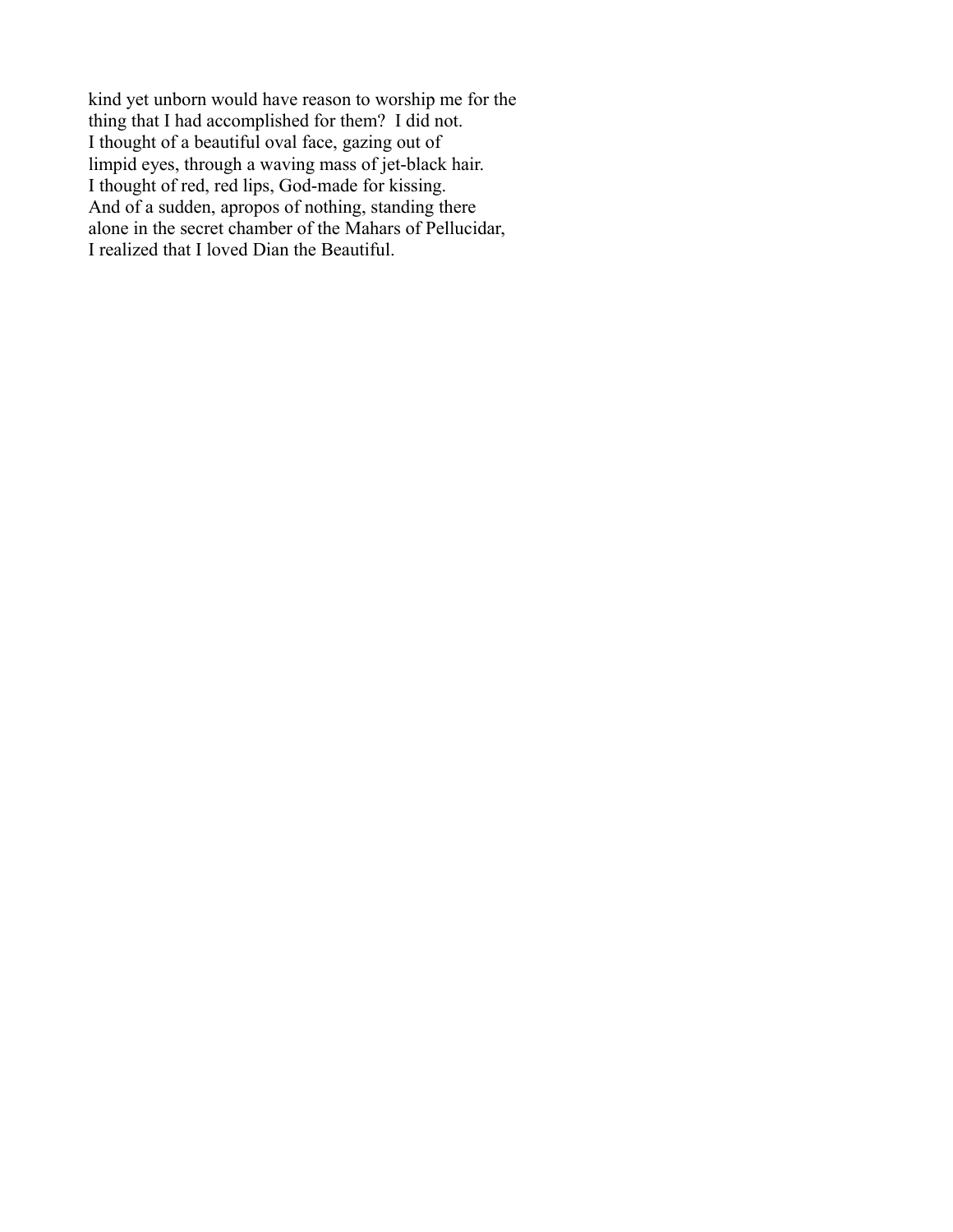# PURSUIT

FOR AN INSTANT I STOOD THERE THINKING OF HER, and then, with a sigh, I tucked the book in the thong that supported my loin cloth, and turned to leave the apartment. At the bottom of the corridor which leads aloft from the lower chambers I whistled in accordance with the prearranged signal which was to announce to Perry and Ghak that I had been successful. A moment later they stood beside me, and to my surprise I saw that Hooja the Sly One accompanied them.

"He joined us," explained Perry, "and would not be denied. The fellow is a fox. He scents escape, and rather than be thwarted of our chance now I told him that I would bring him to you, and let you decide whether he might accompany us."

I had no love for Hooja, and no confidence in him. I was sure that if he thought it would profit him he would betray us; but I saw no way out of it now, and the fact that I had killed four Mahars instead of only the three I had expected to, made it possible to include the fellow in our scheme of escape.

"Very well," I said, "you may come with us, Hooja; but at the first intimation of treachery I shall run my sword through you. Do you understand?"

He said that he did.

Some time later we had removed the skins from the four Mahars, and so succeeded in crawling inside of them ourselves that there seemed an excellent chance for us to pass unnoticed from Phutra. It was not an easy thing to fasten the hides together where we had split them along the belly to remove them from their carcasses, but by remaining out until the others had all been sewed in with my help, and then leaving an aperture in the breast of Perry's skin through which he could pass his hands to sew me up, we were enabled to accomplish our design to really much better purpose than I had hoped. We managed to keep the heads erect by passing our swords up through the necks, and by the same means were enabled to move them about in a life-like manner. We had our greatest difficulty with

### XII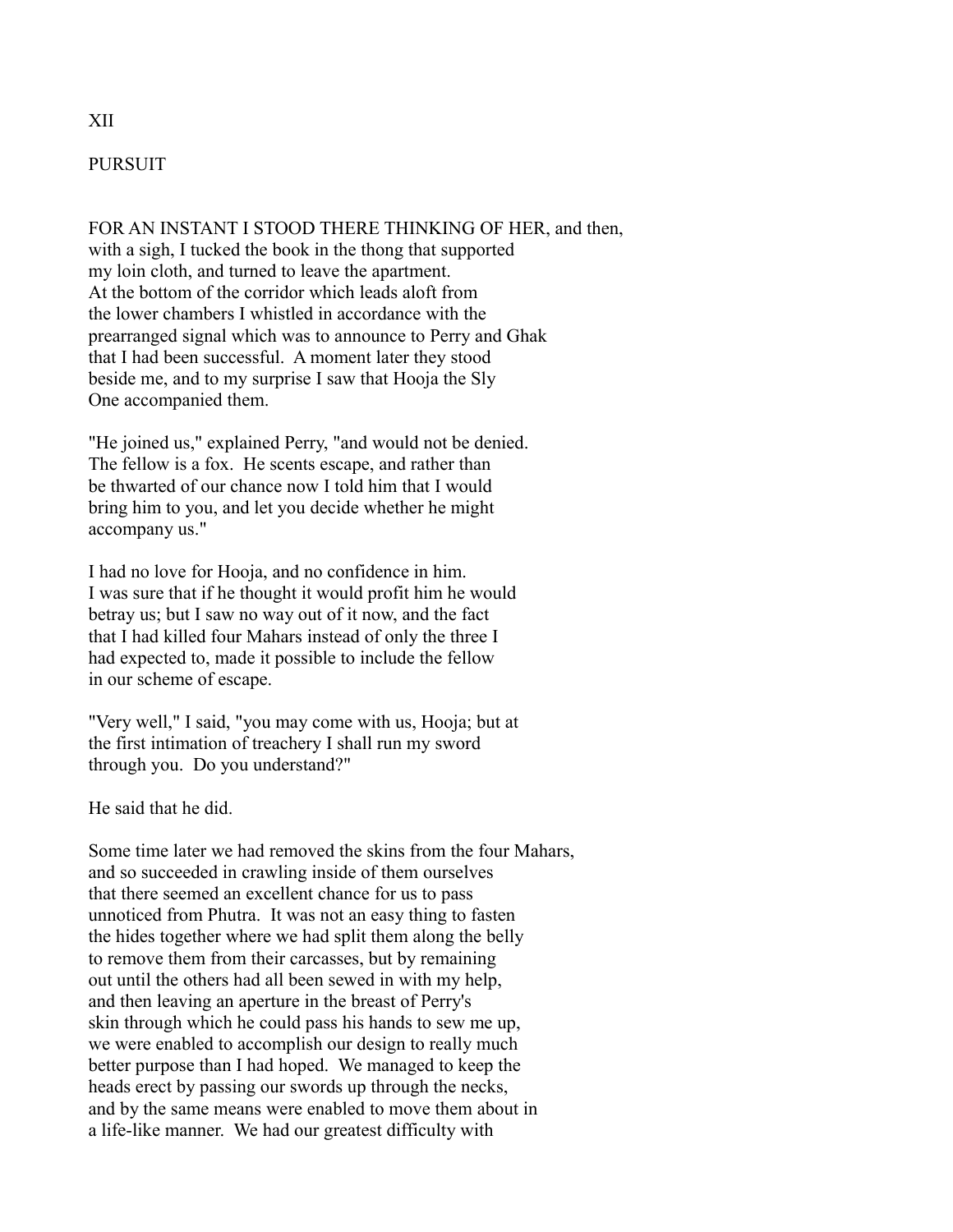the webbed feet, but even that problem was finally solved, so that when we moved about we did so quite naturally. Tiny holes punctured in the baggy throats into which our heads were thrust permitted us to see well enough to guide our progress.

Thus we started up toward the main floor of the building. Ghak headed the strange procession, then came Perry, followed by Hooja, while I brought up the rear, after admonishing Hooja that I had so arranged my sword that I could thrust it through the head of my disguise into his vitals were he to show any indication of faltering.

As the noise of hurrying feet warned me that we were entering the busy corridors of the main level, my heart came up into my mouth. It is with no sense of shame that I admit that I was frightened--never before in my life, nor since, did I experience any such agony of soulsearing fear and suspense as enveloped me. If it be possible to sweat blood, I sweat it then.

Slowly, after the manner of locomotion habitual to the Mahars, when they are not using their wings, we crept through throngs of busy slaves, Sagoths, and Mahars. After what seemed an eternity we reached the outer door which leads into the main avenue of Phutra. Many Sagoths loitered near the opening. They glanced at Ghak as he padded between them. Then Perry passed, and then Hooja. Now it was my turn, and then in a sudden fit of freezing terror I realized that the warm blood from my wounded arm was trickling down through the dead foot of the Mahar skin I wore and leaving its tell-tale mark upon the pavement, for I saw a Sagoth call a companion's attention to it.

The guard stepped before me and pointing to my bleeding foot spoke to me in the sign language which these two races employ as a means of communication. Even had I known what he was saying I could not have replied with the dead thing that covered me. I once had seen a great Mahar freeze a presumptuous Sagoth with a look. It seemed my only hope, and so I tried it. Stopping in my tracks I moved my sword so that it made the dead head appear to turn inquiring eyes upon the gorilla-man. For a long moment I stood perfectly still, eyeing the fellow with those dead eyes. Then I lowered the head and started slowly on. For a moment all hung in the balance, but before I touched him the guard stepped to one side, and I passed on out into the avenue.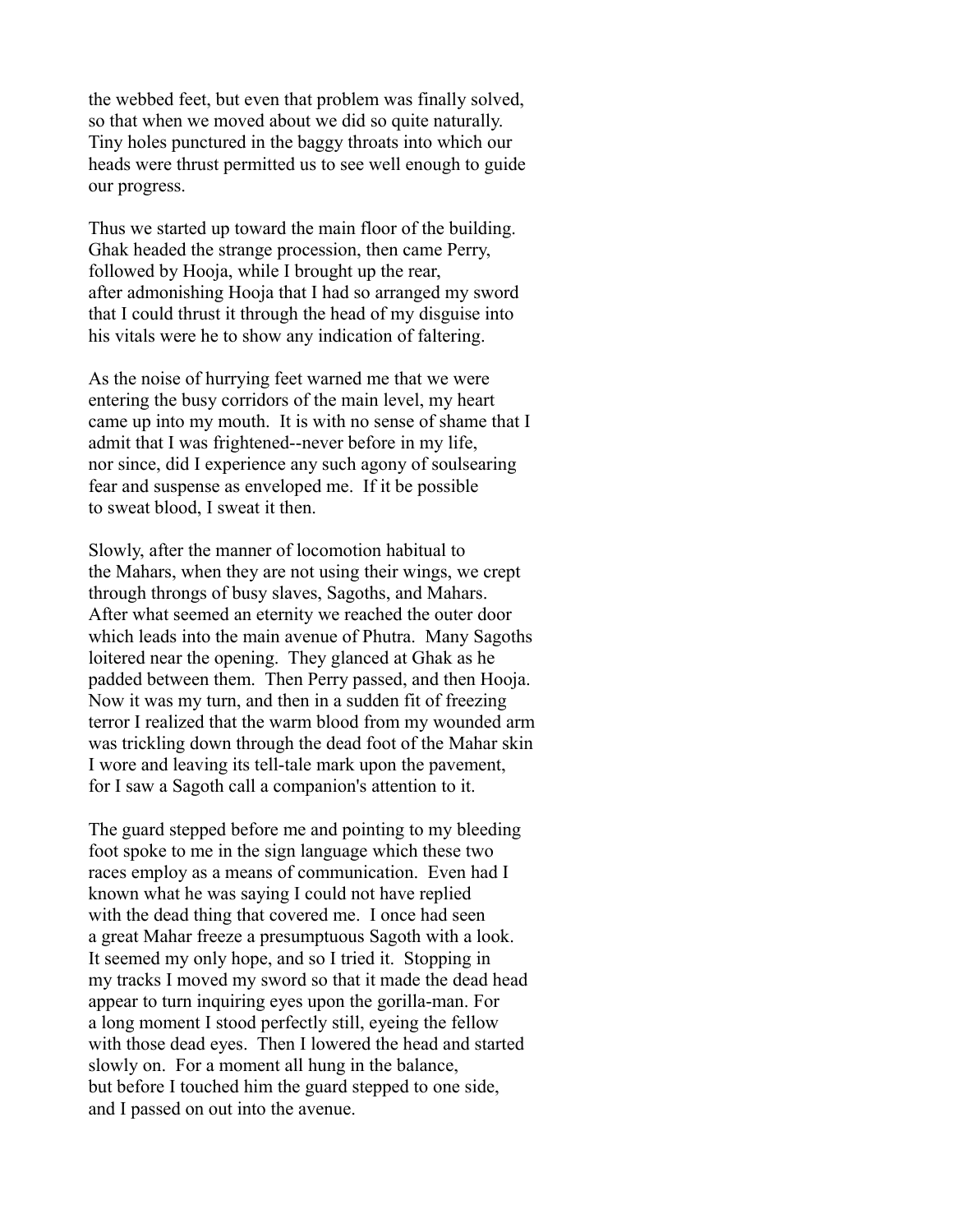On we went up the broad street, but now we were safe for the very numbers of our enemies that surrounded us on all sides. Fortunately, there was a great concourse of Mahars repairing to the shallow lake which lies a mile or more from the city. They go there to indulge their amphibian proclivities in diving for small fish, and enjoying the cool depths of the water. It is a fresh-water lake, shallow, and free from the larger reptiles which make the use of the great seas of Pellucidar impossible for any but their own kind.

In the thick of the crowd we passed up the steps and out onto the plain. For some distance Ghak remained with the stream that was traveling toward the lake, but finally, at the bottom of a little gully he halted, and there we remained until all had passed and we were alone. Then, still in our disguises, we set off directly away from Phutra.

The heat of the vertical rays of the sun was fast making our horrible prisons unbearable, so that after passing a low divide, and entering a sheltering forest, we finally discarded the Mahar skins that had brought us thus far in safety.

I shall not weary you with the details of that bitter and galling flight. How we traveled at a dogged run until we dropped in our tracks. How we were beset by strange and terrible beasts. How we barely escaped the cruel fangs of lions and tigers the size of which would dwarf into pitiful insignificance the greatest felines of the outer world.

On and on we raced, our one thought to put as much distance between ourselves and Phutra as possible. Ghak was leading us to his own land--the land of Sari. No sign of pursuit had developed, and yet we were sure that somewhere behind us relentless Sagoths were dogging our tracks. Ghak said they never failed to hunt down their quarry until they had captured it or themselves been turned back by a superior force.

Our only hope, he said, lay in reaching his tribe which was quite strong enough in their mountain fastness to beat off any number of Sagoths.

At last, after what seemed months, and may, I now realize, have been years, we came in sight of the dun escarpment which buttressed the foothills of Sari. At almost the same instant, Hooja, who looked ever quite as much behind as before, announced that he could see a body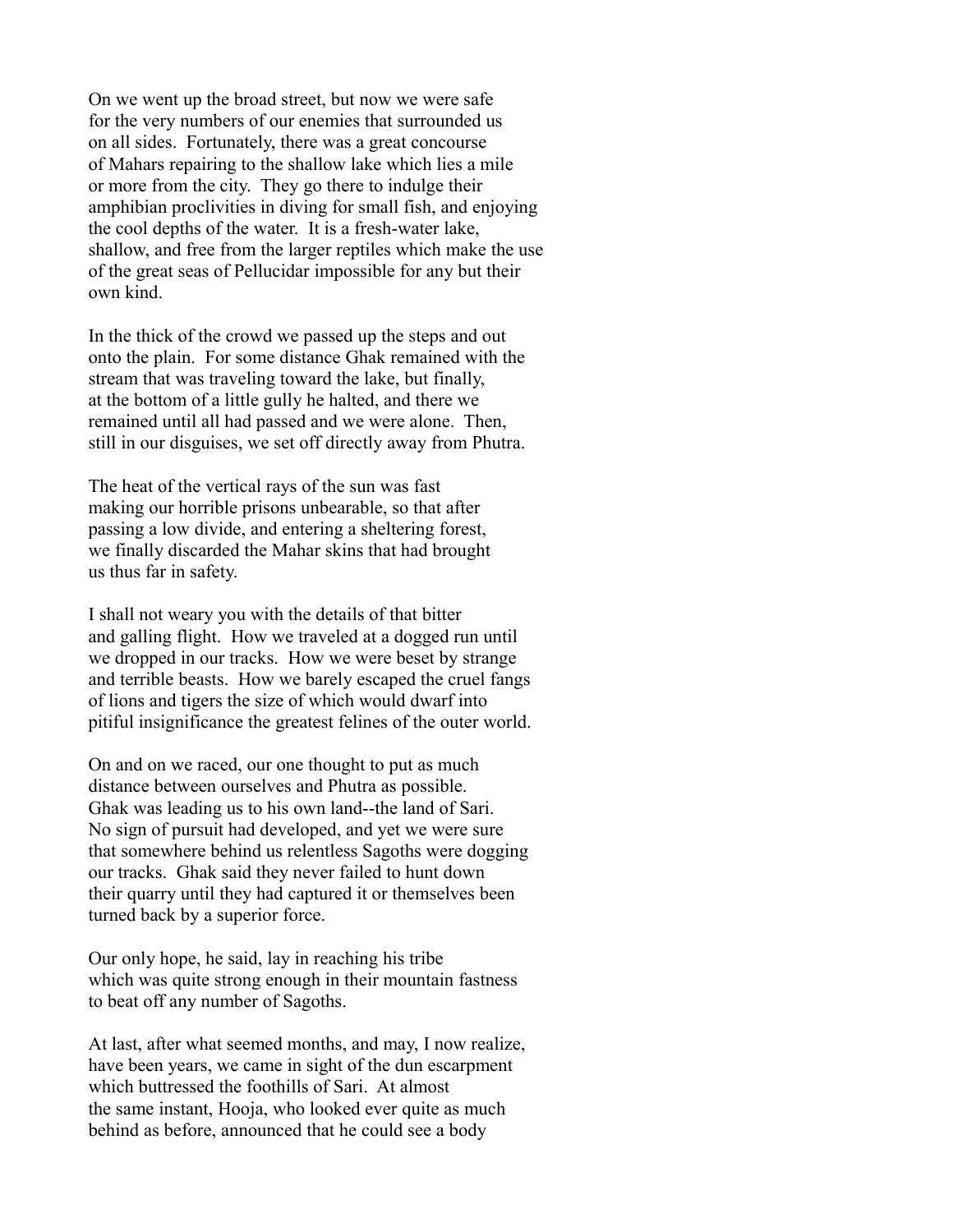of men far behind us topping a low ridge in our wake. It was the long-expected pursuit.

I asked Ghak if we could make Sari in time to escape them.

"We may," he replied; "but you will find that the Sagoths can move with incredible swiftness, and as they are almost tireless they are doubtless much fresher than we. Then--" he paused, glancing at Perry.

I knew what he meant. The old man was exhausted. For much of the period of our flight either Ghak or I had half supported him on the march. With such a handicap, less fleet pursuers than the Sagoths might easily overtake us before we could scale the rugged heights which confronted us.

"You and Hooja go on ahead," I said. "Perry and I will make it if we are able. We cannot travel as rapidly as you two, and there is no reason why all should be lost because of that. It can't be helped--we have simply to face it."

"I will not desert a companion," was Ghak's simple reply. I hadn't known that this great, hairy, primeval man had any such nobility of character stowed away inside him. I had always liked him, but now to my liking was added honor and respect. Yes, and love.

But still I urged him to go on ahead, insisting that if he could reach his people he might be able to bring out a sufficient force to drive off the Sagoths and rescue Perry and myself.

No, he wouldn't leave us, and that was all there was to it, but he suggested that Hooja might hurry on and warn the Sarians of the king's danger. It didn't require much urging to start Hooja--the naked idea was enough to send him leaping on ahead of us into the foothills which we now had reached.

Perry realized that he was jeopardizing Ghak's life and mine and the old fellow fairly begged us to go on without him, although I knew that he was suffering a perfect anguish of terror at the thought of falling into the hands of the Sagoths. Ghak finally solved the problem, in part, by lifting Perry in his powerful arms and carrying him. While the act cut down Ghak's speed he still could travel faster thus than when half supporting the stumbling old man.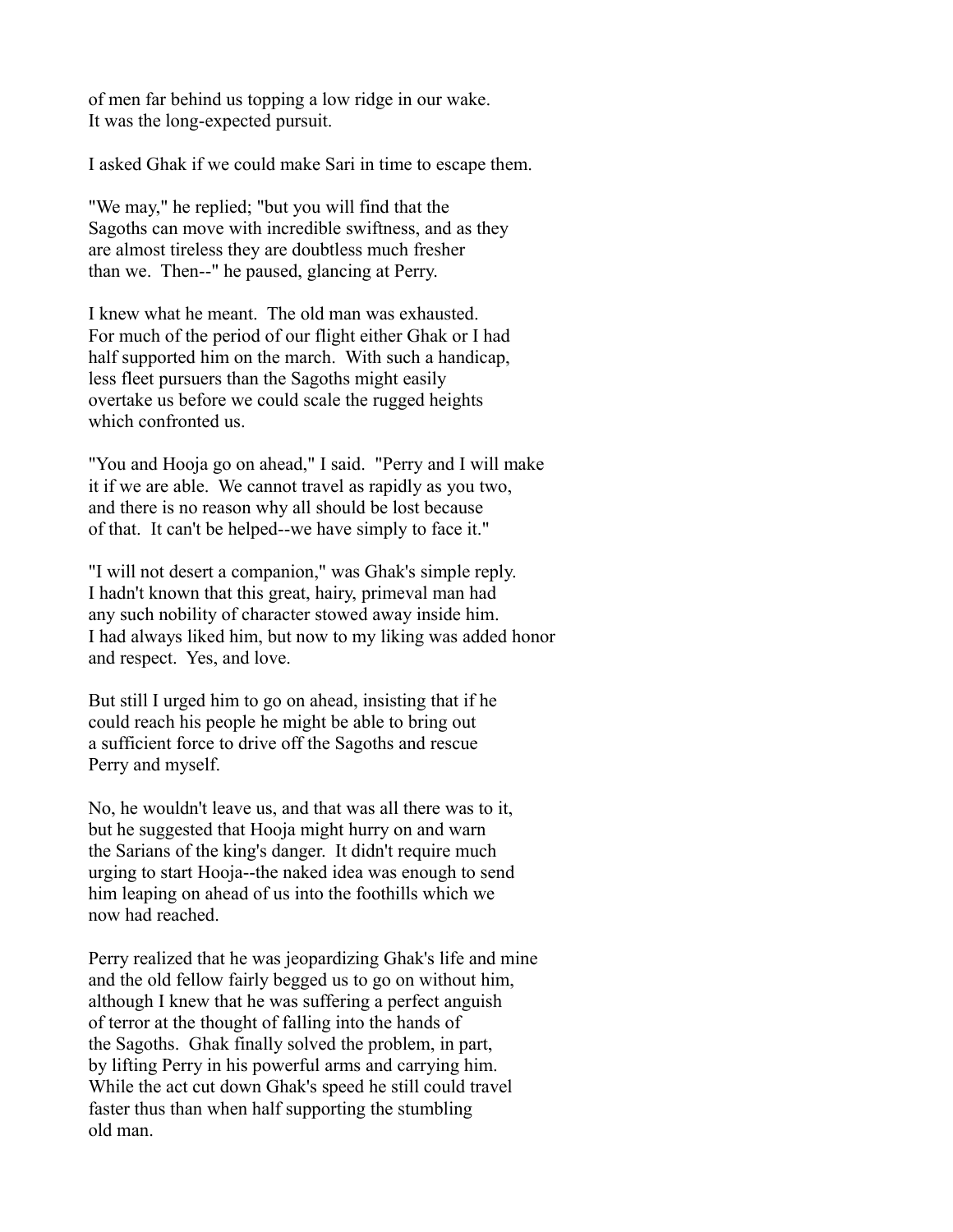## THE SLY ONE

THE SAGOTHS WERE GAINING ON US RAPIDLY, FOR once they had sighted us they had greatly increased their speed. On and on we stumbled up the narrow canyon that Ghak had chosen to approach the heights of Sari. On either side rose precipitous cliffs of gorgeous, parti-colored rock, while beneath our feet a thick mountain grass formed a soft and noiseless carpet. Since we had entered the canyon we had had no glimpse of our pursuers, and I was commencing to hope that they had lost our trail and that we would reach the now rapidly nearing cliffs in time to scale them before we should be overtaken.

Ahead we neither saw nor heard any sign which might betoken the success of Hooja's mission. By now he should have reached the outposts of the Sarians, and we should at least hear the savage cries of the tribesmen as they swarmed to arms in answer to their king's appeal for succor. In another moment the frowning cliffs ahead should be black with primeval warriors. But nothing of the kind happened--as a matter of fact the Sly One had betrayed us. At the moment that we expected to see Sarian spearmen charging to our relief at Hooja's back, the craven traitor was sneaking around the outskirts of the nearest Sarian village, that he might come up from the other side when it was too late to save us, claiming that he had become lost among the mountains.

Hooja still harbored ill will against me because of the blow I had struck in Dian's protection, and his malevolent spirit was equal to sacrificing us all that he might be revenged upon me.

As we drew nearer the barrier cliffs and no sign of rescuing Sarians appeared Ghak became both angry and alarmed, and presently as the sound of rapidly approaching pursuit fell upon our ears, he called to me over his shoulder that we were lost.

A backward glance gave me a glimpse of the first of the Sagoths at the far end of a considerable stretch of canyon through which we had just passed, and then a sudden turning shut the ugly creature from my view; but the loud howl of triumphant rage which rose behind

## XIII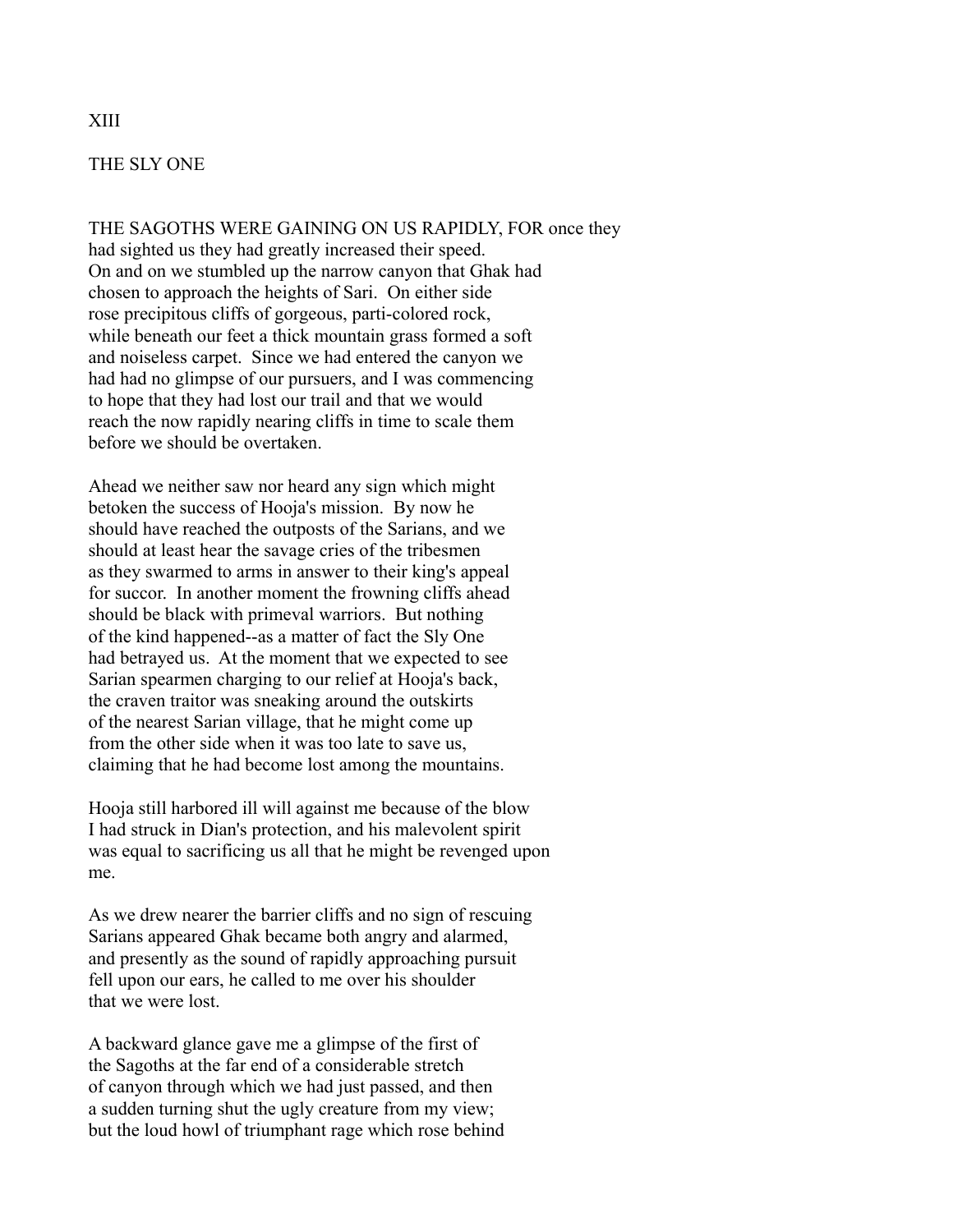us was evidence that the gorilla-man had sighted us.

Again the canyon veered sharply to the left, but to the right another branch ran on at a lesser deviation from the general direction, so that appeared more like the main canyon than the lefthand branch. The Sagoths were now not over two hundred and fifty yards behind us, and I saw that it was hopeless for us to expect to escape other than by a ruse. There was a bare chance of saving Ghak and Perry, and as I reached the branching of the canyon I took the chance.

Pausing there I waited until the foremost Sagoth hove into sight. Ghak and Perry had disappeared around a bend in the left-hand canyon, and as the Sagoth's savage yell announced that he had seen me I turned and fled up the right-hand branch. My ruse was successful, and the entire party of man-hunters raced headlong after me up one canyon while Ghak bore Perry to safety up the other.

Running has never been my particular athletic forte, and now when my very life depended upon fleetness of foot I cannot say that I ran any better than on the occasions when my pitiful base running had called down upon my head the rooter's raucous and reproachful cries of "Ice Wagon," and "Call a cab."

The Sagoths were gaining on me rapidly. There was one in particular, fleeter than his fellows, who was perilously close. The canyon had become a rocky slit, rising roughly at a steep angle toward what seemed a pass between two abutting peaks. What lay beyond I could not even guess--possibly a sheer drop of hundreds of feet into the corresponding valley upon the other side. Could it be that I had plunged into a cul-de-sac?

Realizing that I could not hope to outdistance the Sagoths to the top of the canyon I had determined to risk all in an attempt to check them temporarily, and to this end had unslung my rudely made bow and plucked an arrow from the skin quiver which hung behind my shoulder. As I fitted the shaft with my right hand I stopped and wheeled toward the gorilla-man.

In the world of my birth I never had drawn a shaft, but since our escape from Phutra I had kept the party supplied with small game by means of my arrows, and so, through necessity, had developed a fair degree of accuracy. During our flight from Phutra I had restrung my bow with a piece of heavy gut taken from a huge tiger which Ghak and I had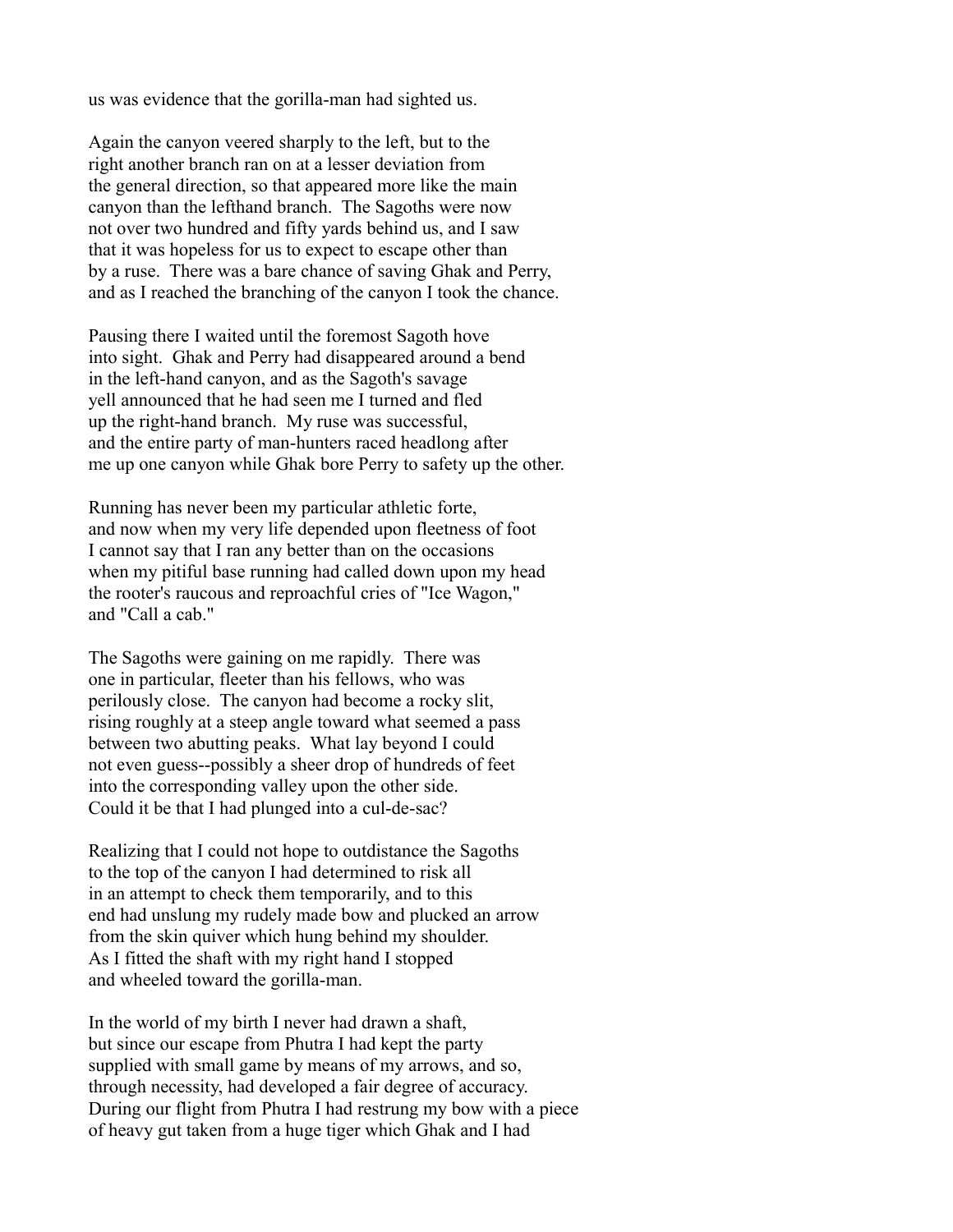worried and finally dispatched with arrows, spear, and sword. The hard wood of the bow was extremely tough and this, with the strength and elasticity of my new string. gave me unwonted confidence in my weapon.

Never had I greater need of steady nerves than then--never were my nerves and muscles under better control. I sighted as carefully and deliberately as though at a straw target. The Sagoth had never before seen a bow and arrow, but of a sudden it must have swept over his dull intellect that the thing I held toward him was some sort of engine of destruction, for he too came to a halt, simultaneously swinging his hatchet for a throw. It is one of the many methods in which they employ this weapon, and the accuracy of aim which they achieve, even under the most unfavorable circumstances, is little short of miraculous.

My shaft was drawn back its full length--my eye had centered its sharp point upon the left breast of my adversary; and then he launched his hatchet and I released my arrow. At the instant that our missiles flew I leaped to one side, but the Sagoth sprang forward to follow up his attack with a spear thrust. I felt the swish of the hatchet at it grazed my head, and at the same instant my shaft pierced the Sagoth's savage heart, and with a single groan he lunged almost at my feet--stone dead. Close behind him were two more--fifty yards perhaps--but the distance gave me time to snatch up the dead guardsman's shield, for the close call his hatchet had just given me had borne in upon me the urgent need I had for one. Those which I had purloined at Phutra we had not been able to bring along because their size precluded our concealing them within the skins of the Mahars which had brought us safely from the city.

With the shield slipped well up on my left arm I let fly with another arrow, which brought down a second Sagoth, and then as his fellow's hatchet sped toward me I caught it upon the shield, and fitted another shaft for him; but he did not wait to receive it. Instead, he turned and retreated toward the main body of gorilla-men. Evidently he had seen enough of me for the moment.

Once more I took up my flight, nor were the Sagoths apparently overanxious to press their pursuit so closely as before. Unmolested I reached the top of the canyon where I found a sheer drop of two or three hundred feet to the bottom of a rocky chasm; but on the left a narrow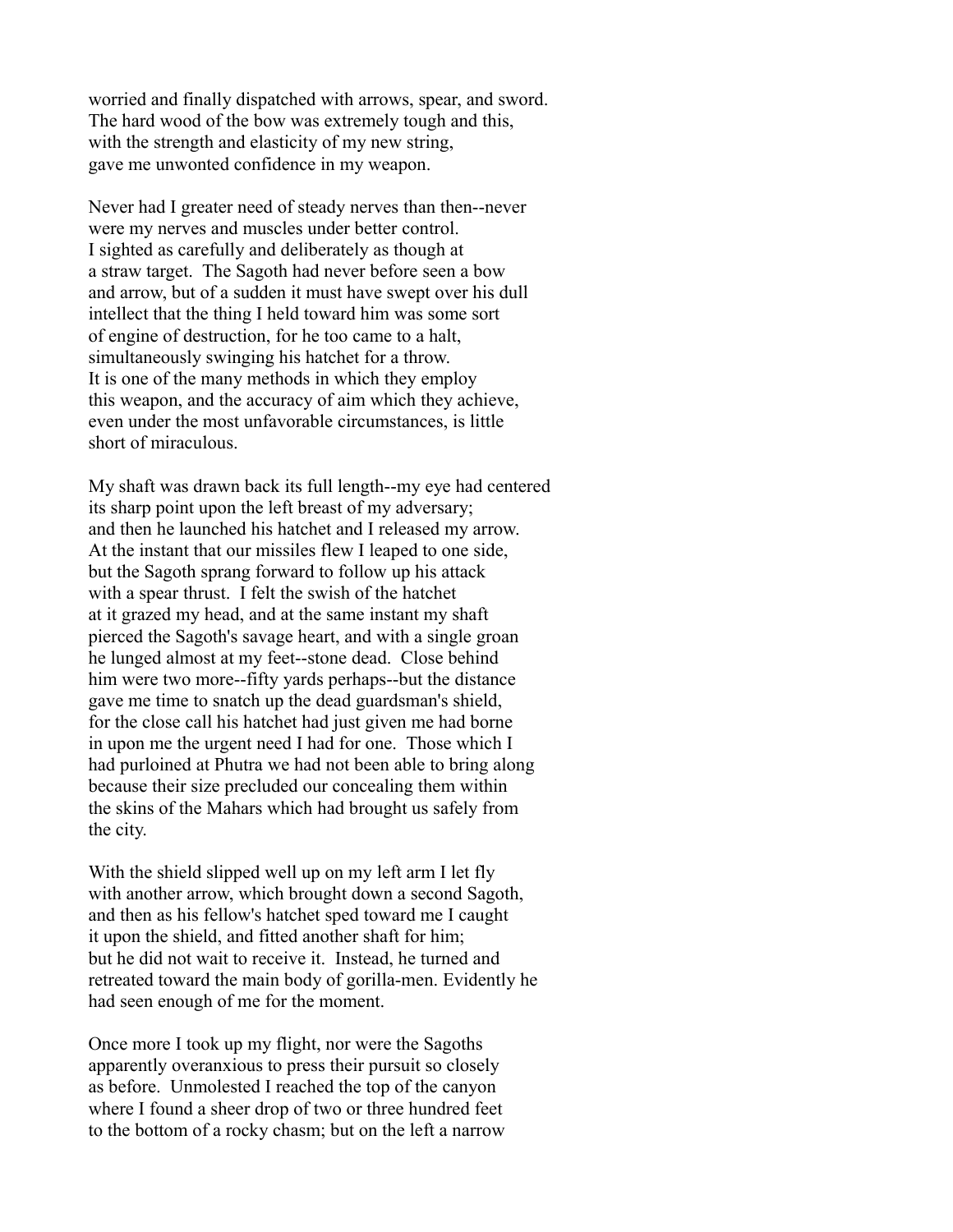ledge rounded the shoulder of the overhanging cliff. Along this I advanced, and at a sudden turning, a few yards beyond the canyon's end, the path widened, and at my left I saw the opening to a large cave. Before, the ledge continued until it passed from sight about another projecting buttress of the mountain.

Here, I felt, I could defy an army, for but a single foeman could advance upon me at a time, nor could he know that I was awaiting him until he came full upon me around the corner of the turn. About me lay scattered stones crumbled from the cliff above. They were of various sizes and shapes, but enough were of handy dimensions for use as ammunition in lieu of my precious arrows. Gathering a number of stones into a little pile beside the mouth of the cave I waited the advance of the Sagoths.

As I stood there, tense and silent, listening for the first faint sound that should announce the approach of my enemies, a slight noise from within the cave's black depths attracted my attention. It might have been produced by the moving of the great body of some huge beast rising from the rock floor of its lair. At almost the same instant I thought that I caught the scraping of hide sandals upon the ledge beyond the turn. For the next few seconds my attention was considerably divided.

And then from the inky blackness at my right I saw two flaming eyes glaring into mine. They were on a level that was over two feet above my head. It is true that the beast who owned them might be standing upon a ledge within the cave, or that it might be rearing up upon its hind legs; but I had seen enough of the monsters of Pellucidar to know that I might be facing some new and frightful Titan whose dimensions and ferocity eclipsed those of any I had seen before.

Whatever it was, it was coming slowly toward the entrance of the cave, and now, deep and forbidding, it uttered a low and ominous growl. I waited no longer to dispute possession of the ledge with the thing which owned that voice. The noise had not been loud--I doubt if the Sagoths heard it at all--but the suggestion of latent possibilities behind it was such that I knew it would only emanate from a gigantic and ferocious beast.

As I backed along the ledge I soon was past the mouth of the cave, where I no longer could see those fearful flaming eyes, but an instant later I caught sight of the fiendish face of a Sagoth as it warily advanced beyond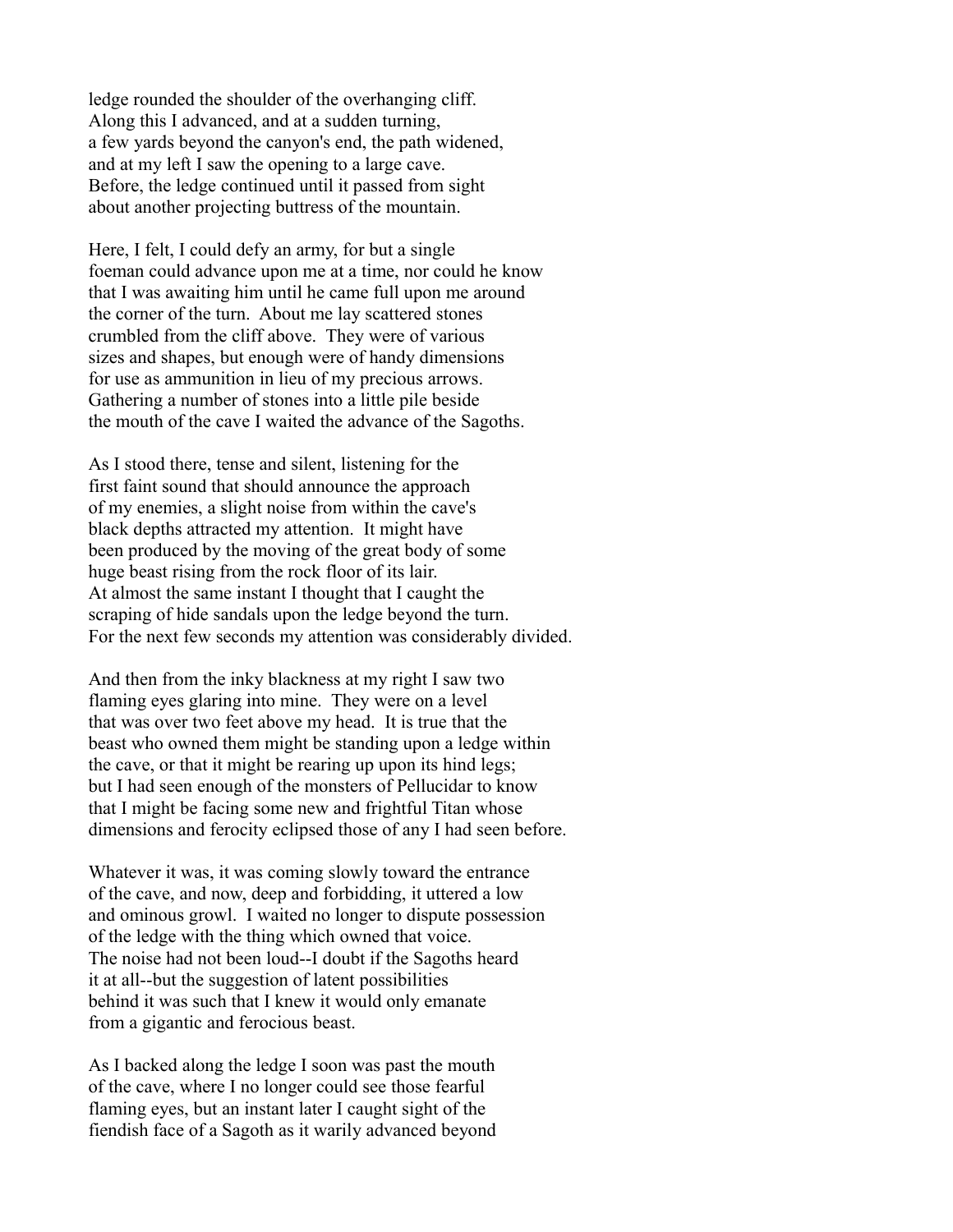the cliff's turn on the far side of the cave's mouth. As the fellow saw me he leaped along the ledge in pursuit, and after him came as many of his companions as could crowd upon each other's heels. At the same time the beast emerged from the cave, so that he and the Sagoths came face to face upon that narrow ledge.

The thing was an enormous cave bear, rearing its colossal bulk fully eight feet at the shoulder, while from the tip of its nose to the end of its stubby tail it was fully twelve feet in length. As it sighted the Sagoths it emitted a most frightful roar, and with open mouth charged full upon them. With a cry of terror the foremost gorilla-man turned to escape, but behind him he ran full upon his on-rushing companions.

The horror of the following seconds is indescribable. The Sagoth nearest the cave bear, finding his escape blocked, turned and leaped deliberately to an awful death upon the jagged rocks three hundred feet below. Then those giant jaws reached out and gathered in the next--there was a sickening sound of crushing bones, and the mangled corpse was dropped over the cliff's edge. Nor did the mighty beast even pause in his steady advance along the ledge.

Shrieking Sagoths were now leaping madly over the precipice to escape him, and the last I saw he rounded the turn still pursuing the demoralized remnant of the man hunters. For a long time I could hear the horrid roaring of the brute intermingled with the screams and shrieks of his victims, until finally the awful sounds dwindled and disappeared in the distance.

Later I learned from Ghak, who had finally come to his tribesmen and returned with a party to rescue me, that the ryth, as it is called, pursued the Sagoths until it had exterminated the entire band. Ghak was, of course, positive that I had fallen prey to the terrible creature, which, within Pellucidar, is truly the king of beasts.

Not caring to venture back into the canyon, where I might fall prey either to the cave bear or the Sagoths I continued on along the ledge, believing that by following around the mountain I could reach the land of Sari from another direction. But I evidently became confused by the twisting and turning of the canyons and gullies, for I did not come to the land of Sari then, nor for a long time **thereafter**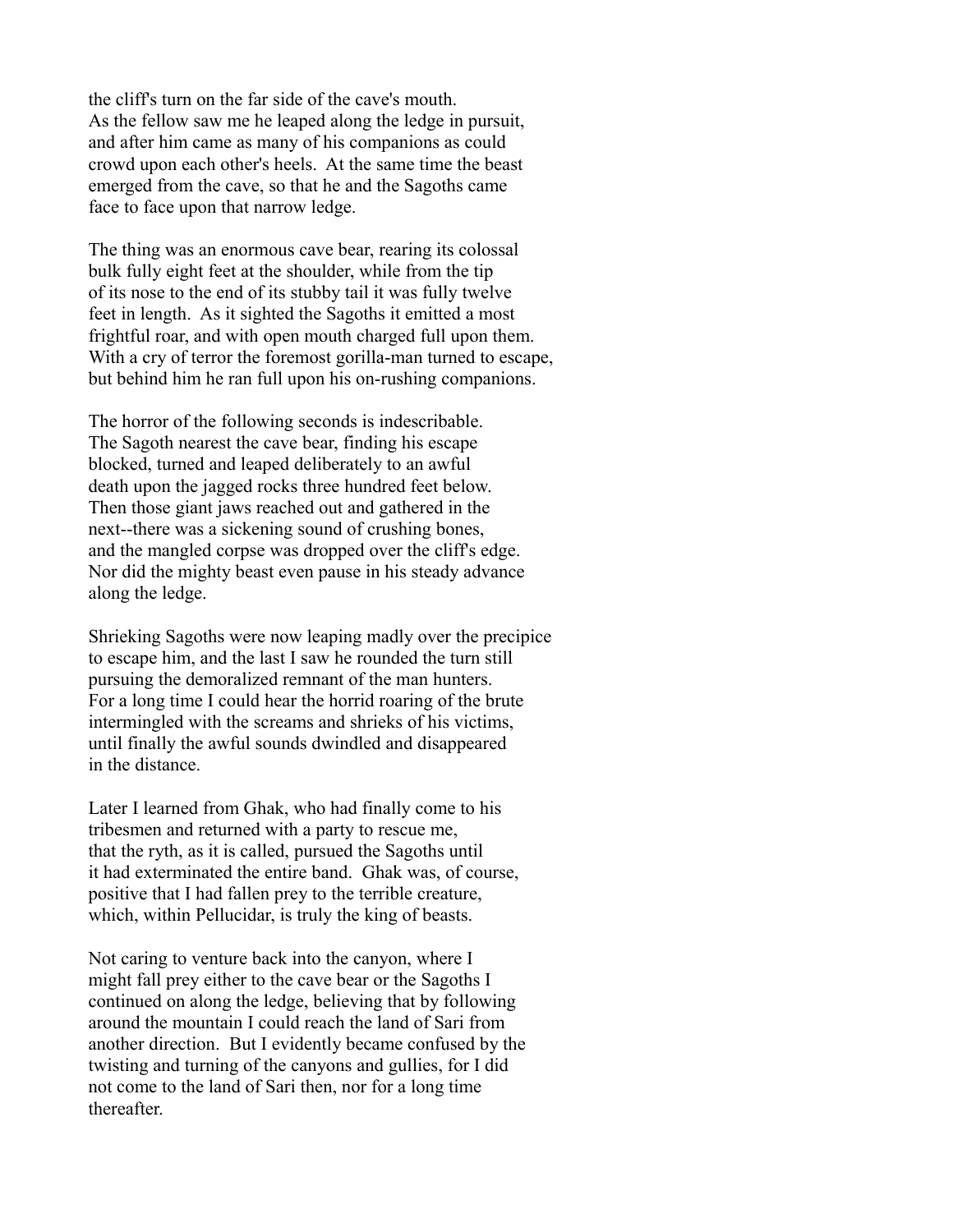## THE GARDEN OF EDEN

# WITH NO HEAVENLY GUIDE, IT IS LITTLE WONDER that I became confused

and lost in the labyrinthine maze of those mighty hills. What, in reality, I did was to pass entirely through them and come out above the valley upon the farther side. I know that I wandered for a long time, until tired and hungry I came upon a small cave in the face of the limestone formation which had taken the place of the granite farther back.

The cave which took my fancy lay halfway up the precipitous side of a lofty cliff. The way to it was such that I knew no extremely formidable beast could frequent it, nor was it large enough to make a comfortable habitat for any but the smaller mammals or reptiles. Yet it was with the utmost caution that I crawled within its dark interior

Here I found a rather large chamber, lighted by a narrow cleft in the rock above which let the sunlight filter in in sufficient quantities partially to dispel the utter darkness which I had expected. The cave was entirely empty, nor were there any signs of its having been recently occupied. The opening was comparatively small, so that after considerable effort I was able to lug up a bowlder from the valley below which entirely blocked it.

Then I returned again to the valley for an armful of grasses and on this trip was fortunate enough to knock over an orthopi, the diminutive horse of Pellucidar, a little animal about the size of a fox terrier, which abounds in all parts of the inner world. Thus, with food and bedding I returned to my lair, where after a meal of raw meat, to which I had now become quite accustomed, I dragged the bowlder before the entrance and curled myself upon a bed of grasses--a naked, primeval, cave man, as savagely primitive as my prehistoric progenitors.

I awoke rested but hungry, and pushing the bowlder aside crawled out upon the little rocky shelf which was my front porch. Before me spread a small but beautiful valley, through the center of which a clear and sparkling river wound its way down to an inland sea, the blue waters of which were just visible between the two mountain ranges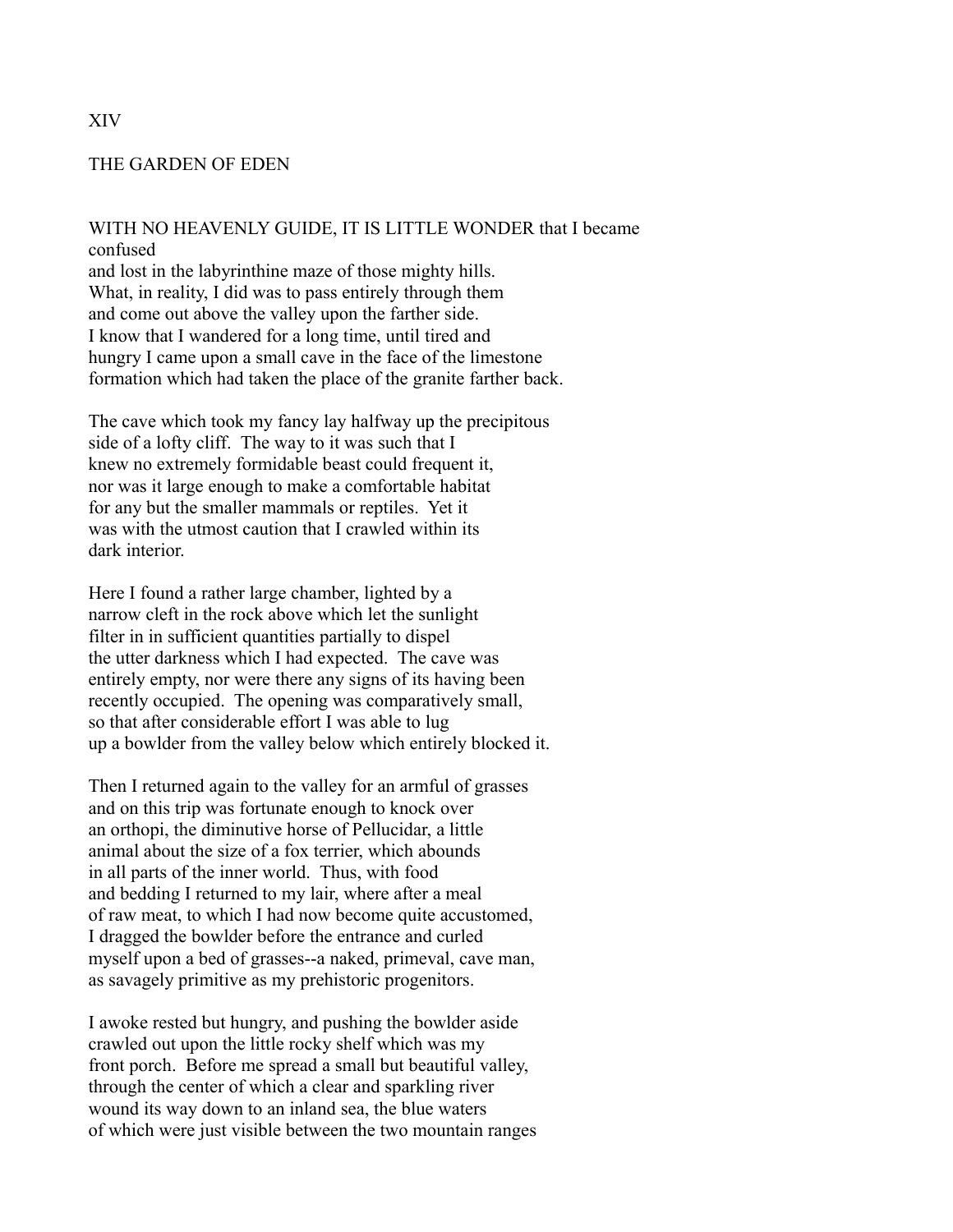which embraced this little paradise. The sides of the opposite hills were green with verdure, for a great forest clothed them to the foot of the red and yellow and copper green of the towering crags which formed their summit. The valley itself was carpeted with a luxuriant grass, while here and there patches of wild flowers made great splashes of vivid color against the prevailing green.

Dotted over the face of the valley were little clusters of palmlike trees--three or four together as a rule. Beneath these stood antelope, while others grazed in the open, or wandered gracefully to a near-by ford to drink. There were several species of this beautiful animal, the most magnificent somewhat resembling the giant eland of Africa, except that their spiral horns form a complete curve backward over their ears and then forward again beneath them, ending in sharp and formidable points some two feet before the face and above the eyes. In size they remind one of a pure bred Hereford bull, yet they are very agile and fast. The broad yellow bands that stripe the dark roan of their coats made me take them for zebra when I first saw them. All in all they are handsome animals, and added the finishing touch to the strange and lovely landscape that spread before my new home.

I had determined to make the cave my headquarters, and with it as a base make a systematic exploration of the surrounding country in search of the land of Sari. First I devoured the remainder of the carcass of the orthopi I had killed before my last sleep. Then I hid the Great Secret in a deep niche at the back of my cave, rolled the bowlder before my front door, and with bow, arrows, sword, and shield scrambled down into the peaceful valley.

The grazing herds moved to one side as I passed through them, the little orthopi evincing the greatest wariness and galloping to safest distances. All the animals stopped feeding as I approached, and after moving to what they considered a safe distance stood contemplating me with serious eyes and up-cocked ears. Once one of the old bull antelopes of the striped species lowered his head and bellowed angrily--even taking a few steps in my direction, so that I thought he meant to charge; but after I had passed, he resumed feeding as though nothing had disturbed him.

Near the lower end of the valley I passed a number of tapirs, and across the river saw a great sadok, the enormous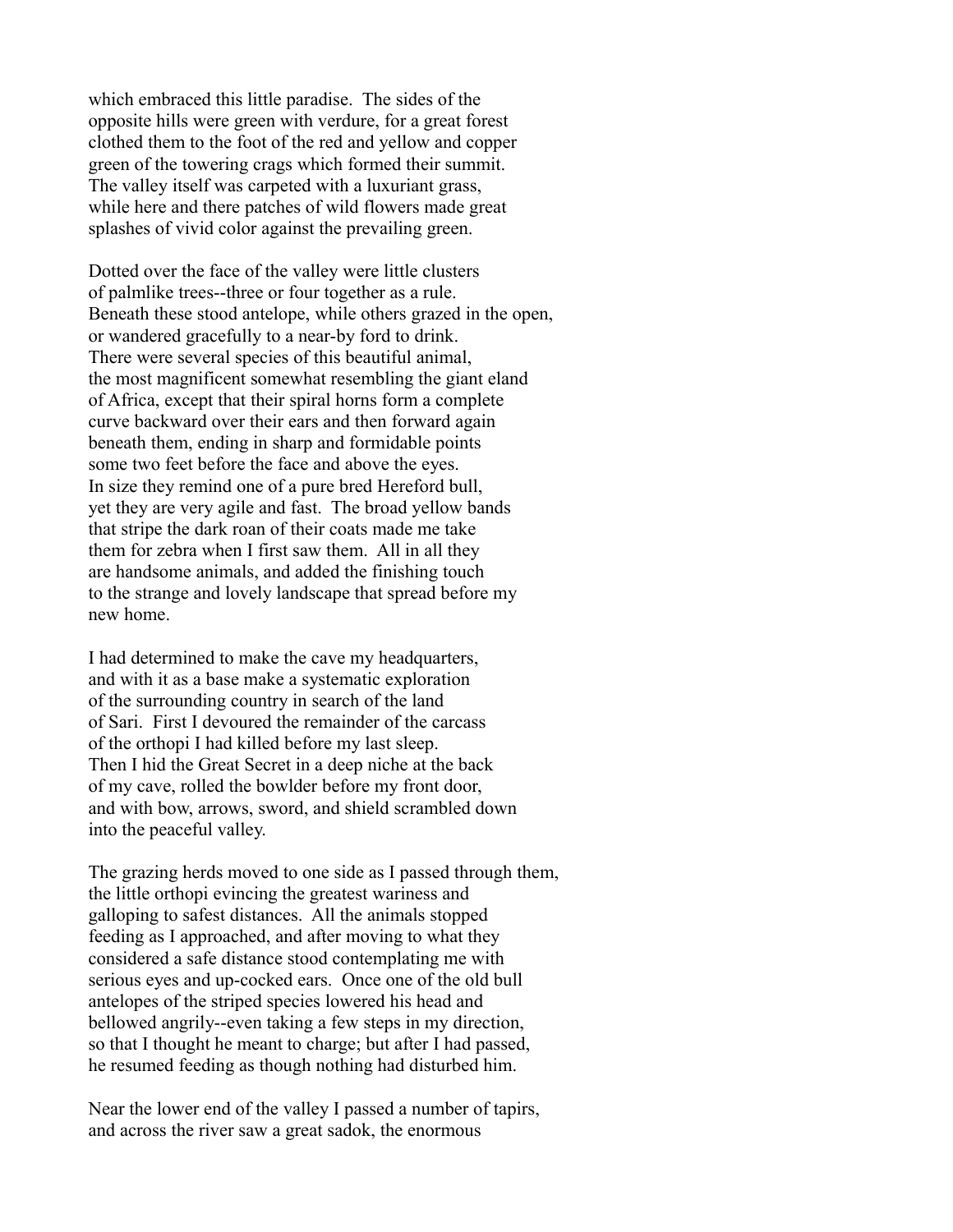double-horned progenitor of the modern rhinoceros. At the valley's end the cliffs upon the left ran out into the sea, so that to pass around them as I desired to do it was necessary to scale them in search of a ledge along which I might continue my journey. Some fifty feet from the base I came upon a projection which formed a natural path along the face of the cliff, and this I followed out over the sea toward the cliff's end.

Here the ledge inclined rapidly upward toward the top of the cliffs--the stratum which formed it evidently having been forced up at this steep angle when the mountains behind it were born. As I climbed carefully up the ascent my attention suddenly was attracted aloft by the sound of strange hissing, and what resembled the flapping of wings.

And at the first glance there broke upon my horrified vision the most frightful thing I had seen even within Pellucidar. It was a giant dragon such as is pictured in the legends and fairy tales of earth folk. Its huge body must have measured forty feet in length, while the batlike wings that supported it in midair had a spread of fully thirty. Its gaping jaws were armed with long, sharp teeth, and its claw equipped with horrible talons.

The hissing noise which had first attracted my attention was issuing from its throat, and seemed to be directed at something beyond and below me which I could not see. The ledge upon which I stood terminated abruptly a few paces farther on, and as I reached the end I saw the cause of the reptile's agitation.

Some time in past ages an earthquake had produced a fault at this point, so that beyond the spot where I stood the strata had slipped down a matter of twenty feet. The result was that the continuation of my ledge lay twenty feet below me, where it ended as abruptly as did the end upon which I stood.

And here, evidently halted in flight by this insurmountable break in the ledge, stood the object of the creature's attack--a girl cowering upon the narrow platform, her face buried in her arms, as though to shut out the sight of the frightful death which hovered just above her.

The dragon was circling lower, and seemed about to dart in upon its prey. There was no time to be lost, scarce an instant in which to weigh the possible chances that I had against the awfully armed creature;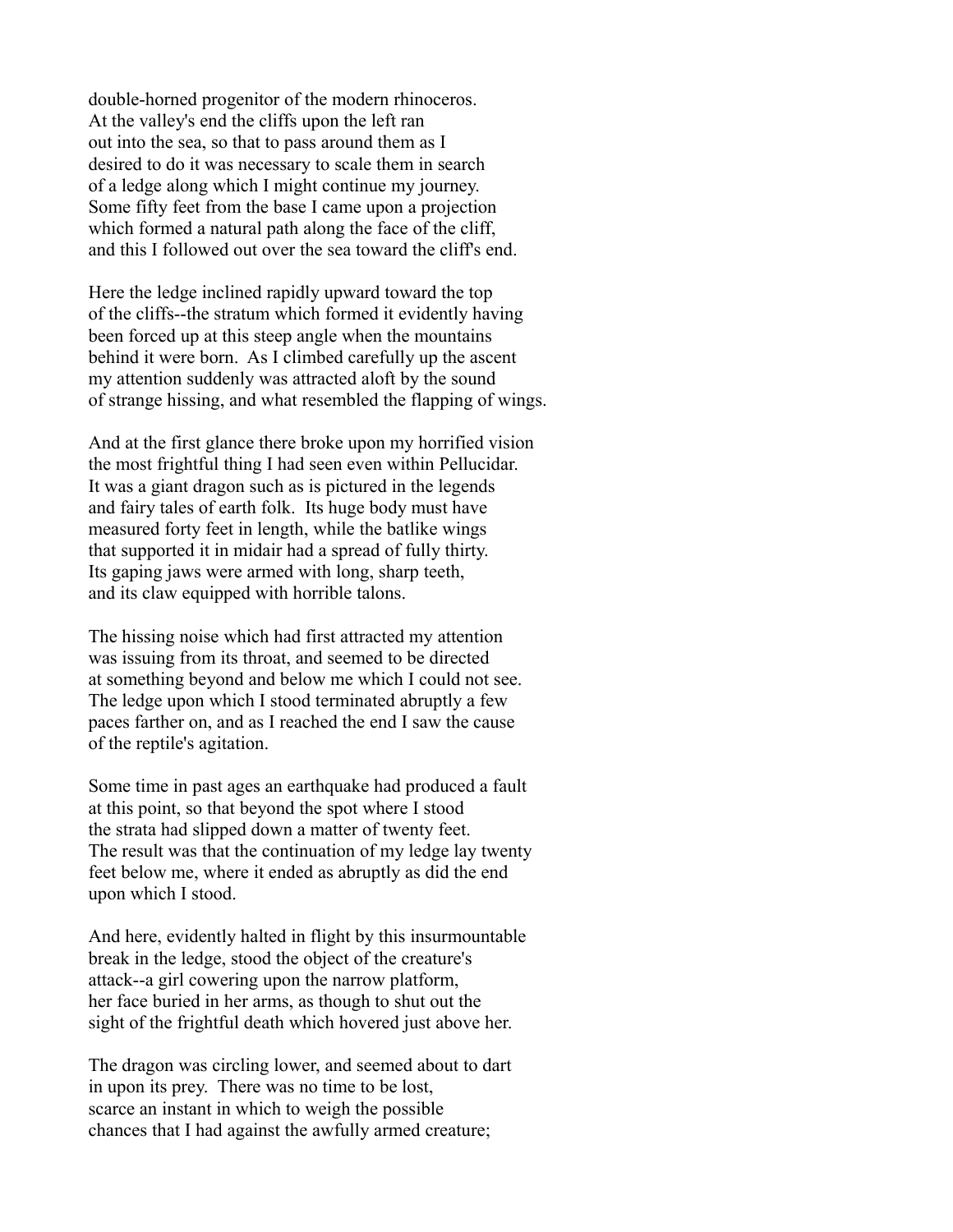but the sight of that frightened girl below me called out to all that was best in me, and the instinct for protection of the other sex, which nearly must have equaled the instinct of self-preservation in primeval man, drew me to the girl's side like an irresistible magnet.

Almost thoughtless of the consequences, I leaped from the end of the ledge upon which I stood, for the tiny shelf twenty feet below. At the same instant the dragon darted in toward the girl, but my sudden advent upon the scene must have startled him for he veered to one side, and then rose above us once more.

The noise I made as I landed beside her convinced the girl that the end had come, for she thought I was the dragon; but finally when no cruel fangs closed upon her she raised her eyes in astonishment. As they fell upon me the expression that came into them would be difficult to describe; but her feelings could scarcely have been one whit more complicated than my own--for the wide eyes that looked into mine were those of Dian the Beautiful.

"Dian!" I cried. "Dian! Thank God that I came in time."

"You?" she whispered, and then she hid her face again; nor could I tell whether she were glad or angry that I had come.

Once more the dragon was sweeping toward us, and so rapidly that I had no time to unsling my bow. All that I could do was to snatch up a rock, and hurl it at the thing's hideous face. Again my aim was true, and with a hiss of pain and rage the reptile wheeled once more and soared away.

Quickly I fitted an arrow now that I might be ready at the next attack, and as I did so I looked down at the girl, so that I surprised her in a surreptitious glance which she was stealing at me; but immediately, she again covered her face with her hands.

"Look at me, Dian," I pleaded. "Are you not glad to see me?"

She looked straight into my eyes.

"I hate you," she said, and then, as I was about to beg for a fair hearing she pointed over my shoulder. "The thipdar comes," she said, and I turned again to meet the reptile.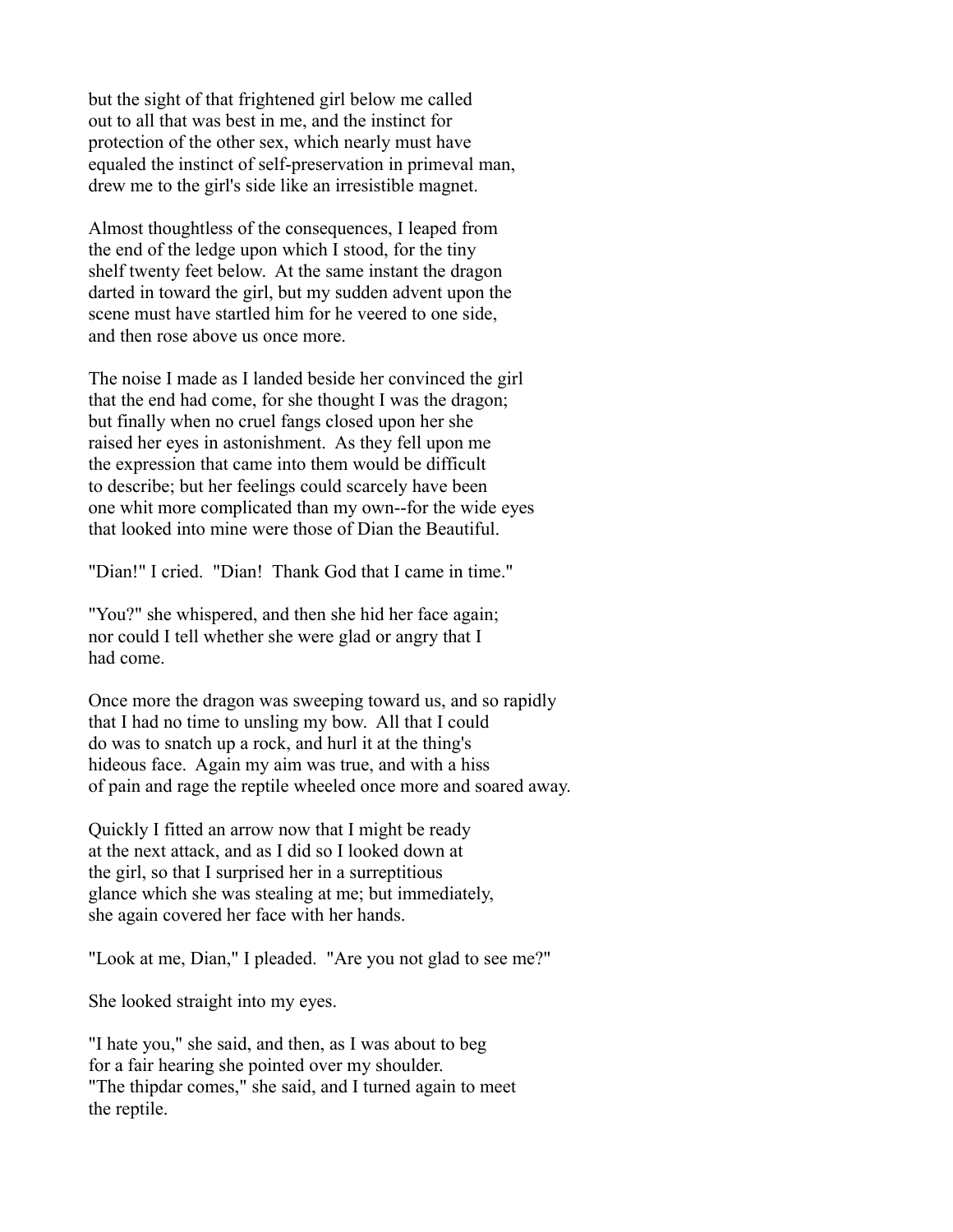So this was a thipdar. I might have known it. The cruel bloodhound of the Mahars. The long-extinct pterodactyl of the outer world. But this time I met it with a weapon it never had faced before. I had selected my longest arrow, and with all my strength had bent the bow until the very tip of the shaft rested upon the thumb of my left hand, and then as the great creature darted toward us I let drive straight for that tough breast.

Hissing like the escape valve of a steam engine, the mighty creature fell turning and twisting into the sea below, my arrow buried completely in its carcass. I turned toward the girl. She was looking past me. It was evident that she had seen the thipdar die.

"Dian," I said, "won't you tell me that you are not sorry that I have found you?"

"I hate you," was her only reply; but I imagined that there was less vehemence in it than before--yet it might have been but my imagination.

"Why do you hate me, Dian?" I asked, but she did not answer me.

"What are you doing here?" I asked, "and what has happened to you since Hooja freed you from the Sagoths?"

At first I thought that she was going to ignore me entirely, but finally she thought better of it.

"I was again running away from Jubal the Ugly One," she said. "After I escaped from the Sagoths I made my way alone back to my own land; but on account of Jubal I did not dare enter the villages or let any of my friends know that I had returned for fear that Jubal might find out. By watching for a long time I found that my brother had not yet returned, and so I continued to live in a cave beside a valley which my race seldom frequents, awaiting the time that he should come back and free me from Jubal.

"But at last one of Jubal's hunters saw me as I was creeping toward my father's cave to see if my brother had yet returned and he gave the alarm and Jubal set out after me. He has been pursuing me across many lands. He cannot be far behind me now. When he comes he will kill you and carry me back to his cave. He is a terrible man. I have gone as far as I can go, and there is no escape,"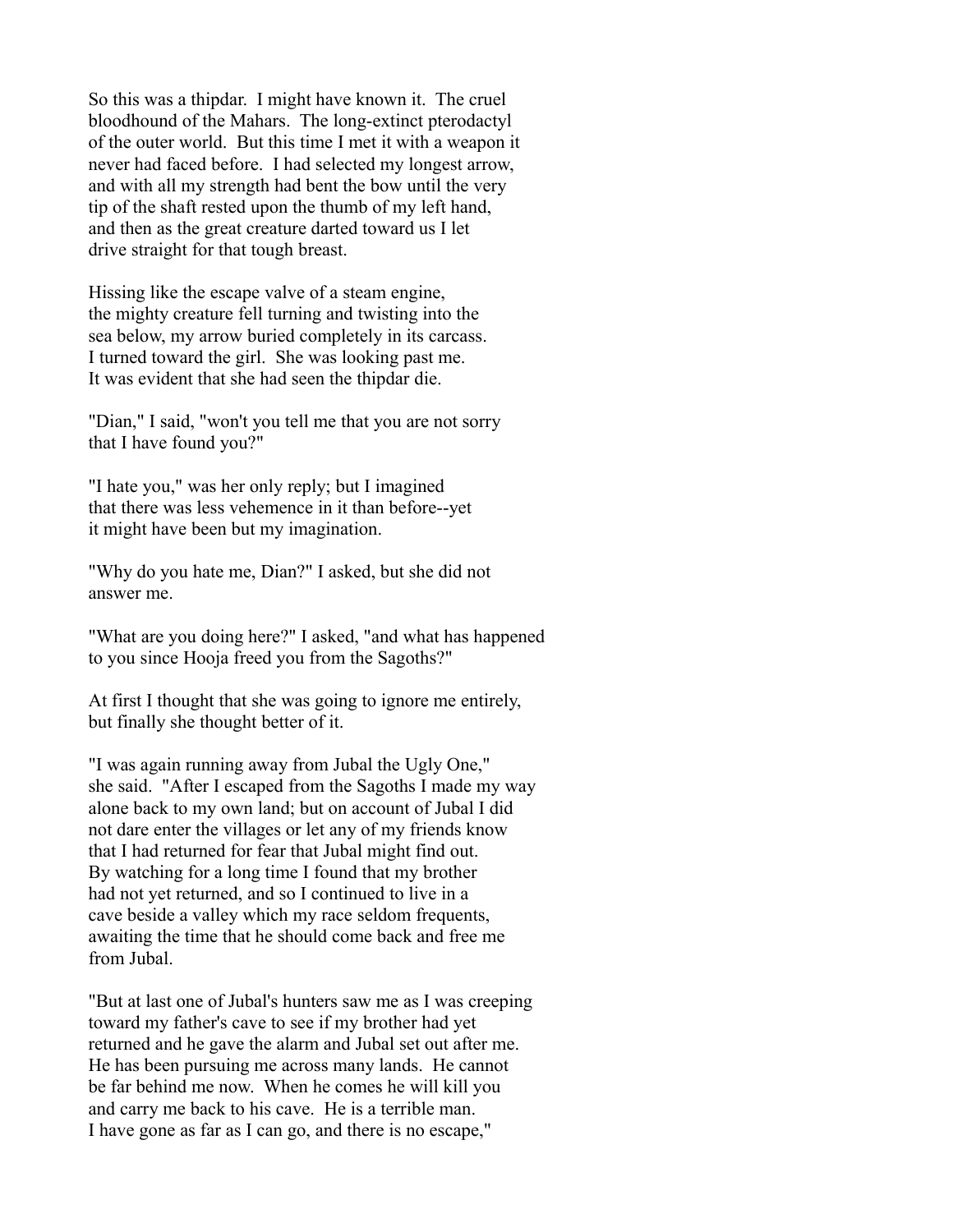and she looked hopelessly up at the continuation of the ledge twenty feet above us.

"But he shall not have me," she suddenly cried, with great vehemence. "The sea is there"--she pointed over the edge of the cliff--"and the sea shall have me rather than Jubal<sup>"</sup>

"But I have you now Dian," I cried; "nor shall Jubal, nor any other have you, for you are mine," and I seized her hand, nor did I lift it above her head and let it fall in token of release.

She had risen to her feet, and was looking straight into my eyes with level gaze.

"I do not believe you," she said, "for if you meant it you would have done this when the others were present to witness it--then I should truly have been your mate; now there is no one to see you do it, for you know that without witnesses your act does not bind you to me," and she withdrew her hand from mine and turned away.

I tried to convince her that I was sincere, but she simply couldn't forget the humiliation that I had put upon her on that other occasion.

"If you mean all that you say you will have ample chance to prove it," she said, "if Jubal does not catch and kill you. I am in your power, and the treatment you accord me will be the best proof of your intentions toward me. I am not your mate, and again I tell you that I hate you, and that I should be glad if I never saw you again."

Dian certainly was candid. There was no gainsaying that. In fact I found candor and directness to be quite a marked characteristic of the cave men of Pellucidar. Finally I suggested that we make some attempt to gain my cave, where we might escape the searching Jubal, for I am free to admit that I had no considerable desire to meet the formidable and ferocious creature, of whose mighty prowess Dian had told me when I first met her. He it was who, armed with a puny knife, had met and killed a cave bear in a hand-to-hand struggle. It was Jubal who could cast his spear entirely through the armored carcass of the sadok at fifty paces. It was he who had crushed the skull of a charging dyryth with a single blow of his war club. No, I was not pining to meet the Ugly One-and it was quite certain that I should not go out and hunt for him;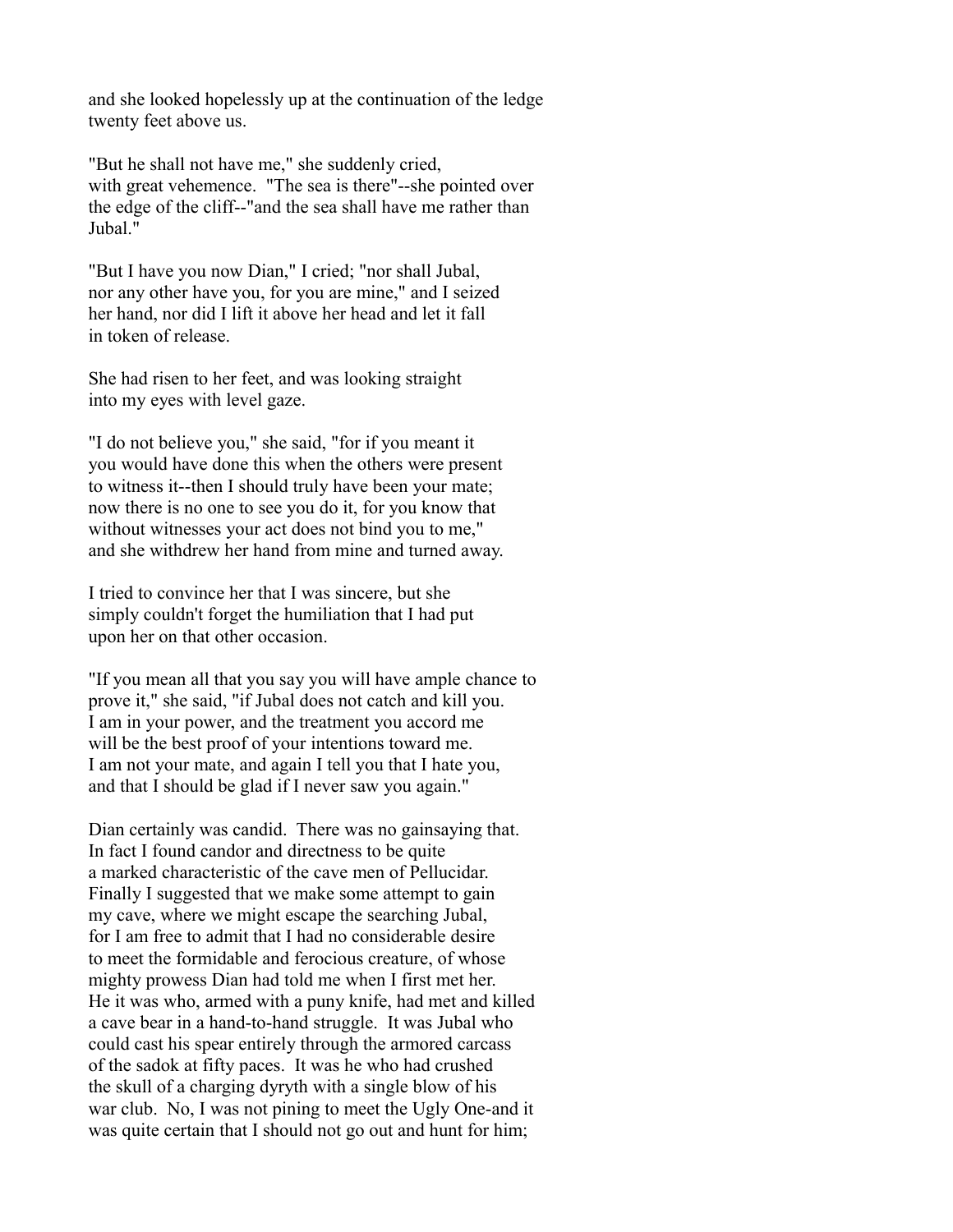but the matter was taken out of my hands very quickly, as is often the way, and I did meet Jubal the Ugly One face to face.

This is how it happened. I had led Dian back along the ledge the way she had come, searching for a path that would lead us to the top of the cliff, for I knew that we could then cross over to the edge of my own little valley, where I felt certain we should find a means of ingress from the cliff top. As we proceeded along the ledge I gave Dian minute directions for finding my cave against the chance of something happening to me. I knew that she would be quite safely hidden away from pursuit once she gained the shelter of my lair, and the valley would afford her ample means of sustenance.

Also, I was very much piqued by her treatment of me. My heart was sad and heavy, and I wanted to make her feel badly by suggesting that something terrible might happen to me--that I might, in fact, be killed. But it didn't work worth a cent, at least as far as I could perceive. Dian simply shrugged those magnificent shoulders of hers, and murmured something to the effect that one was not rid of trouble so easily as that.

For a while I kept still. I was utterly squelched. And to think that I had twice protected her from attack--the last time risking my life to save hers. It was incredible that even a daughter of the Stone Age could be so ungrateful--so heartless; but maybe her heart partook of the qualities of her epoch.

Presently we found a rift in the cliff which had been widened and extended by the action of the water draining through it from the plateau above. It gave us a rather rough climb to the summit, but finally we stood upon the level mesa which stretched back for several miles to the mountain range. Behind us lay the broad inland sea, curving upward in the horizonless distance to merge into the blue of the sky, so that for all the world it looked as though the sea lapped back to arch completely over us and disappear beyond the distant mountains at our backs--the weird and uncanny aspect of the seascapes of Pellucidar balk description.

At our right lay a dense forest, but to the left the country was open and clear to the plateau's farther verge. It was in this direction that our way led, and we had turned to resume our journey when Dian touched my arm. I turned to her, thinking that she was about to make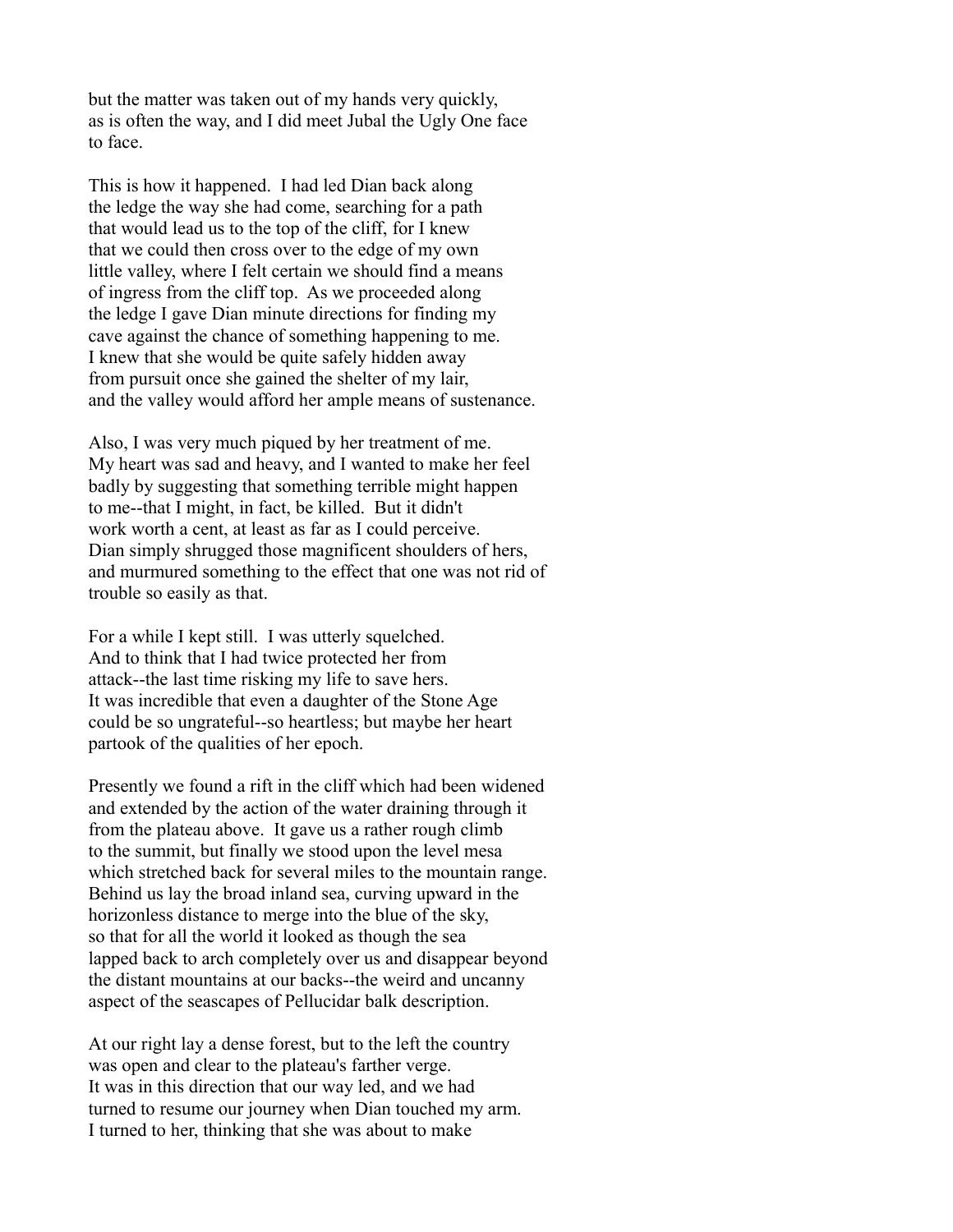peace overtures; but I was mistaken.

"Jubal," she said, and nodded toward the forest.

I looked, and there, emerging from the dense wood, came a perfect whale of a man. He must have been seven feet tall, and proportioned accordingly. He still was too far off to distinguish his features.

"Run," I said to Dian. "I can engage him until you get a good start. Maybe I can hold him until you have gotten entirely away," and then, without a backward glance, I advanced to meet the Ugly One. I had hoped that Dian would have a kind word to say to me before she went, for she must have known that I was going to my death for her sake; but she never even so much as bid me good-bye, and it was with a heavy heart that I strode through the flower-bespangled grass to my doom.

When I had come close enough to Jubal to distinguish his features I understood how it was that he had earned the sobriquet of Ugly One. Apparently some fearful beast had ripped away one entire side of his face. The eye was gone, the nose, and all the flesh, so that his jaws and all his teeth were exposed and grinning through the horrible scar.

Formerly he may have been as good to look upon as the others of his handsome race, and it may be that the terrible result of this encounter had tended to sour an already strong and brutal character. However this may be it is quite certain that he was not a pretty sight, and now that his features, or what remained of them, were distorted in rage at the sight of Dian with another male, he was indeed most terrible to see--and much more terrible to meet.

He had broken into a run now, and as he advanced he raised his mighty spear, while I halted and fitting an arrow to my bow took as steady aim as I could. I was somewhat longer than usual, for I must confess that the sight of this awful man had wrought upon my nerves to such an extent that my knees were anything but steady. What chance had I against this mighty warrior for whom even the fiercest cave bear had no terrors! Could I hope to best one who slaughtered the sadok and dyryth singlehanded! I shuddered; but, in fairness to myself, my fear was more for Dian than for my own fate.

And then the great brute launched his massive stone-tipped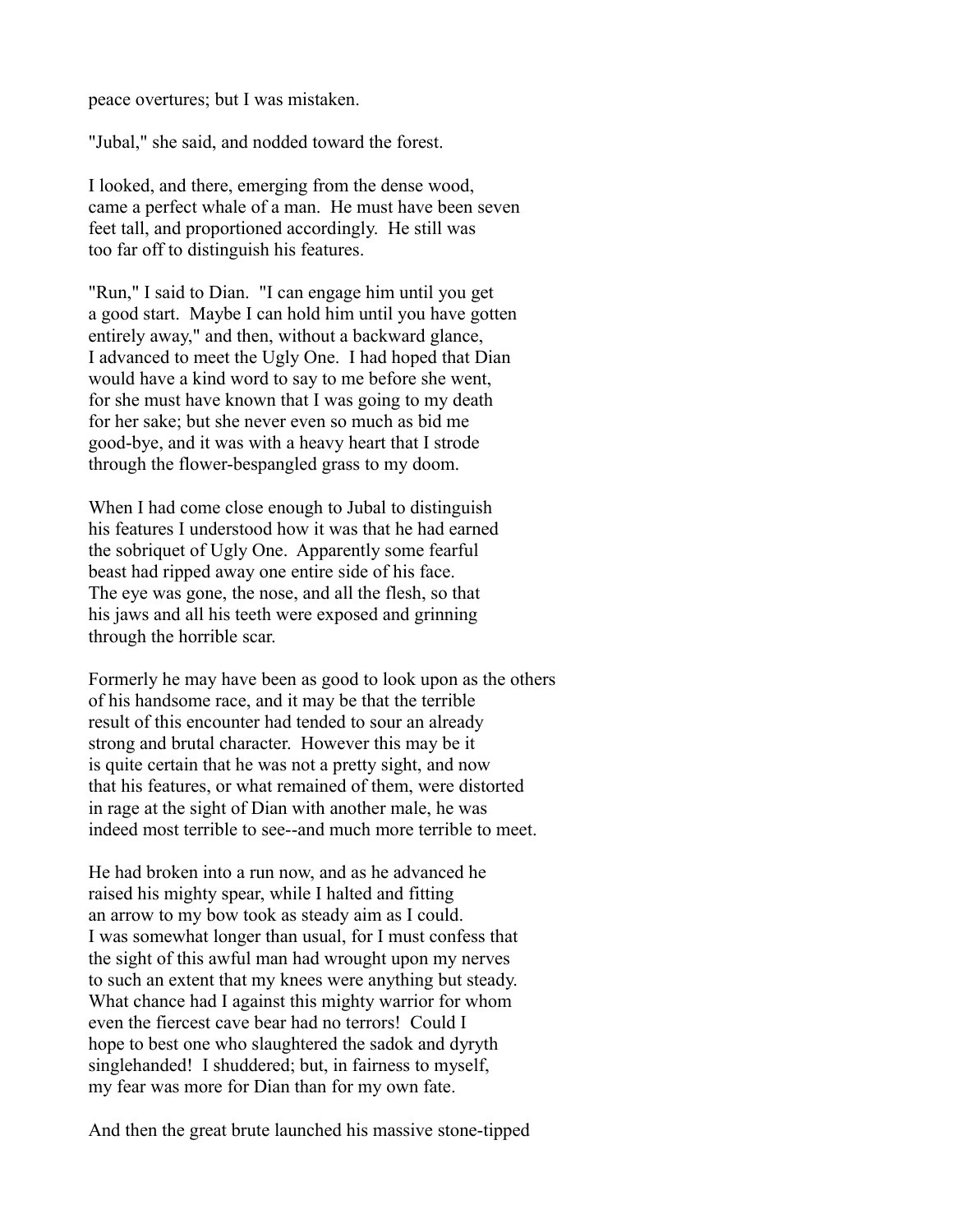spear, and I raised my shield to break the force of its terrific velocity. The impact hurled me to my knees, but the shield had deflected the missile and I was unscathed. Jubal was rushing upon me now with the only remaining weapon that he carried--a murderous-looking knife. He was too close for a careful bowshot, but I let drive at him as he came, without taking aim. My arrow pierced the fleshy part of his thigh, inflicting a painful but not disabling wound. And then he was upon me.

My agility saved me for the instant. I ducked beneath his raised arm, and when he wheeled to come at me again he found a sword's point in his face. And a moment later he felt an inch or two of it in the muscles of his knife arm, so that thereafter he went more warily.

It was a duel of strategy now--the great, hairy man maneuvering to get inside my guard where he could bring those giant thews to play, while my wits were directed to the task of keeping him at arm's length. Thrice he rushed me, and thrice I caught his knife blow upon my shield. Each time my sword found his body--once penetrating to his lung. He was covered with blood by this time, and the internal hemorrhage induced paroxysms of coughing that brought the red stream through the hideous mouth and nose, covering his face and breast with bloody froth. He was a most unlovely spectacle, but he was far from dead.

As the duel continued I began to gain confidence, for, to be perfectly candid, I had not expected to survive the first rush of that monstrous engine of ungoverned rage and hatred. And I think that Jubal, from utter contempt of me, began to change to a feeling of respect, and then in his primitive mind there evidently loomed the thought that perhaps at last he had met his master, and was facing his end.

At any rate it is only upon this hypothesis that I can account for his next act, which was in the nature of a last resort--a sort of forlorn hope, which could only have been born of the belief that if he did not kill me quickly I should kill him. It happened on the occasion of his fourth charge, when, instead of striking at me with his knife, he dropped that weapon, and seizing my sword blade in both his hands wrenched the weapon from my grasp as easily as from a babe.

Flinging it far to one side he stood motionless for just an instant glaring into my face with such a horrid leer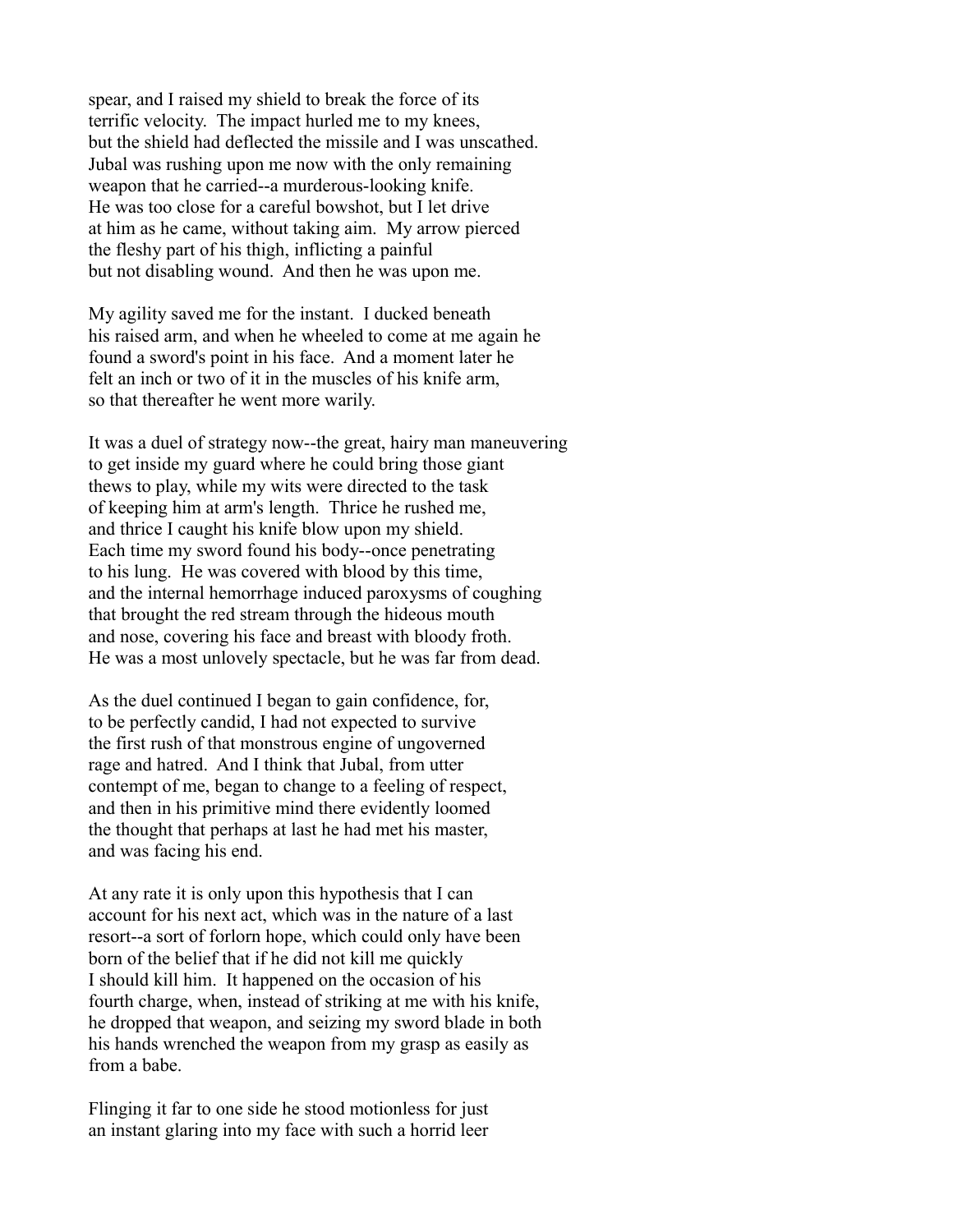of malignant triumph as to almost unnerve me--then he sprang for me with his bare hands. But it was Jubal's day to learn new methods of warfare. For the first time he had seen a bow and arrows, never before that duel had he beheld a sword, and now he learned what a man who knows may do with his bare fists.

As he came for me, like a great bear, I ducked again beneath his outstretched arm, and as I came up planted as clean a blow upon his jaw as ever you have seen. Down went that great mountain of flesh sprawling upon the ground. He was so surprised and dazed that he lay there for several seconds before he made any attempt to rise, and I stood over him with another dose ready when he should gain his knees.

Up he came at last, almost roaring in his rage and mortification; but he didn't stay up--I let him have a left fair on the point of the jaw that sent him tumbling over on his back. By this time I think Jubal had gone mad with hate, for no sane man would have come back for more as many times as he did. Time after time I bowled him over as fast as he could stagger up, until toward the last he lay longer on the ground between blows, and each time came up weaker than before.

He was bleeding very profusely now from the wound in his lungs, and presently a terrific blow over the heart sent him reeling heavily to the ground, where he lay very still, and somehow I knew at once that Jubal the Ugly One would never get up again. But even as I looked upon that massive body lying there so grim and terrible in death, I could not believe that I, single-handed, had bested this slayer of fearful beasts--this gigantic ogre of the Stone Age.

Picking up my sword I leaned upon it, looking down on the dead body of my foeman, and as I thought of the battle I had just fought and won a great idea was born in my brain--the outcome of this and the suggestion that Perry had made within the city of Phutra. If skill and science could render a comparative pygmy the master of this mighty brute, what could not the brute's fellows accomplish with the same skill and science. Why all Pellucidar would be at their feet--and I would be their king and Dian their queen.

Dian! A little wave of doubt swept over me. It was quite within the possibilities of Dian to look down upon me even were I king. She was quite the most superior person I ever had met--with the most convincing way of letting you know that she was superior. Well, I could go to the cave,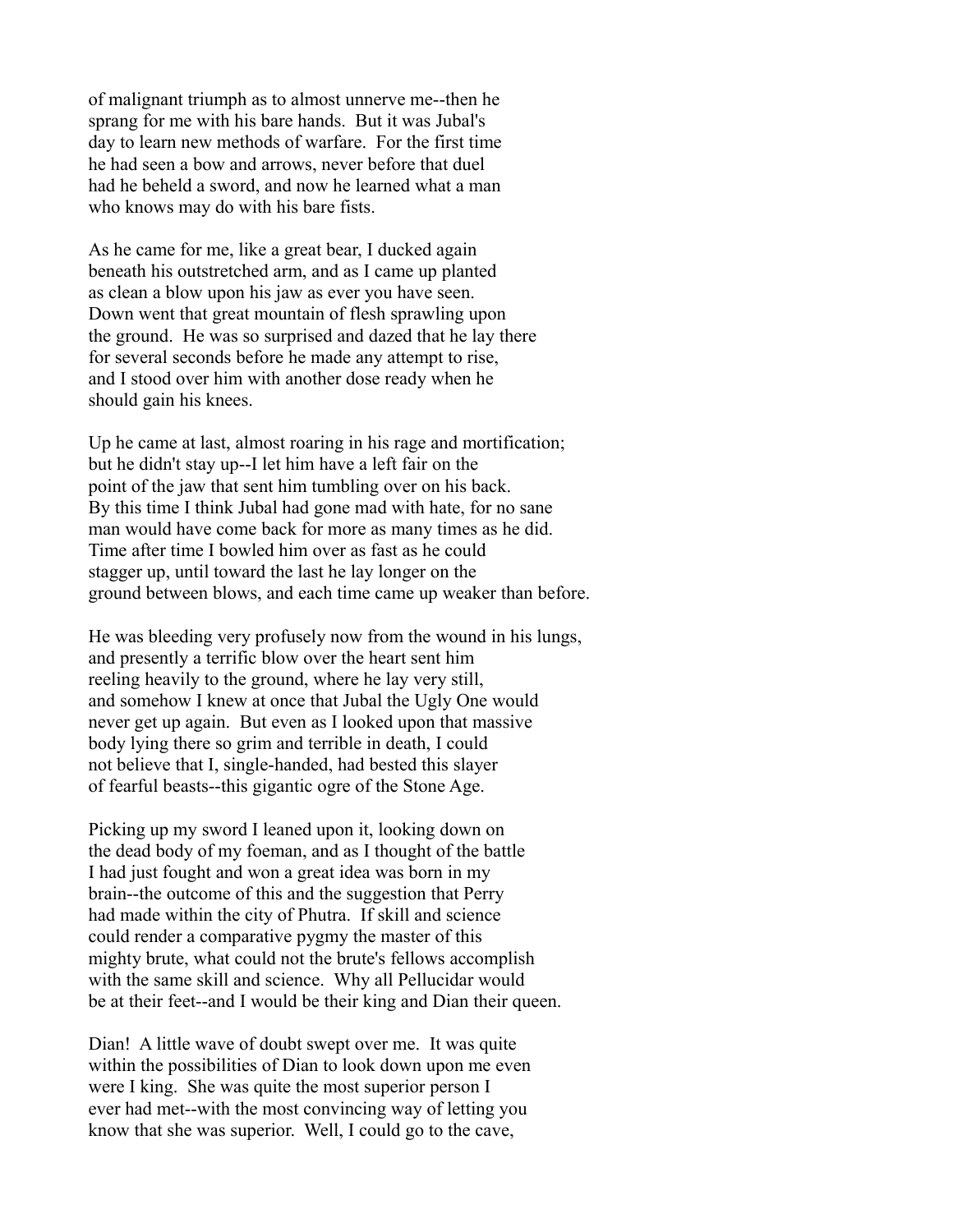and tell her that I had killed Jubal, and then she might feel more kindly toward me, since I had freed her of her tormentor. I hoped that she had found the cave easily--it would be terrible had I lost her again, and I turned to gather up my shield and bow to hurry after her, when to my astonishment I found her standing not ten paces behind me.

"Girl!" I cried, "what are you doing here? I thought that you had gone to the cave, as I told you to do."

Up went her head, and the look that she gave me took all the majesty out of me, and left me feeling more like the palace janitor--if palaces have janitors.

"As you told me to do!" she cried, stamping her little foot. "I do as I please. I am the daughter of a king, and furthermore, I hate you."

I was dumbfounded--this was my thanks for saving her from Jubal! I turned and looked at the corpse. "May be that I saved you from a worse fate, old man," I said, but I guess it was lost on Dian, for she never seemed to notice it at all.

"Let us go to my cave," I said, "I am tired and hungry."

She followed along a pace behind me, neither of us speaking. I was too angry, and she evidently didn't care to converse with the lower orders. I was mad all the way through, as I had certainly felt that at least a word of thanks should have rewarded me, for I knew that even by her own standards, I must have done a very wonderful thing to have killed the redoubtable Jubal in a hand-to-hand encounter.

We had no difficulty in finding my lair, and then I went down into the valley and bowled over a small antelope, which I dragged up the steep ascent to the ledge before the door. Here we ate in silence. Occasionally I glanced at her, thinking that the sight of her tearing at raw flesh with her hands and teeth like some wild animal would cause a revulsion of my sentiments toward her; but to my surprise I found that she ate quite as daintily as the most civilized woman of my acquaintance, and finally I found myself gazing in foolish rapture at the beauties of her strong, white teeth. Such is love.

After our repast we went down to the river together and bathed our hands and faces, and then after drinking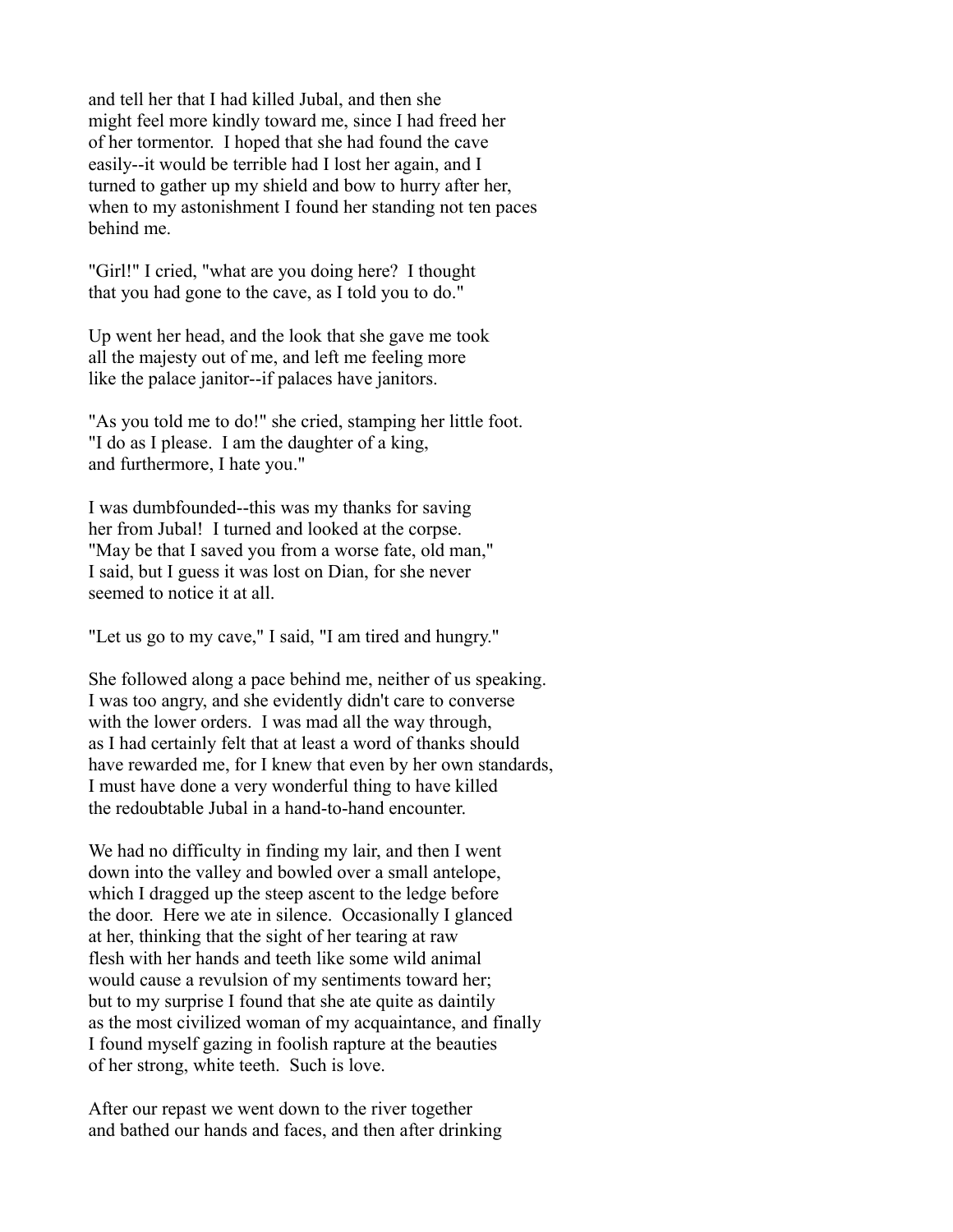our fill went back to the cave. Without a word I crawled into the farthest corner and, curling up, was soon asleep.

When I awoke I found Dian sitting in the doorway looking out across the valley. As I came out she moved to one side to let me pass, but she had no word for me. I wanted to hate her, but I couldn't. Every time I looked at her something came up in my throat, so that I nearly choked. I had never been in love before, but I did not need any aid in diagnosing my case--I certainly had it and had it bad. God, how I loved that beautiful, disdainful, tantalizing, prehistoric girl!

After we had eaten again I asked Dian if she intended returning to her tribe now that Jubal was dead, but she shook her head sadly, and said that she did not dare, for there was still Jubal's brother to be considered--his oldest brother.

"What has he to do with it?" I asked. "Does he too want you, or has the option on you become a family heirloom, to be passed on down from generation to generation?"

She was not quite sure as to what I meant.

"It is probable," she said, "that they all will want revenge for the death of Jubal--there are seven of them--seven terrible men. Someone may have to kill them all, if I am to return to my people."

It began to look as though I had assumed a contract much too large for me--about seven sizes, in fact.

"Had Jubal any cousins?" I asked. It was just as well to know the worst at once.

"Yes," replied Dian, "but they don't count--they all have mates. Jubal's brothers have no mates because Jubal could get none for himself. He was so ugly that women ran away from him--some have even thrown themselves from the cliffs of Amoz into the Darel Az rather than mate with the Ugly One."

"But what had that to do with his brothers?" I asked.

"I forget that you are not of Pellucidar," said Dian, with a look of pity mixed with contempt, and the contempt seemed to be laid on a little thicker than the circumstance warranted--as though to make quite certain that I shouldn't overlook it. "You see," she continued, "a younger brother may not take a mate until all his older brothers have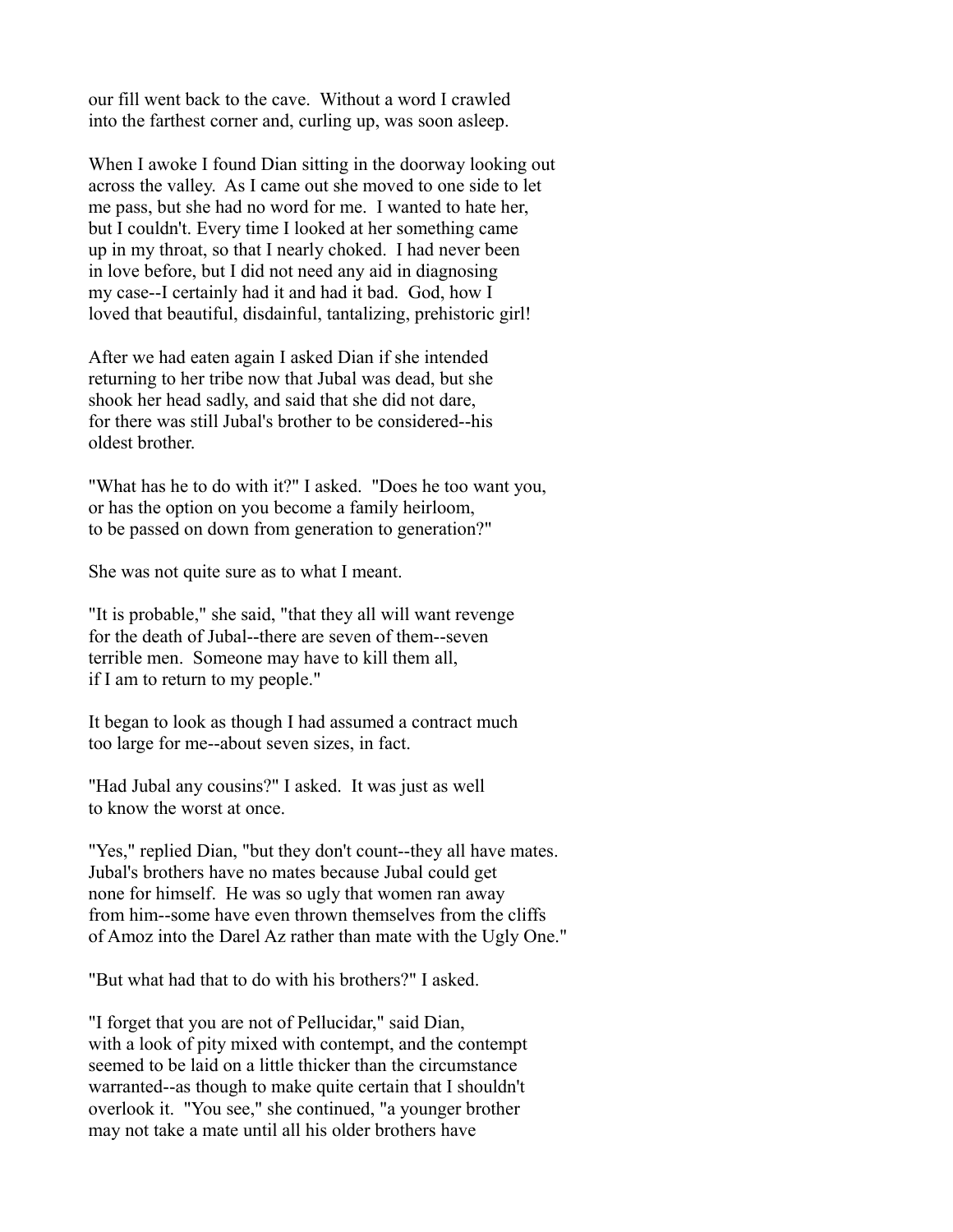done so, unless the older brother waives his prerogative, which Jubal would not do, knowing that as long as he kept them single they would be all the keener in aiding him to secure a mate."

Noticing that Dian was becoming more communicative I began to entertain hopes that she might be warming up toward me a bit, although upon what slender thread I hung my hopes I soon discovered.

"As you dare not return to Amoz," I ventured, "what is to become of you since you cannot be happy here with me, hating me as you do?"

"I shall have to put up with you," she replied coldly, "until you see fit to go elsewhere and leave me in peace, then I shall get along very well alone."

I looked at her in utter amazement. It seemed incredible that even a prehistoric woman could be so cold and heartless and ungrateful. Then I arose.

"I shall leave you NOW," I said haughtily, "I have had quite enough of your ingratitude and your insults," and then I turned and strode majestically down toward the valley. I had taken a hundred steps in absolute silence, and then Dian spoke.

"I hate you!" she shouted, and her voice broke--in rage, I thought.

I was absolutely miserable, but I hadn't gone too far when I began to realize that I couldn't leave her alone there without protection, to hunt her own food amid the dangers of that savage world. She might hate me, and revile me, and heap indignity after indignity upon me, as she already had, until I should have hated her; but the pitiful fact remained that I loved her, and I couldn't leave her there alone.

The more I thought about it the madder I got, so that by the time I reached the valley I was furious, and the result of it was that I turned right around and went up that cliff again as fast as I had come down. I saw that Dian had left the ledge and gone within the cave, but I bolted right in after her. She was lying upon her face on the pile of grasses I had gathered for her bed. When she heard me enter she sprang to her feet like a tigress.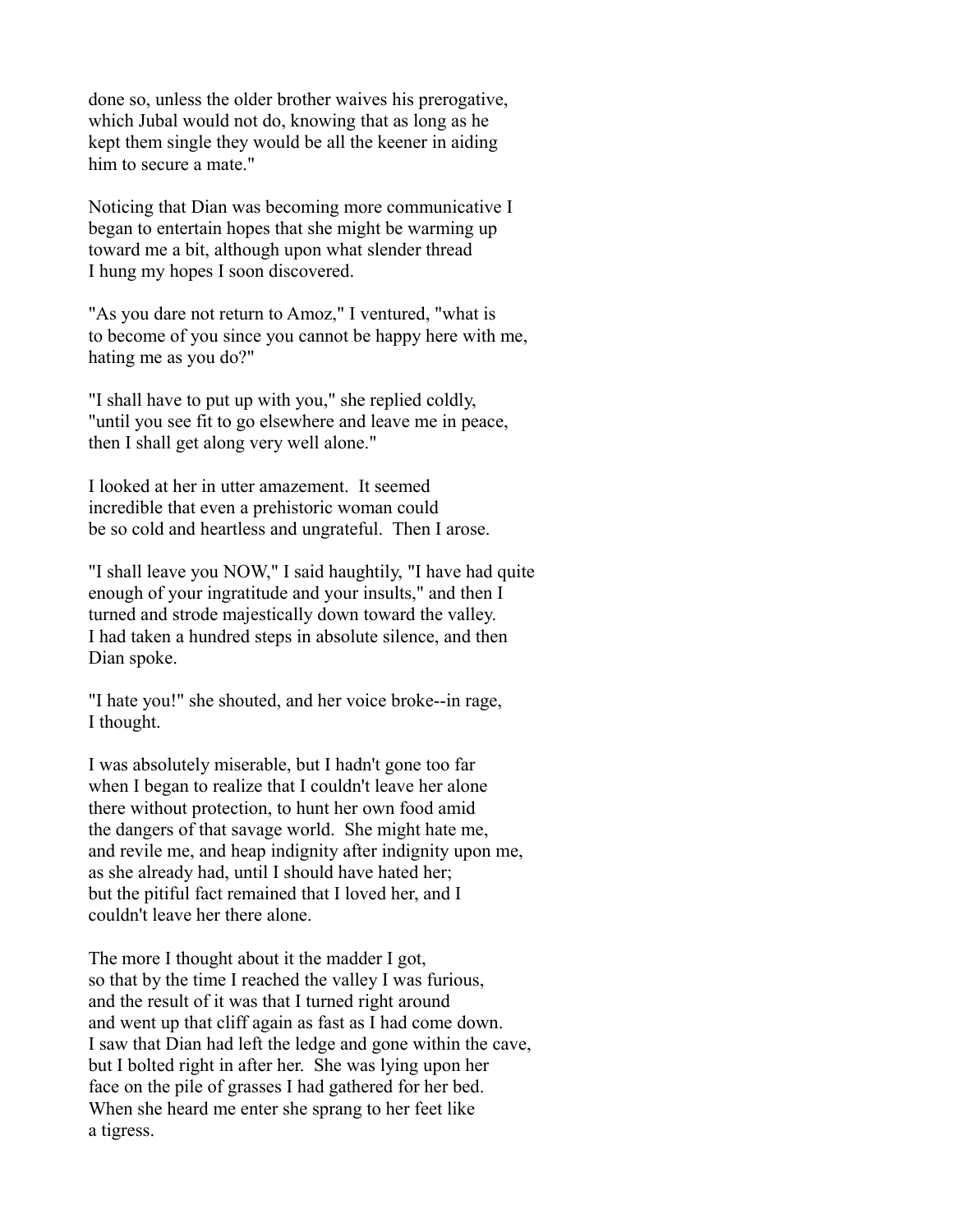"I hate you!" she cried.

Coming from the brilliant light of the noonday sun into the semidarkness of the cave I could not see her features, and I was rather glad, for I disliked to think of the hate that I should have read there.

I never said a word to her at first. I just strode across the cave and grasped her by the wrists, and when she struggled, I put my arm around her so as to pinion her hands to her sides. She fought like a tigress, but I took my free hand and pushed her head back--I imagine that I had suddenly turned brute, that I had gone back a thousand million years, and was again a veritable cave man taking my mate by force--and then I kissed that beautiful mouth again and again.

"Dian," I cried, shaking her roughly, "I love you. Can't you understand that I love you? That I love you better than all else in this world or my own? That I am going to have you? That love like mine cannot be denied?"

I noticed that she lay very still in my arms now, and as my eyes became accustomed to the light I saw that she was smiling--a very contented, happy smile. I was thunderstruck. Then I realized that, very gently, she was trying to disengage her arms, and I loosened my grip upon them so that she could do so. Slowly they came up and stole about my neck, and then she drew my lips down to hers once more and held them there for a long time. At last she spoke.

"Why didn't you do this at first, David? I have been waiting so long."

"What!" I cried. "You said that you hated me!"

"Did you expect me to run into your arms, and say that I loved you before I knew that you loved me?" she asked.

"But I have told you right along that I love you," I said. "Love speaks in acts," she replied. "You could have made your mouth say what you wished it to say, but just now when you came and took me in your arms your heart spoke to mine in the language that a woman's heart understands. What a silly man you are, David?"

"Then you haven't hated me at all, Dian?" I asked.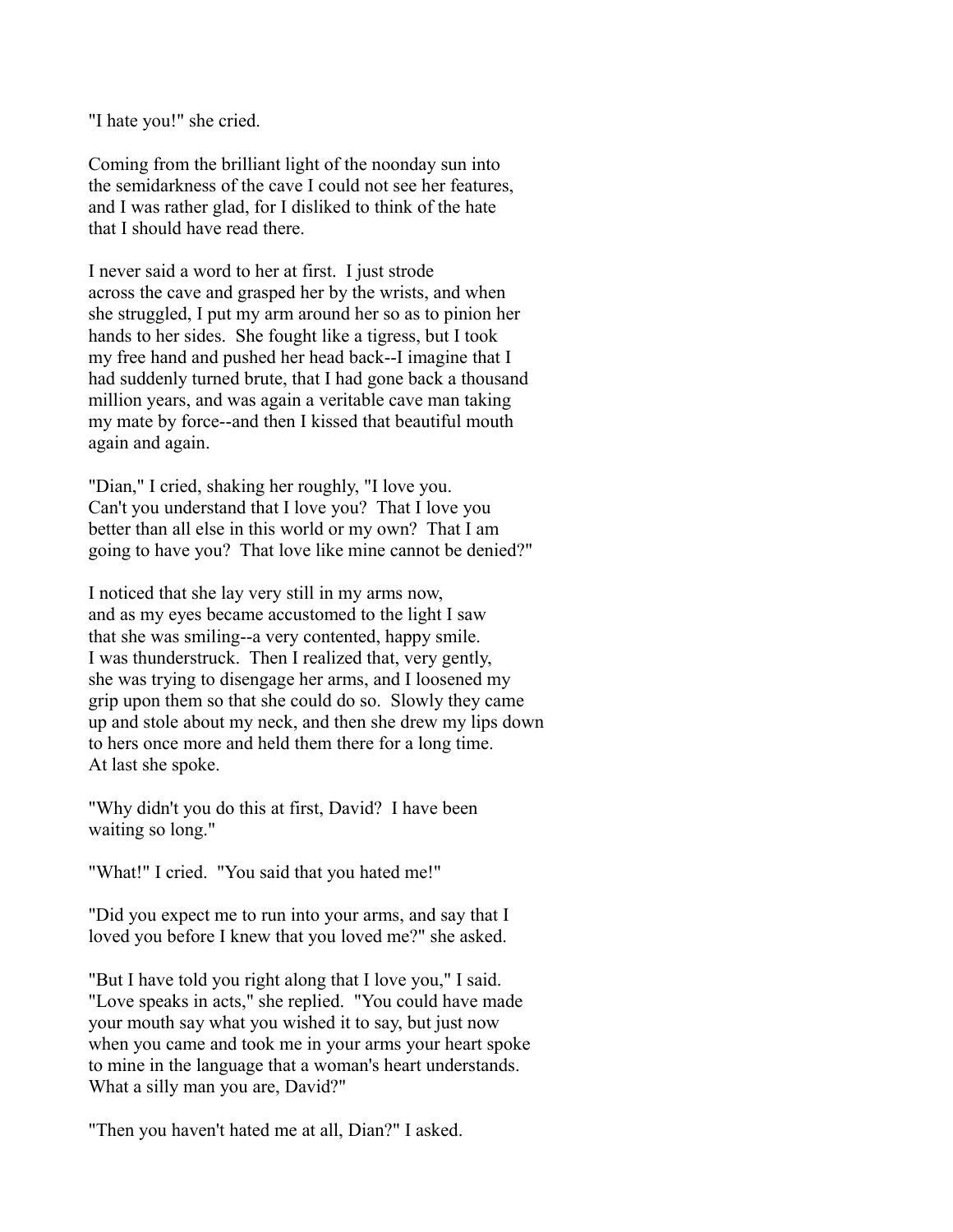"I have loved you always," she whispered, "from the first moment that I saw you, although I did not know it until that time you struck down Hooja the Sly One, and then spurned me."

"But I didn't spurn you, dear," I cried. "I didn't know your ways--I doubt if I do now. It seems incredible that you could have reviled me so, and yet have cared for me all the time."

"You might have known," she said, "when I did not run away from you that it was not hate which chained me to you. While you were battling with Jubal, I could have run to the edge of the forest, and when I learned the outcome of the combat it would have been a simple thing to have eluded you and returned to my own people."

"But Jubal's brothers--and cousins--" I reminded her, "how about them?"

She smiled, and hid her face on my shoulder.

"I had to tell you SOMETHING, David," she whispered. "I must needs have SOME excuse for remaining near you."

"You little sinner!" I exclaimed. "And you have caused me all this anguish for nothing!"

"I have suffered even more," she answered simply, "for I thought that you did not love me, and I was helpless. I couldn't come to you and demand that my love be returned, as you have just come to me. Just now when you went away hope went with you. I was wretched, terrified, miserable, and my heart was breaking. I wept, and I have not done that before since my mother died," and now I saw that there was the moisture of tears about her eyes. It was near to making me cry myself when I thought of all that poor child had been through. Motherless and unprotected; hunted across a savage, primeval world by that hideous brute of a man; exposed to the attacks of the countless fearsome denizens of its mountains, its plains, and its jungles--it was a miracle that she had survived it all.

To me it was a revelation of the things my early forebears must have endured that the human race of the outer crust might survive. It made me very proud to think that I had won the love of such a woman. Of course she couldn't read or write; there was nothing cultured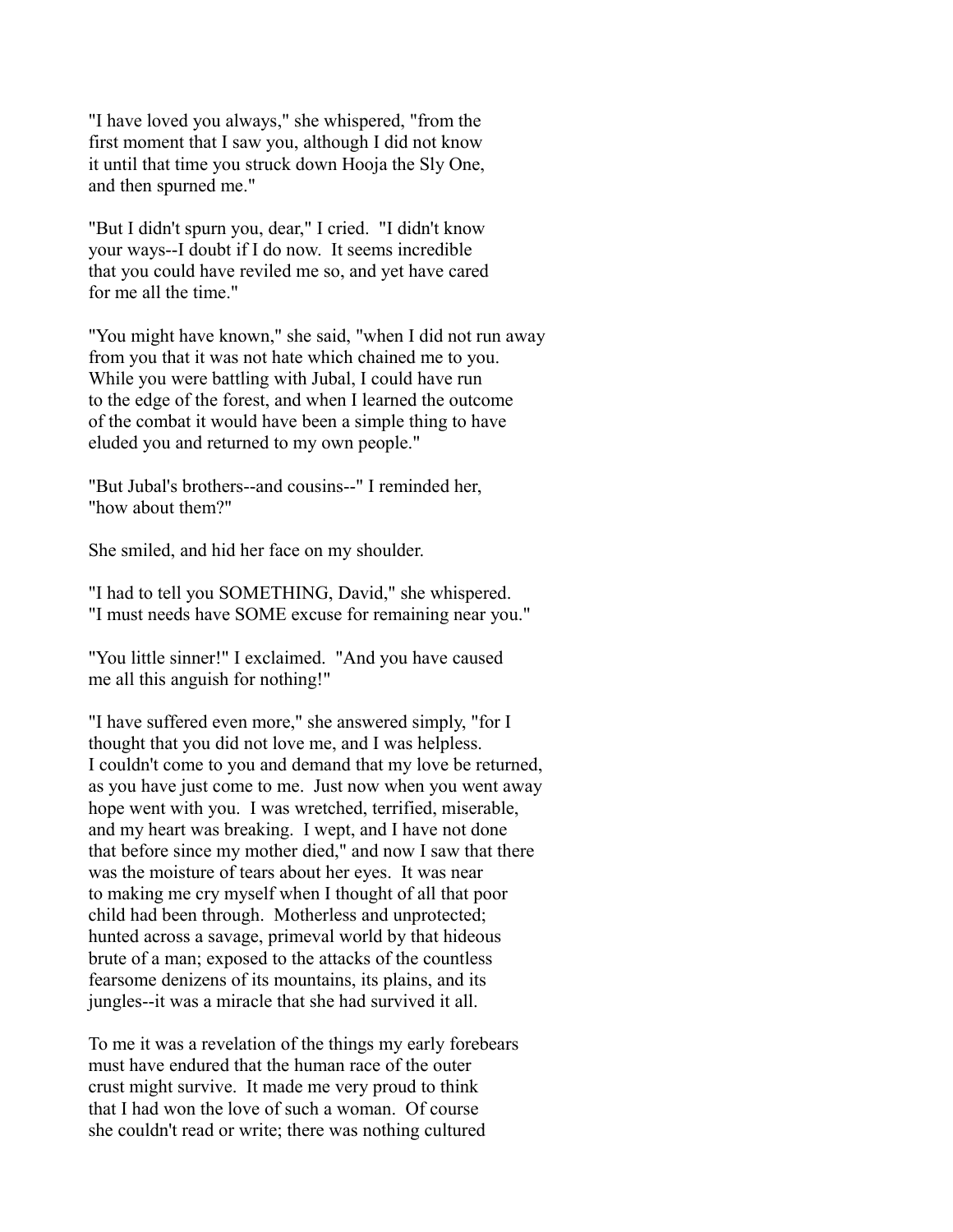or refined about her as you judge culture and refinement; but she was the essence of all that is best in woman, for she was good, and brave, and noble, and virtuous. And she was all these things in spite of the fact that their observance entailed suffering and danger and possible death.

How much easier it would have been to have gone to Jubal in the first place! She would have been his lawful mate. She would have been queen in her own land--and it meant just as much to the cave woman to be a queen in the Stone Age as it does to the woman of today to be a queen now; it's all comparative glory any way you look at it, and if there were only half-naked savages on the outer crust today, you'd find that it would be considerable glory to be the wife a Dahomey chief.

I couldn't help but compare Dian's action with that of a splendid young woman I had known in New York--I mean splendid to look at and to talk to. She had been head over heels in love with a chum of mine--a clean, manly chap--but she had married a broken-down, disreputable old debauchee because he was a count in some dinky little European principality that was not even accorded a distinctive color by Rand McNally.

Yes, I was mighty proud of Dian.

After a time we decided to set out for Sari, as I was anxious to see Perry, and to know that all was right with him. I had told Dian about our plan of emancipating the human race of Pellucidar, and she was fairly wild over it. She said that if Dacor, her brother, would only return he could easily be king of Amoz, and that then he and Ghak could form an alliance. That would give us a flying start, for the Sarians and the Amozites were both very powerful tribes. Once they had been armed with swords, and bows and arrows, and trained in their use we were confident that they could overcome any tribe that seemed disinclined to join the great army of federated states with which we were planning to march upon the Mahars.

I explained the various destructive engines of war which Perry and I could construct after a little experimentation--gunpowder, rifles, cannon, and the like, and Dian would clap her hands, and throw her arms about my neck, and tell me what a wonderful thing I was. She was beginning to think that I was omnipotent although I really hadn't done anything but talk--but that is the way with women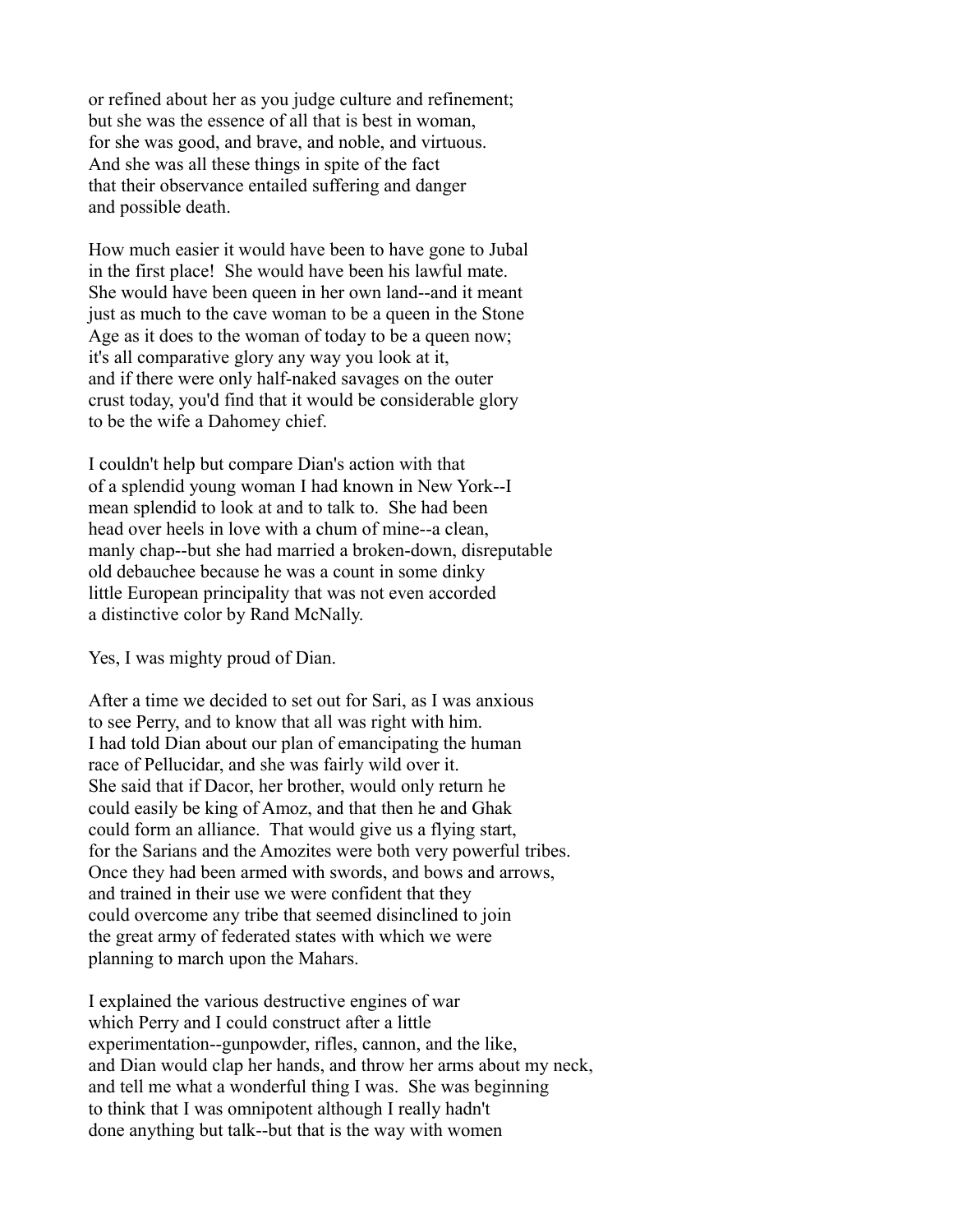when they love. Perry used to say that if a fellow was one-tenth as remarkable as his wife or mother thought him, he would have the world by the tail with a down-hill drag.

The first time we started for Sari I stepped into a nest of poisonous vipers before we reached the valley. A little fellow stung me on the ankle, and Dian made me come back to the cave. She said that I mustn't exercise, or it might prove fatal--if it had been a full-grown snake that struck me she said, I wouldn't have moved a single pace from the nest--I'd have died in my tracks, so virulent is the poison. As it was I must have been laid up for quite a while, though Dian's poultices of herbs and leaves finally reduced the swelling and drew out the poison.

The episode proved most fortunate, however, as it gave me an idea which added a thousand-fold to the value of my arrows as missiles of offense and defense. As soon as I was able to be about again, I sought out some adult vipers of the species which had stung me, and having killed them, I extracted their virus, smearing it upon the tips of several arrows. Later I shot a hyaenodon with one of these, and though my arrow inflicted but a superficial flesh wound the beast crumpled in death almost immediately after he was hit.

We now set out once more for the land of the Sarians, and it was with feelings of sincere regret that we bade good-bye to our beautiful Garden of Eden, in the comparative peace and harmony of which we had lived the happiest moments of our lives. How long we had been there I did not know, for as I have told you, time had ceased to exist for me beneath that eternal noonday sun--it may have been an hour, or a month of earthly time; I do not know.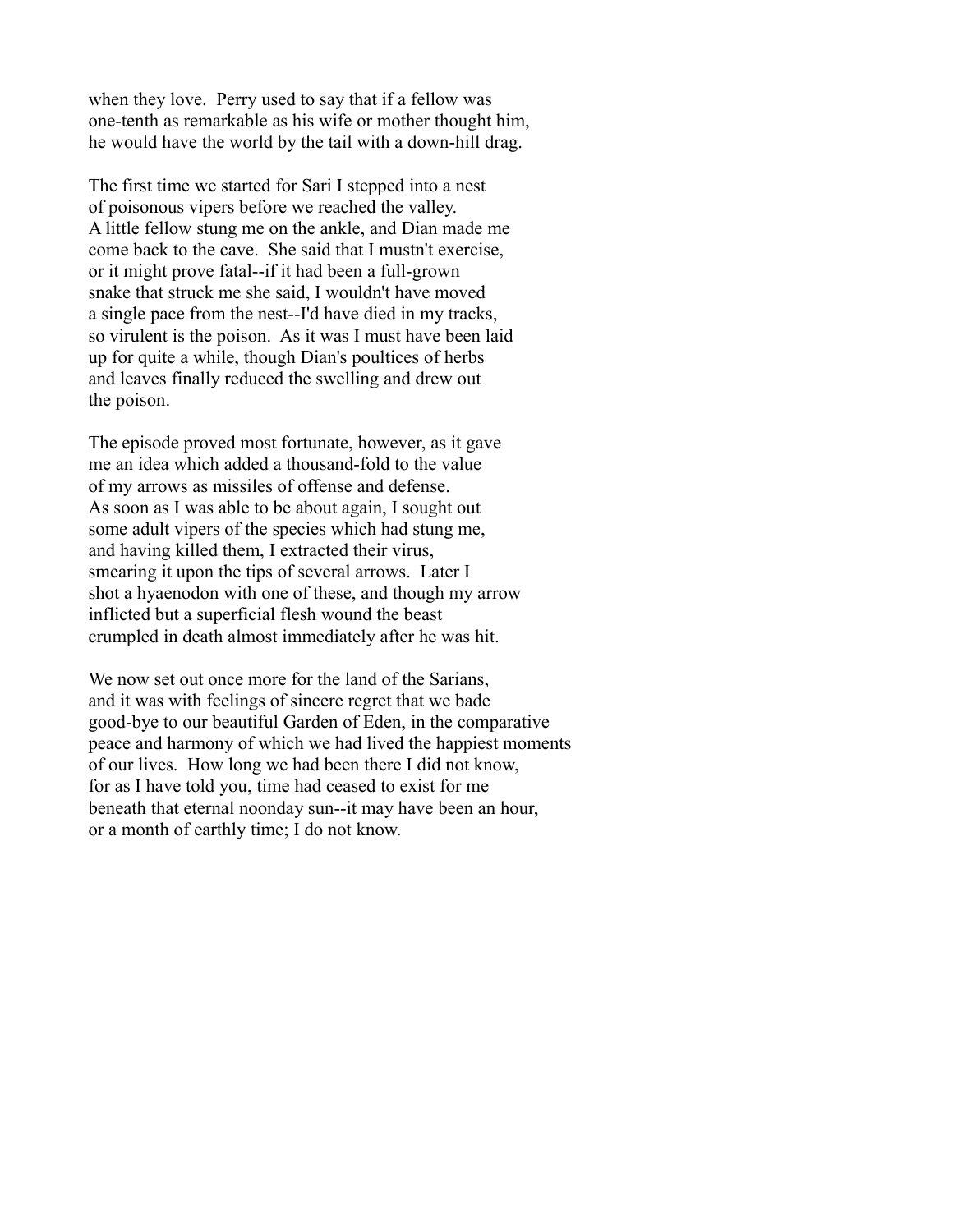## BACK TO EARTH

WE CROSSED THE RIVER AND PASSED THROUGH THE mountains beyond,

and finally we came out upon a great level plain which stretched away as far as the eye could reach. I cannot tell you in what direction it stretched even if you would care to know, for all the while that I was within Pellucidar I never discovered any but local methods of indicating direction--there is no north, no south, no east, no west. UP is about the only direction which is well defined, and that, of course, is DOWN to you of the outer crust. Since the sun neither rises nor sets there is no method of indicating direction beyond visible objects such as high mountains, forests, lakes, and seas.

The plain which lies beyond the white cliffs which flank the Darel Az upon the shore nearest the Mountains of the Clouds is about as near to any direction as any Pellucidarian can come. If you happen not to have heard of the Darel Az, or the white cliffs, or the Mountains of the Clouds you feel that there is something lacking, and long for the good old understandable northeast and southwest of the outer world.

We had barely entered the great plain when we discovered two enormous animals approaching us from a great distance. So far were they that we could not distinguish what manner of beasts they might be, but as they came closer, I saw that they were enormous quadrupeds, eighty or a hundred feet long, with tiny heads perched at the top of very long necks. Their heads must have been quite forty feet from the ground. The beasts moved very slowly--that is their action was slow--but their strides covered such a great distance that in reality they traveled considerably faster than a man walks.

As they drew still nearer we discovered that upon the back of each sat a human being. Then Dian knew what they were, though she never before had seen one.

"They are lidis from the land of the Thorians," she cried. "Thoria lies at the outer verge of the Land of Awful Shadow. The Thorians alone of all the races of Pellucidar ride the lidi, for nowhere else than beside the dark country are they found."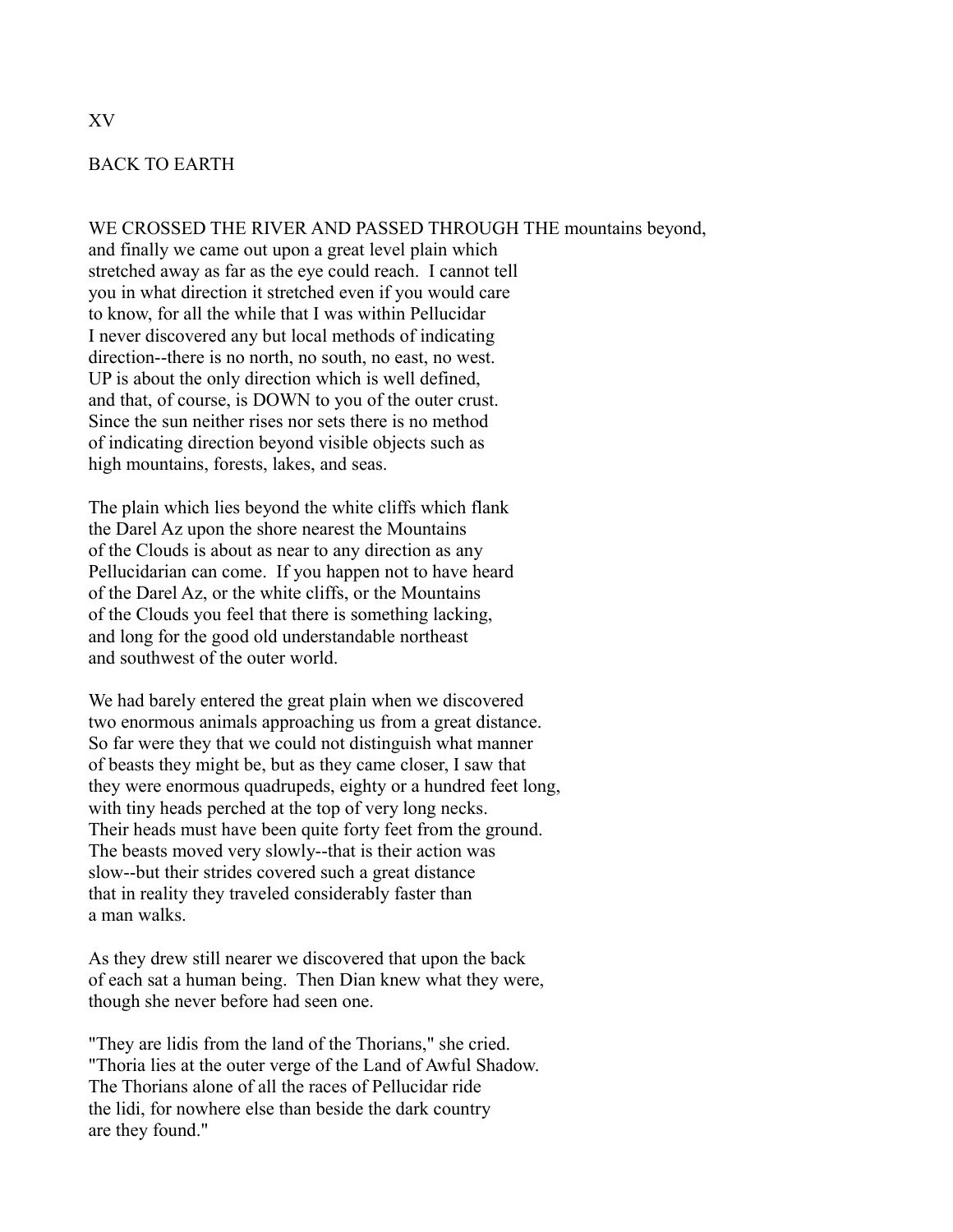"What is the Land of Awful Shadow?" I asked.

"It is the land which lies beneath the Dead World," replied Dian; "the Dead World which hangs forever between the sun and Pellucidar above the Land of Awful Shadow. It is the Dead World which makes the great shadow upon this portion of Pellucidar."

I did not fully understand what she meant, nor am I sure that I do yet, for I have never been to that part of Pellucidar from which the Dead World is visible; but Perry says that it is the moon of Pellucidar--a tiny planet within a planet--and that it revolves around the earth's axis coincidently with the earth, and thus is always above the same spot within Pellucidar.

I remember that Perry was very much excited when I told him about this Dead World, for he seemed to think that it explained the hitherto inexplicable phenomena of nutation and the precession of the equinoxes.

When the two upon the lidis had come quite close to us we saw that one was a man and the other a woman. The former had held up his two hands, palms toward us, in sign of peace, and I had answered him in kind, when he suddenly gave a cry of astonishment and pleasure, and slipping from his enormous mount ran forward toward Dian, throwing his arms about her.

In an instant I was white with jealousy, but only for an instant; since Dian quickly drew the man toward me, telling him that I was David, her mate.

"And this is my brother, Dacor the Strong One, David," she said to me.

It appeared that the woman was Dacor's mate. He had found none to his liking among the Sari, nor farther on until he had come to the land of the Thoria, and there he had found and fought for this very lovely Thorian maiden whom he was bringing back to his own people.

When they had heard our story and our plans they decided to accompany us to Sari, that Dacor and Ghak might come to an agreement relative to an alliance, as Dacor was quite as enthusiastic about the proposed annihilation of the Mahars and Sagoths as either Dian or I.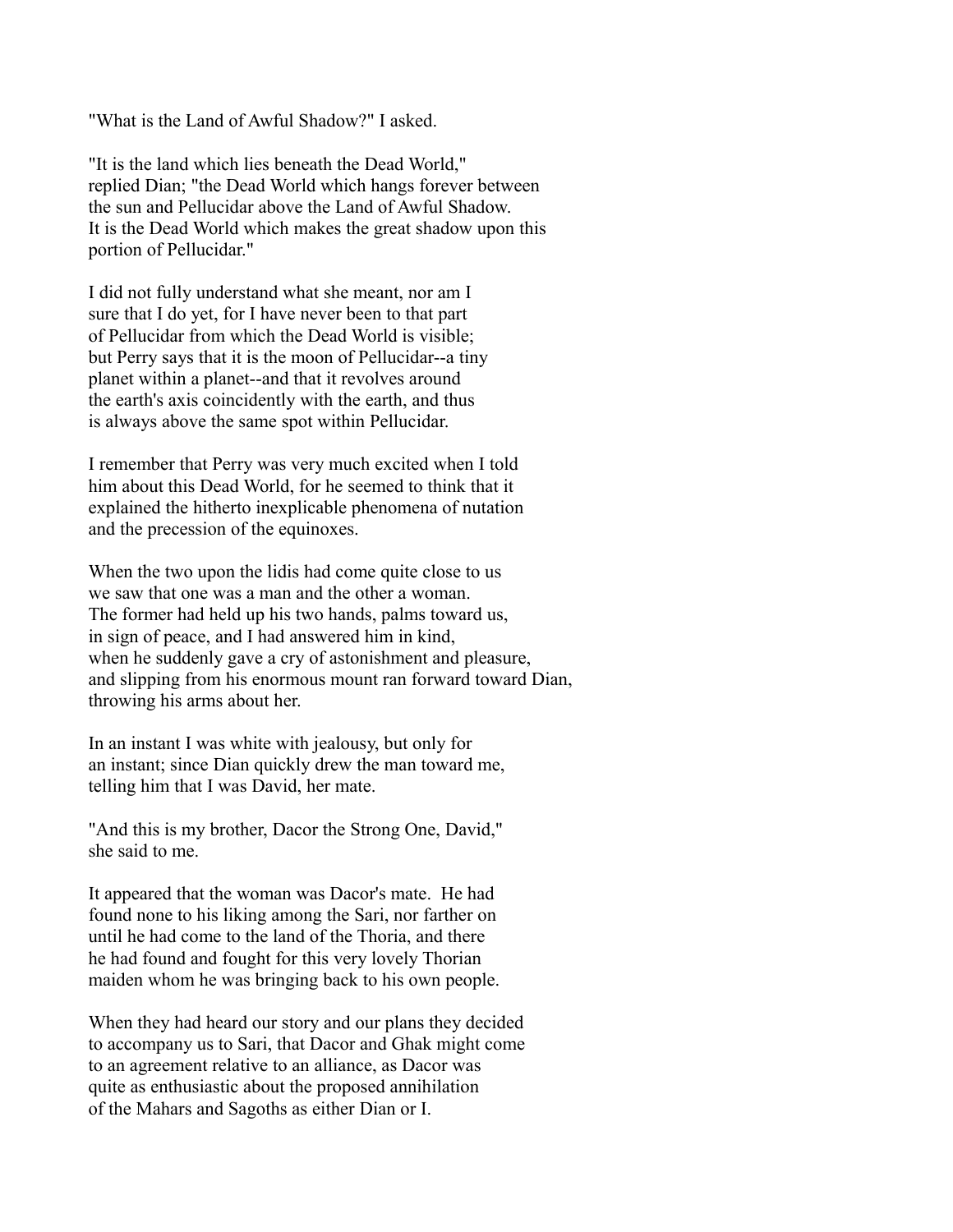After a journey which was, for Pellucidar, quite uneventful, we came to the first of the Sarian villages which consists of between one and two hundred artificial caves cut into the face of a great cliff. Here to our immense delight, we found both Perry and Ghak. The old man was quite overcome at sight of me for he had long since given me up as dead.

When I introduced Dian as my wife, he didn't quite know what to say, but he afterward remarked that with the pick of two worlds I could not have done better.

Ghak and Dacor reached a very amicable arrangement, and it was at a council of the head men of the various tribes of the Sari that the eventual form of government was tentatively agreed upon. Roughly, the various kingdoms were to remain virtually independent, but there was to be one great overlord, or emperor. It was decided that I should be the first of the dynasty of the emperors of Pellucidar.

We set about teaching the women how to make bows and arrows, and poison pouches. The young men hunted the vipers which provided the virus, and it was they who mined the iron ore, and fashioned the swords under Perry's direction. Rapidly the fever spread from one tribe to another until representatives from nations so far distant that the Sarians had never even heard of them came in to take the oath of allegiance which we required, and to learn the art of making the new weapons and using them.

We sent our young men out as instructors to every nation of the federation, and the movement had reached colossal proportions before the Mahars discovered it. The first intimation they had was when three of their great slave caravans were annihilated in rapid succession. They could not comprehend that the lower orders had suddenly developed a power which rendered them really formidable.

In one of the skirmishes with slave caravans some of our Sarians took a number of Sagoth prisoners, and among them were two who had been members of the guards within the building where we had been confined at Phutra. They told us that the Mahars were frantic with rage when they discovered what had taken place in the cellars of the buildings. The Sagoths knew that something very terrible had befallen their masters, but the Mahars had been most careful to see that no inkling of the true nature of their vital affliction reached beyond their own race.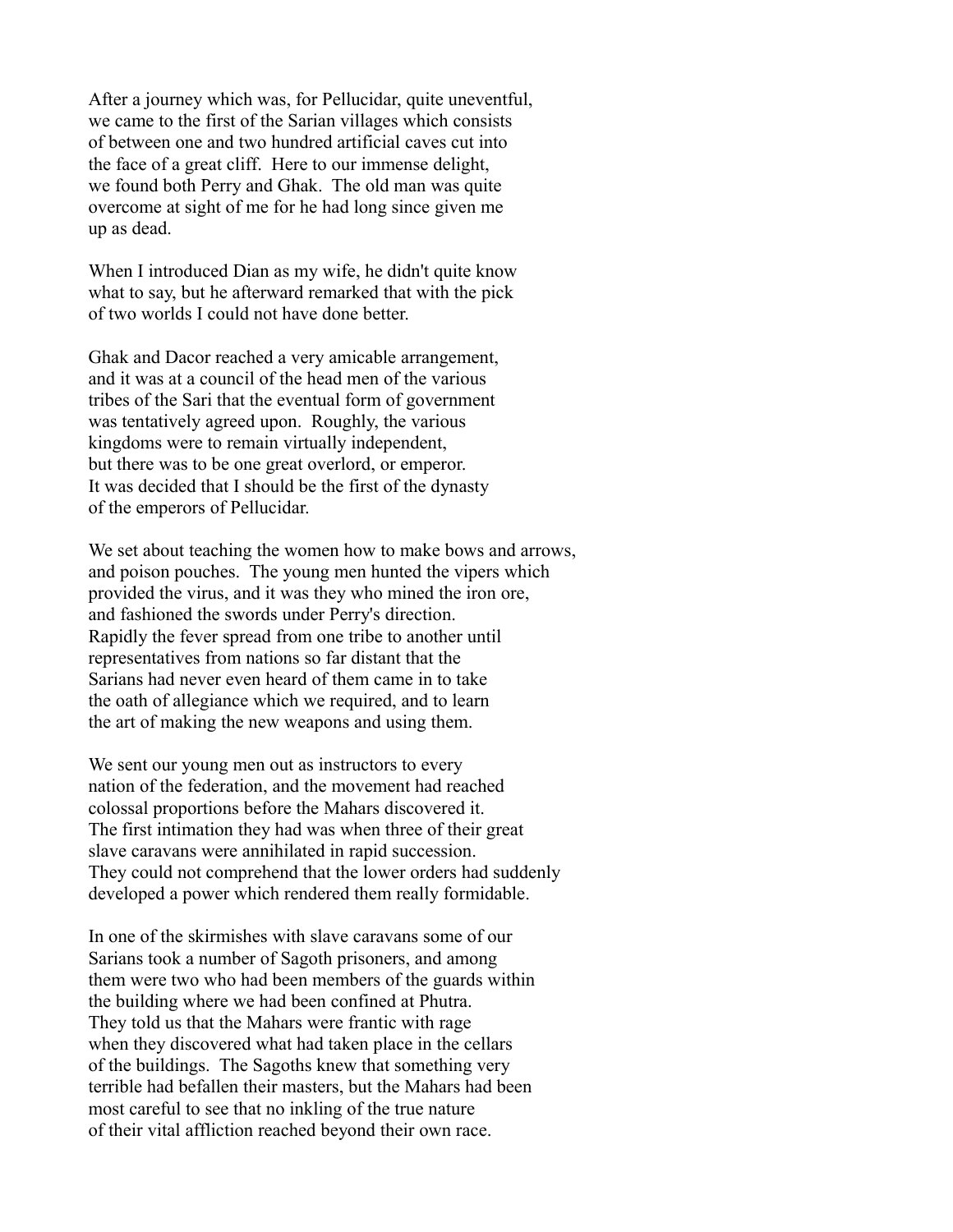How long it would take for the race to become extinct it was impossible even to guess; but that this must eventually happen seemed inevitable.

The Mahars had offered fabulous rewards for the capture of any one of us alive, and at the same time had threatened to inflict the direst punishment upon whomever should harm us. The Sagoths could not understand these seemingly paradoxical instructions, though their purpose was quite evident to me. The Mahars wanted the Great Secret, and they knew that we alone could deliver it to them.

Perry's experiments in the manufacture of gunpowder and the fashioning of rifles had not progressed as rapidly as we had hoped--there was a whole lot about these two arts which Perry didn't know. We were both assured that the solution of these problems would advance the cause of civilization within Pellucidar thousands of years at a single stroke. Then there were various other arts and sciences which we wished to introduce, but our combined knowledge of them did not embrace the mechanical details which alone could render them of commercial, or practical value.

"David," said Perry, immediately after his latest failure to produce gunpowder that would even burn, "one of us must return to the outer world and bring back the information we lack. Here we have all the labor and materials for reproducing anything that ever has been produced above--what we lack is knowledge. Let us go back and get that knowledge in the shape of books--then this world will indeed be at our feet."

And so it was decided that I should return in the prospector, which still lay upon the edge of the forest at the point where we had first penetrated to the surface of the inner world. Dian would not listen to any arrangement for my going which did not include her, and I was not sorry that she wished to accompany me, for I wanted her to see my world, and I wanted my world to see her.

With a large force of men we marched to the great iron mole, which Perry soon had hoisted into position with its nose pointed back toward the outer crust. He went over all the machinery carefully. He replenished the air tanks, and manufactured oil for the engine. At last everything was ready, and we were about to set out when our pickets, a long, thin line of which had surrounded our camp at all times, reported that a great body of what appeared to be Sagoths and Mahars were approaching from the direction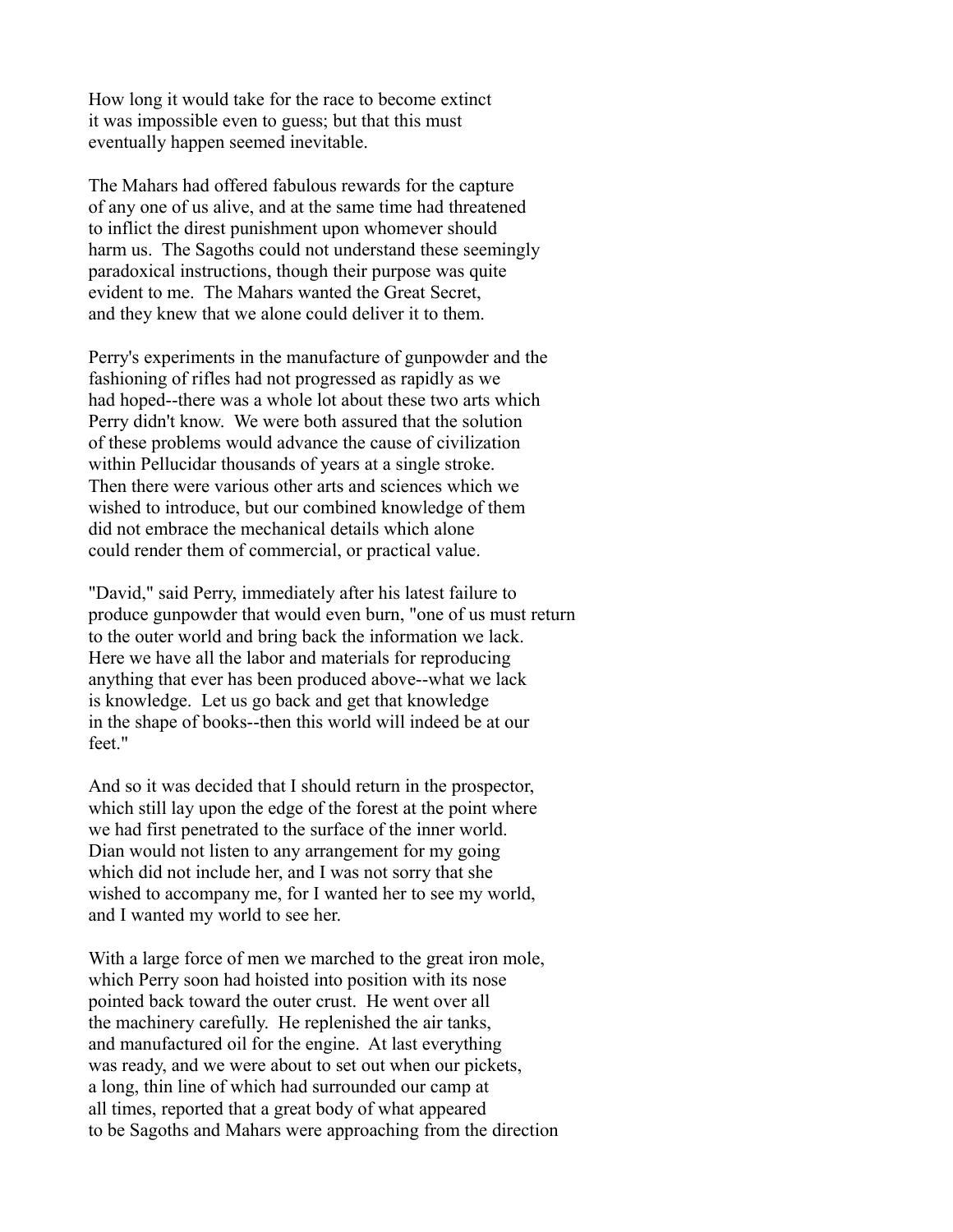## of Phutra.

Dian and I were ready to embark, but I was anxious to witness the first clash between two fair-sized armies of the opposing races of Pellucidar. I realized that this was to mark the historic beginning of a mighty struggle for possession of a world, and as the first emperor of Pellucidar I felt that it was not alone my duty, but my right, to be in the thick of that momentous struggle.

As the opposing army approached we saw that there were many Mahars with the Sagoth troops--an indication of the vast importance which the dominant race placed upon the outcome of this campaign, for it was not customary with them to take active part in the sorties which their creatures made for slaves--the only form of warfare which they waged upon the lower orders.

Ghak and Dacor were both with us, having come primarily to view the prospector. I placed Ghak with some of his Sarians on the right of our battle line. Dacor took the left, while I commanded the center. Behind us I stationed a sufficient reserve under one of Ghak's head men. The Sagoths advanced steadily with menacing spears, and I let them come until they were within easy bowshot before I gave the word to fire.

At the first volley of poison-tipped arrows the front ranks of the gorilla-men crumpled to the ground; but those behind charged over the prostrate forms of their comrades in a wild, mad rush to be upon us with their spears. A second volley stopped them for an instant, and then my reserve sprang through the openings in the firing line to engage them with sword and shield. The clumsy spears of the Sagoths were no match for the swords of the Sarian and Amozite, who turned the spear thrusts aside with their shields and leaped to close quarters with their lighter, handier weapons.

Ghak took his archers along the enemy's flank, and while the swordsmen engaged them in front, he poured volley after volley into their unprotected left. The Mahars did little real fighting, and were more in the way than otherwise, though occasionally one of them would fasten its powerful jaw upon the arm or leg of a Sarian.

The battle did not last a great while, for when Dacor and I led our men in upon the Sagoth's right with naked swords they were already so demoralized that they turned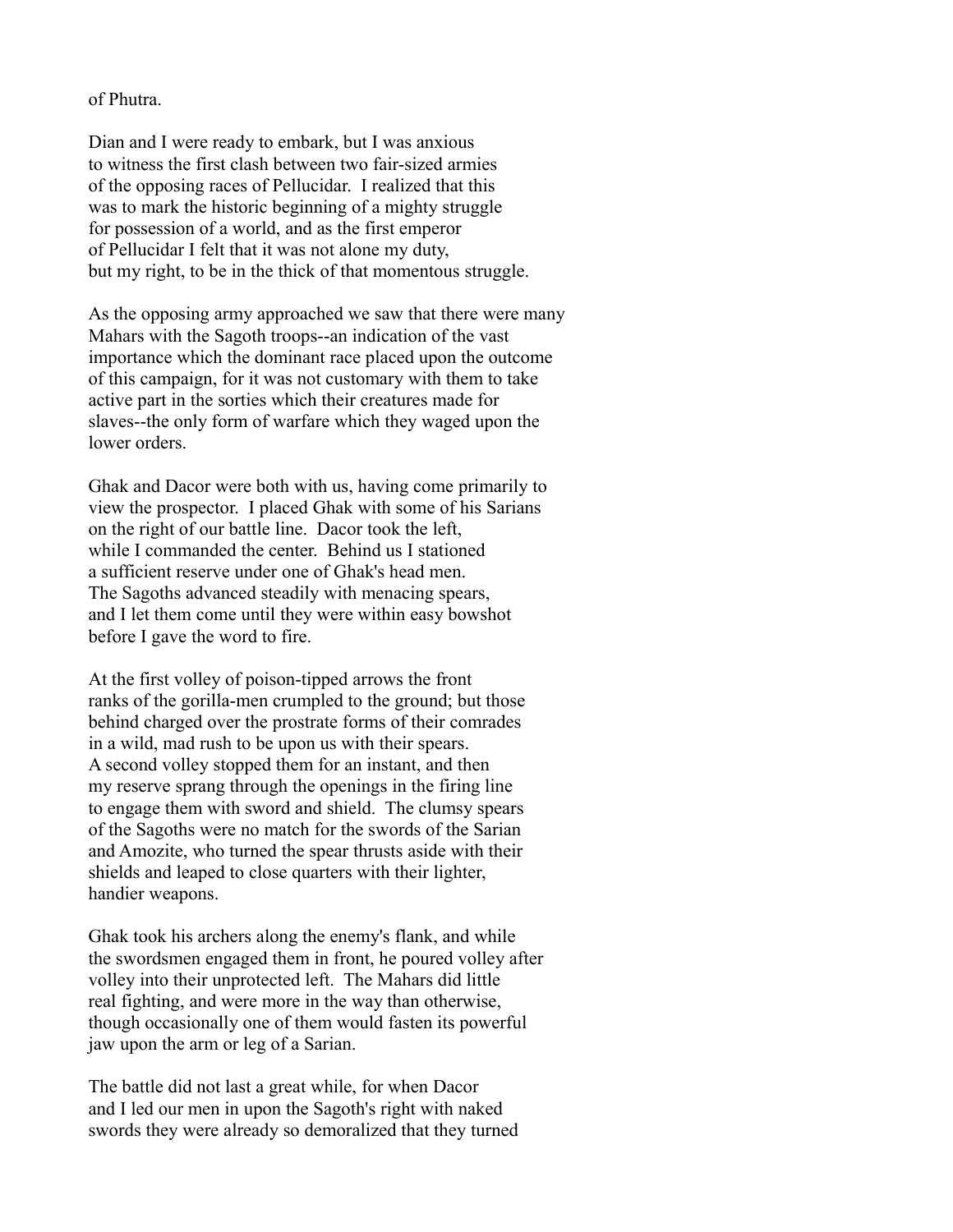and fled before us. We pursued them for some time, taking many prisoners and recovering nearly a hundred slaves, among whom was Hooja the Sly One.

He told me that he had been captured while on his way to his own land; but that his life had been spared in hope that through him the Mahars would learn the whereabouts of their Great Secret. Ghak and I were inclined to think that the Sly One had been guiding this expedition to the land of Sari, where he thought that the book might be found in Perry's possession; but we had no proof of this and so we took him in and treated him as one of us, although none liked him. And how he rewarded my generosity you will presently learn.

There were a number of Mahars among our prisoners, and so fearful were our own people of them that they would not approach them unless completely covered from the sight of the reptiles by a piece of skin. Even Dian shared the popular superstition regarding the evil effects of exposure to the eyes of angry Mahars, and though I laughed at her fears I was willing enough to humor them if it would relieve her apprehension in any degree, and so she sat apart from the prospector, near which the Mahars had been chained, while Perry and I again inspected every portion of the mechanism.

At last I took my place in the driving seat, and called to one of the men without to fetch Dian. It happened that Hooja stood quite close to the doorway of the prospector, so that it was he who, without my knowledge, went to bring her; but how he succeeded in accomplishing the fiendish thing he did, I cannot guess, unless there were others in the plot to aid him. Nor can I believe that, since all my people were loyal to me and would have made short work of Hooja had he suggested the heartless scheme, even had he had time to acquaint another with it. It was all done so quickly that I may only believe that it was the result of sudden impulse, aided by a number of, to Hooja, fortuitous circumstances occurring at precisely the right moment.

All I know is that it was Hooja who brought Dian to the prospector, still wrapped from head to toe in the skin of an enormous cave lion which covered her since the Mahar prisoners had been brought into camp. He deposited his burden in the seat beside me. I was all ready to get under way. The good-byes had been said. Perry had grasped my hand in the last, long farewell.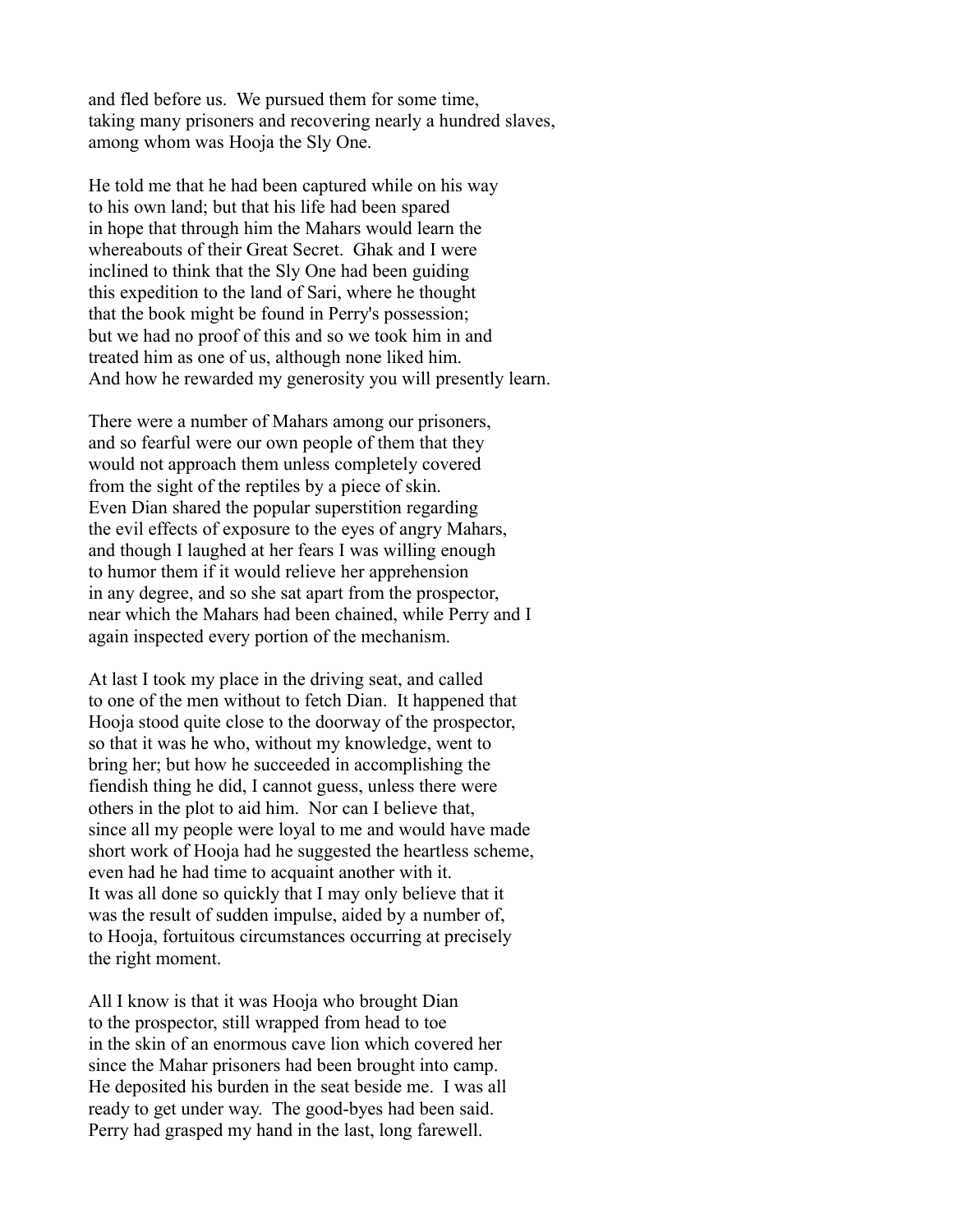I closed and barred the outer and inner doors, took my seat again at the driving mechanism, and pulled the starting lever.

As before on that far-gone night that had witnessed our first trial of the iron monster, there was a frightful roaring beneath us--the giant frame trembled and vibrated- there was a rush of sound as the loose earth passed up through the hollow space between the inner and outer jackets to be deposited in our wake. Once more the thing was off.

But on the instant of departure I was nearly thrown from my seat by the sudden lurching of the prospector. At first I did not realize what had happened, but presently it dawned upon me that just before entering the crust the towering body had fallen through its supporting scaffolding, and that instead of entering the ground vertically we were plunging into it at a different angle. Where it would bring us out upon the upper crust I could not even conjecture. And then I turned to note the effect of this strange experience upon Dian. She still sat shrouded in the great skin.

"Come, come," I cried, laughing, "come out of your shell. No Mahar eyes can reach you here," and I leaned over and snatched the lion skin from her. And then I shrank back upon my seat in utter horror.

The thing beneath the skin was not Dian--it was a hideous Mahar. Instantly I realized the trick that Hooja had played upon me, and the purpose of it. Rid of me, forever as he doubtless thought, Dian would be at his mercy. Frantically I tore at the steering wheel in an effort to turn the prospector back toward Pellucidar; but, as on that other occasion, I could not budge the thing a hair.

It is needless to recount the horrors or the monotony of that journey. It varied but little from the former one which had brought us from the outer to the inner world. Because of the angle at which we had entered the ground the trip required nearly a day longer, and brought me out here upon the sand of the Sahara instead of in the United States as I had hoped.

For months I have been waiting here for a white man to come. I dared not leave the prospector for fear I should never be able to find it again--the shifting sands of the desert would soon cover it, and then my only hope of returning to my Dian and her Pellucidar would be gone forever.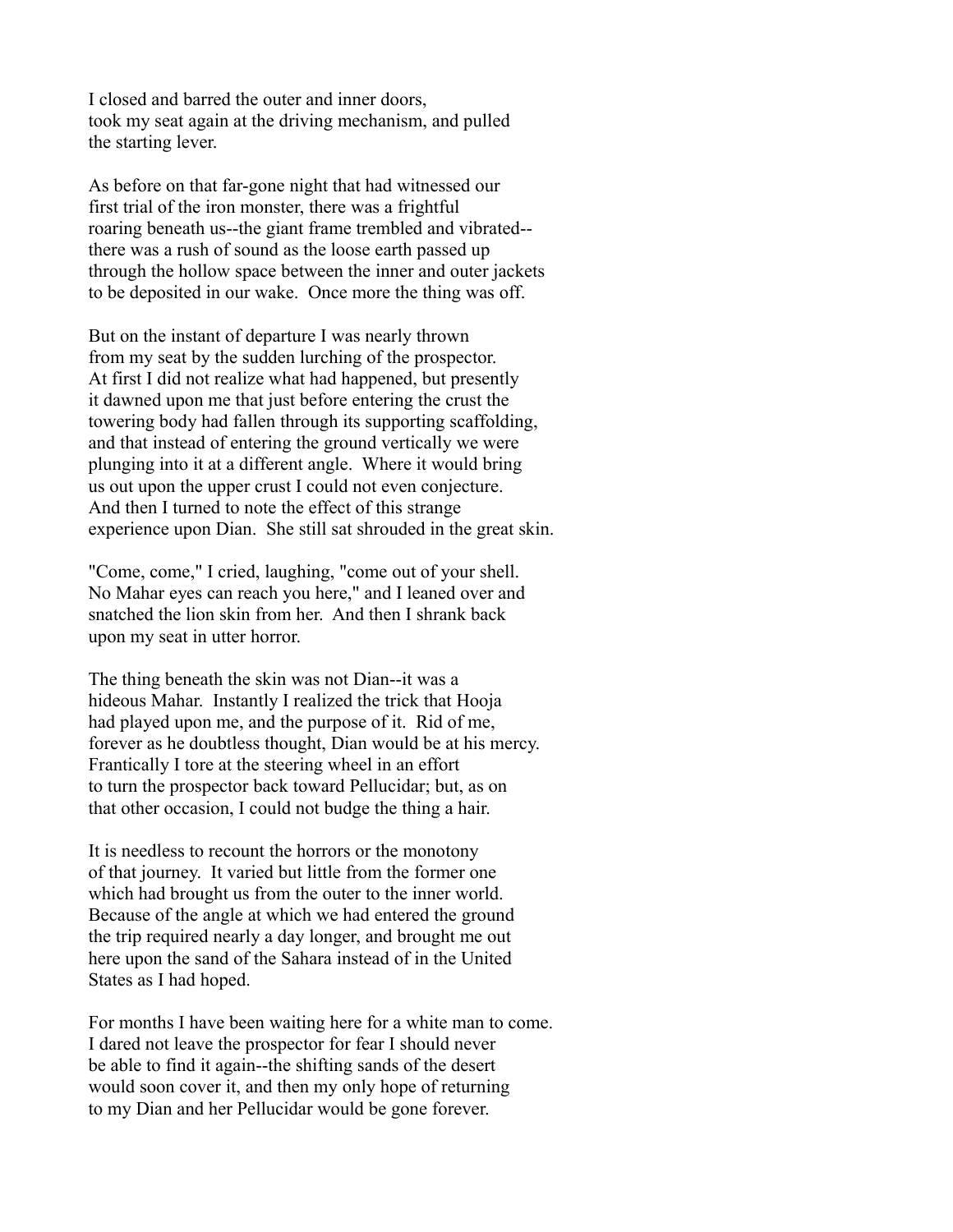That I ever shall see her again seems but remotely possible, for how may I know upon what part of Pellucidar my return journey may terminate--and how, without a north or south or an east or a west may I hope ever to find my way across that vast world to the tiny spot where my lost love lies grieving for me?

That is the story as David Innes told it to me in the goat-skin tent upon the rim of the great Sahara Desert. The next day he took me out to see the prospector--it was precisely as he had described it. So huge was it that it could have been brought to this inaccessible part of the world by no means of transportation that existed there--it could only have come in the way that David Innes said it came--up through the crust of the earth from the inner world of Pellucidar.

I spent a week with him, and then, abandoned my lion hunt, returned directly to the coast and hurried to London where I purchased a great quantity of stuff which he wished to take back to Pellucidar with him. There were books, rifles, revolvers, ammunition, cameras, chemicals, telephones, telegraph instruments, wire, tool and more books--books upon every subject under the sun. He said he wanted a library with which they could reproduce the wonders of the twentieth century in the Stone Age and if quantity counts for anything I got it for him.

I took the things back to Algeria myself, and accompanied them to the end of the railroad; but from here I was recalled to America upon important business. However, I was able to employ a very trustworthy man to take charge of the caravan--the same guide, in fact, who had accompanied me on the previous trip into the Sahara--and after writing a long letter to Innes in which I gave him my American address, I saw the expedition head south.

Among the other things which I sent to Innes was over five hundred miles of double, insulated wire of a very fine gauge. I had it packed on a special reel at his suggestion, as it was his idea that he could fasten one end here before he left and by paying it out through the end of the prospector lay a telegraph line between the outer and inner worlds. In my letter I told him to be sure to mark the terminus of the line very plainly with a high cairn, in case I was not able to reach him before he set out, so that I might easily find and communicate with him should he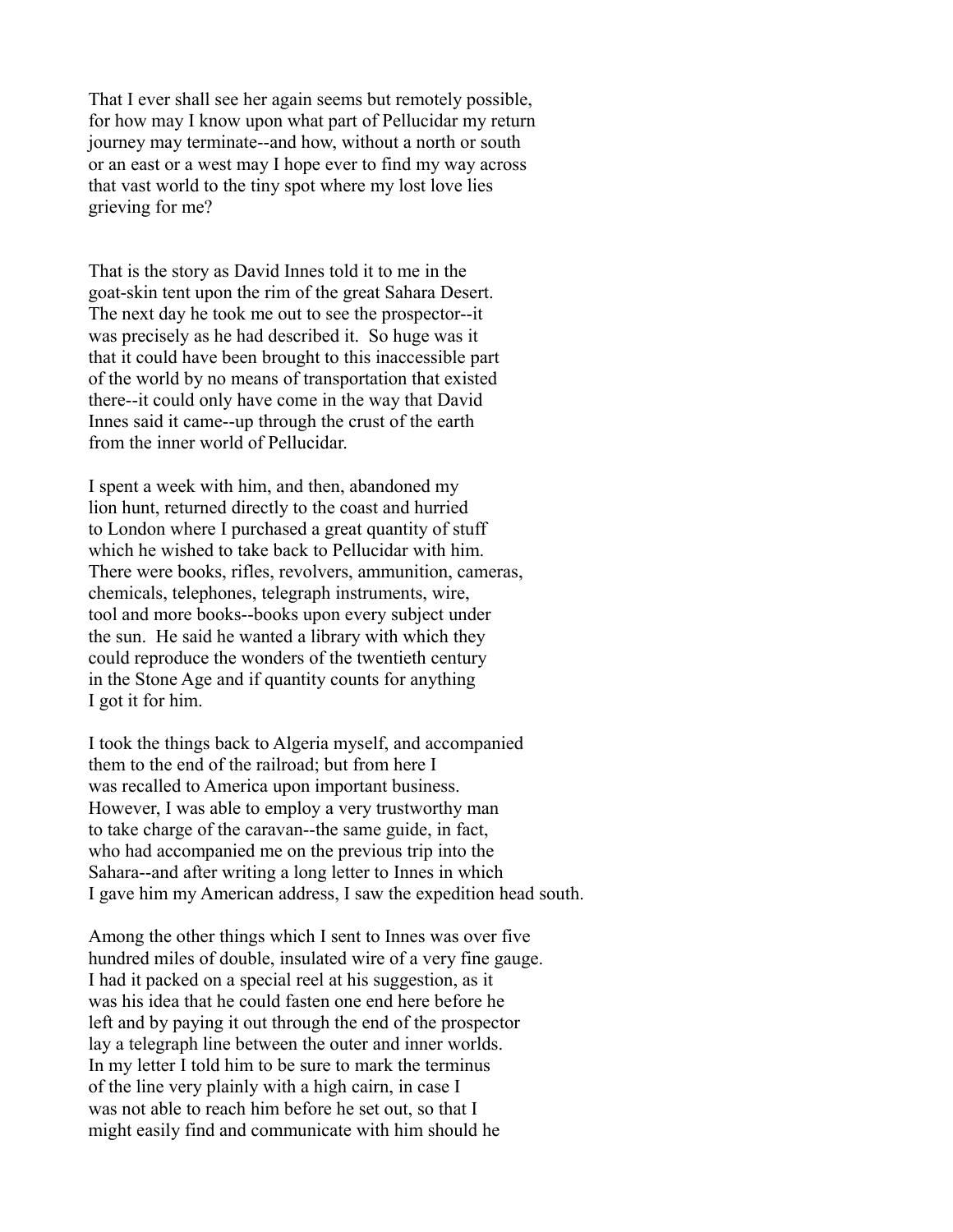be so fortunate as to reach Pellucidar.

I received several letters from him after I returned to America--in fact he took advantage of every northward-passing caravan to drop me word of some sort. His last letter was written the day before he intended to depart. Here it is.

## MY DEAR FRIEND:

Tomorrow I shall set out in quest of Pellucidar and Dian. That is if the Arabs don't get me. They have been very nasty of late. I don't know the cause, but on two occasions they have threatened my life. One, more friendly than the rest, told me today that they intended attacking me tonight. It would be unfortunate should anything of that sort happen now that I am so nearly ready to depart.

However, maybe I will be as well off, for the nearer the hour approaches, the slenderer my chances for success appear.

Here is the friendly Arab who is to take this letter north for me, so good-bye, and God bless you for your kindness to me.

The Arab tells me to hurry, for he sees a cloud of sand to the south--he thinks it is the party coming to murder me, and he doesn't want to be found with me. So goodbye again.

Yours,

DAVID INNES.

A year later found me at the end of the railroad once more, headed for the spot where I had left Innes. My first disappointment was when I discovered that my old guide had died within a few weeks of my return, nor could I find any member of my former party who could lead me to the same spot.

For months I searched that scorching land, interviewing countless desert sheiks in the hope that at last I might find one who had heard of Innes and his wonderful iron mole. Constantly my eyes scanned the blinding waste of sand for the ricky cairn beneath which I was to find the wires leading to Pellucidar--but always was I unsuccessful.